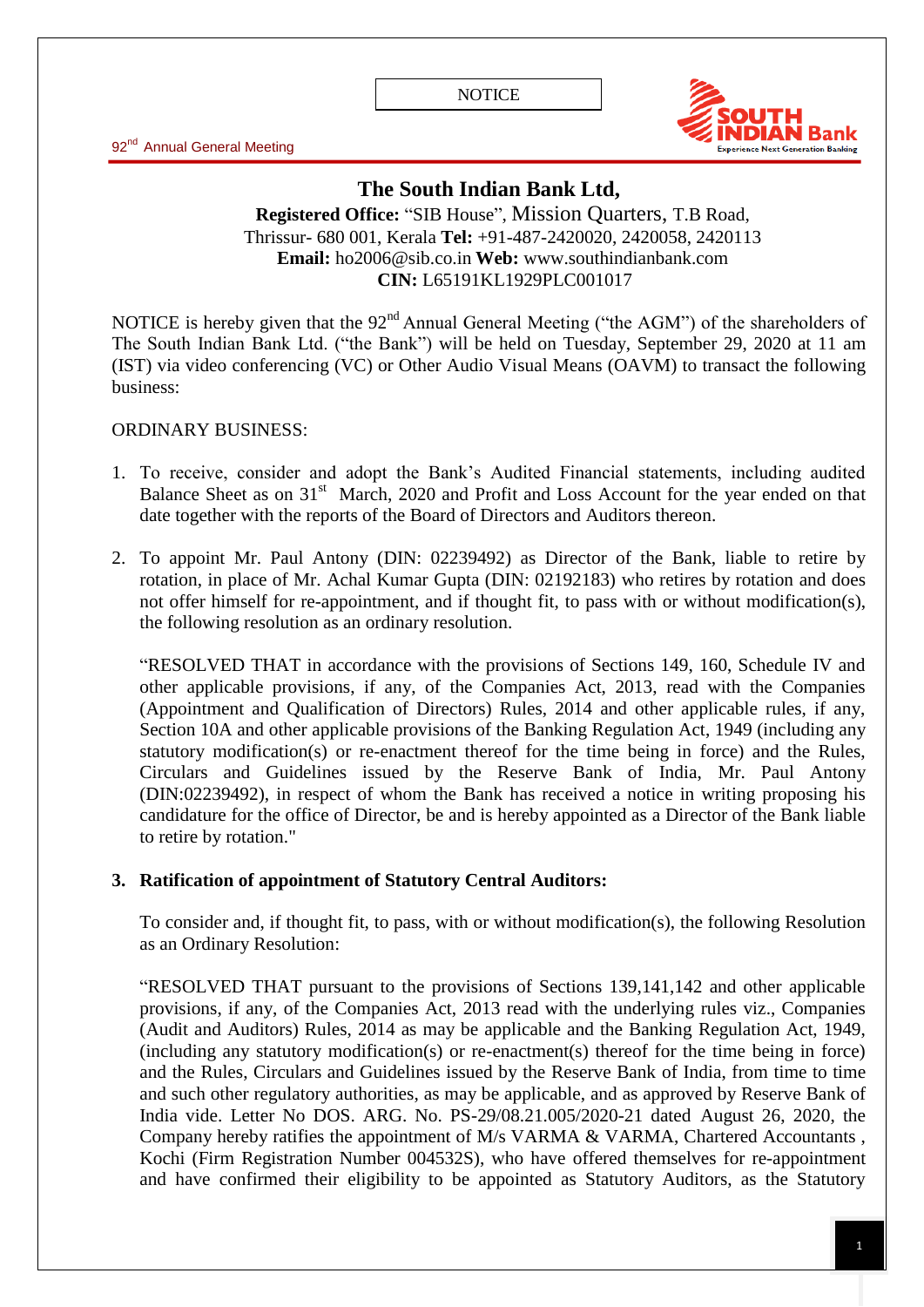

Central Auditors of the Bank for the period commencing from the conclusion of this Annual General meeting until the conclusion of the next Annual General Meeting of the Bank on such remuneration as shall be decided by the Board of Directors or any Committee thereof / on such remuneration and expenses as detailed in the explanatory statement, for the purpose of audit including reporting on internal financial controls of the Bank's accounts at its head office, branches and other offices and issuing certificate(s) specified by the regulators, with power to the Board, including relevant Committee(s) thereof, to alter and vary the terms and conditions of appointment, remuneration etc., including by reason of necessity on account of conditions as may be stipulated by the RBI and / or any other authority, in such manner and to such extent as may be mutually agreed with the Statutory Auditors."

## **SPECIAL BUSINESS:**

## **4. Authorising Board to Appoint Branch Auditors:**

To consider and if thought fit, to pass with or without modification, the following resolution as an Ordinary Resolution:

"RESOLVED THAT pursuant to the provisions of Section 139 and section  $143(8)$  of the Companies Act, 2013 read with the Companies (Audit and Auditors) Rules, 2014 and other applicable rules, if any, the applicable provisions of the Banking Regulation Act, 1949 (including any statutory modification(s) or re-enactment thereof for the time being in force) and the Rules, Circulars and Guidelines issued by the Reserve Bank of India, Board of Directors be and is hereby authorised to arrange for the audit of the Bank's branches for the financial year 2020-21 and to appoint and fix the remuneration of branch auditors in consultation with the Statutory Central Auditors for the purpose."

# **5. To take on record the approval from Reserve Bank of India for re-appointment of Mr. Salim Gangadharan (DIN: 06796232) as Non-Executive – Part time Chairman of the Bank and to approve his remuneration.**

To consider and if thought fit, to pass, with or without modification, the following resolution as an Ordinary Resolution:

"RESOLVED THAT pursuant to the provisions of Sections 10B and 35B of the Banking Regulation Act, 1949 (including any statutory modification(s) or re-enactment thereof for the time being in force) and the Rules, Circulars and Guidelines issued by the Reserve Bank of India, the applicable provisions of the Companies Act, 2013 and the rules made thereunder (including any statutory amendment(s) or modification(s) or re-enactment(s) thereof for the time being in force), the SEBI (Listing Obligations and Disclosure Requirements) Regulations, 2015 (including any statutory amendment(s) or modification(s) or re-enactment (s) thereof for the time being in force), and subject to the provisions of Articles of Association of the Bank and the approval granted by Reserve Bank of India vide letter No. DBR Appt. No.  $2880/08.51.001/2019-20$  dated October 09, 2019 (the "RBI Approval") as recommended by the Board of Directors of the Bank vide Resolution No. DBR/SEC/S-100/19-20 dated July 17, 2019, consent of the Members of the Bank be and is hereby accorded to take on record the RBI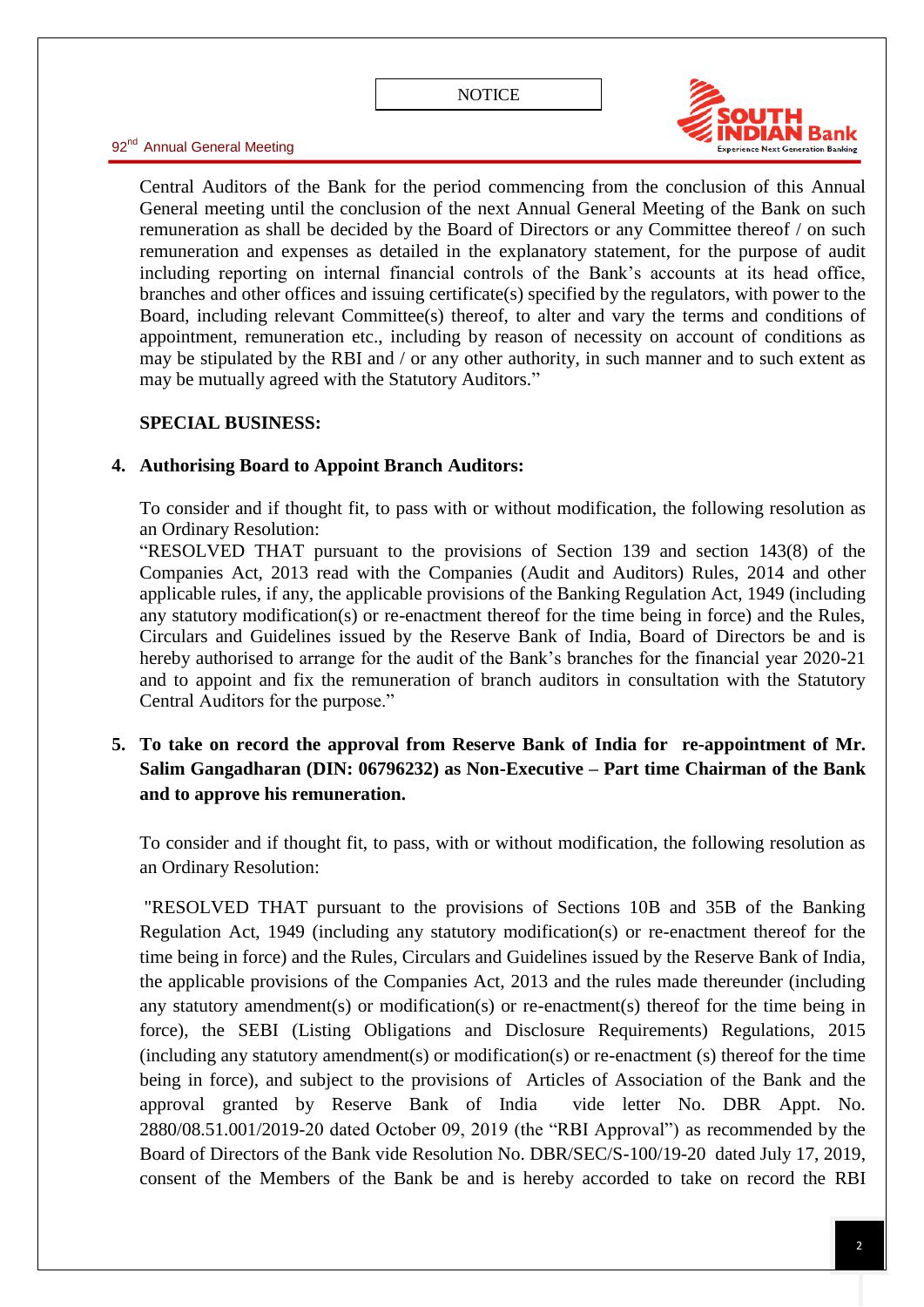

Approval including the payment of remuneration and terms and conditions of re-appointment of Mr. Salim Gangadharan (DIN: 06796232), brief particulars whereof have been set out in the annexed Explanatory Statement", as Non-Executive – Part time Chairman of the Bank, for a period of three (3) years with effect from November 2, 2019."

## **6. Appointment of Mr. Murali Ramakrishnan (DIN: 01028298), as Managing Director and Chief Executive Officer of the Bank**

To consider and if thought fit, to pass, with or without modification, the following resolution as an Ordinary Resolution:

―RESOLVED THAT pursuant to the provisions of Section 152, 196, 203 and all other applicable provisions, if any, of the Companies Act, 2013 (hereinafter referred to as 'the Act') and the relevant Rules made thereunder (including any statutory modification(s) or re-enactment(s) thereof, for the time being in force), Section 10B, 35B and other applicable provisions of the Banking Regulation Act, 1949 (including any statutory modification(s) or re-enactment(s) thereof for the time being in force) and the rules, circulars and guidelines issued by the Reserve Bank of India ('RBI') and the applicable Regulations under the Securities and Exchange Board of India (Listing Obligations and Disclosure Requirements) Regulations, 2015, Articles of Association of the Bank and the approval granted by the RBI vide letter DOR. Appt. No.401/08.51.001/2020-21 dated September 2, 2020, Mr.Murali Ramakrishnan (DIN:01028298), be and is hereby appointed as Managing Director and Chief Executive Officer and that he shall also be a Whole-time Key Managerial Person of the Bank, for a period of three years from 1<sup>st</sup> October,  $2020$  till  $30<sup>th</sup>$  September,  $2023$  on such remuneration, terms and conditions, brief particulars whereof as recommended by Board of directors have been set out in the annexed Explanatory Statement to this notice."

―FURTHER RESOLVED THAT Mr. Murali Ramakrishnan, shall not be subject to retirement by rotation during his tenure as Managing Director & CEO of the Bank."

#### **7. Increase in Authorised capital**

To consider, and if thought fit, to pass, with or without modification, the following resolution as a Ordinary Resolution:

―RESOLVED THAT pursuant to the provisions of Sections 13, 14, 61 of the Companies Act, 2013 and all other applicable provisions, if any, of the Companies Act, 2013 and the rules made thereunder, including any statutory modification or re-enactment thereof for the time being in force and the rules made there under (including the Companies (Incorporation) Rules, 2014), the applicable provisions of the Banking Regulation Act, 1949 (including any statutory amendment(s) or modification(s) or re-enactment(s) thereof for the time being in force), the rules, circulars and guidelines issued by the Reserve Bank of India ("RBI") from time to time, subject to approval of the Reserve Bank of India, Registrar of Companies, and subject further to such other terms, conditions, stipulations, alterations, amendments or modifications as may be required, specified or suggested by RBI, the Board of Directors (herein after referred to as "the Board", which term shall include any of its duly authorized Committee or individual Director) is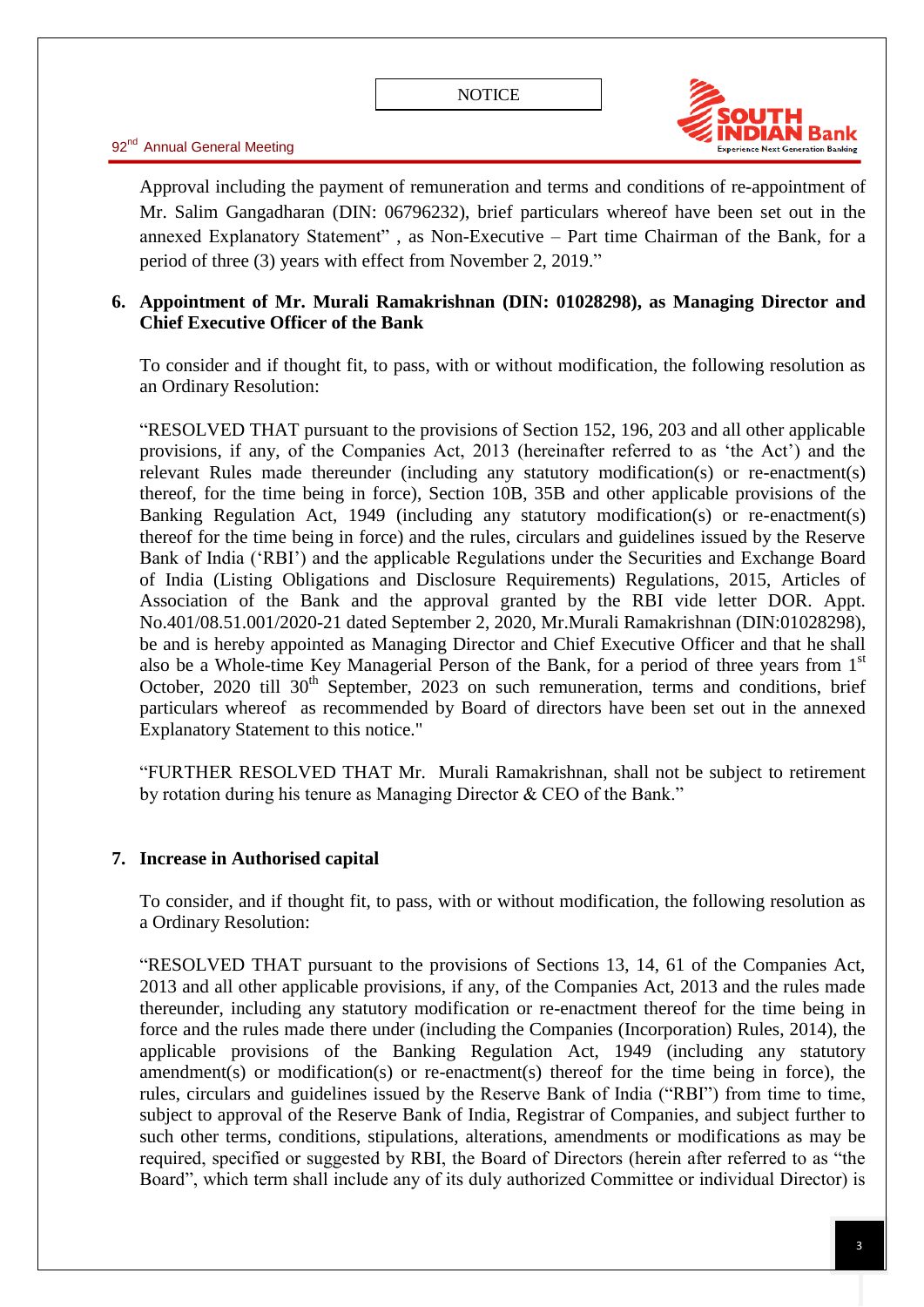

hereby authorized to accept such terms, conditions, stipulations, alterations, amendments or modifications as it may deem fit, the Authorized Capital of the Bank be and is hereby increased from  $\text{\textsterling}250,00,00,000/$ - (Rupees Two Hundred and Fifty crore only) to  $\text{\textsterling}350,00,00,000/$ - (Rupees Three Hundred and Fifty Crore only) by creation of additional 100,00,00,000 (One Hundred crore) equity shares of  $\bar{\tau}_{1/-}$  each, ranking for dividend and in all other respects pari passu with the existing equity shares of the Bank when issued and accordingly the existing Clause 5 of the Memorandum of Association of the Bank be and is hereby amended by substituting the words and figures 'The Authorized Share Capital of the Bank is  $\overline{350,00,00,000}$  (Rupees Three Hundred and Fifty crore only) divided into 350,00,00,000 shares of  $\bar{\tau}$ 1/- each.' 'for the words and figures, the capital of the Company is  $\bar{\tau}$  250,00,00,000/- divided into 250,00,00,000 shares of  $\bar{\tau}$ 1/- each.', appearing in Clause 5 thereof."

RESOLVED FURTHER THAT for the purpose of giving effect to this resolution, the Board of Directors of the Company be and is hereby authorised to take all such steps and actions and give such directions and delegate such authorities, as it may in its absolute discretion, deem appropriate."

## **8. Raising of Tier I capital of the Bank through issuance of Securities**

To consider and if thought fit, to pass, with or without modification(s), the following resolution as a Special Resolution:

"RESOLVED THAT pursuant to the provisions of Sections 23, 41, 42,  $62(1)(c)$  and other applicable provisions, if any, of the Companies Act, 2013 and the Companies (Prospectus and Allotment of Securities) Rules, 2014, as amended, the Companies (Share Capital and Debentures) Rules, 2014, as amended and other applicable rules made there under, including any statutory modification(s) or re-enactment(s) thereof for the time being in force (the "Act"), the Banking Regulation Act, 1949, as amended, the Foreign Exchange Management Act, 1999, as amended, Foreign Exchange Management (Transfer or Issue of Security by a Person Resident Outside India) Regulations, 2017 as amended, and the Issue of Foreign Currency Convertible Bonds and Ordinary Shares (Through Depository Receipt Mechanism) Scheme, 1993, as amended, the Depository Receipts Scheme, 2014, the current Consolidated FDI Policy issued by the Department of Industrial Policy and Promotion, Ministry of Commerce and Industry, Government of India and amended from time to time, the Master Directions – Issue and Pricing of Shares by Private Sector Banks, Directions, 2016, the Master Directions – Ownership in Private Sector Banks, Directions, 2016, the rules, regulations, guidelines, notifications and circulars, if any, prescribed by the Government of India, Reserve Bank of India (the "RBI"), the Registrar of Companies, the stock exchanges where the equity shares of The South Indian Bank Limited (the "Bank") are listed, the Securities and Exchange Board of India (the "SEBI") including the Securities and Exchange Board of India (Issue of Capital and Disclosure Requirements) Regulations, 2018, as amended (the "ICDR Regulations") or any other competent authority, whether in India or abroad, from time to time, to the extent applicable including enabling provisions of the SEBI (Listing Obligations and Disclosure Requirements) Regulations,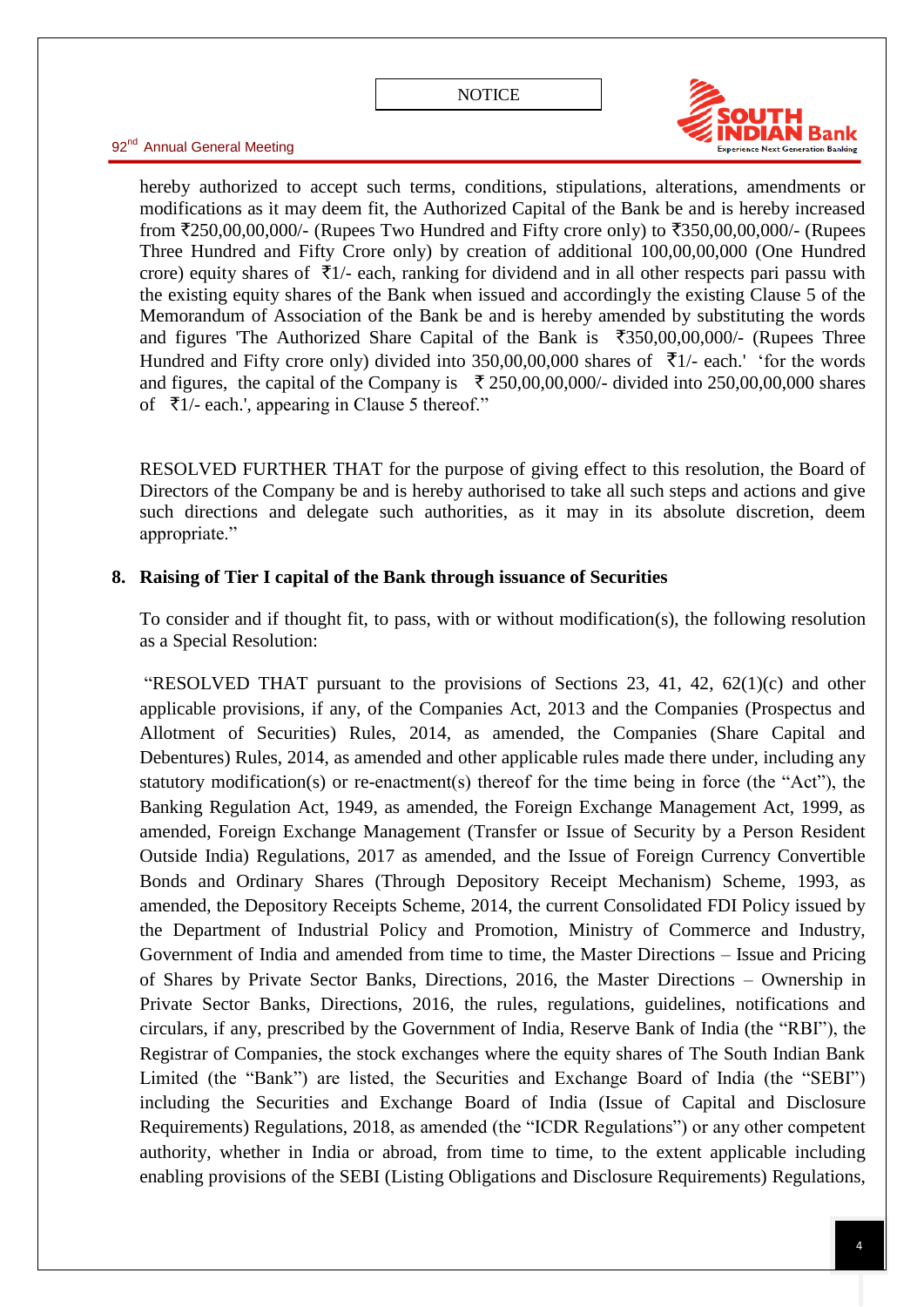

2015 (the "Listing Regulations"), and in accordance with the provisions of the Memorandum and Articles of Association of the Bank and subject to approvals, consents, permissions and sanctions as might be required from various regulatory authorities (including those noted above) and subject to such conditions as might be prescribed while granting such approvals, consents, permissions and sanctions and which may be agreed to by the Board of Directors of the Bank (hereinafter referred to as the "Board", which term shall be deemed to include any Committee(s) constituted/to be constituted by the Board to exercise its powers including the powers conferred by this Resolution), the consent, authority and approval of the shareholders of the Bank, be and is hereby accorded to the Board to create, offer, issue and allot (including with the reservation on firm allotment and/or competitive basis of such part of the issue and for such categories of persons as may be permitted by law then applicable) from time to time in one or more tranches, with or without green shoe option, in the course of domestic and/ or international offering(s) in one or more foreign markets, by way of a rights issue to the existing members of the Bank (whether resident or non-resident), Further Public Offer ("FPO"), preferential issue, qualified institutions placement ("QIP"), private placement/ private placement in public equity or a combination thereof of equity shares of  $\bar{\tau}$ 1/- each (the "Equity Shares") or through an issuance of Global Depository Receipts ("GDRs"), American Depository Receipts ("ADRs"), Foreign Currency Convertible Bonds ("FCCBs"), fully convertible debentures/partly convertible debentures, and/or any other financial instruments or securities convertible into Equity Shares with or without detachable or non-detachable warrants with a right exercisable by the warrant holders to convert or subscribe to the Equity Shares or otherwise, in registered or bearer form, whether rupee denominated or denominated in foreign currency (hereinafter collectively referred to as the "Securities") or any combination of Securities, to all eligible investors, including residents and/or non-residents and/or institutions/banks and/or incorporated bodies and/or individuals and/or trustees and/or stabilizing agent or otherwise, Qualified Institutional Buyers as defined under the ICDR Regulations ("QIBs"), foreign investors, Foreign Institutional Investors ("FIIs"), Foreign Portfolio Investors ("FPIs"), Foreign Corporate Bodies (FCBs)/Companies/Mutual Funds/Pension Funds/Venture Capital Funds/Banks, to all or any other category of investors who are authorized to invest in the Securities of the Bank as per extant regulations/guidelines or any combination of the above as may be deemed appropriate by the Board in its absolute discretion and whether or not such investors are members of the Bank (collectively the "Investors"), through one or more prospectus and/or letter of offer or circular or placement document, on such terms and conditions considering the prevailing market conditions and other relevant factors wherever necessary, for an amount not exceeding in the aggregate `750.00 Crore (Rupees Seven Hundred and Fifty Crore only) or its equivalent amount in such foreign currencies as may be necessary, inclusive of any premium and green shoe option attached thereto, at such price or prices, (whether at prevailing market price(s) or at permissible discount or premium to market price(s) in terms of applicable regulations) and on such terms and conditions at the Board's absolute discretion including the discretion to determine the categories of Investors, considering the prevailing market conditions and other relevant factors wherever necessary, to whom the offer, issue and allotment of Securities shall be made to the exclusion of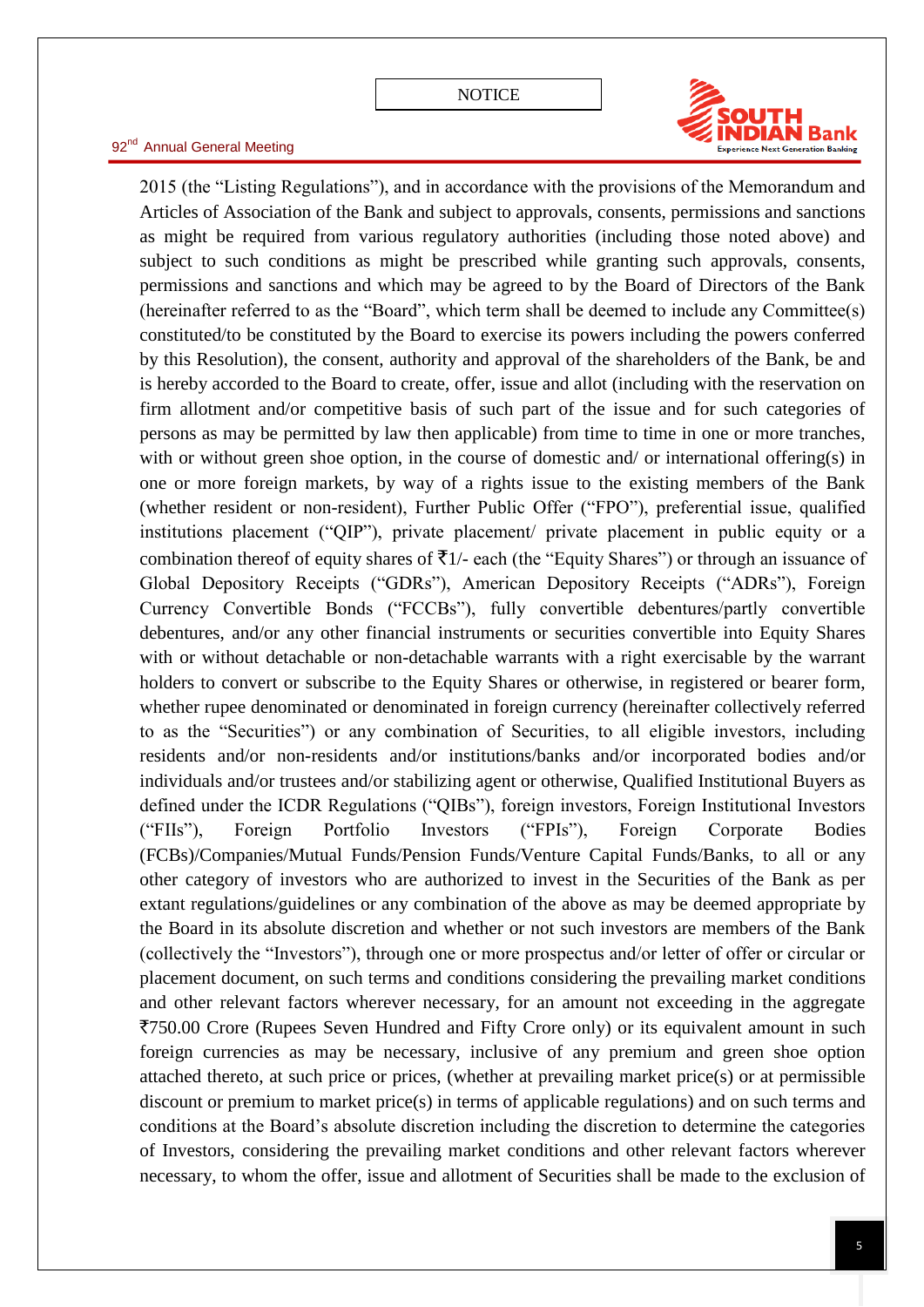

others, in such manner, including allotment to stabilizing agent in terms of green shoe option, if any, exercised by the Bank, and where necessary in consultation with the book running lead managers and/or underwriters and/or stabilizing agent and/ or other advisors or otherwise on such terms and conditions, including issue of Securities as fully or partly paid, making of calls and manner of appropriation of application money or call money, in respect of different class(es) of investor(s) and/ or in respect of different Securities, deciding of other terms and condition like number of securities to be issued, face value, number of equity shares to be allotted on conversion/redemption/extinguishment of debt(s), rights attached to the warrants, period of conversion, fixing of record date or book closure terms if any, as the Board may in its absolute discretion decide, in each case subject to applicable law."

"RESOLVED FURTHER THAT in case of issue and allotment of Securities by way of QIP in terms of Chapter VI of the ICDR Regulations (hereinafter referred to as "Eligible Securities" within the meaning of the ICDR Regulations):

- (i) the allotment of the Eligible Securities, or any combination of the Eligible Securities as may be decided by the Board, shall be completed within 12 months from the date of this resolution or such other time as may be allowed under the ICDR Regulations;
- (ii) the Equity Shares issued shall rank pari passu in all respects including entitlement to dividend with the existing Equity Shares of the Bank in all respects as may be provided under the terms of issue and in accordance with the placement document(s);
- (iii) in the event Equity Shares are issued, the relevant date for the purpose of pricing of the Equity Shares to be issued, shall be the date of the meeting in which the Board or Committee of Directors duly authorized by the Board decides to open the proposed issue of Equity Shares, subsequent to the receipt of members' approval in terms of provisions of Companies Act, 2013 and other applicable laws, rules, regulations and guidelines in relation to the proposed issue of the Equity Shares; in the event that Eligible Securities issued are eligible convertible securities, the relevant date for the purpose of pricing of the convertible securities to be issued, shall be the date of the meeting in which the Board or Committee of Directors duly authorized by the Board decides to open the proposed issue;
- (iv) any issue of Eligible Securities made by way of a QIP shall be at such price which is not less than the price determined in accordance with the pricing formula provided under Chapter VI of the ICDR Regulations (the "QIP Floor Price"). The Board may, however, at its absolute discretion, issue Equity Shares at a discount of not more than five percent or such other discount as may be permitted under applicable regulations to the QIP Floor Price;
- (v) the Equity Shares shall not be eligible to be sold for a period of 1 year from the date of allotment, except on a recognized stock exchange or except as may be permitted from time to time by the ICDR Regulations.
- (vi) the total amount raised in such manner through the QIP, together with other QIP(s) made in the same financial year, if any, should not exceed five times the net worth of the Bank as per the audited Balance Sheet of the previous financial year.''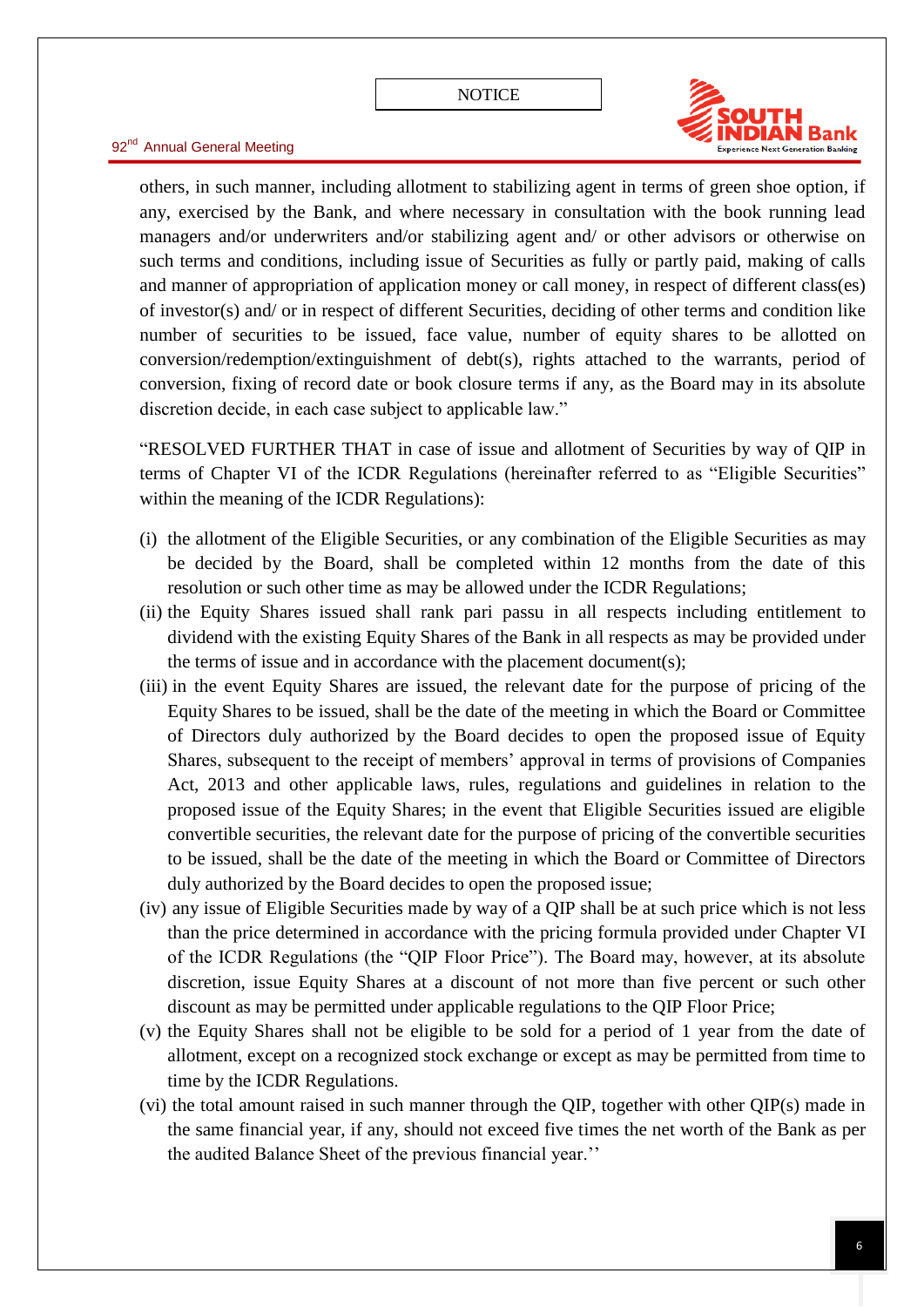

"RESOLVED FURTHER THAT in the event the Securities are proposed to be issued as ADRs or GDRs, the pricing of the Securities and the relevant date, if any, for the purpose of pricing of the Securities to be issued pursuant to such issue shall be determined in accordance with the provisions of applicable law including the provisions of the Depository Receipts Scheme, 2014 (the "2014 Scheme"), the Foreign Exchange Management (Transfer or Issue of any Foreign Security) Regulations, 2004 and such other notifications, clarifications, circulars, guidelines, rules and regulations issued by relevant authorities (in each case including any statutory modifications, amendments or re-enactment(s) thereof)."

"RESOLVED FURTHER THAT in the event the Securities are proposed to be issued as FCCBs, the pricing of the Securities and the relevant date, if any, shall be determined in accordance with the provisions of the Issue of Foreign Currency Convertible Bonds and Ordinary Shares (Through Depository Receipt Mechanism) Scheme, 1993 issued by the Ministry of Finance and such other notifications, clarifications, circulars, guidelines, rules and regulations issued by relevant authorities (in each case including any statutory modifications, amendments or reenactment(s) thereof)."

―RESOLVED FURTHER THAT the issue to the holders of the Securities, which are convertible into or exchangeable with Equity Shares at a later date shall be, inter alia, subject to the following terms and conditions:

- a) in the event the Bank is making a bonus issue by way of capitalization of its profits or reserves prior to the allotment of the Equity Shares, the number of Equity Shares to be allotted shall stand augmented in the same proportion in which the equity share capital increases as a consequence of such bonus issue and the premium, if any, shall stand reduced pro tanto;
- b) in the event of the Bank making a rights offer by issue of Equity Shares prior to the allotment of the Equity Shares, the entitlement to the Equity Shares will stand increased in the same proportion as that of the rights offer and such additional Equity Shares shall be offered to the holders of the Securities at the same price at which they are offered to the existing members;
- c) in the event of merger, amalgamation, takeover or any other re-organization or restructuring or any such corporate action, the number of Equity Shares, the price and the time period as aforesaid shall be suitably adjusted; and
- d) in the event of consolidation and/or division of outstanding Equity Shares into smaller number of Equity Shares (including by way of stock split) or reclassification of the Securities into other securities and/or involvement in such other event or circumstances which in the opinion of concerned stock exchange requires such adjustments, necessary adjustments will be made."

"RESOLVED FURTHER THAT, without prejudice to the generality of the above, the aforesaid Securities may have such features and attributes or any terms or combination of terms in accordance with international practices to provide for the tradability and free transferability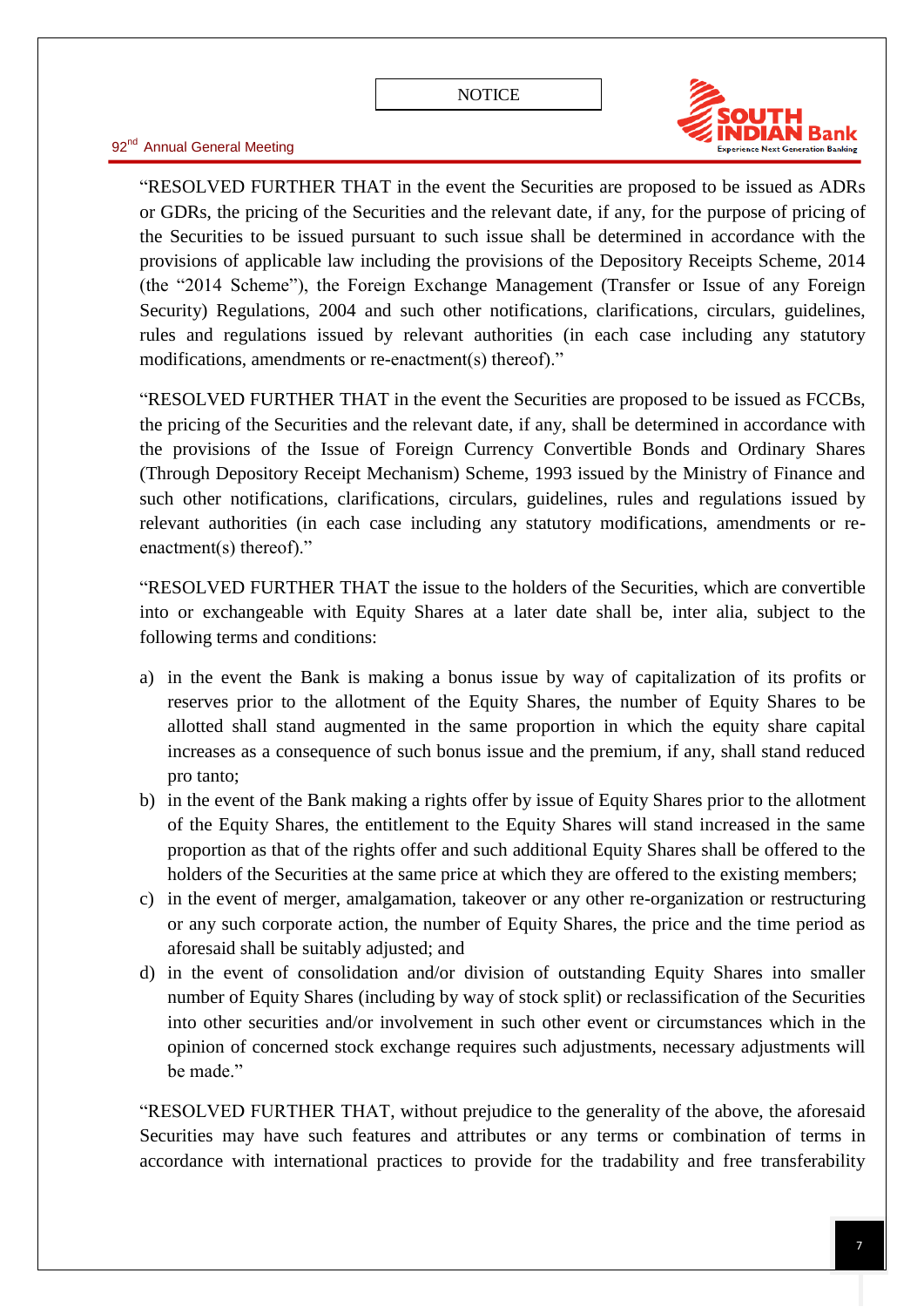

thereof as per the prevailing practices and regulations in the capital markets including but not limited to the terms and conditions in relation to payment of dividend, issue of additional Equity Shares, variation of the conversion price of the Securities or period of conversion of Securities into Equity Shares during the duration of the Securities and the Board be and is hereby authorized, in its absolute discretion, in such manner as it may deem fit, to dispose-off such of the Securities that are not subscribed."

"RESOLVED FURTHER THAT in pursuance of the aforesaid resolutions the Equity Shares that may be issued by the Company (including issuance of the Equity Shares pursuant to conversion of any Securities, as the case may be in accordance with the terms of the offering) shall rank pari passu with the existing Equity Shares of the Company in all respects."

―RESOLVED FURTHER THAT, for the purpose of giving effect to any offer, issue or allotment of Equity Shares or Securities or instruments representing the same, as described above, the Board be and is hereby authorized on behalf of the Bank to do all such acts, deeds, matters and things, as it may, in its absolute discretion, deem necessary or desirable for such purpose, including without limitation, the determination of the nature of the issuance, terms and conditions for issuance of Securities including the number of Securities that may be offered in domestic and international markets and proportion thereof, issue price and discounts as permitted under applicable law, premium amount on issue/conversion of the Securities, if any, rate of interest, timing for issuance of such Securities and shall be entitled to vary, modify or alter any of the terms and conditions as it may deem expedient, entering into and executing arrangements for managing, underwriting, marketing, listing, trading and entering into and executing arrangements with Merchant Bankers, Lead managers, legal advisors, depository, custodian, registrar, stabilizing agent, paying and conversion agent, trustee, escrow agent and executing other agreements, including any amendments or supplements thereto, as necessary or appropriate and to finalize, approve and issue any document(s) or agreements, including but not limited to prospectus and/or letter of offer and/or circular or placement document, registration statement, and filing of such documents (in draft or final form) with any Indian or foreign regulatory authority or stock exchanges, including RBI and sign all deeds, documents and writings and to pay any fees, commissions, remuneration, expenses relating thereto and with power on behalf of the Bank to settle all questions, difficulties or doubts that may arise in regard to the issue, offer or allotment of Securities and take all steps which are incidental and ancillary in this connection, including in relation to utilization of the issue proceeds, as it may in its absolute discretion deem fit without being required to seek further consent or approval of the members or otherwise to the end and intent that the members shall be deemed to have given their approval thereto expressly by the authority of this resolution and all actions taken by the Board or any duly authorised committee constituted by the Board to exercise its powers, in connection with any matter(s) referred to or contemplated in any of the foregoing resolutions be and are hereby approved, ratified and confirmed in all respects."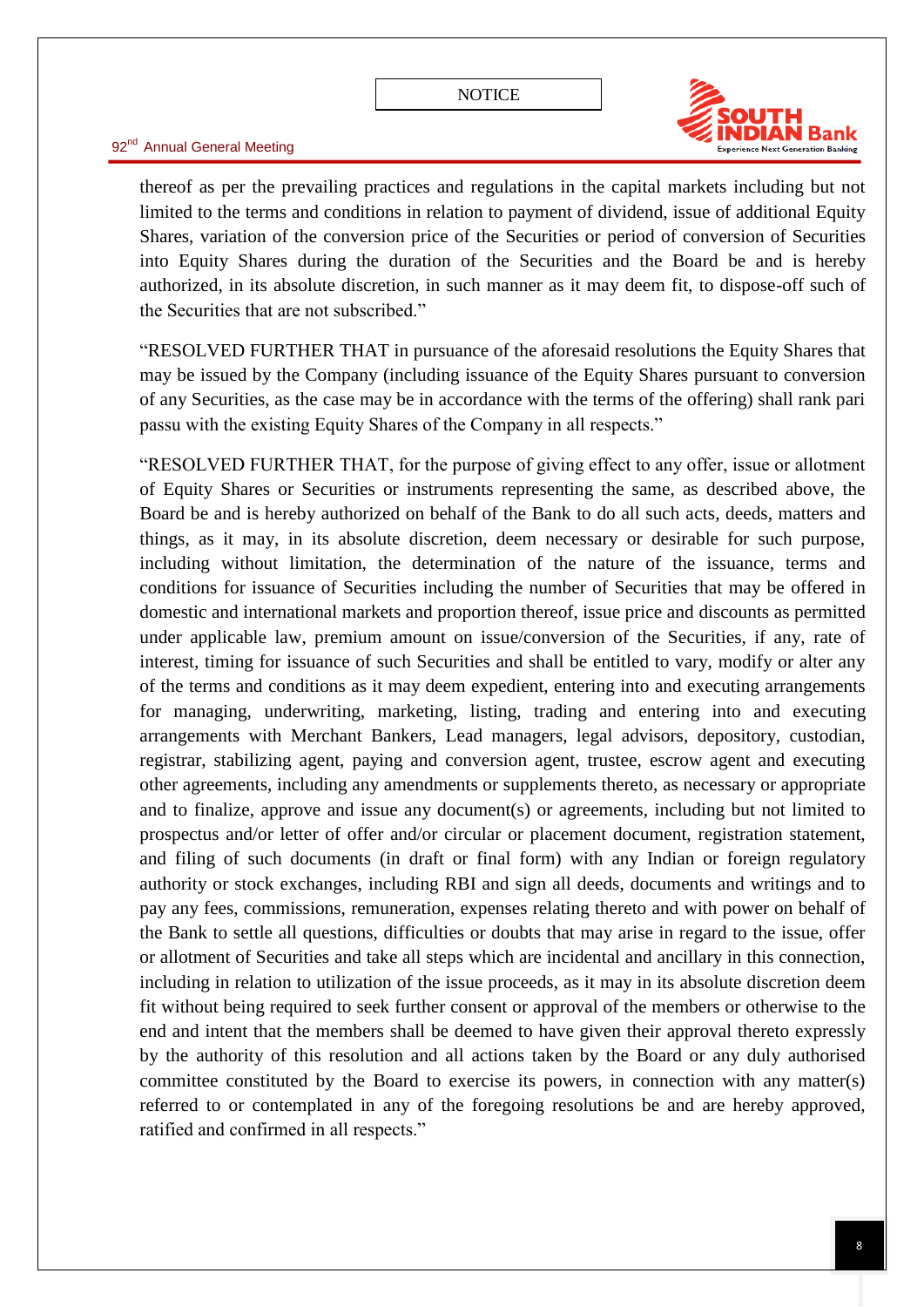

RESOLVED FURTHER THAT for the purpose of giving effect to the foregoing and without being required to seek any further consent or approval of the members of the Bank, the members shall be deemed to have given their approval thereto expressly by the authority of this resolution to the Board or Committee of Directors be and is hereby authorized for and on behalf of the members of the Bank:

- a) the offer, issue and allotment of the aforesaid Equity Shares shall be made at such time or times as the Board may in its absolute discretion decide, subject, however, to applicable guidelines, notifications, rules and regulations;
- b) the Board be and is hereby authorized to decide and approve the other terms and conditions of the issue of the above mentioned Equity Shares and also shall be entitled to vary, modify or alter any of the terms and conditions, including size of the issue(within the limit approved by the shareholders), as it may deem expedient;
- c) To appoint, enter into and execute all such arrangements, as the case may be, with any lead managers, merchant bankers, managers, underwriters, bankers, financial institutions, solicitors, advisors, guarantors, depositories, registrars, transfer agents, custodians, trustees, lawyers, chartered accountants, company secretaries, experts in banking industry, consultants, book runners and such other intermediaries ("the Agencies") as may be necessary and to remunerate any of the agencies in any manner including payment of commission, brokerage or fee for their services or otherwise and reimburse expenses that may be incurred by them in relation to their services to the Bank.
- d) The offer, issue and allotment of the aforesaid Equity Shares shall be made at such time or times as the Board may in its absolute discretion decide, subject, however to applicable guidelines, notifications, rules and regulations.
- e) To issue, directly or through any agency duly authorised depository receipt(s)/certificates of shares or other securities to afford a proper title to the holder thereof and to enable such holder to trade in the securities or underlying securities as such person may require to the extent lawfully permitted in India or in any other country where the securities have been issued subject to statutory regulations in India or in any other country and in accordance with the norms and practices prevailing in India or any other country.
- f) To issue and allot such number of equity shares as may be required to be issued and allotted upon conversion of any Securities or as may be necessary in accordance with the terms of the offering, all such further equity shares ranking pari passu with the existing equity shares of the Bank in all respects except provided otherwise under the terms of issue of such securities and in the offer document.
- g) To approve offer document, circulars, notice and such other documents (including amending, varying or modifying the same, as may be considered desirable or expedient) as finalized in consultation with the lead managers, underwriters, and/ or advisors in accordance with applicable laws, rules, regulations and guidelines and to take decisions to open the issue, decide bid opening and closing date, the issue price, the number of Equity Shares to be allotted and the basis of allotment of Shares.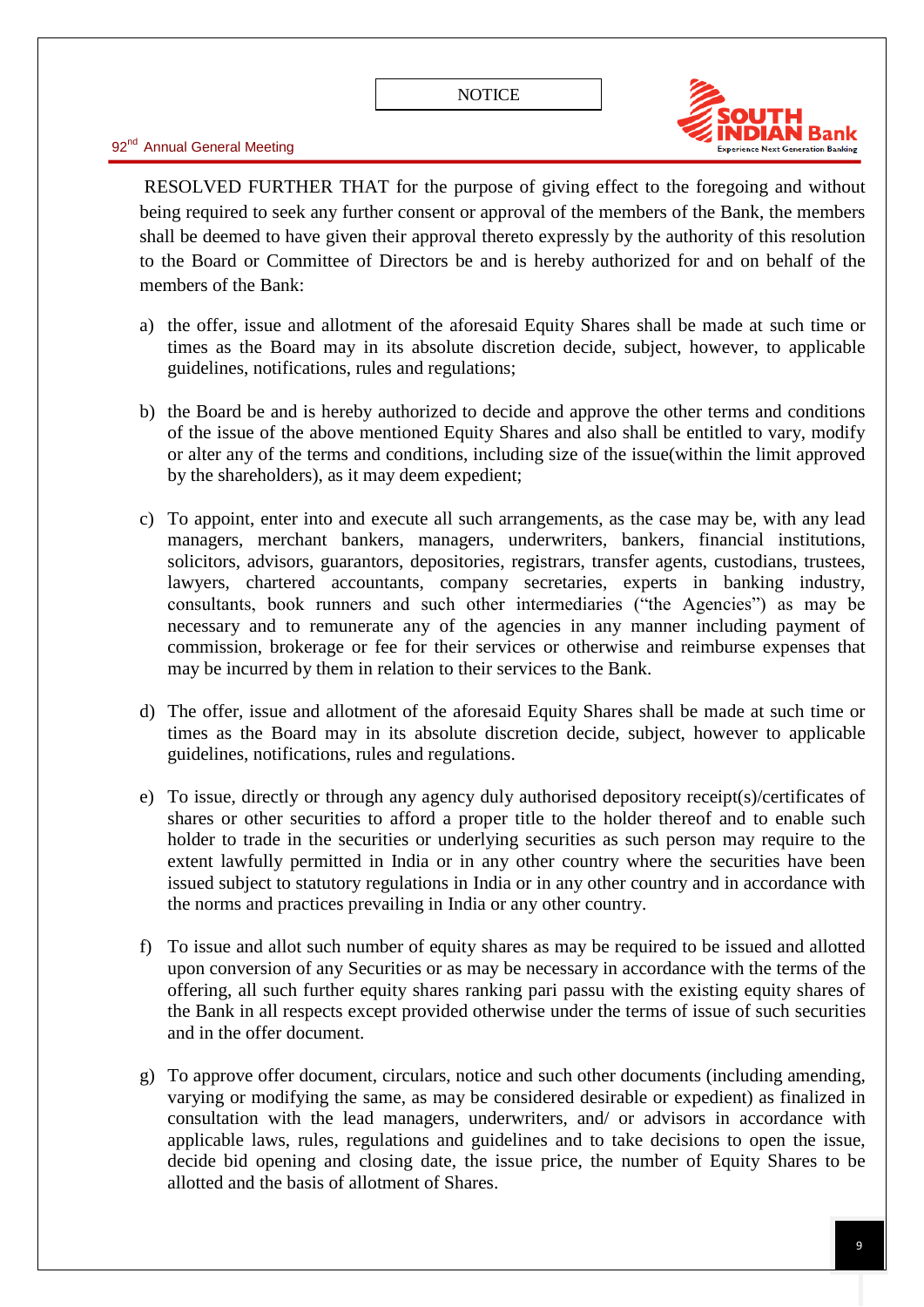



- h) To dispose of the unsubscribed portion of the shares or securities to such person(s) and in such manner and on such terms as the Board may in its absolute discretion think most beneficial to the Bank, including offering or placing them with resident or nonresident/foreign investor(s) (whether institutions and/or incorporated bodies and/or individuals and/or trusts and/or otherwise)/foreign portfolio investors (FPIs)/foreign corporate bodies (FCBs)/companies/mutual funds/pension funds/venture capital funds/banks and/or employees and business associates of the Bank or such other person(s) or entity(ies) or otherwise, whether or not such investors are members of the Bank.
- i) To retain over subscription up to such percentage as may be permitted by the applicable regulations and by relevant authorities.
- j) To obtain listing of all or any of its new shares/existing shares or other securities in any stock exchange in India or elsewhere in the world including the New York Stock Exchange, London Stock Exchange, Dubai International Financial Exchange, Singapore Stock Exchange, Luxembourg Stock Exchange, NASDAQ or any other Stock Exchanges subject to such statutory compliances as may be necessary in India or in such other country and further subject to such conditions as the stock exchanges may require.
- k) To do such acts, deeds, matters and things as it/they may at its/their discretion deem necessary or desirable for such purpose, including without limitation, if required, filing a Registration Statement and other relevant documents with United States Securities and Exchange Commission, or such other regulatory authority as may be necessary for listing the Securities on the Luxembourg Stock Exchange or New York Stock Exchange ("NYSE") and/or NASDAQ or such other international stock exchanges and the entering into of depository arrangements in regard to any such issue or allotment.
- l) To agree to and make and accept such conditions, modifications and alterations stipulated by any of the relevant authorities while according approvals, consents or permissions to the issue as may be considered necessary, proper and expedient.
- m) To do all such acts, deeds, matters and things as the Board may, in its absolute discretion, deem necessary or desirable for such purpose, including without limitation, the determination of the terms thereof, for entering into arrangements for managing, underwriting, marketing, listing and trading, banking and custodian arrangements and to sign all deeds, documents and writings and to pay any fees, commissions, remuneration, expenses relating thereto and with power on behalf of the Bank to settle all questions, difficulties, doubts that may arise in regard to such offer(s) or issue(s) or allotment(s), as it may, in its, absolute discretion, deem fit and with power on behalf of the Bank to settle any questions, difficulties or doubts that may arise in regard to any such issue(s)/offer(s) or allotment(s) or otherwise.
- n) To delegate from time to time, all or any of the powers conferred herein upon the Board or Committee of Directors or the Director/s or any other Officer/s of the Bank.
- o) the Board be and is hereby authorized to do all such acts, deeds, matters and things including but not limited to finalization and approval of the preliminary as well as final offer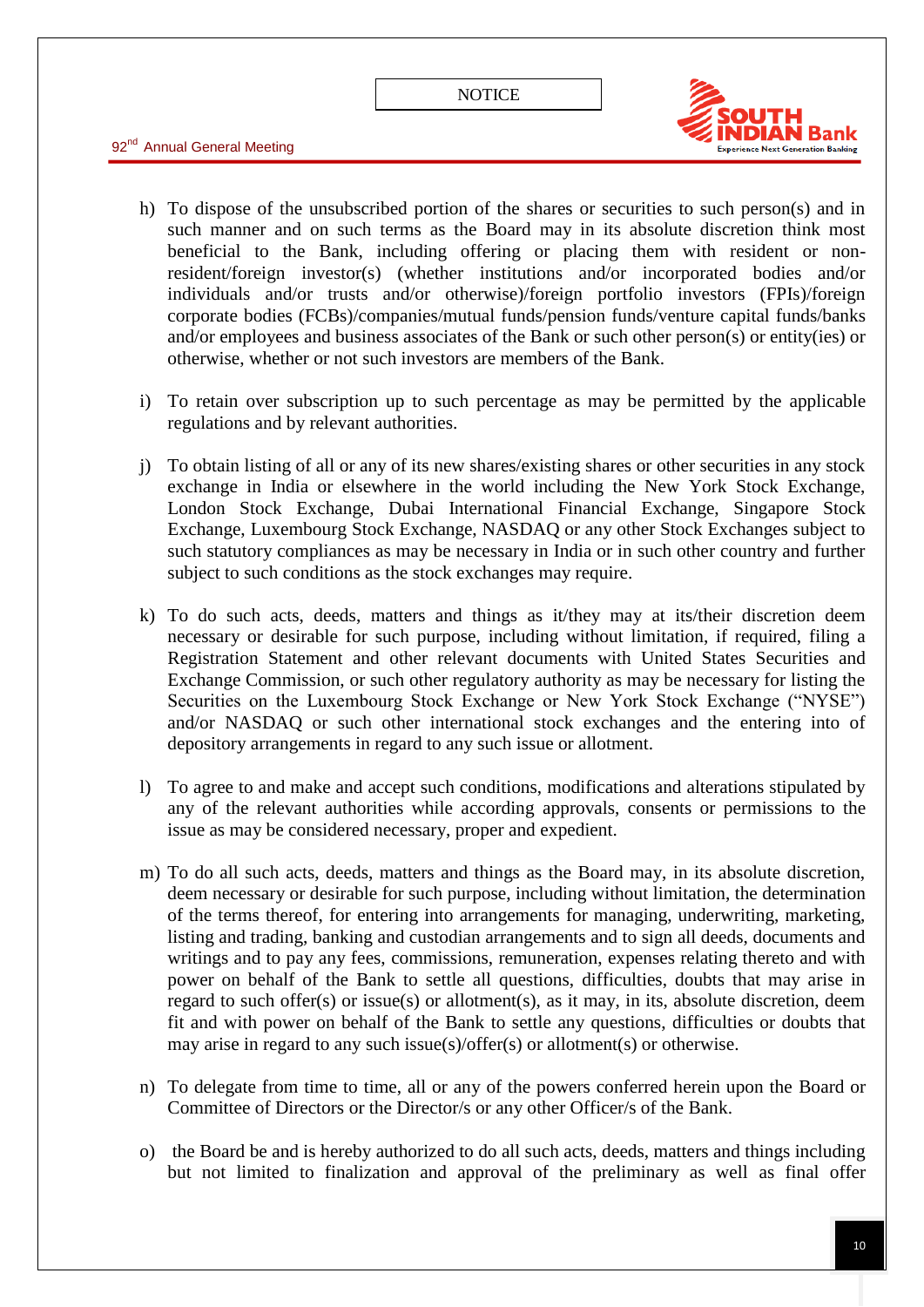

document(s), placement document or offering circular, as the case may be, execution of various transaction documents, as it may in its absolute discretion deem fit and to settle all questions, difficulties or doubts that may arise in regard to the issue, offer or allotment of Securities and take all steps which are incidental and ancillary in this connection, including in relation to utilization of the issue proceeds, as it may in its absolute discretion deem fit without being required to seek further consent or approval of the members or otherwise to the end and intent that the members shall be deemed to have given their approval thereto expressly by the authority of this resolution."

RESOLVED FURTHER THAT, subject to compliance of all applicable provisions of the Companies Act, 2013, the applicable provisions of the Companies Act, 1956, the FEMA, and the rules, circulars and guidelines issued there under from time to time, including the Foreign Exchange Management (Transfer or Issue of Security to a person resident outside India) Regulations, 2017, as amended, the Consolidated FDI Policy Circular of 2017, as amended, issued by the Department of Industrial Policy and Promotion, Ministry of Commerce and Industry, Government of India, from time to time, the Securities Contracts (Regulation) Act, 1956 ("SCRA"), the SEBI (ICDR) Regulations, the regulations, guidelines, circulars issued by the Reserve Bank of India, the Listing Regulations and any other applicable provisions of law if any, the Board, any of the Directors, any member of the duly authorized committee, Managing Director & CEO and Chief Financial Officer are jointly and severally authorised, on behalf of the Bank to make necessary applications, letters, filings to any regulatory authority, including the Reserve Bank of India, Ministry of Finance, as may be required for the purpose of giving effect to the foregoing.

**EXEUPRER THAT THE STARE FIGURE 2.1** THAT the Board be and is hereby authorized to delegate all or any its powers herein conferred by this resolution to any Committee of Director or, subject to applicable law, any Director(s) or any one or more executives of the Bank to give effect to the above resolutions."

#### **9. Raising of funds by issue of bonds/ debentures/ securities on private placement basis**

To consider and if thought fit, to pass, with or without modification, the following resolution as a Special Resolution:

"RESOLVED THAT pursuant to Section 42, 71, 179 and other applicable provisions, if any, of the Companies Act, 2013, as amended, and the rules made there under, Companies (Prospectus and Allotment of Securities) Rules, 2014, the Companies (Share Capital and Debentures) Rules 2014, Securities and Exchange Board of India (Issue and Listing of Debt Securities) Regulations, 2008 including any amendment, Securities and Exchange Board of India (Listing Obligations and Disclosure Requirements) Regulations, 2015, the applicable provisions of the Banking Regulation Act, 1949, as amended, Foreign Exchange Management Act, 1999 (including any statutory amendment(s) or modification(s) or reenactment(s) thereof for the time being in force) and the rules, circulars and guidelines issued by Reserve Bank of India ("RBI") from time to time (including any statutory amendment(s) or modification(s) or re-enactment(s) thereof for the time being in force) and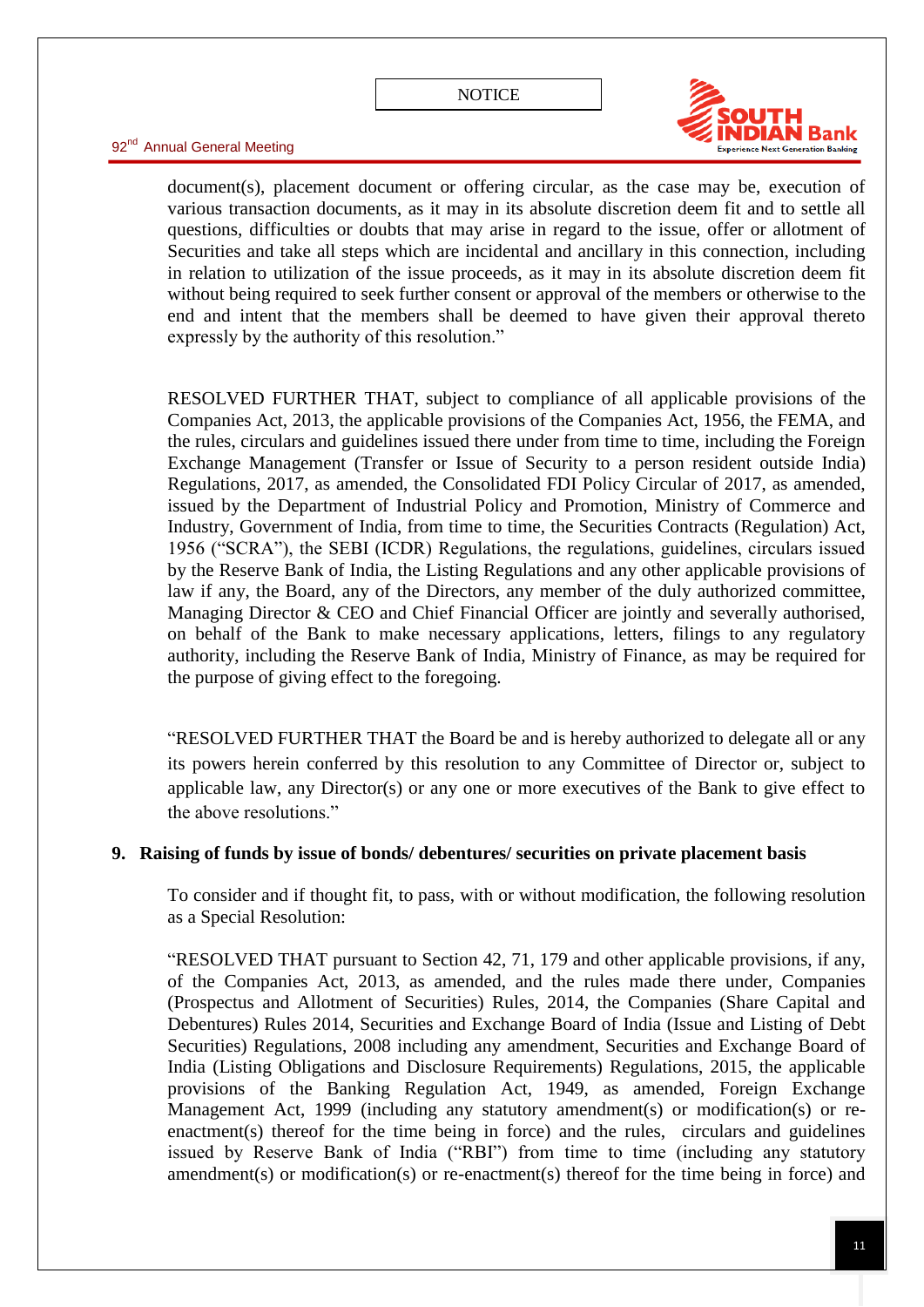

all other relevant provisions of applicable law(s), the provisions of the Memorandum and Articles of Association of the Bank and subject to such other approval(s), consent(s), permission(s) and sanction(s) as may be necessary from the statutory authority(ies) concerned, including RBI, the approval of the Members of the Bank be and is hereby accorded to the Board of Directors of the Bank (hereinafter referred to as "Board" and which term shall be deemed to include any Committee of the Board or any other persons to whom powers are delegated by the Board as permitted under the Companies Act, 2013) for borrowing/ raising of funds in Indian/foreign currency by issue of debt securities including but not limited to non-convertible debentures, MTN (Medium-Term Notes)bonds (including bonds forming part of Tier I capital/Tier II capital in accordance with and subject to the terms and conditions specified in the Basel III Capital Regulations prescribed by RBI, long terms infrastructure bonds or such other securities as may be permitted by RBI from time to time) in domestic and/or overseas market, secured or unsecured, as per the agreed structure and within the limits permitted by RBI and other regulatory authorities and/or for making offers and/or invitations therefore and/or issue(s)/issuances therefore, on private placement basis, for a period of one year from the date hereof, in one or more tranches and/or series and under one or more shelf disclosure documents and/or one or more letters of offer, and on such terms and conditions for each series/tranches including the price, coupon, premium, discount, tenor etc., as deemed fit by the Board, as per the structure and within the limits permitted by the RBI, of an amount not exceeding  $\overline{5}500.00$  Crore (Rupees Five Hundred crore only), within the overall borrowing limits of the Bank, as approved by the Members from time to time.

RESOLVED FURTHER THAT the Board be and is hereby authorized to appoint merchant bankers, underwriters, guarantors, depositories, custodians, registrars, trustees, stabilizing agents, bankers, lawyers, advisors and all such agencies as may be involved or concerned in the issue and to remunerate them by way of commission, brokerage, fees or the like and also to enter into and execute all such arrangements, contracts/agreements, memoranda, documents, etc., with such agencies, to seek the listing of debt securities in one or more recognized stock exchange(s) as may be required.

RESOLVED FURTHER THAT the Board of Directors of the Bank or any Committee of the Board or such other persons as may be authorized by the Board, be and are hereby authorized to negotiate, modify and finalize the terms and conditions of the debt securities and sign the relevant documents/agreements in connection with the private placement of the debt securities, including without limitation, the private placement offer letter (along with the application form), information memorandum, disclosure documents, debenture subscription agreement, debenture trust deed and any other documents as may be required, in connection with the offering(s), issuance(s) and/or allotment(s) on private placement of debt securities by the Bank and to further delegate the above powers to any Committee of Directors or any personnel of the Bank to act on their behalf as they may deem fit and to do all such other acts and things and to execute all such documents as may be necessary for giving effect to this resolution"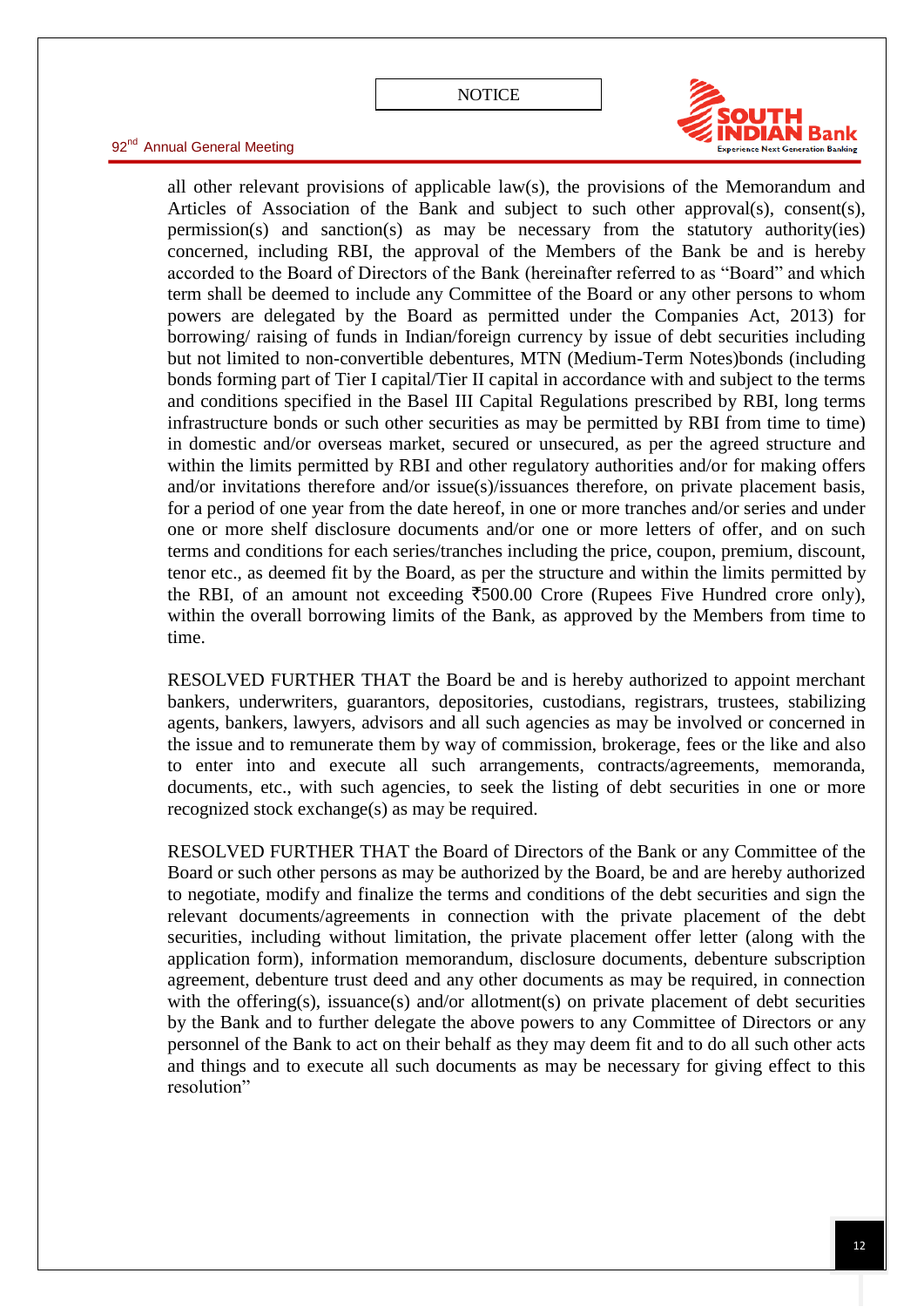

## 10. **For increasing foreign investment limit under NRI/PIO category**

To consider and if thought fit, to pass, with or without modification, the following resolution as a Special Resolution:

"RESOLVED THAT, subject to compliance of all applicable provisions of the Companies Act, 2013, the Foreign Exchange Management Act, 1999, and the rules, circulars and guidelines issued there under from time to time, including the Foreign Exchange Management (Transfer or Issue of Security to a person resident outside India) Regulations, 2017, as amended, the Consolidated FDI Policy Circular of 2017, as amended, issued by the Department of Industrial Policy and Promotion, Ministry of Commerce and Industry, Government of India, from time to time, the Securities Contracts (Regulation) Act, 1956 ("SCRA"), the SEBI (ICDR) Regulations, the regulations, guidelines, circulars issued by the Reserve Bank of India, the Listing Regulations and any other applicable provisions of law if any, the consent of the members of the Bank be and is hereby accorded to increase the foreign investment limit under NRI/PIO category to 24% of the paid-up share capital of the Bank within overall permissible Foreign investment limit applicable to the Bank, provided however that the shareholding of each foreign investor (NRI/PIO), on its own account and on behalf of each of their sub-accounts in the Bank shall not exceed such limits as are or as may be prescribed, from time to time, under applicable laws, rules and regulations.''

## **11. Amendments in Employees Stock Option Scheme**

To consider and if thought fit, to pass, with or without modification, the following resolution as Special Resolutions:

"RESOLVED THAT pursuant to the provisions of Securities and Exchange Board of India (Share Based Employee Benefits) Regulations 2014 ("the SEBI Regulations") issued by the Securities and Exchange Board of India ("SEBI") and as amended from time to time and in terms of Clause 9.10 of The South Indian Bank Employees Stock Option Scheme-2008 (SIB ESOS2008) and further subject to the applicable provisions of the Companies Act, 2013 and other applicable Rules, Regulations, Guidelines, provisions of Memorandum and Articles of Association of the Bank and further subject to necessary approval of the stock exchanges and other appropriate authorities, consent of the Bank be and is hereby accorded to vary and amend SIB ESOS-2008 as per the revisions mentioned in the in the statement pursuant to section  $102(1)$ mentioned herewith(explanatory statement), which scheme was originally approved by the shareholders at the 80<sup>th</sup> Annual General Meeting held on 18th August, 2008 and further amended by shareholders vide their resolution at the 85th Annual General Meeting of the Bank held on  $28<sup>th</sup>$  June, 2013, and at the 87<sup>th</sup> such that Annual General Meeting of the Bank held on 15<sup>th</sup> July, 2015, the options to be granted to the Eligible Employees(present and future) including Directors of the Bank under SIB ESOS -2008 shall not exceed 5% of the total number of fully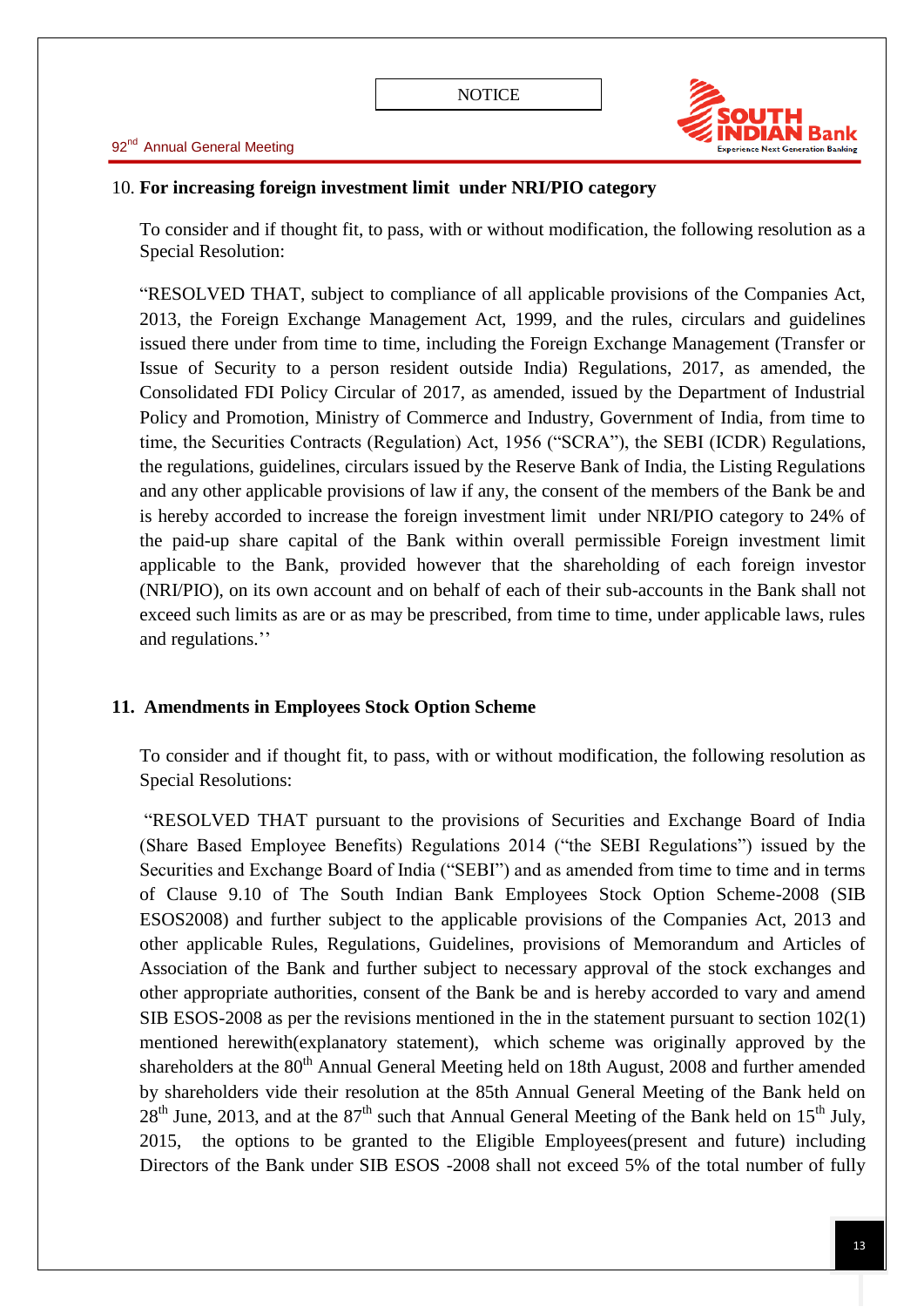

paid-up Equity Shares of the Bank at any point of time and further subject to the amended terms and conditions of SIB ESOS-2008 as detailed in the explanatory statement to the notice.

RESOLVED FURTHER THAT subject to the aforesaid variation of the terms the existing SIB ESOS-2008 shall remain in force and Board / Nomination and Remuneration Committee of the Board (NRC), as the case may be, shall implement the same in accordance and in compliance of the terms of the SIB ESOS-2008.

RESOLVED FURTHER THAT the new Equity shares to be issued and allotted by the Bank under the aforesaid revised SIB ESOS-2008 shall rank pari passu in all respects with the existing fully paid Equity shares of the Bank.

RESOLVED FURTHER THAT the Board be and is hereby authorised on behalf of the Bank to do all such deeds, matters and things as may be necessary or expedient including getting the shares issued upon exercise of Options listed in one or more Stock Exchanges and to sign up agreements with Depositories and to settle any questions, difficulties or doubts that may arise in this regard at any stage including at the time of listing of securities without requiring the Board to secure any further consent or approval of the members of the Bank in this regard, subject to the provisions of the Guidelines.

RESOLVED FURTHER THAT the Board be and is hereby authorised to delegate all or any of the powers herein conferred to any Committee of Directors or the Managing Director or anyone of the Directors of the Bank."

## **12. Ratification for amendment of Object clause of Memorandum of Association**

## **To consider, and if thought fit, to pass, with or without modification, the following resolution as a Special Resolution:**

―RESOLVED THAT pursuant to the provisions of Section 13 and all other applicable provisions, if any, of the Companies Act, 2013, including any statutory modification or reenactment thereof for the time being in force and the rules made there under (including the Companies (Incorporation) Rules, 2014), the applicable provisions of the Banking Regulation Act, 1949, (including any statutory amendment(s) or modification(s) or re-enactment(s) thereof for the time being in force), Banking Laws (Amendment) Act, 2012, the rules, circulars and guidelines issued by Reserve Bank of India ("RBI") from time to time, subject to approval of the Reserve Bank of India, Registrar of Companies, ("ROC"), and to comply with the RBI direction, other terms, conditions, stipulations, alterations, amendments or modifications as required, specified or suggested by RBI vide letter No DBR/PSBD/No.2988/16.02.074/2019-20 dated October 14, 2019, the resolution passed by the Board of Directors vide Resolution No: DBR/SEC/S-205/2019-20 dated  $17<sup>th</sup>$  October, 2019 as authorized to accept such terms, conditions, stipulations, alterations, amendments or modifications as it may deem fit, to modify the Clause 3 (Objects Clause) of the Memorandum of Association of the Bank by members vide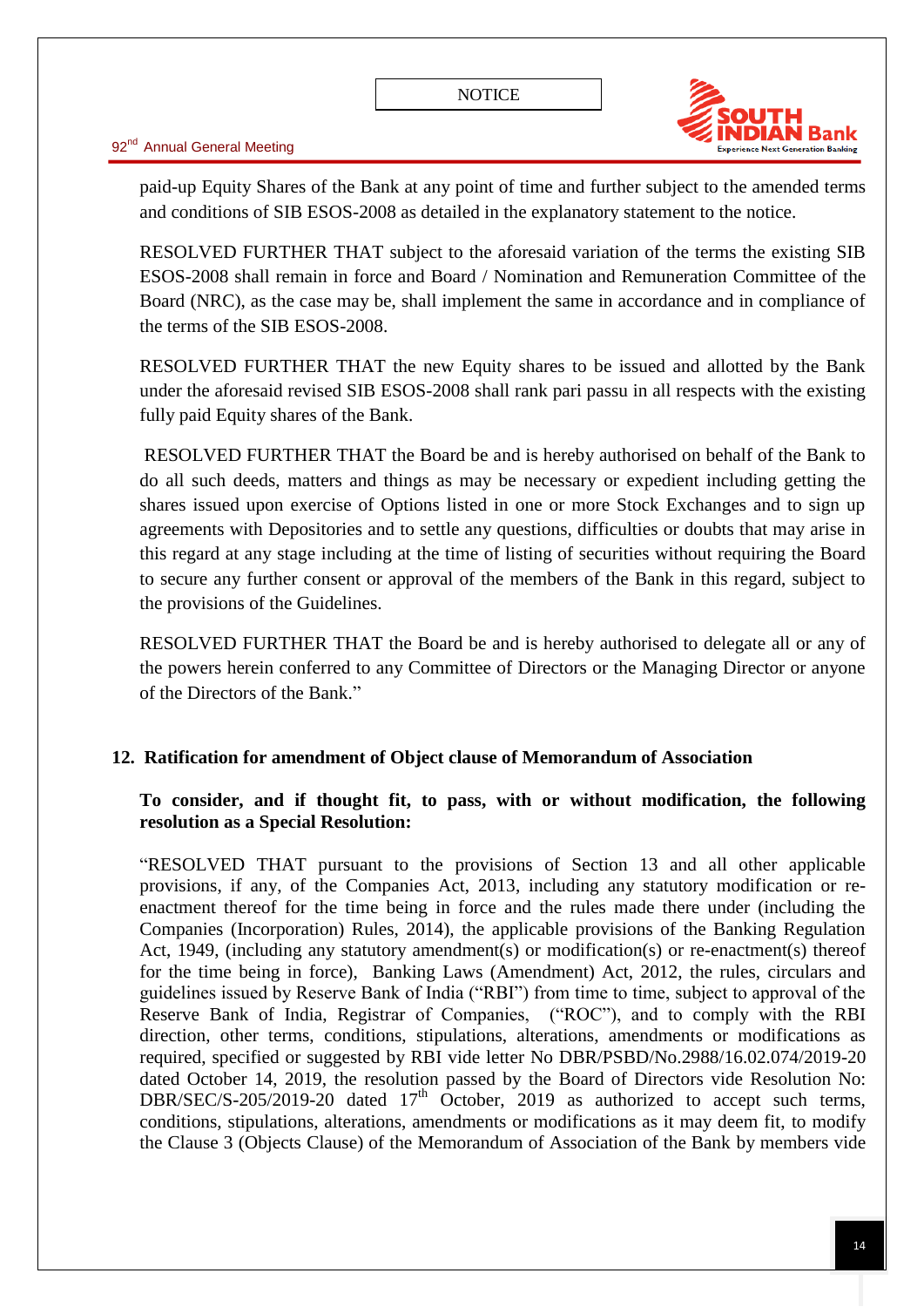

the resolution under item No. 12 passed in 91<sup>st</sup> Annual General Meeting held on  $17<sup>th</sup>$  July, 2019, be and is hereby adopted and ratified by modifying the following clause:

ad) to establish, incorporate, register or otherwise bring into existence one or more subsidiary or associate companies or trusts for the purpose of undertaking any business which, under section 19(1) of the Banking Regulation Act, 1949, is permissible for a Banking company to undertake and such other business as can be carried on in unison with one or more of objects of the Bank; as may be permitted by the Reserve Bank of India.

## **13. Amendment of Articles of Association**

## **To consider, and if thought fit, to pass, with or without modification, the following resolution as a Special Resolution:**

―RESOLVED THAT pursuant to the provisions of Section 14 and all other applicable provisions, if any, of the Companies Act, 2013, including any statutory modification or reenactment thereof for the time being in force and the rules made thereunder (including the Companies (Incorporation) Rules, 2014), the applicable provisions of the Banking Regulation Act, 1949 (including any statutory amendment(s) or modification(s) or re-enactment(s) thereof for the time being in force), Banking Laws (Amendment) Act, 2012, the rules, circulars and guidelines issued by Reserve Bank of India ("RBI") from time to time, subject to approval of the Reserve Bank of India, Registrar of Companies ("ROC"), and subject further to such other terms, conditions, stipulations, alterations, amendments or modifications as may be required, specified or suggested by RBI, the Board of Directors (herein after referred to as "the Board", which term shall include any of its duly authorized Committee or individual Director) is hereby authorized to accept such terms, conditions, stipulations, alterations, amendments or modifications as it may deem fit and the consent of the Members, be and is hereby accorded to the alteration and amendment of the Bank's Articles of Association in the manner and to the extent, as detailed in the explanatory statement to this notice."

By Order of the Board of Directors

Place: Thrissur, Jimmy Mathew Date: September 04, 2020 Company Secretary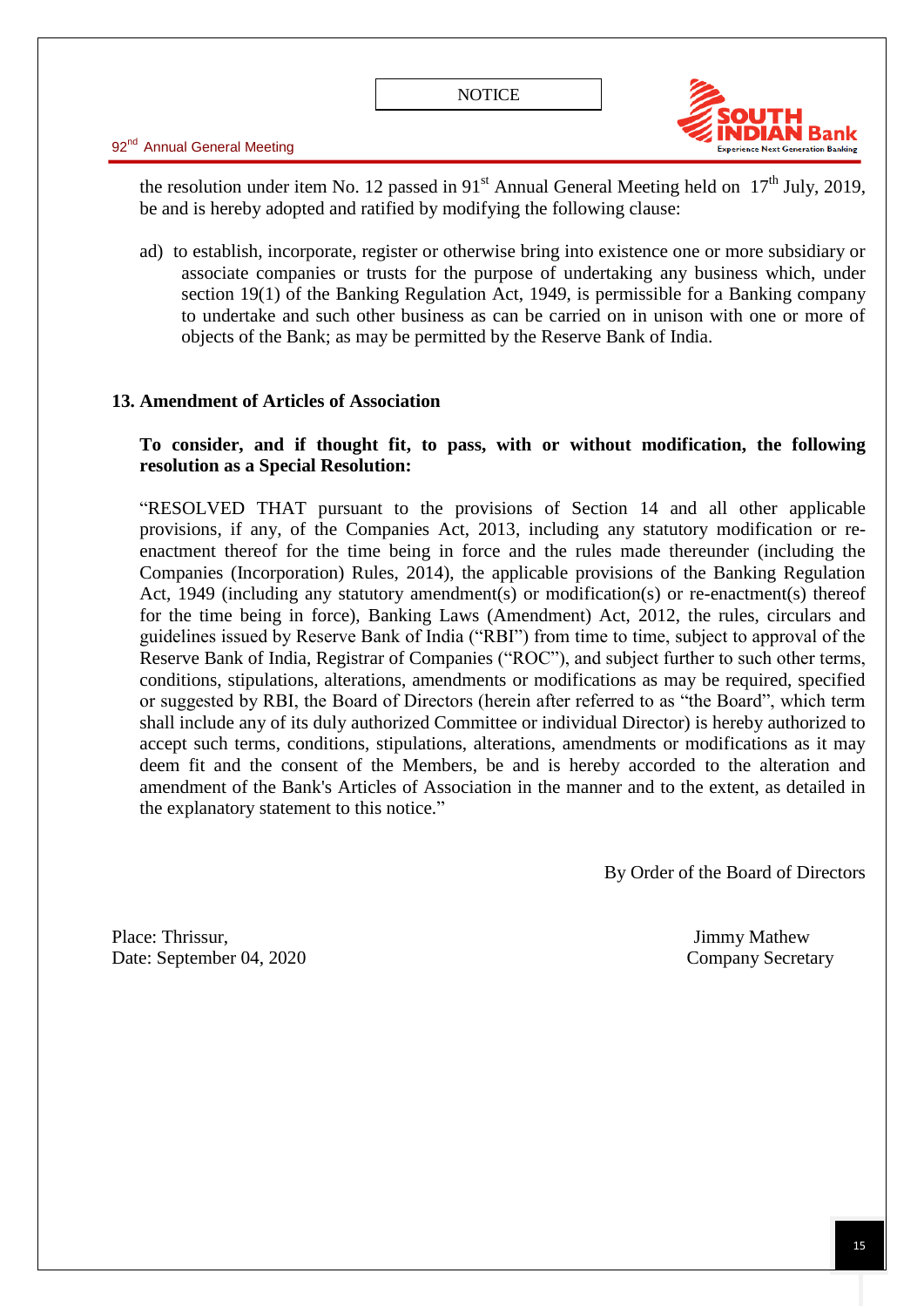

#### **Notes:**

- 1. In view of the continuing Covid-19 pandemic, the Ministry of Corporate Affairs ("MCA") has vide its circular dated May 5, 2020 read with circulars dated April 8, 2020 and April 13, 2020 (collectively referred to as "MCA Circulars") permitted the holding of the AGM (" $AGM$ ") through VC / OAVM, without the physical presence of the Members at a common venue. In compliance with the provisions of the Companies Act,  $2013$  ("Act"), SEBI (Listing Obligations and Disclosure Requirements) Regulations, 2015 ("SEBI Listing Regulations") and MCA Circulars, the  $92<sup>nd</sup>$  AGM (the AGM) of the Bank is being held through VC / OAVM). Hence, Members can attend and participate in the ensuing AGM through VC/OAVM only.
- 2. Pursuant to the provisions of the Act, a Member entitled to attend and vote at the AGM is entitled to appoint a proxy to attend and vote on his/her behalf and the proxy need not be a Member of the Company. Since this AGM is being held pursuant to the MCA Circulars through VC / OAVM, physical attendance of Members has been dispensed with. Accordingly, the facility for appointment of proxies by the Members will not be available for the AGM and hence the Proxy Form and Attendance Slip are not annexed to this Notice.
- 3. The facility to attend the AGM through VC/OAVM will be provided through the National Securities Depository Ltd. (NSDL). The detailed instructions pertaining to remote e-voting, joining the AGM through VC/OAVM and Voting at the AGM are given separately hereunder.
- 4. The attendance of the Members attending the AGM through VC/OAVM will be counted for the purpose of ascertaining the quorum under Section 103 of the Companies Act, 2013.
- 5. Facility of joining the AGM through VC / OAVM shall open 30 minutes before the time scheduled for the AGM, will be available for Members on first come first served basis and would not be closed till the expiry of 30 minutes after the meeting.
- 6. In compliance with the aforesaid MCA Circulars and SEBI Circular dated May 12, 2020, Notice of the 92<sup>nd</sup> AGM along with the Annual Report 2019-20 is being sent only through electronic mode to those Members whose email addresses are registered with the Bank/ Depositories. Members may note that the Notice and Annual Report 2019-20 will also be available on the Bank's website www.southindianbank.com, websites of the Stock Exchanges i.e. BSE Limited and National Stock Exchange of India Limited at www.bseindia.com and www.nseindia.com respectively, and on the website of NSDL, https://www.evoting.nsdl.com.
- 7. An Explanatory Statement required under Section 102(1) of the Companies Act, 2013 in respect of the business at Item Nos. 2 to 13 of the Notice is annexed hereto.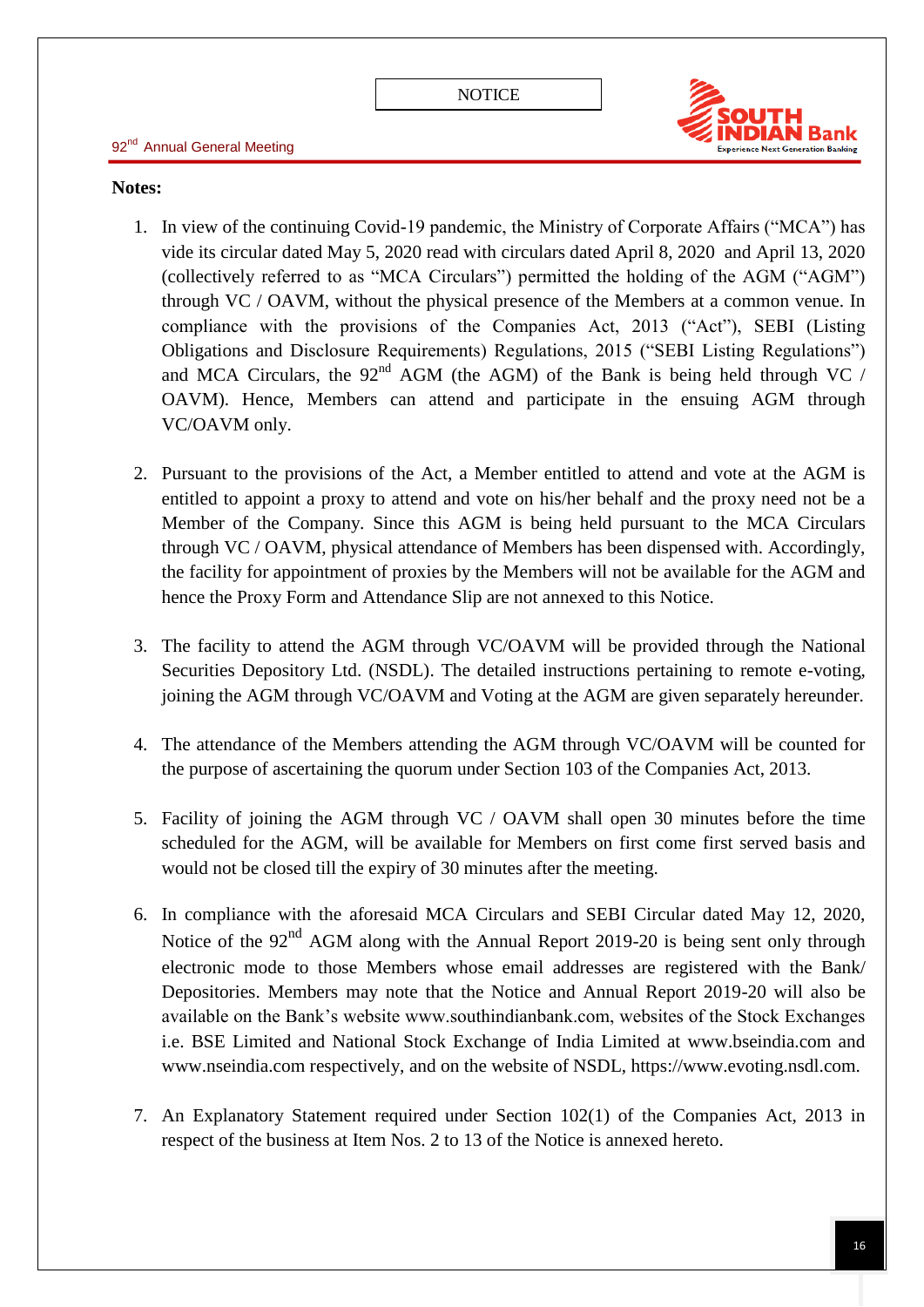

- 8. The relevant details, pursuant to Regulations 26(4) and 36(3) of the SEBI Listing Regulations and Secretarial Standard on General Meetings issued by the Institute of Company Secretaries of India, in respect of Director seeking appointment/re-appointment in this AGM are annexed.
- 9. The Reserve Bank of India, vide its circular date April 17, 2020, has directed that banks shall not make any dividend pay-outs from profits pertaining to the Financial Year ended March 31, 2020 until further instructions, with a view that banks must conserve capital in an environment of heightened uncertainty caused by Covid-19. Accordingly, the Board of Directors of the Bank has not proposed any dividend for the year ended March 31, 2020.
- 10. The Bank has fixed Tuesday, September 22, 2020 as the Cut-off Date for the purpose of the  $92<sup>nd</sup>$  AGM and reckoning entitlement for voting on the Resolutions contained in this Notice. The remote e-voting /voting rights of the Members/beneficial owners shall be reckoned on the Equity Shares held by them as on Tuesday, September 22, 2020 (the Cut-off Date) only.
- 11. The Register of Members and Share Transfer Books of the Bank will remain closed from Wednesday  $23^{\text{rd}}$  day of September, 2020, to Tuesday the  $29^{\text{th}}$  day of September, 2020 (both days inclusive).
- 12. Letter dated March 20, 2020 was sent to shareholders whose dividend amount for FY 2012-13 as well as subsequent dividend warrants issued upto FY 2018-19 were outstanding indicating a timeline to claim the outstanding dividend amounts. In terms of Section 124 (6) of the Companies Act, 2013 read with Investor Education and Protection Fund Authority (Accounting, Audit, Transfer and Refund) Rules, 2016, as amended from time to time, members may please note that if the dividends have been unpaid or unclaimed for seven consecutive years or more the underlying shares shall be transferred to the IEPF Demat Account maintained with depositories. Upon transfer of such shares to IEPF account, all benefits (e.g. bonus, spilt, etc.), if any, accruing on such shares shall also be credited to the IEPF Demat Account and the voting rights on such shares shall remain frozen till the rightful owner claims the shares. The Members, whose unclaimed dividends/shares have been transferred to IEPF, may claim the same by making an online application to the IEPF Authority in web Form No. IEPF-5 available on www. iepf.gov.in. The Members are requested to respond the communications received from the RTA in this regard as soon as possible or contact them for their assistance. Updated consolidated lists of Unpaid Dividend as of March 31, 2020 is hosted on website of the Bank at https://www.southindianbank.com.
- 13. All dividends remaining unclaimed or unpaid including the balance in Dividend Account upto and including financial year 1994 – 95 have been transferred to the General Revenue Account of the Central Government. Any claim in respect of transferred amounts shall be made to the Registrar of Companies, Kerala, Company Law Bhavan, Bharath Matha College P.O., Kochi – 682 021. Members may kindly note that the unclaimed/unpaid dividend amounts for the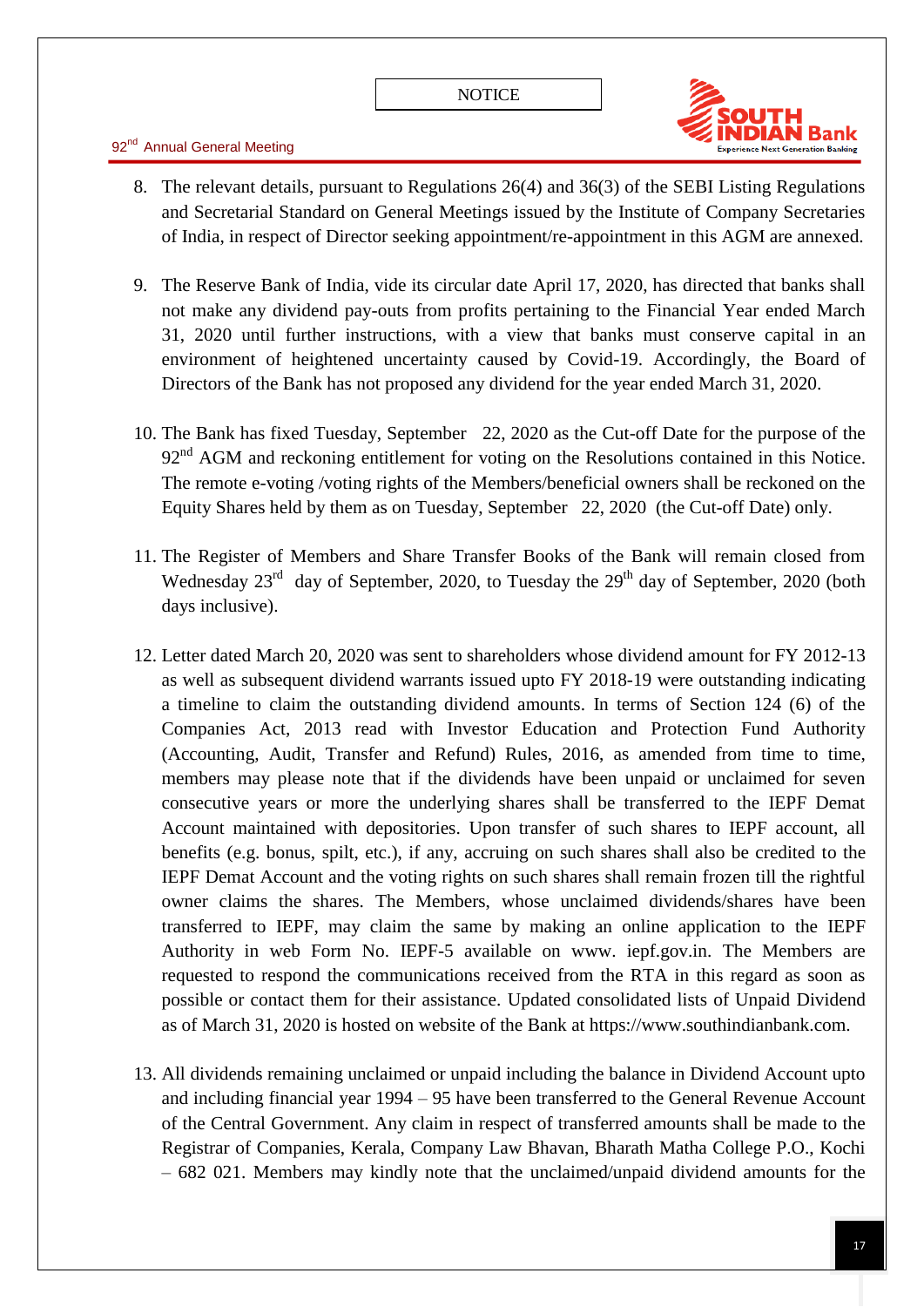

years from 1996 – 97 to 2012 – 2013 have already been transferred to the Investors' Education and Protection Fund (the Fund) as required under Section 125 of the Companies Act, 2013.

- 14. In case of joint holders, the Member whose name appears as the first holder in the order of names as per the Register of Members of the Bank will be entitled to vote at the AGM.
- 15. All documents referred to in the notice are open for inspection at the Registered Office of the Bank and electronically on all working days between 10.00 am. and 3.00 pm. up to the date of the Annual General Meeting.
- 16. Members are requested to note that, dividends if not encashed for a consecutive period of 7 years from the date of transfer to Unpaid Dividend Account of the Bank, are liable to be transferred to the Investor Education and Protection Fund ("IEPF"). The shares in respect of such unclaimed dividends (including the dividend so transferred to the IEPF in the history) are also liable to be transferred to the demat account of the IEPF Authority. In view of this, Members are requested to claim their dividends from the Bank, within the stipulated timeline.
- 17. Members may please note that there is a facility for nomination, in the prescribed form, of any person to whom shares in the Bank held by such Member shall vest in the event of his/her death.
- 18. Shares of the Bank are traded in dematerialized form. Members may opt for availing the benefits of electronic holding/transfer of shares held by them.
- 19. Members should notify the changes in their address immediately to the Transfer Agents/Depository Participants as the case may be, giving full details in block letters with Pin Code and Post Office along with address proof and photo identity proof.
- 20. Members described as "Minors" in the address but who have attained majority of age, may get their status in Register of Members updated by producing proof of age.
- 21. NRI shareholder who is permanently settled in India can change their status from 'NRI' to ‗Resident' by submitting proof of the same and copy of Resident Account opened.
- 22. Members holding (physical) shares in identical order of names in more than one folio are requested to write to the Share Transfer Agents to facilitate consolidation of their holdings in one folio.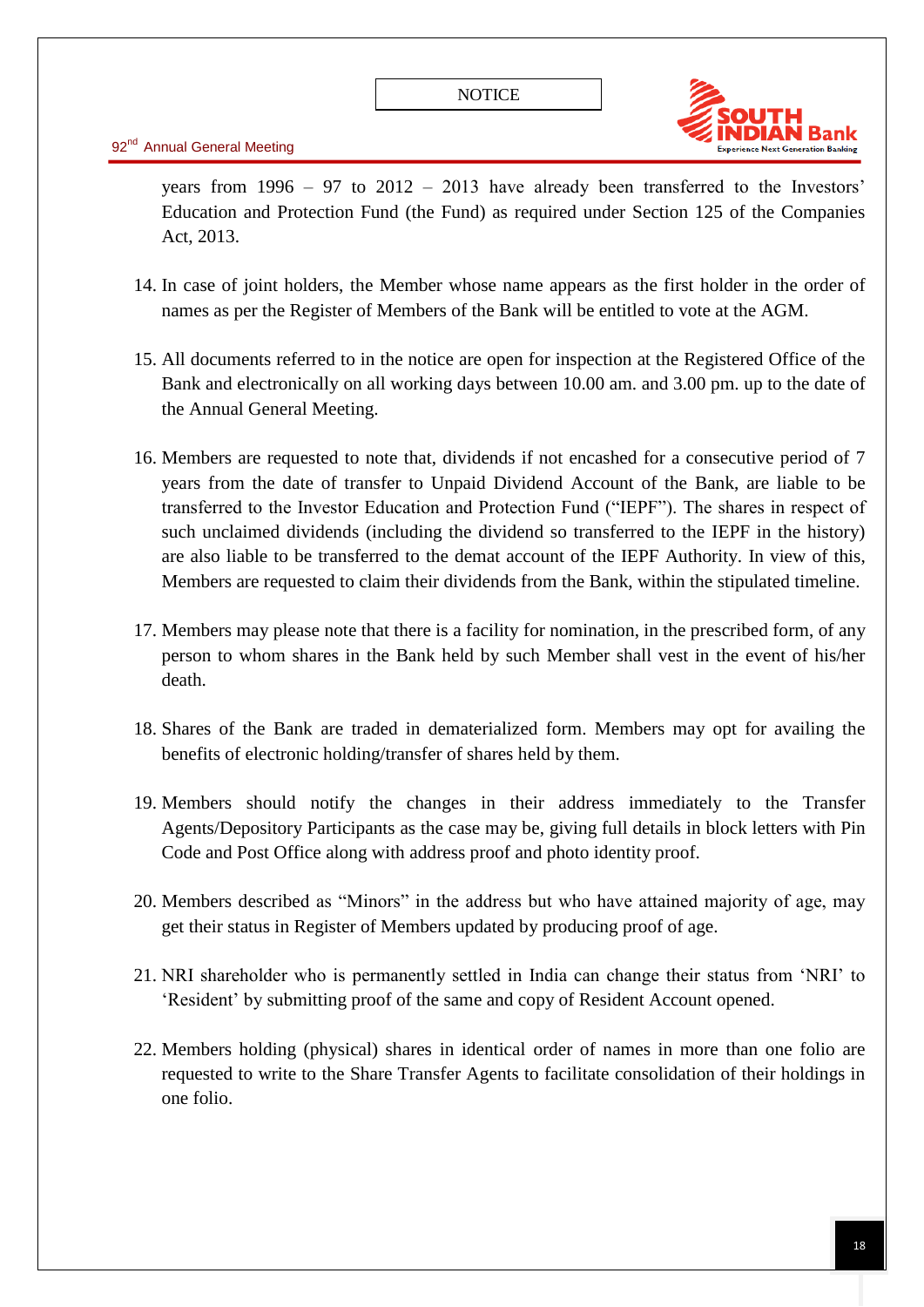

- 23. Members holding shares in physical form are requested to address all their correspondence pertaining to change in their name, postal address, email address, telephone/ mobile numbers, Permanent Account Number (PAN), mandates, nominations, power of attorney, bank details such as, name of the bank and branch details, bank account number, MICR code, IFSC code, etc. to the Registrar and Transfer Agents (RTA) viz. M/s BTS Consultancy Services Pvt. Ltd., M S Complex, 1st Floor, No. 8, Sastri Nagar, Near 200 Feet Road/RTO Kolathur, Kolathur, Chennai – 600 099 Phone: 044-25565121, Fax No. 044-25565131 E-mail: helpdesk@btsindia.co.in and Members holding shares in dematerialized form should approach their respective Depository Participants for the same.
- 24. Since transfer of securities of listed companies in physical mode has been discontinued with effect from, April 01, 2019, except in case of request received for transmission or transposition of securities, shares of the Bank are traded on the stock exchanges compulsorily in demat mode and to eliminate all risks associated with physical shares, members holding shares in physical form are requested to consider converting their holdings to dematerialized form. Members can contact the Bank or Bank's Registrars and Transfer Agents (RTA), M/s BTS Consultancy Services Pvt. Ltd., for assistance, if any, in this regard.
- 25. The Members who are holding shares in demat form and have not yet registered their e-mail IDs, mobile numbers and other KYC Details are requested to register the same with their Depository Participant at the earliest, to enable the Bank to use the same for their contacts and serving documents to them electronically, hereinafter.
- 26. Since the AGM will be held through VC / OAVM, the Route Map is not annexed in this Notice.
- 27. **E-Voting:** In terms of Section 108 of the Companies Act, 2013 read with the Companies (Management and Administration) Rules, 2014 as amended, the Bank is providing the evoting system during the AGM and 'remote e-voting' (e-voting from a place other than venue of the AGM) facility through NSDL as an alternative, for all members of the Bank to enable them to cast their votes electronically, on the resolutions mentioned in the notice of the  $92<sup>nd</sup>$ Annual General Meeting of the Bank, dated September 29, 2020 (the AGM Notice). E-voting facility to its members holding share in physical or dematerialized form, as on the cut-off date, being Tuesday,  $22<sup>nd</sup>$  September, 2020, to exercise their right to vote by electronic means on any or all of the business specified in the accompanying Notice (the "Remote e-voting").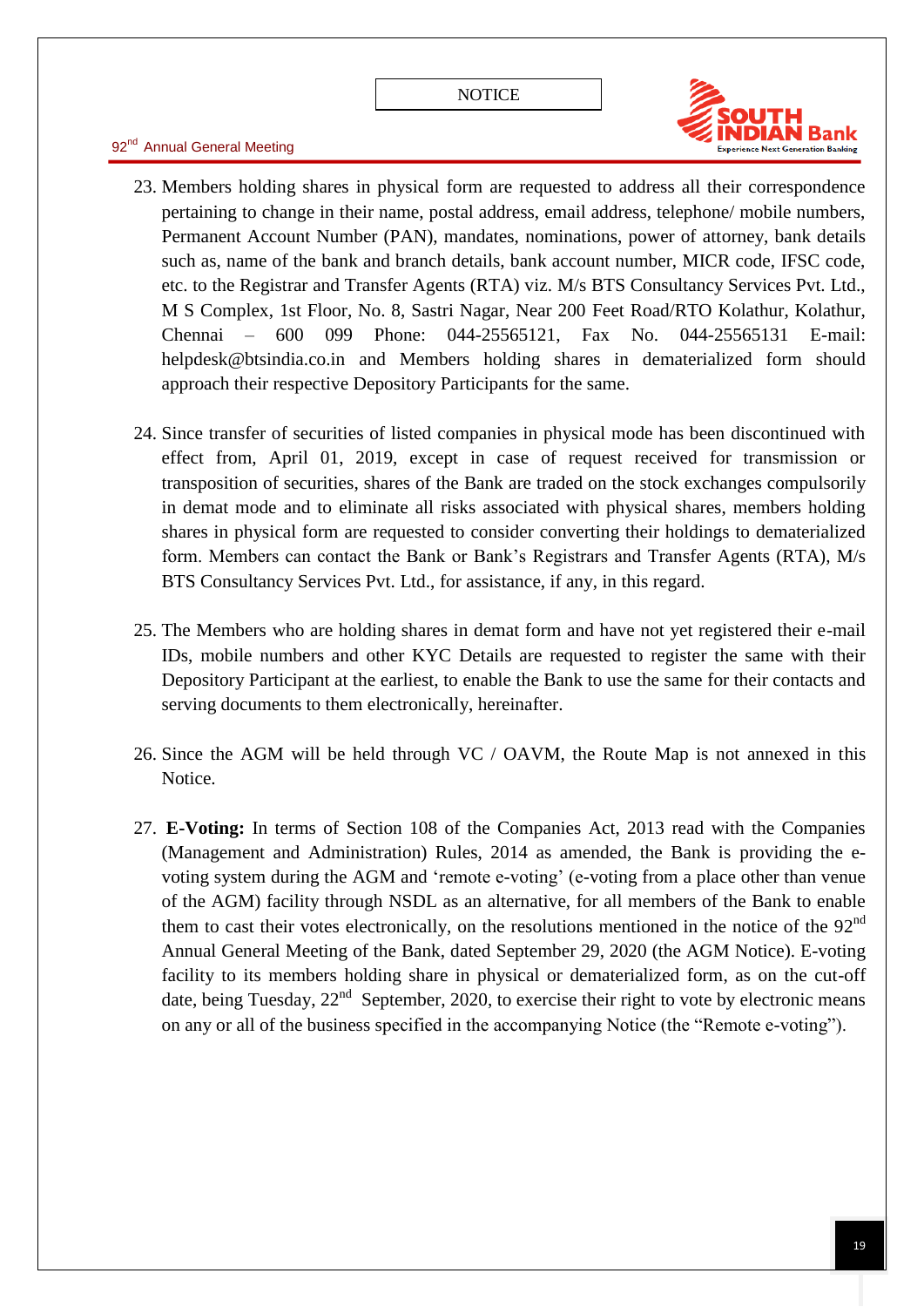

**28. The instructions for shareholders voting electronically are as under: THE MANNER IN WHICH THE MEMBERS WHO ARE HOLDING SHARES IN PHYSICAL FORM OR WHO HAVE NOT REGISTERED THEIR DETAILS OF BANK ACCOUNTS AND EMAIL ADDRESSES WITH THE BANK CAN GET THE SAME REGISTERED WITH THE BANK AND CAN CAST THEIR VOTE THROUGH REMOTE E-VOTING OR THROUGH THE E-VOTING SYSTEM DURING THE MEETING.**

Those members who have not yet registered their email address are requested to get their email addresses registered by following the procedure given below:

The members who have not registered their email address and in consequence could not receive the AGM Notice, may temporarily get their email registered with the Bank's Registrar and Share Transfer Agent, viz. M/s BTS Consultancy Services Pvt. Ltd., M S Complex, 1st Floor, No. 8, Sastri Nagar, Near 200 Feet Road/RTO Kolathur, Kolathur, Chennai – 600 099 Phone: 044- 25565121, Fax No. 044-25565131 E-mail: helpdesk@btsindia.co.in

It is clarified that for permanent registration of email address, bank accounts etc. the members are however requested to register their email address and details of bank accounts with the Depository through the concerned Depository Participants in respect of holdings in electronic mode and in respect of holdings in physical mode, with the Bank's Registrar and Share Transfer Agent M/s BTS Consultancy Services Pvt. Ltd

**THE INSTRUCTIONS FOR MEMBERS FOR REMOTE E-VOTING ARE AS UNDER:-**

**The remote e-voting period begins on 26 th September, 2020 at 09:00 A.M. and ends on 28th September, 2020 at 05:00 P.M. The remote e-voting module shall be disabled by NSDL for voting thereafter.**

#### **How do I vote electronically using NSDL e-Voting system?**

*The way to vote electronically on NSDL e-Voting system consists of "Two Steps" which are mentioned below:*

**Step 1: Log-in to NSDL e-Voting system at** <https://www.evoting.nsdl.com/>

**Step 2: Cast your vote electronically on NSDL e-Voting system.**

**Details on Step 1 is mentioned below:**

## **How to Log-in to NSDL e-Voting website?**

- 1. Visit the e-Voting website of NSDL. Open web browser by typing the following URL: <https://www.evoting.nsdl.com/> either on a Personal Computer or on a mobile.
- 2. Once the home page of e-Voting system is launched, click on the icon "Login" which is available under 'Shareholders' section
- 3. A new screen will open. You will have to enter your User ID, your Password and a Verification Code as shown on the screen.

*Alternatively, if you are registered for NSDL eservices i.e. IDEAS, you can log-in at <https://eservices.nsdl.com/> with your existing IDEAS login. Once you log-in to NSDL eservices after using your log-in credentials, click on e-Voting and you can proceed to Step 2 i.e. Cast your vote electronically.*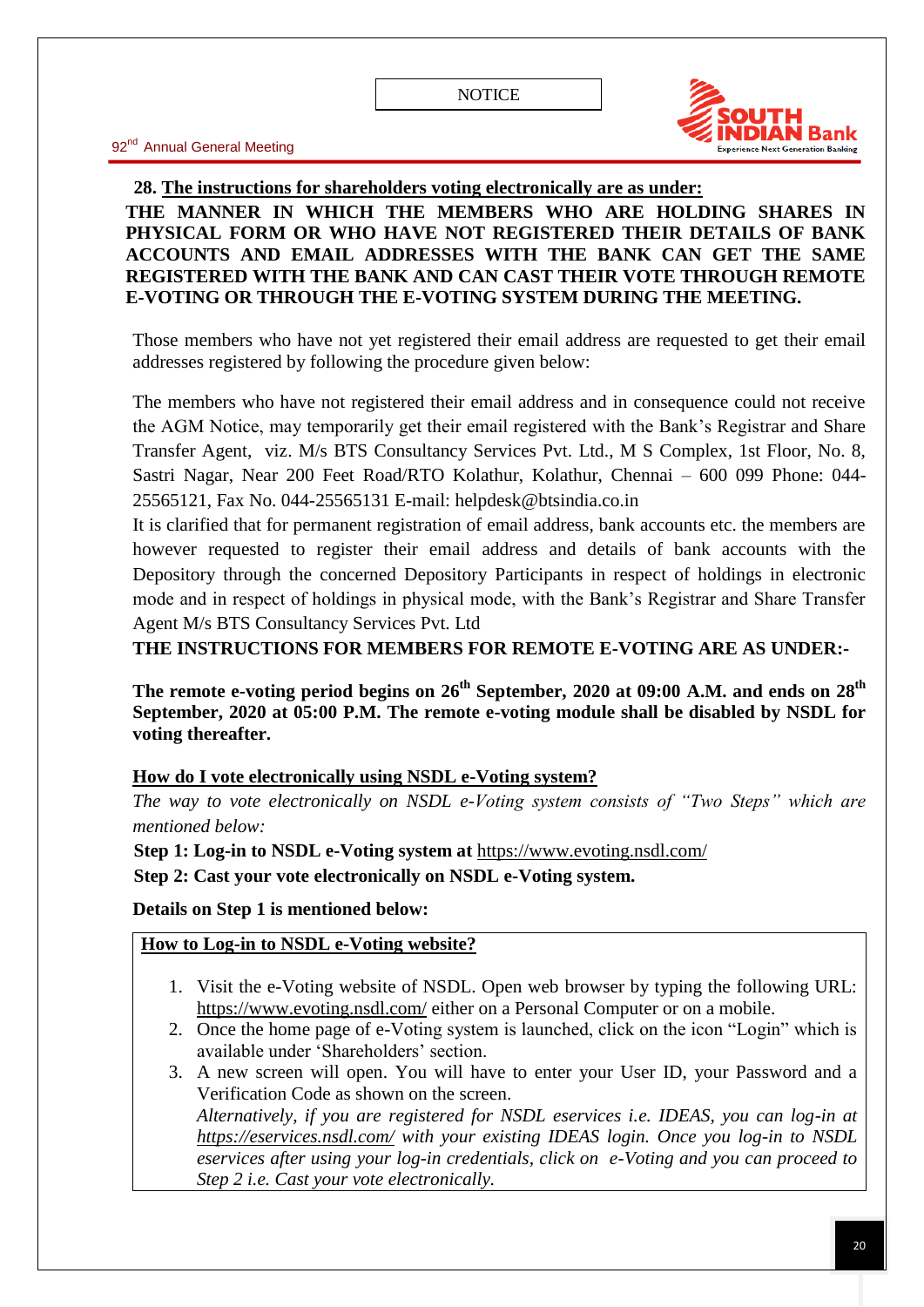

| Manner of holding shares i.e. Demat   Your User ID is:<br>(NSDL or CDSL) or Physical |                                                                                                                                                                                                  |  |  |
|--------------------------------------------------------------------------------------|--------------------------------------------------------------------------------------------------------------------------------------------------------------------------------------------------|--|--|
| a) For Members who hold shares in<br>demat account with NSDL.                        | 8 Character DP ID followed by 8 Digit<br>Client ID<br>For example if your DP ID is IN300***<br>and Client ID is $12******$ then your user<br>ID is IN300***12******.                             |  |  |
| b) For Members who hold shares in<br>demat account with CDSL.                        | 16 Digit Beneficiary ID<br>For example if your Beneficiary ID is<br>$12***************$ then your user ID is<br>12***************                                                                |  |  |
| c) For Members holding shares in<br>Physical Form.                                   | EVEN Number followed by Folio<br>Number registered with the company<br><b>EVEN No:114079</b><br>For example if folio number is $001***$<br>and as the EVEN is 114079, user ID is<br>114079001*** |  |  |

5. Your password details are given below:

- a) If you are already registered for e-Voting, then you can user your existing password to login and cast your vote.
- b) If you are using NSDL e-Voting system for the first time, you will need to retrieve the ‗initial password' which was communicated to you. Once you retrieve your 'initial password', you need to enter the 'initial password' and the system will force you to change your password.
- c) How to retrieve your 'initial password'?
	- (i) If your email ID is registered in your demat account or with the company, your 'initial password' is communicated to you on your email ID. Trace the email sent to you from NSDL from your mailbox. Open the email and open the attachment i.e. a .pdf file. Open the .pdf file. The password to open the .pdf file is your 8 digit client ID for NSDL account, last 8 digits of client ID for CDSL account or folio number for shares held in physical form. The .pdf file contains your 'User ID' and your 'initial password'.
	- (ii) If your email ID is not registered, please follow steps mentioned below in **process for those shareholders whose email ids are not registered**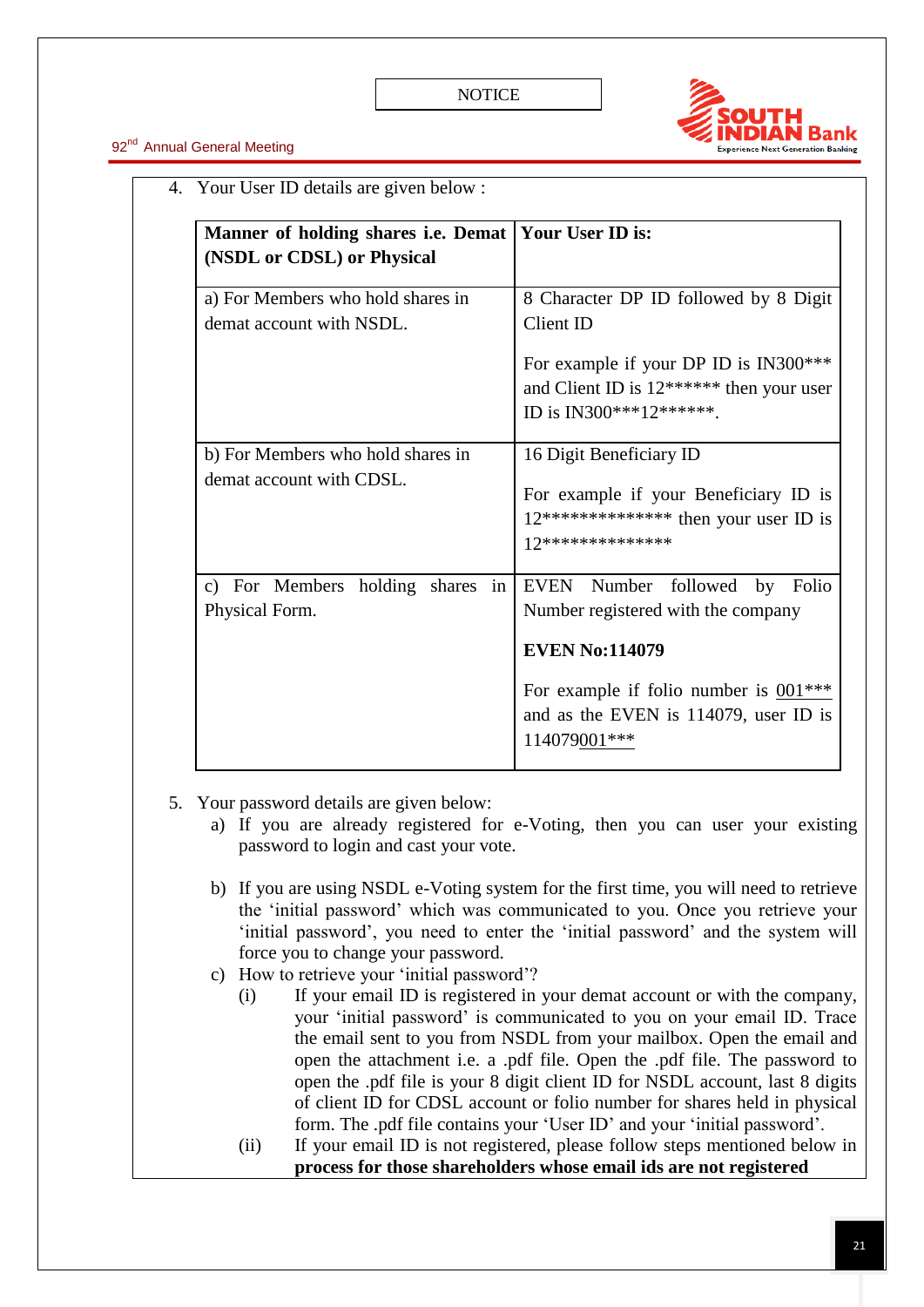

92<sup>nd</sup> Annual General Meeting

- 6. If you are unable to retrieve or have not received the "Initial password" or have forgotten your password:
	- a) Click on "**[Forgot User Details/Password](https://www.evoting.nsdl.com/eVotingWeb/commonhtmls/NewUser.jsp)**?"(If you are holding shares in your demat account with NSDL or CDSL) option available on www.evoting.nsdl.com.
	- b) **[Physical User Reset Password](https://www.evoting.nsdl.com/eVotingWeb/commonhtmls/PhysicalUser.jsp)**?" (If you are holding shares in physical mode) option available on [www.evoting.nsdl.com.](http://www.evoting.nsdl.com/)
	- c) If you are still unable to get the password by aforesaid two options, you can send a request at [evoting@nsdl.co.in](mailto:evoting@nsdl.co.in) mentioning your demat account number/folio number, your PAN, your name and your registered address.
	- d) Members can also use the OTP (One Time Password) based login for casting the votes on the e-Voting system of NSDL
- 7. After entering your password, tick on Agree to "Terms and Conditions" by selecting on the check box.
- 8. Now, you will have to click on "Login" button.
- 9. After you click on the "Login" button, Home page of e-Voting will open.

## **Details on Step 2 is given below:**

## **How to cast your vote electronically on NSDL e-Voting system?**

- 1. After successful login at Step 1, you will be able to see the Home page of e-Voting. Click on e-Voting. Then, click on Active Voting Cycles.
- 2. After click on Active Voting Cycles, you will be able to see all the companies "EVEN" in which you are holding shares and whose voting cycle is in active status.
- 3. Select "EVEN" of Bank, which is EVEN No:114079 for cast your vote.
- 4. Now you are ready for e-Voting as the Voting page opens.
- 5. Cast your vote by selecting appropriate options i.e. assent or dissent, verify/modify the number of shares for which you wish to cast your vote and click on "Submit" and also ―Confirm‖ when prompted.
- 6. Upon confirmation, the message "Vote cast successfully" will be displayed.
- 7. You can also take the printout of the votes cast by you by clicking on the print option on the confirmation page.
- 8. Once you confirm your vote on the resolution, you will not be allowed to modify your vote.

## **General Guidelines for shareholders**

1 Institutional shareholders (i.e. other than individuals, HUF, NRI etc.) are required to send scanned copy (PDF/JPG Format) of the relevant Board Resolution/ Authority letter etc. with attested specimen signature of the duly authorized signatory(ies) who are authorized to vote, to the Scrutinizer by e-mail to scrutiniservoting@gmail.com with a copy marked to [evoting@nsdl.co.in.](mailto:evoting@nsdl.co.in)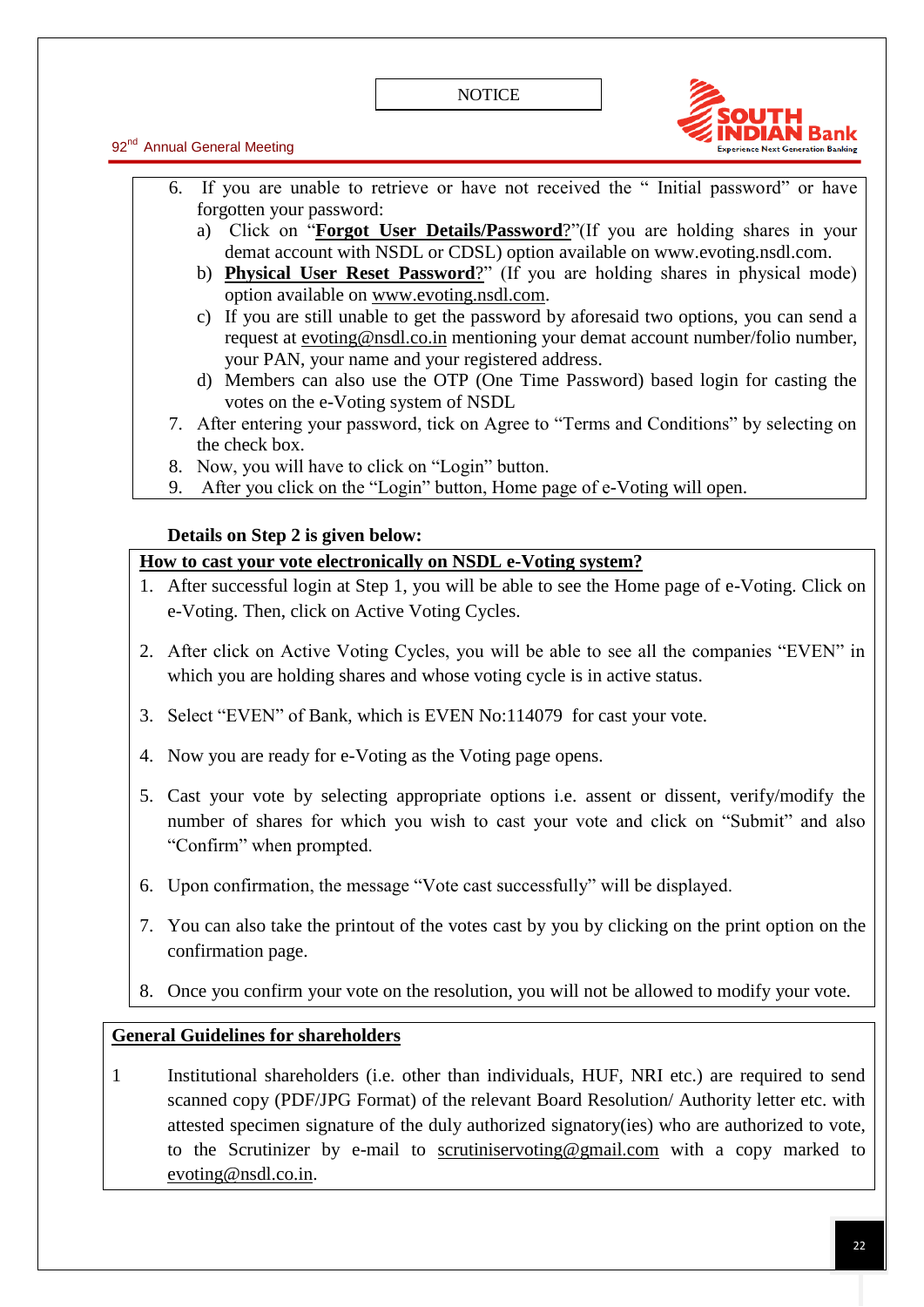

- 2. It is strongly recommended not to share your password with any other person and take utmost care to keep your password confidential. Login to the e-voting website will be disabled upon five unsuccessful attempts to key in the correct password. In such an event, you will need to go through the "Forgot User Details/Password?" or "Physical User Reset Password?" option available on www.evoting.nsdl.com to reset the password.
- 3. In case of any queries, you may refer the Frequently Asked Questions (FAQs) for Shareholders and e-voting user manual for Shareholders available at the download section of [www.evoting.nsdl.com](http://www.evoting.nsdl.com/) or call on toll free no.: 1800-222-990 or send a request to (Name of NSDL Official) at [evoting@nsdl.co.in](mailto:evoting@nsdl.co.in)

## **Process for those shareholders whose email ids are not registered with the depositories for procuring user id and password and registration of e mail ids for e-voting for the resolutions set out in this notice** :

1. In case shares are held in physical mode please provide Folio No., Name of shareholder, scanned copy of the share certificate (front and back), PAN (self attested scanned copy of PAN card), AADHAR (self attested scanned copy of Aadhar Card) by email to ho2006@sib.co.in

In case shares are held in demat mode, please provide DPID-CLID (16 digit DPID + CLID or 16 digit beneficiary ID), Name, client master or copy of Consolidated Account statement, PAN (self attested scanned copy of PAN card), AADHAR (self attested scanned copy of Aadhar Card) to ho2006@sib.co.in

2. Alternatively member may send an e-mail request to [evoting@nsdl.co.in](mailto:evoting@nsdl.co.in) for obtaining User ID and Password by proving the details mentioned in Point (1) or (2) as the case may be.

## **THE INSTRUCTIONS FOR MEMBERS FOR e-VOTING ON THE DAY OF THE AGM ARE AS UNDER:-**

- 1. The procedure for e-Voting on the day of the AGM is same as the instructions mentioned above for remote e-voting.
- 2. Only those Members/ shareholders, who will be present in the AGM through VC/OAVM facility and have not casted their vote on the Resolutions through remote e-Voting and are otherwise not barred from doing so, shall be eligible to vote through e-Voting system in the AGM through VC/OAVM.
- 3. Members who have voted through Remote e-Voting will be eligible to attend the AGM. However, they will not be eligible to vote at the AGM.
- 4. The details of the person who may be contacted for any grievances connected with the facility for e-Voting on the day of the AGM shall be the same person mentioned for Remote e-voting.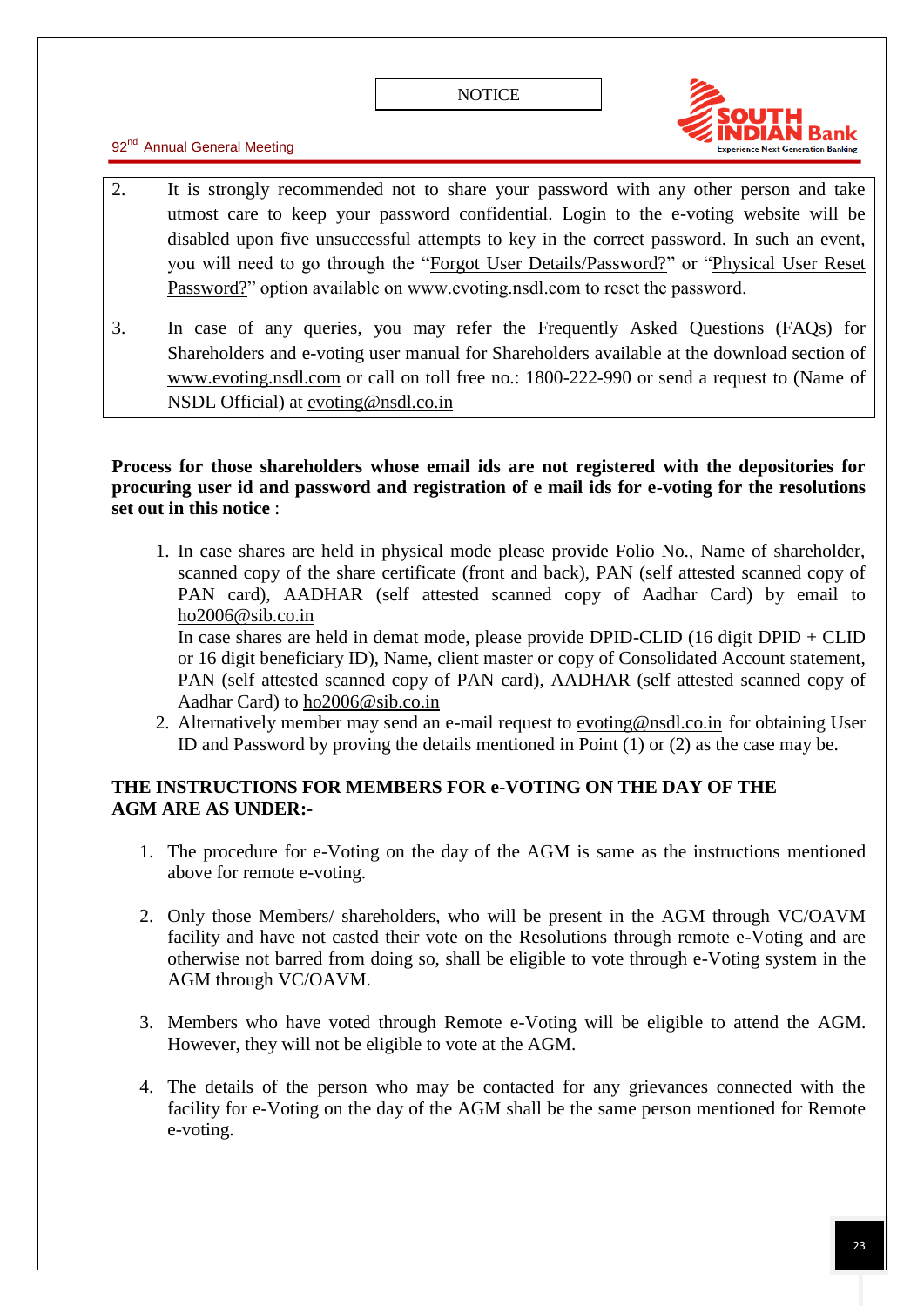

## **INSTRUCTIONS FOR MEMBERS FOR ATTENDING THE AGM THROUGH VC/OAVM ARE AS UNDER:**

- 1. Member will be provided with a facility to attend the AGM through VC/OAVM through the NSDL e-Voting system. Members may access the same at https://www.evoting.nsdl.com under shareholders/members login by using the remote e-voting credentials. The link for VC/OAVM will be available in shareholder/members login where the EVEN of Company will be displayed. Please note that the members who do not have the User ID and Password for e-Voting or have forgotten the User ID and Password may retrieve the same by following the remote e-Voting instructions mentioned in the notice to avoid last minute rush. Further members can also use the OTP based login for logging into the e-Voting system of NSDL.
- 2. Members are encouraged to join the Meeting through Laptops for better experience.
- 3. Further Members will be required to allow Camera and use Internet with a good speed to avoid any disturbance during the meeting.
- 4. Please note that Participants Connecting from Mobile Devices or Tablets or through Laptop connecting via Mobile Hotspot may experience Audio/Video loss due to Fluctuation in their respective network. It is therefore recommended to use Stable Wi-Fi or LAN Connection to mitigate any kind of aforesaid glitches.
- 5. Shareholders who would like to express their views/ask questions during the meeting may register themselves as a speaker may send their request mentioning their name, demat account number/folio number, email id, mobile number at ho2006@sib.co.in from their registered email address. From September 20, 2020 (9:00 am. IST) to September 24, 2020 (5:00 pm. IST).
- 6. Shareholders seeking any information with regard to the accounts or any matters to be placed at the AGM may send their queries in advance mentioning their name demat account number/folio number, email id, mobile number at ho2006@sib.co.in on or before Thursday, September 24, 2020. The same will be replied by the Bank suitably.
- 7. Those shareholders who have registered themselves as a speaker will only be allowed to express their views/ask questions during the meeting. The Bank reserves the right to restrict the number of speakers depending on the availability of time for the AGM.
- 8. Members who need assistance before or during the AGM, can contact NSDL on evoting@nsdl.co.in/ 1800-222-990 or contact Mr. Amit Vishal, Senior Manager – NSDL atamitv@nsdl.co.in/, 022-24994360. Alternatively, the members can also write to, National Securities Depository Limited, Trade World, 'A' Wing, 4th Floor, Kamala Mills Compound, Senapati Bapat Marg, Lower Parel, Mumbai - 400 013.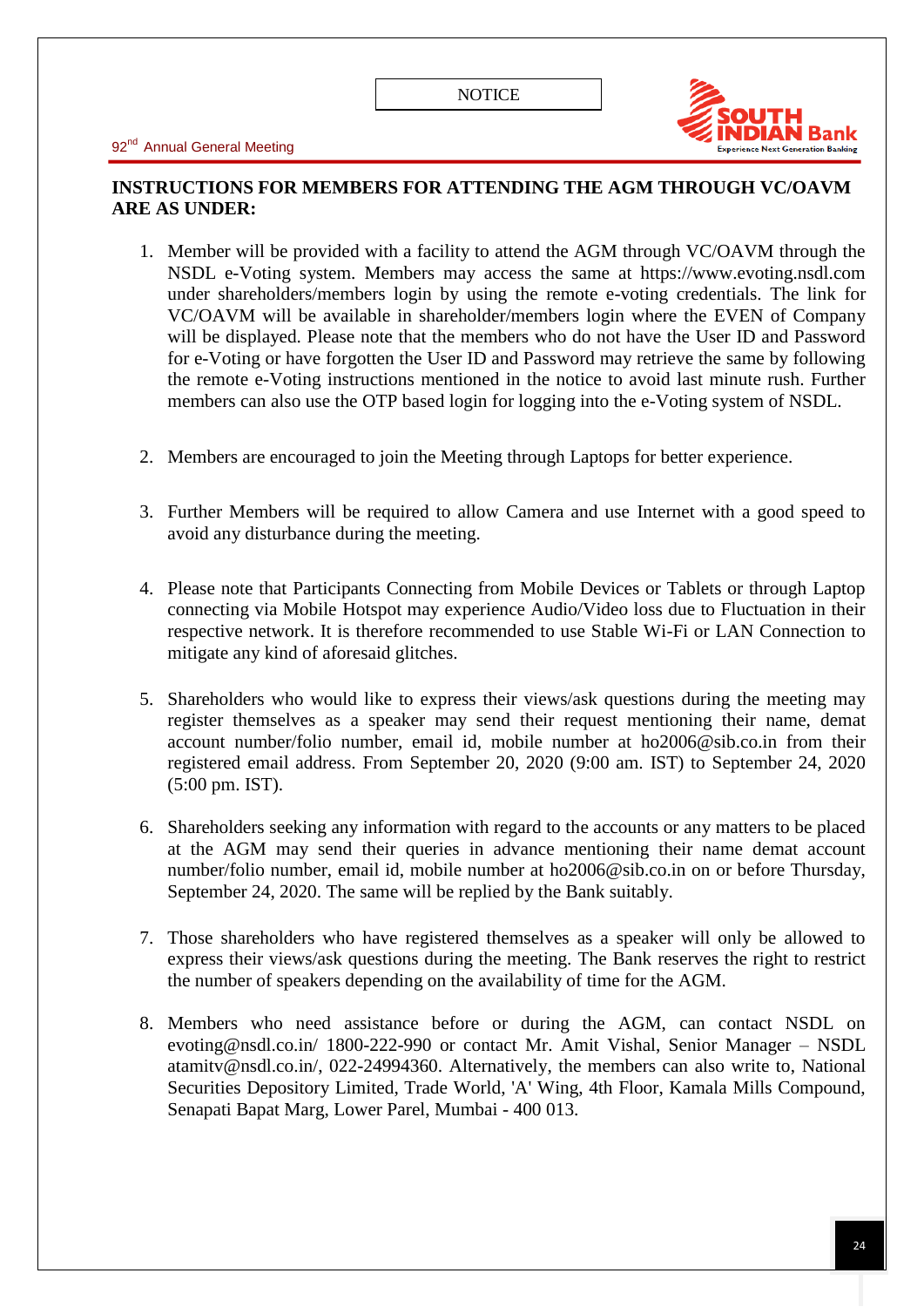

29. Note for Non–Individual Members and Custodians

- (i) In case you have any queries or issues regarding e-voting, you may refer the Frequently Asked Questions ("FAQs") and e-voting manual available at [www.evoting.nsdl.com,](http://www.evoting.nsdl.com/) under help section or write an email to helpdesk. [evoting@nsdl.co.in.](mailto:evoting@nsdl.co.in) or contact Mr Amit Vishal Senior Manager –NSDL at Trade World, A wing, 4th Floor, Kamala Mills Compound, Lower Parel, Mumbai – 400013 e-mail:-amitv@nsdl.co.in / 022-24994360.
- (ii) Any person, who acquires shares of the Bank and become member of the Bank after the cutoff date for despatch of the notice (i.e., after September 7, 2020) and holding shares as of the cut-off date for e-voting (i.e., September 22, 2020) may obtain the login id and password by sending a request at btschennai@gmail.com or helpdesk@btsindia.co.in or helpdesk. [evoting@nsdl.co.in.](mailto:evoting@nsdl.co.in). A person who is not a Member as on the cut-off date should treat this Notice for information purpose only.
- 30. The Board of Directors has appointed Mr. P. D. Vincent, LLB, MBA, FCS, Practicing Company Secretary (Managing Partner SVJS & Associates, Company Secretaries) or failing him Mr. Jayan K. L., LLB, FCS, Practicing Company Secretary (Partner SVJS & Associates, Company Secretaries) as the Scrutinizer to scrutinize the voting and Remote e-voting process in a fair and transparent manner.
- 31. The Scrutinizer shall, immediately after the conclusion of voting at the AGM, first count the votes cast during the AGM, thereafter unblock the votes cast through remote e-voting and make, not later than 48 hours of conclusion of the AGM, a consolidated Scrutinizer's Report of the total votes cast in favour or against, if any, to the Chairperson or a person authorised by him in writing, who shall countersign the same.
- 32. The result declared along with the Scrutinizer's Report shall be placed on the Bank's website www.southindianbank.com and on the website of NSDL https://www.evoting.nsdl.com immediately. The Bank shall simultaneously forward the results to National Stock Exchange of India Limited and BSE Limited, where the shares of the Bank are listed.
- 33. All communications/correspondence with regard to Equity Shares and dividend may be forwarded to the Share Transfer Agents at the address given below: M/s BTS Consultancy Services Pvt. Ltd., M S Complex, 1st Floor, No. 8, Sastri Nagar, Near 200 Feet Road/RTO Kolathur, Kolathur, Chennai – 600 099 Phone: 044-25565121, Fax No. 044-25565131 E-mail: helpdesk@btsindia.co.in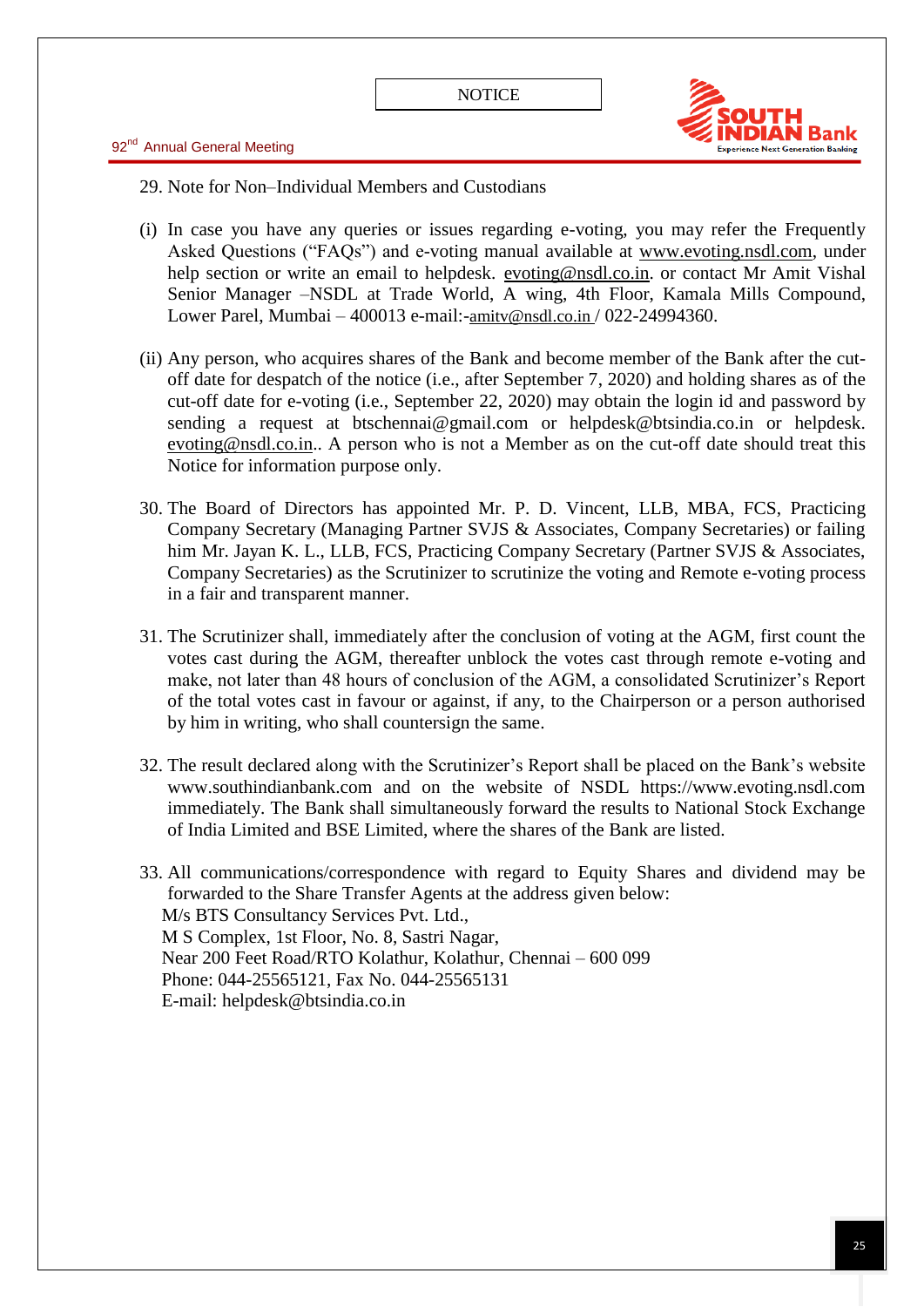

# **Statement of Material facts as required under Section 102(1) of the Companies Act, 2013 annexed to and forming part of the Notice dated 4 th September, 2020**

## **Item No 2: To appoint Mr Paul Antony (DIN: 02239492) as Director of the Bank, liable to retire by rotation**

Mr. Achal Kumar Gupta (DIN: 02192183) who was appointed as additional director on January 11, 2017 and as a Director at the  $89<sup>th</sup>$  AGM held on July 11, 2017 liable to retire by rotation in this AGM and does not offer himself for re-appointment. In his place, it is recommended to appoint Mr Paul Antony (DIN: 02239492). In terms of Section 160 of the Companies Act, 2013, the Bank has received a notice in writing signifying the intention to propose the candidature of Mr Paul Antony (DIN: 02239492) (representing Majority Sector) for the office of Director. Further, Mr Paul Antony's appointment is in compliance with the provisions of Section 10A of the Banking Regulation Act, 1949, and in the opinion of the Board also, he fulfils the conditions specified under the Companies Act, 2013 for such an appointment.

Mr. Paul Antony holds a Master Degree in Economics, Public Eco Management and a member of the Indian Administrative Service, 1983 Batch, Kerala cadre. He retired as Chief Secretary, Kerala on June 30, 2018. In addition to the above he has worked as Additional Chief Secretary, Industries Dept, Government of Kerala Additional charge of Power Dept., Chairman & MD, KSEB Ltd, Chairman, Cochin Port Trust, Principal Secretary, SC/ST Development Department, Government of Kerala, Commissioner, Commercial Taxes, Government of Kerala, Secretary (Expenditure), Government of Kerala Finance Dept, Development Commissioner, Cochin, SEZ, Ministry of Commerce, MD, Kerala State Civil Supplies Corpn Ltd ( SUPPLYCO), Director of Industries & Commerce, Kerala.

The detailed profile and additional information in respect of Mr. Paul Antony, pursuant to Regulation 36 of the SEBI (Listing Obligations and Disclosure Requirements) Regulations, 2015 and the Secretarial Standard on General Meetings (SS-2), is given at Annexure to this Notice.

The Board of Directors recommends passing of the ordinary resolution at Item No. 2 of the accompanying notice.

Save and except Mr. Achal Kumar Gupta and Mr. Paul Antony none of the Directors nor Key Managerial Personnel or relatives thereof are, in any way, concerned or interested , financially or otherwise, in passing the resolution set out at Item No. 2.

## **Item No 3: Ratification of appointment of Statutory Central Auditors**

Although not required the explanatory statement is being given in respect of item No. 3 of the notice.

The Shareholders of the Bank at the  $91<sup>st</sup>$  Annual General Meeting held on July 17, 2019 has appointed M/s VARMA & VARMA, Chartered Accountants , Kochi (Firm Registration Number 004532S) as Statutory Central Auditors of the Bank for the period commencing from the conclusion of the 91<sup>st</sup> Annual General meeting until the conclusion of the 93<sup>rd</sup> Annual General Meeting (i.e for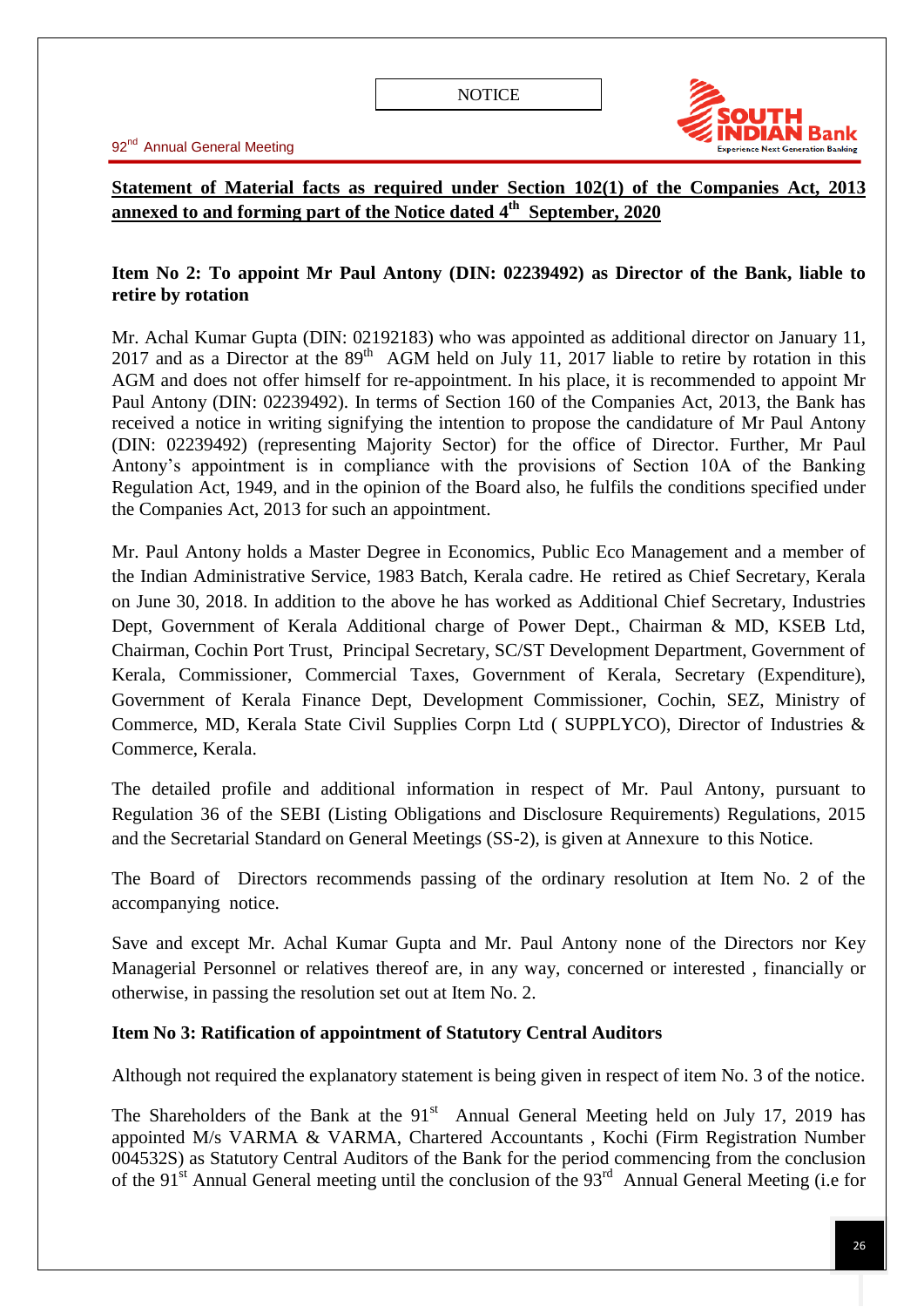

92<sup>nd</sup> Annual General Meeting

a period of two years) for the purpose of audit including reporting on internal financial controls of the Bank's accounts at its head office, branches and other offices, and for issuing other certification prescribed by the Regulators on a remuneration of  $\overline{5}45,00,000/$ - (Rupees Forty Five Lakh Only) (excluding fee for branch audits conducted by them) and out of pocket expenses extra (on actual basis) for the FY 2019-20 and such remuneration and expenses thereafter as may be mutually agreed between the Bank and the said Statutory Auditors and as may be further approved by the Board from time to time, with power to the Board, including relevant Committee(s) thereof, to alter and vary the terms and conditions of appointment, etc., including by reason of necessity on account of conditions as may be stipulated by RBI and / or any other authority, in such manner and to such extent as may be mutually agreed with the Statutory Central Auditors.

M/s Varma & Varma, has presence in 5 States. The firm provide a wide range of services which inter-alia include Audit & Assurance Services, Taxation Services, Incorporation & New Business, Advisory/Support, Business Consultancy & Valuation Services. They have experience in the statutory central audit of various public and private sector banks and they were the auditors of the South Indian Bank during the period 2003-04 to 2006-07.

RBI vide letter No DOS. ARG. No. PS-29/08.21.005/2020-21 dated August 26, 2020,has approved the re-appointment of M/s. Varma & Varma, Chartered Accountants, (Firm Registration Number 004532S), as Statutory Central Auditors of the Bank for the Financial Year 2020-21 and this will be their Second Year.

The Board of Directors recommends the reappointment of M/s VARMA & VARMA, Chartered Accountants, (Firm Registration Number 004532S), as the Bank's Statutory Central Auditors for the purpose of audit including reporting on internal financial controls of the Bank's accounts at its head office, branches and other offices, and for issuing other certification prescribed by the Regulators on a remuneration of  $\overline{5}52,00,000/$ - (Rupees Fifty Two Lakh Only) (excluding fee for branch audits conducted by them) and out of pocket expenses extra (on actual basis) for the FY 2020- 21,considering the volume of works and man hour involved and such remuneration and expenses thereafter as may be mutually agreed between the Bank and the said Statutory Auditors and as may be further approved by the Board from time to time, with power to the Board, including relevant Committee(s) thereof, to alter and vary the terms and conditions of appointment, etc., including by reason of necessity on account of conditions as may be stipulated by RBI and / or any other authority, in such manner and to such extent as may be mutually agreed with the Statutory Auditors, based on review of their profile, experience and specialization in audit of banking and financial service sector.

The Board of Directors recommends passing of the ordinary resolution at Item No. 3 of the accompanying notice.

None of the Directors and Key Managerial Personnel of the Bank and their relatives in any way are concerned or interested, financially or otherwise, in passing the resolution set out at Item No. 3.

## **Item No. 04: Authorising Board to Appoint Branch Auditors**

In accordance with the provisions of Section 139 and Section 143(8) of the Companies Act, 2013/RBI and other regulatory requirements, the shareholders of the Bank may authorize its Board of Directors to appoint branch auditors for those branches, which are not proposed to be audited by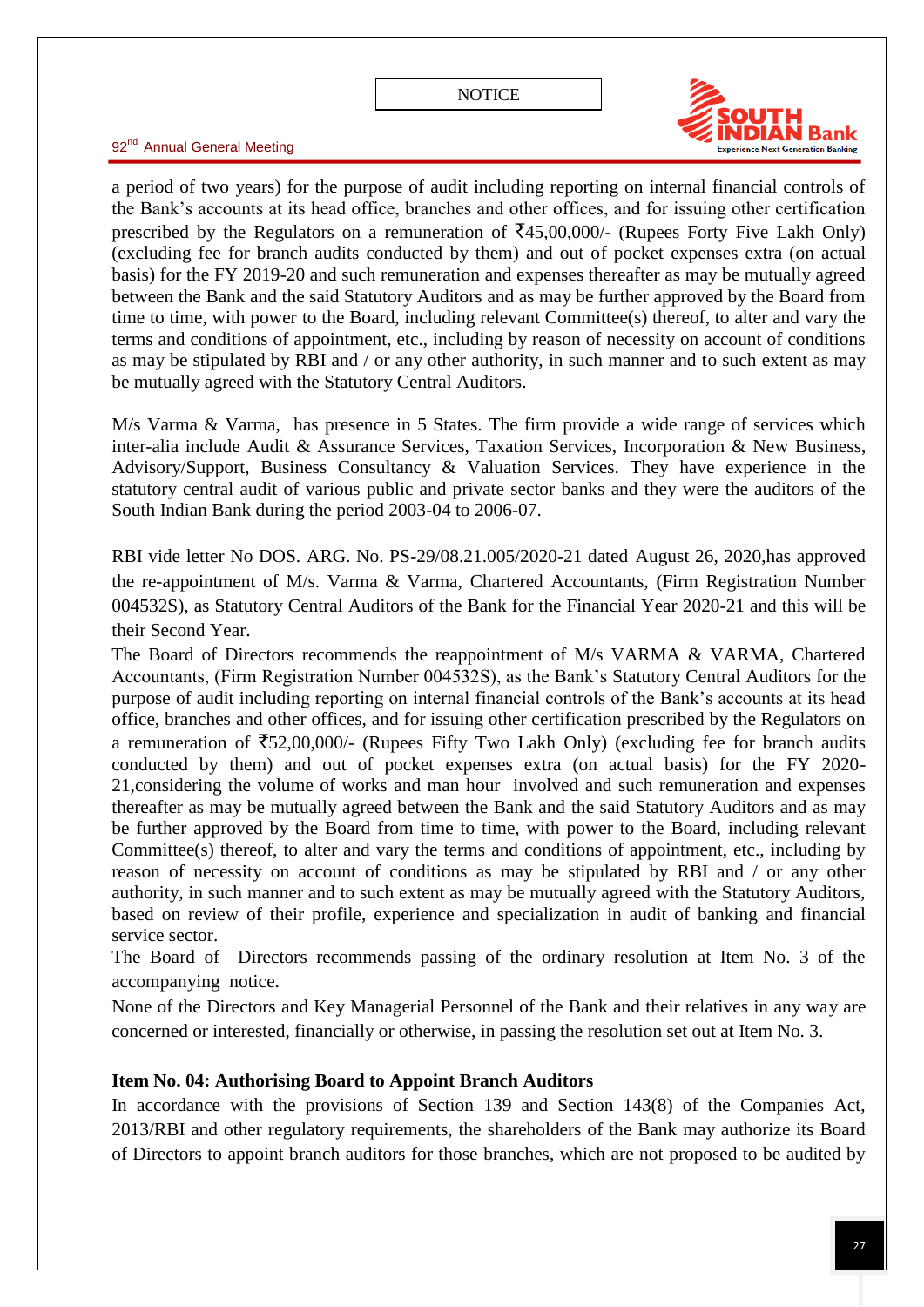

the Statutory Central Auditors of the Bank, in consultation with the Bank's Statutory Central Auditors .

The Board of Directors recommends passing of the ordinary resolution at Item No. 4 of the accompanying notice.

None of the Directors and Key Managerial Personnel of the Bank and their relatives in any way are concerned or interested, financially or otherwise, in passing the resolution set out at Item No. 4.

# **Item No. 5. To take on record the approval from Reserve Bank of India for re-appointment of Mr. Salim Gangadharan (DIN: 06796232) as Non-Executive – Part time Chairman of the Bank and to approve his remuneration.**

The Board of Directors of the Bank at their meeting held on  $16<sup>th</sup>$  January 2014 had appointed Mr. Salim Gangadharan (DIN: 06796232), residing at C-26, RNP Lane, Sasthamangalam P.O., Vellayambalam, Trivandrum – 695 010 as a director of the Bank w.e.f 16.01.2014. Further, he was appointed as Non-Executive – Part time Chairman for a period of three years w.e. f.  $02<sup>nd</sup>$ , November, 2016. The same was approved by RBI vide. Letter No DBR. Appt. No. 4811/08.51.001/2016-17 dated  $27<sup>th</sup>$  October, 2016. Based on the scrutiny and recommendation of the Nomination & Remuneration Committee and considering the outstanding performance and contribution to the Bank, the Board of Directors at their meeting held on  $17<sup>th</sup>$  July, 2019 vide resolution No. DBR/SEC/S-100/2019-20 resolved to re-appoint Mr. Salim Gangadharan as Non-Executive /Parttime Chairman of the Bank w.e.f.  $2<sup>nd</sup>$  November, 2019 for a further period of 3 years on existing terms and conditions subject to the approval of Reserve Bank of India. RBI has approved the same vide. Letter No DBR. Appt. No. 2880/08.51.001/2019-20 dated 09<sup>th</sup> October, 2019.

| SI. N.           | <b>Remuneration</b>               | <b>Amount</b>                                                             |  |
|------------------|-----------------------------------|---------------------------------------------------------------------------|--|
| 1.               | Salary                            | Honorarium - ₹6,00,000/- p.a                                              |  |
| 2.               | Sitting fees and other            | Sitting fees for attending the Board and Committee meetings of the        |  |
|                  | allowances, if any                | Board as applicable to the other Directors of the Bank.                   |  |
| 3.               | Telephone Allowance               | ₹60,000/- p.a                                                             |  |
|                  | <b>Perquisites</b>                |                                                                           |  |
| 1.               | Use of Bank's car                 | For official purpose - The bank's car will be provided for official<br>1. |  |
|                  |                                   | purpose.                                                                  |  |
|                  |                                   | ii. For private purpose - The bank's car will be provided subject to      |  |
|                  |                                   | recovery of ₹250/- p.m up to 750 km, beyond which it will be 60%          |  |
|                  |                                   | of the rate fixed by the RTA.                                             |  |
| 2.               | Travelling<br>&<br><b>Halting</b> | As applicable to MD & CEO of the Bank                                     |  |
|                  | allowances                        |                                                                           |  |
| 3.               | Accident<br>Personal              | Will be covered under personal accident on official tour by               |  |
|                  | insurance                         | appropriate insurance policy for a sum of ₹35.00 lakh during his          |  |
|                  |                                   | tenure.                                                                   |  |
| $\overline{4}$ . | Reimbursement<br>of               | Will be eligible for re-imbursement of actual entertainment expenses      |  |
|                  | entertainment expenses            | incurred by him up to $\overline{50,000}$ - p.a. on production of bills.  |  |

The terms and conditions of appointment is as follows: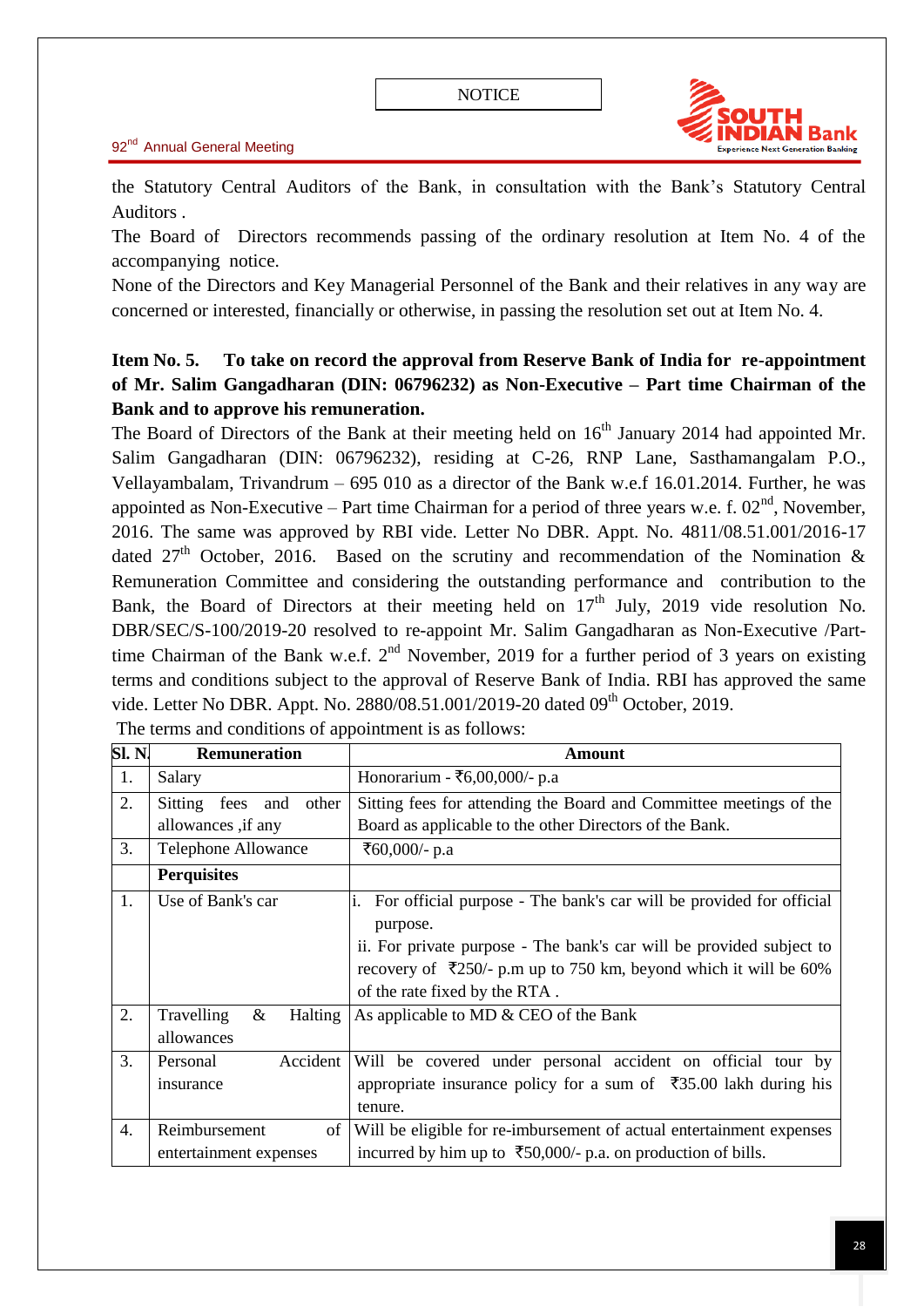

Accordingly, your Directors recommend the passing of the Ordinary Resolution for the ratification and recording the re-appointment of Mr. Salim Gangadharan (DIN: 06796232) as Non-Executive – Part time Chairman, for a period of three (3) years w.e.f. November 2, 2019.

Additional information in respect of Mr. Salim Gangadharan, pursuant to Regulation 36 of the SEBI (Listing Obligations and Disclosure Requirements) Regulations, 2015 and the Secretarial Standard on General Meetings (SS-2), is given at Annexure to this Notice.

The Board of Directors recommends passing of the ordinary resolution at Item No. 5 of the accompanying notice.

Save and except Mr. Salim Gangadharan, none of the Directors and Key Managerial Personnel of the Bank and their relatives in any way are concerned or interested, financially or otherwise, in passing the resolution set out at Item No. 5.

## **Item No. 6. Appointment of Mr.Murali Ramakrishnan (DIN 01028298), as Managing Director and Chief Executive Officer of the Bank**

The tenure of Mr. V G Mathew as Managing Director and Chief Executive Officer of the Bank will expire on September 30, 2020. Since the tenure of Mr. V G Mathew would conclude on September 30, 2020, the Board vide resolution No. SEC/S-071 /2020-21 dated June 06, 2020, had submitted application to the Reserve Bank of India a panel of two candidates in the order of preference, seeking approval for the appointment of the new MD & CEO, who shall succeed Mr. V G Mathew whose term is due to expire on September 30, 2020.

The Reserve Bank of India vide letter DOR. Appt. No.401/08.51.001/2020-21 dated September 2, 2020 has conveyed their approval to appoint Mr.Murali Ramakrishnan (DIN: 01028298), as the Managing Director and Chief Executive Officer of the Bank, for a period of three years from 1<sup>st</sup> October, 2020 till  $30<sup>th</sup>$  September, 2023.

Mr.Murali Ramakrishnan (DIN: 01028298), aged 58 years, is an Engineering Graduate (B.Tech-Chemical Engineering) and holds Post Graduate Diploma in Finance and Marketing from IIM – Bangalore. He has a work Experience of over 34 years. He retired from ICICI Bank as Senior General Manager at Strategic Project Group on May 30, 2020 and joined the Bank as an Advisor on July 1, 2020. During his tenure at ICICI Bank, in the last assignment he was heading a business transformation project of SME business. Mr. Murali Ramakrishnan was the Chief Executive Hong Kong and Regional Head - North Asia, Srilanka, Middle East and Africa. (March2012 to August2016) (Senior General Manager grade). As Head of the region, he was responsible for the entire operations of the Bank in the locations, managing a large balance sheet of around US 20 Billion, contributing to more than 60% of profits of International Business group of ICICI Bank. Apart from being the Chief Executive of Hong Kong branch, he was also responsible for strategizing businesses and ensuring that the deliverables are met for the region, which included branches in China, Sri Lanka, Dubai, Bahrain, Qatar and South Africa. During May 2009 to March2012, he was heading Credit Risk, managing Credit Risk for the domestic operations of the Bank (General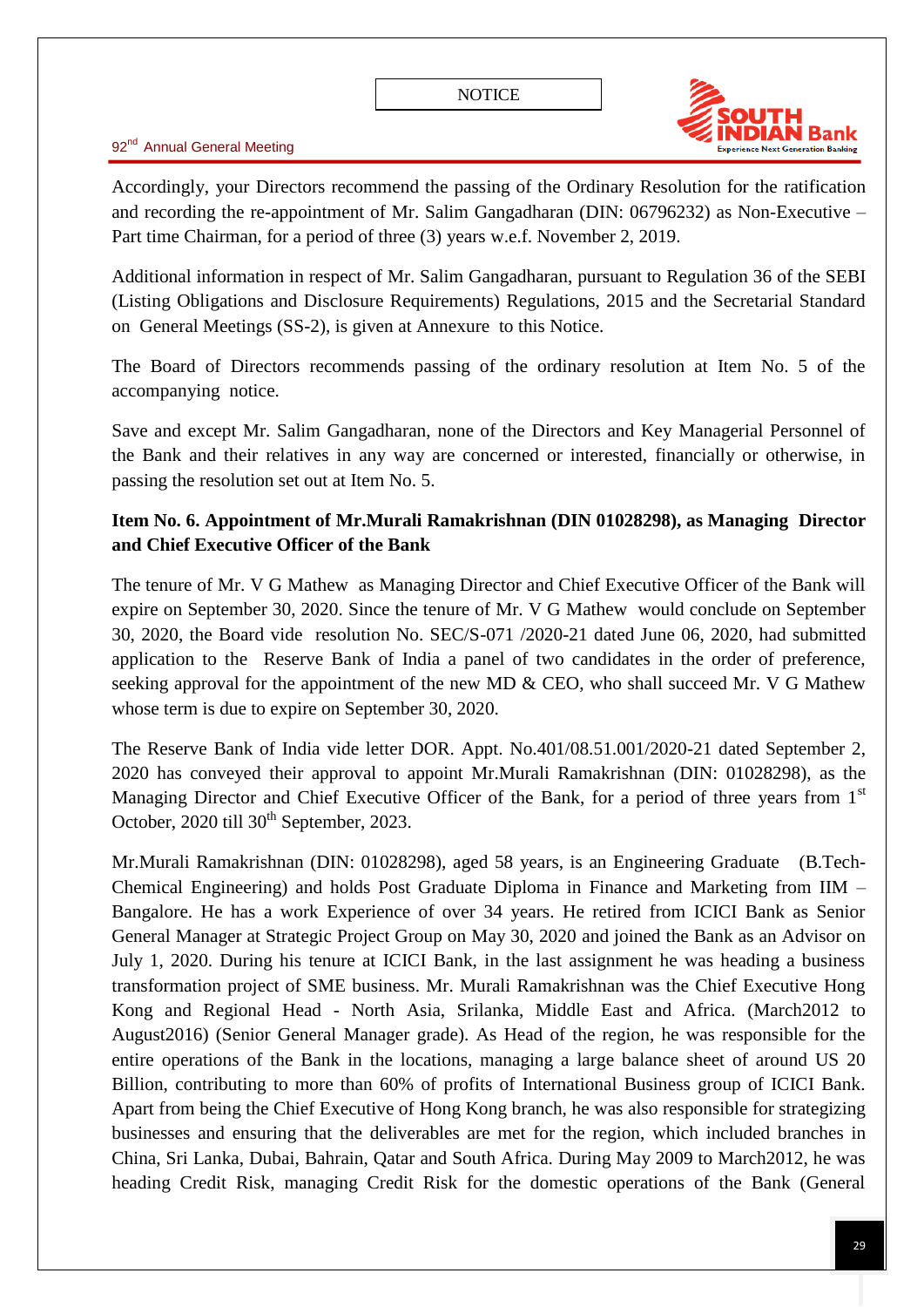

Manager). During May 2006 to May 2009, he was Head Risk, Policy and BIU for Retail and SME businesses of the Bank. During April 2004 - Apr 2006, he was Group Business Head, heading three businesses viz. Construction Equipment Finance Business (CE), Professional Equipment Finance Business (PE) and Cluster Banking Group-SME. During April 2002 to April 2004, he was heading CE and Professional Equipment Finance Businesses. During Aug 1999 to April 2002, he had conceived, started Commercial Vehicle finance business and Construction Equipment (CE) Finance business for ICICI Bank Ltd.

Mr.Murali Ramakrishnan had handled the entire banking operations, managing over USD 20 Billion in a complex International geography spreading across continents - akin to heading a medium sized bank in India. He has varied experience in the entire banking industry in many facets of banking businesses both in domestic and international markets viz. Retail, SME, Corporate, Project Finance, International Business, Risk, Policy, BIU etc. apart from handling 8 regulators across various markets in Asia, MENA and South Africa. He had represented the bank in the board of CIBIL and also in the Risk advisory board of VISA for Asia Pacific. Before joining the ICICI Bank Ltd., he had worked for GE Capital TFS Ltd, SRF Finance Ltd, Spartek Emerging Fund, Canbank Venture Capital fund and Spic Ltd.

# **DETAILS OF REMUNERATION & PERQUISITES PAYABLE TO MR.MURALI RAMAKRISHNAN AS MD & CEO FOR THE PERIOD 01/10/2020 TO 30/09/2023**

|                | INAMIC OF WHOIC THIIC DIFECTOR AND NOIC (MIDWCEO, EXCURPT DIFECTOR, WILD OF CEO). MIT.<br>Murali Ramakrishnan, Proposed MD & CEO |     |                                       |                                                                                                                                                                                                                                                                                                                                                                                                          |  |  |
|----------------|----------------------------------------------------------------------------------------------------------------------------------|-----|---------------------------------------|----------------------------------------------------------------------------------------------------------------------------------------------------------------------------------------------------------------------------------------------------------------------------------------------------------------------------------------------------------------------------------------------------------|--|--|
|                | <b>Particulars</b>                                                                                                               |     | Amount in INR per<br>annum (Proposed) | <b>Remarks</b>                                                                                                                                                                                                                                                                                                                                                                                           |  |  |
|                | <b>Fixed</b><br><i>(including)</i><br>perquisites)                                                                               | Pay |                                       |                                                                                                                                                                                                                                                                                                                                                                                                          |  |  |
| 1              | Salary                                                                                                                           |     | 13,620,000.00                         | Consolidated basic salary of $\overline{\xi}1,36,20,000.00$<br>(Rupees One Crore Thirty Six Lakhs Twenty)<br>Thousand Only) per annum (i.e $\bar{\tau}$ 11,35,000.00<br>per month) with an annual increment of 10% of<br>the basic salary. The increment in the scale<br>shall automatically fall due on an annual basis<br>and shall be granted on the $1st$ day of the month<br>in which it falls due. |  |  |
| $\overline{2}$ | Dearness<br>allowance                                                                                                            |     | 0.00                                  |                                                                                                                                                                                                                                                                                                                                                                                                          |  |  |

# **Name of Whole Time Director and Role (MD&CEO, Executive Director, WTD or CEO): Mr.**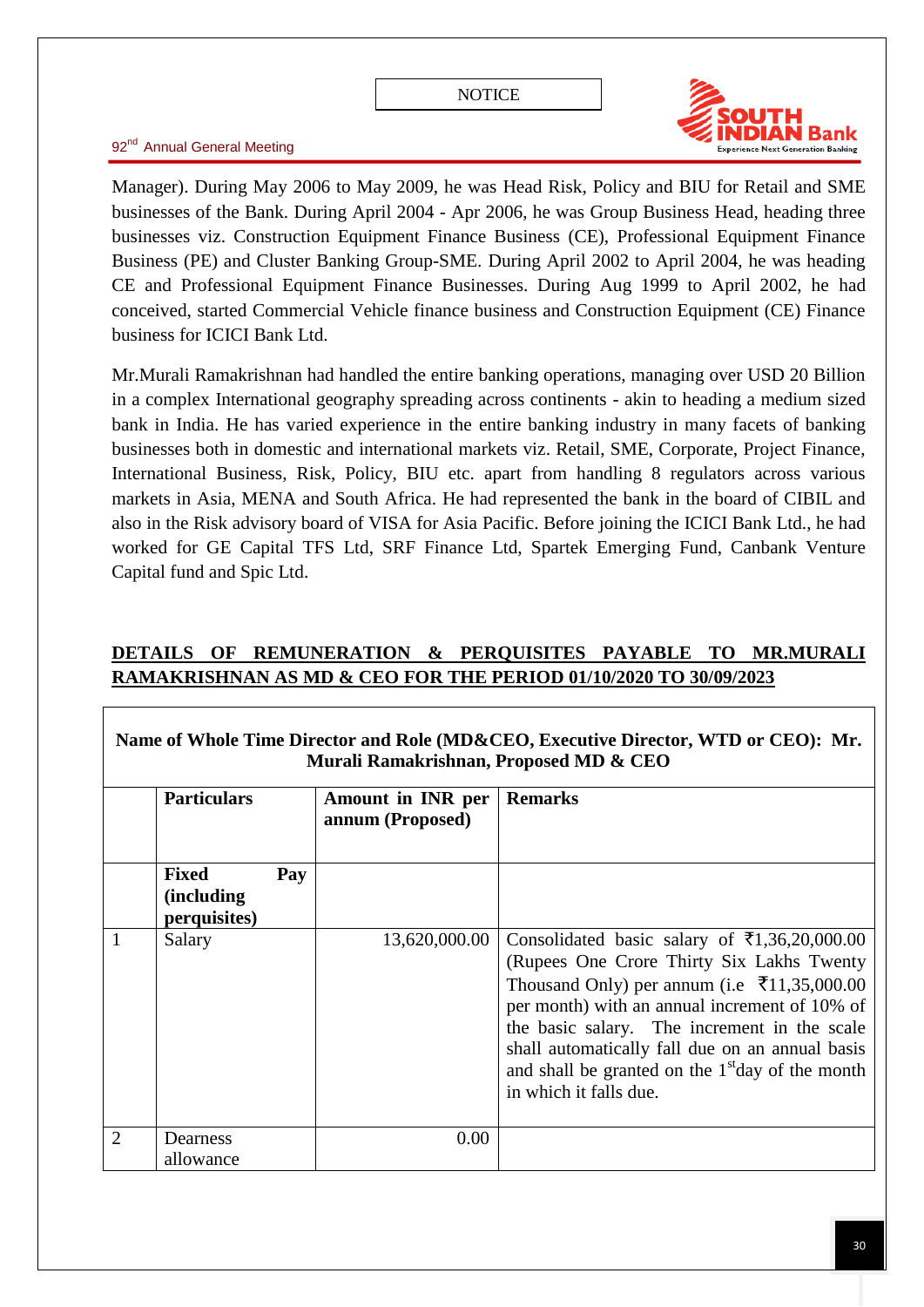

| 3              | Retiral/Superannu<br>ation benefits                                                                                                                     | 2,016,807.69 | $(a+b+c+d)$                                                                                                                                                                                                                                                                                                                                                                                                                                                                                 |
|----------------|---------------------------------------------------------------------------------------------------------------------------------------------------------|--------------|---------------------------------------------------------------------------------------------------------------------------------------------------------------------------------------------------------------------------------------------------------------------------------------------------------------------------------------------------------------------------------------------------------------------------------------------------------------------------------------------|
|                | Provident<br>(a)<br>Fund                                                                                                                                | 1,362,000.00 | 10% of the total emoluments every month will<br>be contributed by the Bank to provident fund<br>with equal contribution by MD & CEO.                                                                                                                                                                                                                                                                                                                                                        |
|                | (b) Gratuity                                                                                                                                            | 654,807.69   | As per the rates of gratuity applicable to other<br>Executives of the bank                                                                                                                                                                                                                                                                                                                                                                                                                  |
|                | (c) Pension                                                                                                                                             | 0.00         | Not eligible.                                                                                                                                                                                                                                                                                                                                                                                                                                                                               |
|                | $(d)$                                                                                                                                                   |              |                                                                                                                                                                                                                                                                                                                                                                                                                                                                                             |
| $\overline{4}$ | Leave<br>Fare<br>Concession/<br>Allowance                                                                                                               | 200,000.00   |                                                                                                                                                                                                                                                                                                                                                                                                                                                                                             |
| 5              | fixed<br>Other<br>allowances, if any<br>(please specify)*<br>*Consolidated<br>allowance, if any,<br>to be given with<br>details of heads it<br>subsumes | 186,000.00   | As detailed in Annexure 1                                                                                                                                                                                                                                                                                                                                                                                                                                                                   |
|                | Perquisites:                                                                                                                                            |              | Other perquisites as detailed in Annexure -<br>$\overline{2}$                                                                                                                                                                                                                                                                                                                                                                                                                               |
| 6              | House<br>Rent<br>Allowance                                                                                                                              | 900,000.00   | Fixed<br><b>HRA</b><br>of<br>₹75,000/-<br>per<br>month.<br>He shall be permitted to incur expenditure up to<br>$\overline{\xi}10.00$ lakh towards furniture and fixtures,<br>official<br>including<br>air-conditioners for<br>his<br>On demitting office, the Bank is<br>quarters.<br>allowed to offer to him and he may purchase at<br>his options the said furniture, fixtures, fittings,<br>appliances etc. at the then book value with a<br>minimum value of 10% of the original price. |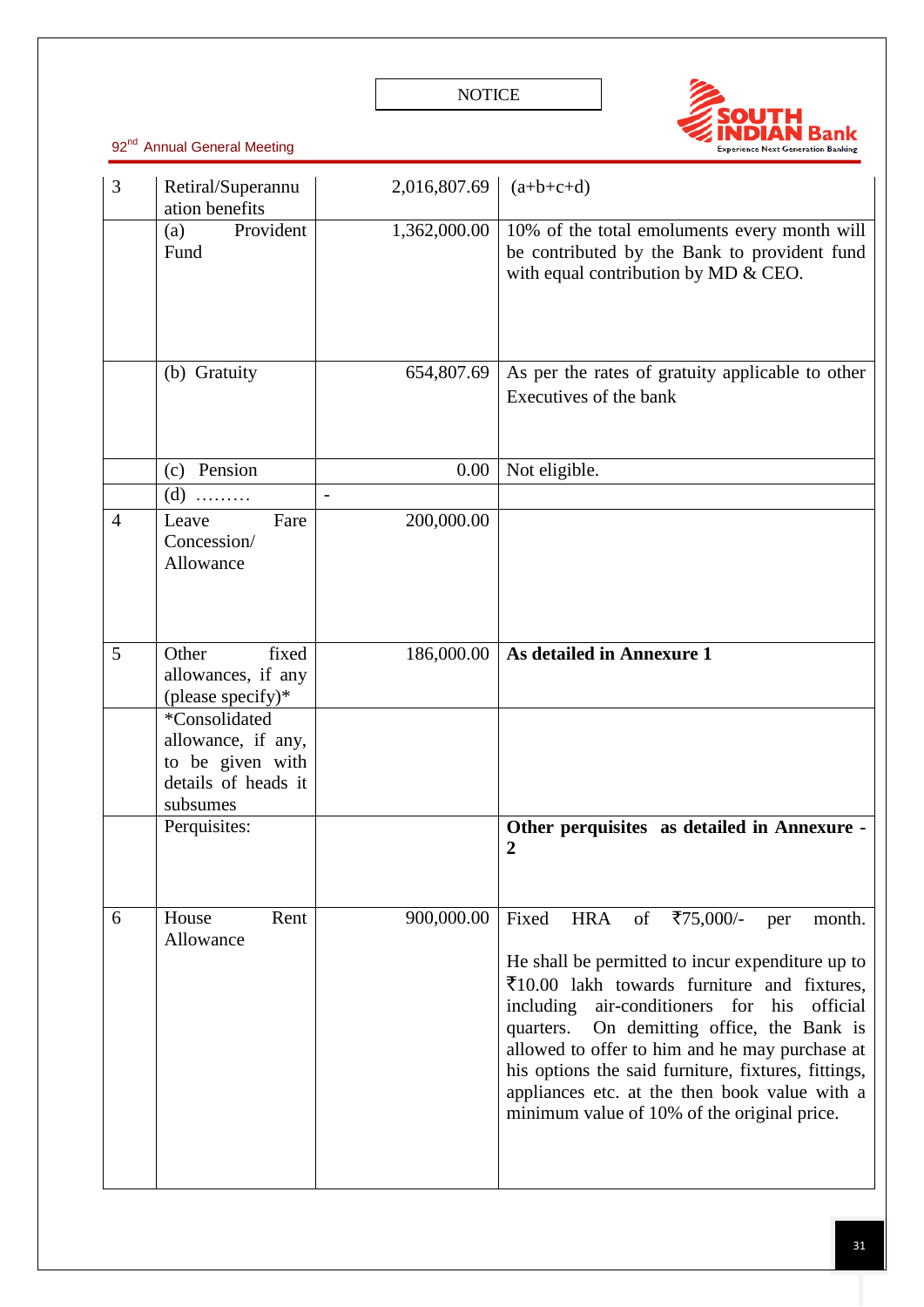

| $\overline{7}$ | Conveyance<br>Allowance/Free<br>use of bank's car |                                       | <b>As detailed in Annexure -3</b>                                                                                   |
|----------------|---------------------------------------------------|---------------------------------------|---------------------------------------------------------------------------------------------------------------------|
|                | for<br>Official<br>(a)<br>purposes                | 0.00                                  |                                                                                                                     |
|                | Private<br>(b)<br>purposes                        | 0.00                                  |                                                                                                                     |
| 8              | Driver(s)' salary                                 | 3,00,000                              | the driver is in the payroll of Bank and being a<br>permanent employee as per IBA scale - award<br>staff            |
| 9              | Club<br>Membership(s)                             | 250,000.00                            | Membership of a club of his choice, upto<br>₹7,50,000.00 will be borne by the Bank during<br>his tenure of 3 years. |
| 10             | Reimbursement of<br>medical expenses              | 0.00                                  | <b>As detailed in Annexure -4</b>                                                                                   |
| 11             | other<br>Any<br>perquisites (please<br>specify)   | 37,500.00                             | Reimbursement of cost of telephone<br>upto<br>₹75000/-once in two years                                             |
|                |                                                   |                                       |                                                                                                                     |
|                | <b>Total</b>                                      | 17,210,307.69                         |                                                                                                                     |
| 12             | and other<br>Leave<br>details                     |                                       | <b>Annexure - 5</b>                                                                                                 |
|                | Variable Pay @                                    | Amount in INR per<br>annum (Proposed) | <b>Remarks</b>                                                                                                      |
|                | Indicate<br>performance cycle<br>of Variable Pay  |                                       |                                                                                                                     |
| 1              | <b>Cash component</b>                             |                                       |                                                                                                                     |
| (a)            | <b>Upfront</b> payment                            | 4,350,000.00                          | 50%<br>On signing of Balance sheet/ expiry of term<br>subject to annual performance review                          |
| (b)            | First Year deferred<br>component                  | 1,305,000.00                          | 15%<br>On completion of $1st$ year from the date of $1st$<br>year payment of variable pay                           |
| (c)            | Second<br>Year<br>deferred<br>component           | 1,305,000.00                          | 15%<br>On completion of $2^{nd}$ year from the date of $1^{st}$<br>year payment of variable pay                     |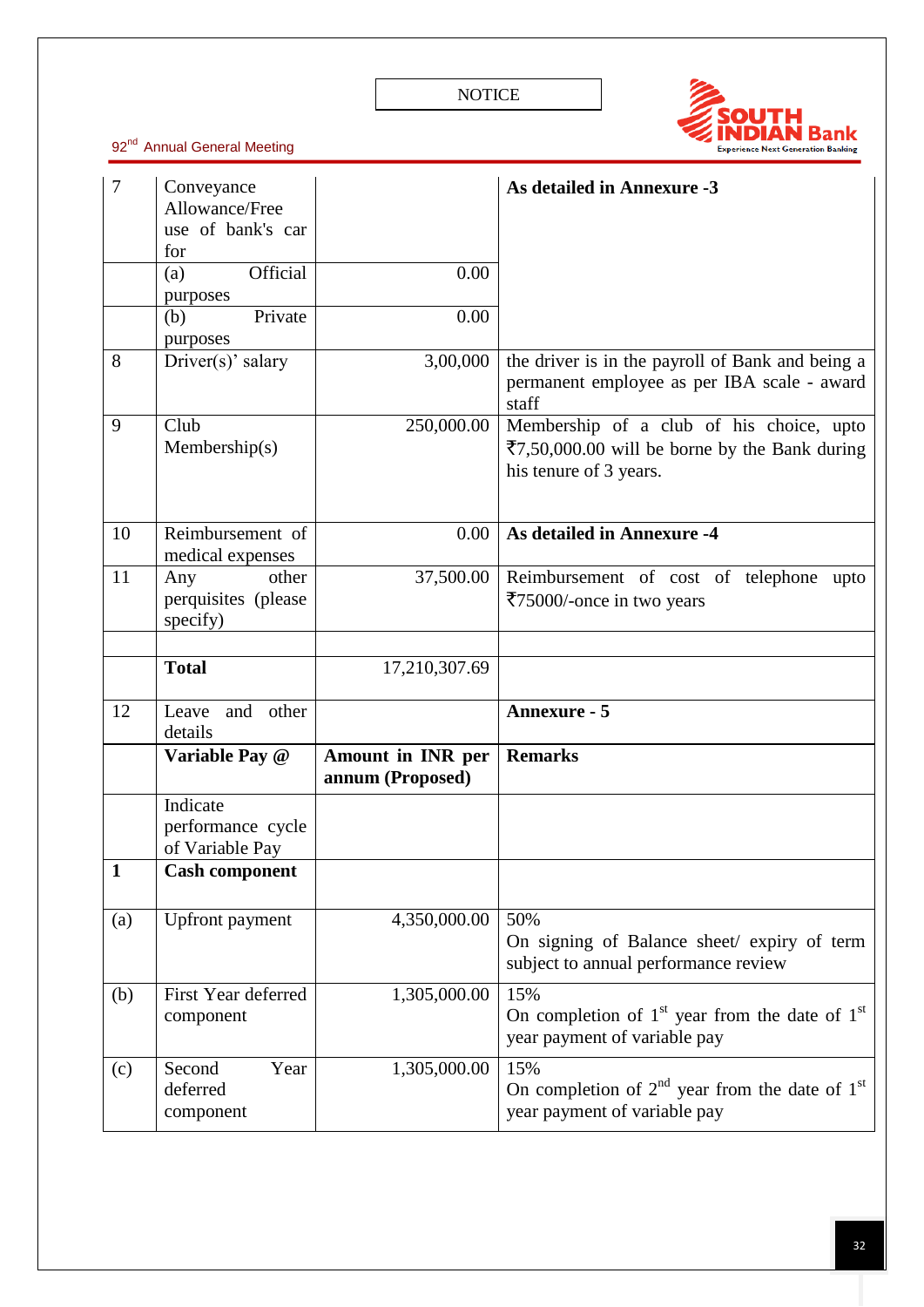

| (d)            | Third<br>Year             | 1,740,000.00  | 20%                                                      |
|----------------|---------------------------|---------------|----------------------------------------------------------|
|                | deferred                  |               | On completion of $3^{rd}$ year from the date of $3^{rd}$ |
|                | component                 |               | year payment of variable pay                             |
| (e)            | .                         | 0.00          |                                                          |
|                | <b>Total</b><br>cash      | 8,700,000.00  |                                                          |
|                | component                 |               |                                                          |
| $\overline{2}$ | Non-cash/Share-           |               |                                                          |
|                | linked                    |               |                                                          |
|                | Component(s)              |               |                                                          |
|                | (Share-linked             |               |                                                          |
|                | instruments):             |               |                                                          |
|                | (i) ESOP/ESOS             |               | In case of non-cash component (Share based               |
|                |                           |               | incentive scheme) there is statutory vesting             |
|                |                           |               | period of 1 year                                         |
|                |                           |               |                                                          |
|                |                           |               |                                                          |
|                |                           |               |                                                          |
| (a)            | First Year deferred       | 2,670,000.00  | 30%, which will be vested on completion, of $1st$        |
|                | component                 |               | year from the date of $1st$ year payment of              |
|                |                           |               | variable pay.                                            |
| (b)            | Second<br>Year            | 2,670,000.00  | 30%, which will be vested on completion, of              |
|                | deferred                  |               | $2nd$ year from the date of $1st$ year payment of        |
|                | component                 |               | variable pay.                                            |
| (c)            | Third<br>Year             | 3,560,000.00  | 40%, which will be vested on completion, of $3^{rd}$     |
|                | deferred                  |               | year from the date $1st$ year payment of variable        |
|                | component                 |               | pay.                                                     |
|                | <b>Total</b><br>monetary  | 8,900,000.00  |                                                          |
|                | value                     |               |                                                          |
|                | Total<br>monetary         | 8,900,000.00  |                                                          |
|                | value of non-cash         |               |                                                          |
|                | component(s)              |               |                                                          |
|                | Total<br>monetary         | 17,600,000.00 | The variable pay shall be proportionately                |
|                | value of Variable         |               | increased due to the increment in the scale, i.e.        |
|                | Pay (Cash<br>and          |               | 10% in basic pay on annual basis w.e.f. $1st$ day        |
|                | non-cash                  |               | of the month in which it falls due.                      |
|                | components)               |               |                                                          |
|                | of<br>$\%$<br>Cash        |               |                                                          |
|                | Component<br>in           |               |                                                          |
|                | <b>Total Variable Pay</b> | 49.43%        |                                                          |
|                | % of Non-cash             |               |                                                          |
|                | component<br>in           |               |                                                          |
|                | <b>Total Variable Pay</b> | 50.57%        |                                                          |
|                | % of Variable Pay         |               |                                                          |
|                | to Fixed Pay              | 102.26%       |                                                          |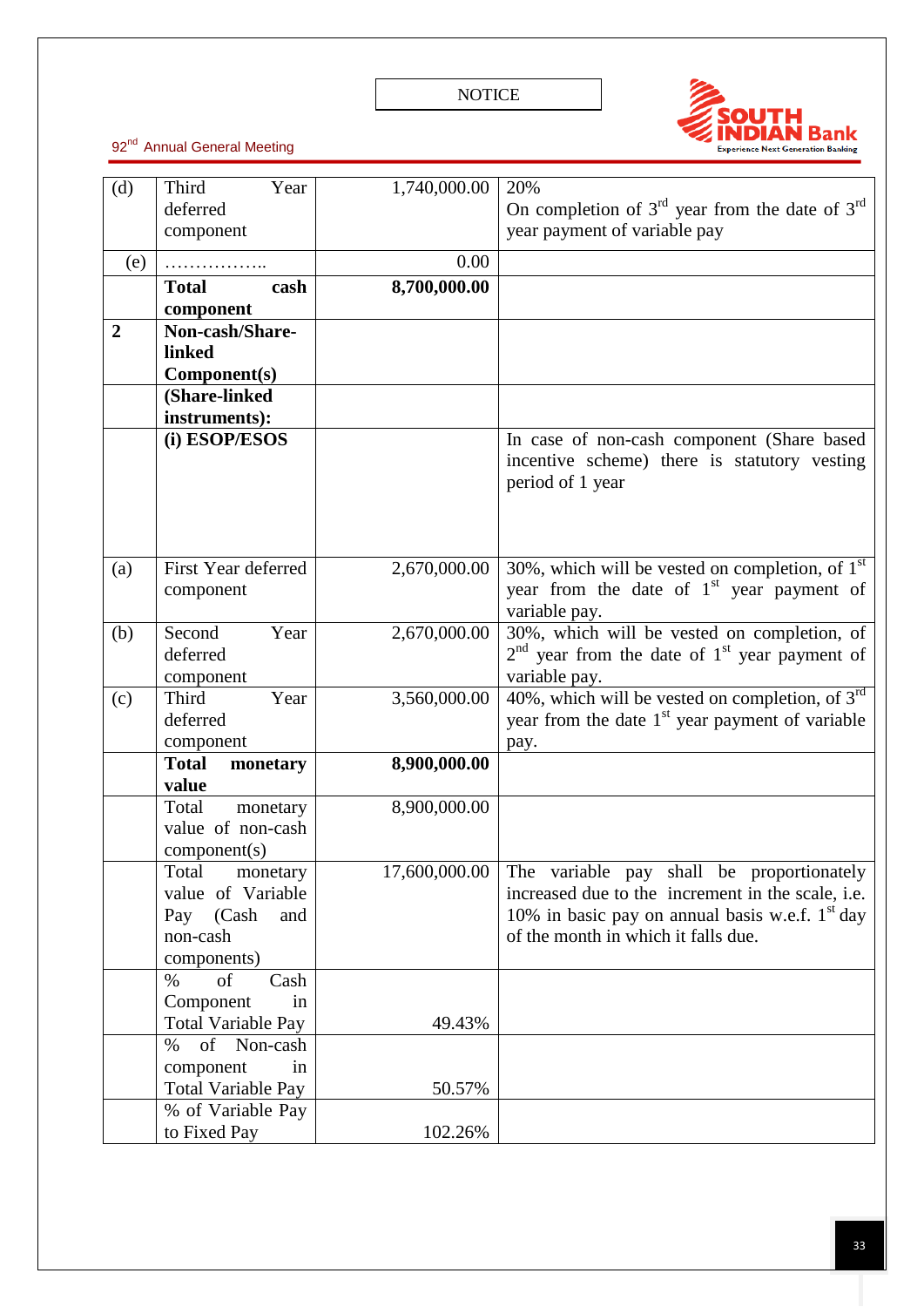

| and<br>% of Variable Pay<br>Total<br>in                                                                                                                                                   |                                                                 |                  |            |                                                                                             |  |
|-------------------------------------------------------------------------------------------------------------------------------------------------------------------------------------------|-----------------------------------------------------------------|------------------|------------|---------------------------------------------------------------------------------------------|--|
|                                                                                                                                                                                           |                                                                 |                  |            |                                                                                             |  |
|                                                                                                                                                                                           |                                                                 |                  |            |                                                                                             |  |
|                                                                                                                                                                                           |                                                                 |                  |            |                                                                                             |  |
| Compensation                                                                                                                                                                              |                                                                 |                  |            |                                                                                             |  |
| (for<br>the<br>same                                                                                                                                                                       |                                                                 |                  |            |                                                                                             |  |
| FY/Performance                                                                                                                                                                            |                                                                 |                  |            |                                                                                             |  |
| Period)                                                                                                                                                                                   | 50.56%                                                          |                  |            |                                                                                             |  |
| Total                                                                                                                                                                                     |                                                                 |                  |            |                                                                                             |  |
| Compensation                                                                                                                                                                              |                                                                 |                  |            |                                                                                             |  |
| (Fixed)<br>Pay<br>$+$                                                                                                                                                                     |                                                                 |                  |            |                                                                                             |  |
| Variable Pay)                                                                                                                                                                             | 34,810,307.69                                                   |                  |            |                                                                                             |  |
| @ Note:                                                                                                                                                                                   |                                                                 |                  |            |                                                                                             |  |
|                                                                                                                                                                                           |                                                                 |                  |            |                                                                                             |  |
| 1. The variable pay shall be subject to performance review by the Nomination and Remuneration                                                                                             |                                                                 |                  |            | Committee of the Board based on the criteria of evaluation as may be fixed by the NRC/Board |  |
| from time to time.                                                                                                                                                                        |                                                                 |                  |            |                                                                                             |  |
|                                                                                                                                                                                           |                                                                 |                  |            |                                                                                             |  |
| 2. The variable pay shall be subject to Deferral, Malus/Claw-back clause as per the RBI guidelines                                                                                        |                                                                 |                  |            |                                                                                             |  |
| and Compensation Policy of the Bank.                                                                                                                                                      |                                                                 |                  |            |                                                                                             |  |
|                                                                                                                                                                                           |                                                                 |                  |            |                                                                                             |  |
| 3. The total managerial remuneration shall be subject to applicable RBI guidelines, issued from                                                                                           |                                                                 |                  |            |                                                                                             |  |
| time to time.                                                                                                                                                                             |                                                                 |                  |            |                                                                                             |  |
|                                                                                                                                                                                           |                                                                 |                  |            |                                                                                             |  |
| 4. Variable pay shall be vested/ awarded (Both cash and non-cash component) on signing of                                                                                                 |                                                                 |                  |            |                                                                                             |  |
| Balance sheet/ expiry of term subject to annual performance review. In case of period                                                                                                     |                                                                 |                  |            |                                                                                             |  |
|                                                                                                                                                                                           | commencing from 01-04-2023 to 30-09-2023 on completion of term. |                  |            |                                                                                             |  |
|                                                                                                                                                                                           |                                                                 |                  |            |                                                                                             |  |
| <b>ANNEXURE 1</b>                                                                                                                                                                         |                                                                 |                  |            |                                                                                             |  |
| Other fixed allowances, if any (please specify)*                                                                                                                                          |                                                                 |                  |            |                                                                                             |  |
| <b>Entertainment</b><br>1                                                                                                                                                                 |                                                                 | <b>Allowance</b> |            |                                                                                             |  |
|                                                                                                                                                                                           |                                                                 |                  |            |                                                                                             |  |
|                                                                                                                                                                                           |                                                                 |                  |            |                                                                                             |  |
|                                                                                                                                                                                           |                                                                 |                  |            |                                                                                             |  |
|                                                                                                                                                                                           |                                                                 |                  |            |                                                                                             |  |
|                                                                                                                                                                                           |                                                                 |                  |            |                                                                                             |  |
| • If no bills are available, reimbursement permitted                                                                                                                                      |                                                                 |                  |            |                                                                                             |  |
| without bills on declaration basis up to $\bar{\tau}1,00,000/2$ per                                                                                                                       |                                                                 |                  |            |                                                                                             |  |
| year.                                                                                                                                                                                     |                                                                 |                  |            |                                                                                             |  |
| <b>Employees Stock Option Scheme</b><br>$\overline{2}$                                                                                                                                    |                                                                 |                  | Nil        | Which will form part of                                                                     |  |
|                                                                                                                                                                                           |                                                                 |                  |            | variable pay                                                                                |  |
| 3<br><b>Insurance</b>                                                                                                                                                                     |                                                                 |                  |            | accident<br>Travel,<br>and                                                                  |  |
|                                                                                                                                                                                           |                                                                 |                  |            | benefits<br>death                                                                           |  |
|                                                                                                                                                                                           |                                                                 |                  |            | insurance of<br>₹50.00                                                                      |  |
|                                                                                                                                                                                           |                                                                 |                  |            | lakh both on and off                                                                        |  |
|                                                                                                                                                                                           |                                                                 |                  |            | duty.                                                                                       |  |
| Upto a maximum ceiling of $\bar{\tau}1,50,000/$ -per annum<br>• Reimbursement of actual entertainment expenses<br>incurred by him up to $\bar{\tau}$ 1,50,000/- per year on<br>production | of                                                              | bills.           | 150,000.00 |                                                                                             |  |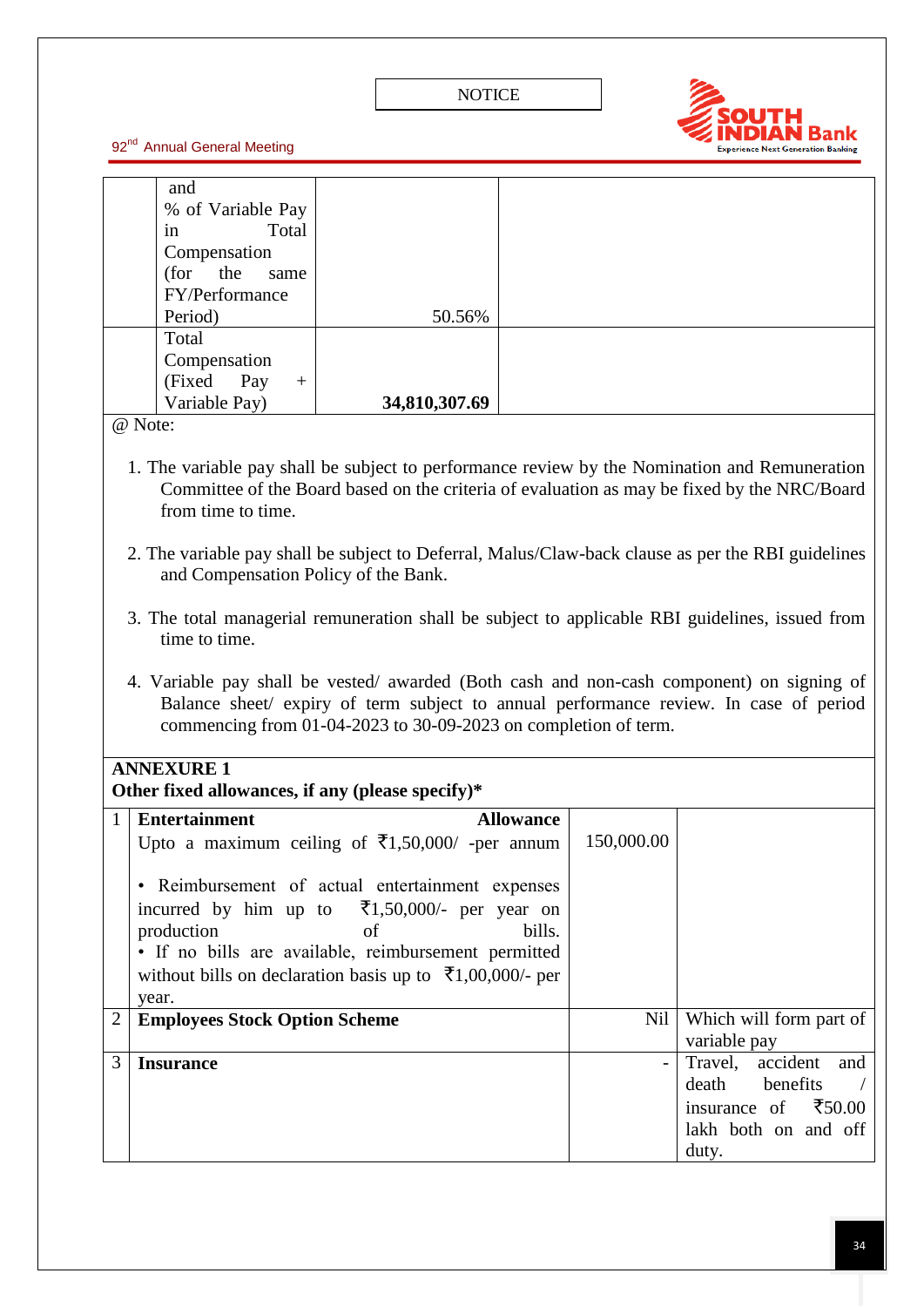

| 4 | <b>Telephone/Mobile</b><br>Including free use of Bank's phone at residence for | 36,000.0 Upto | ₹3000/-<br>per<br>month on production of                               |                                     |  |
|---|--------------------------------------------------------------------------------|---------------|------------------------------------------------------------------------|-------------------------------------|--|
|   | official purpose.                                                              |               | Bill.                                                                  |                                     |  |
|   | <b>Total</b>                                                                   |               | 186,000.00                                                             |                                     |  |
|   | <b>ANNEXURE 2</b>                                                              |               |                                                                        |                                     |  |
|   | <b>Perquisites</b>                                                             |               |                                                                        |                                     |  |
|   | <b>Official</b><br><b>Travel</b>                                               | 0.00          |                                                                        | Value of perquisite is taken as nil |  |
|   | Highest class by whichever mode                                                |               |                                                                        | since it is actual reimbursement of |  |
|   | within the country and Business<br>class by air for foreign travel.            |               | expense incurred during official duty<br>Excluded from fixed pay since |                                     |  |
|   | Lodging<br><b>Expenses</b>                                                     | 0.00          |                                                                        | reimbursable without any monetary   |  |
|   | Actual charges incurred supported                                              |               | ceilings.                                                              |                                     |  |
|   | by bills / vouchers.                                                           |               |                                                                        |                                     |  |
|   | <b>Boarding</b><br>charges                                                     | 0.00          |                                                                        |                                     |  |
|   | Actual charges incurred (other than                                            |               |                                                                        |                                     |  |
|   | alcoholic drinks) supported on                                                 |               |                                                                        |                                     |  |
|   | production<br>of<br>bills/vouchers.                                            |               |                                                                        |                                     |  |
|   | <b>Diem</b><br>charges/HA<br>Per                                               |               |                                                                        |                                     |  |
|   | a) $\bar{\xi}$ 2,000/- per day for halting in                                  |               |                                                                        |                                     |  |
|   | Mumbai, Delhi, Kolkata<br>and                                                  |               |                                                                        |                                     |  |
|   | Chennai and $\bar{\xi}$ 1,500/- per day for                                    |               |                                                                        |                                     |  |
|   | halting in all other places in India in                                        |               |                                                                        |                                     |  |
|   | case boarding expenses are not<br>claimed.                                     |               |                                                                        |                                     |  |
|   |                                                                                |               |                                                                        |                                     |  |
|   | b) $\bar{x}$ 4,000/- per day for halting in                                    |               |                                                                        |                                     |  |
|   | Kolkata<br>Mumbai, Delhi,<br>and                                               |               |                                                                        |                                     |  |
|   | Chennai and $\overline{3,000}$ per day for                                     |               |                                                                        |                                     |  |
|   | halting in all other places in India in                                        |               |                                                                        |                                     |  |
|   | case boarding and lodging expenses                                             |               |                                                                        |                                     |  |
|   | are not claimed.<br><b>ANNEXURE-3</b>                                          |               |                                                                        |                                     |  |
|   | <b>Conveyance Allowance/Free use of Bank's car</b>                             |               |                                                                        |                                     |  |
|   | For official purposes                                                          | Nil           |                                                                        | He can choose any car at his option |  |
|   |                                                                                |               |                                                                        | upto ₹50.00 lakhs in Bank's name    |  |
|   |                                                                                |               | the entire<br>and                                                      | maintenance/fuel                    |  |
|   |                                                                                |               |                                                                        | charges will be borne by the Bank   |  |
|   |                                                                                |               |                                                                        |                                     |  |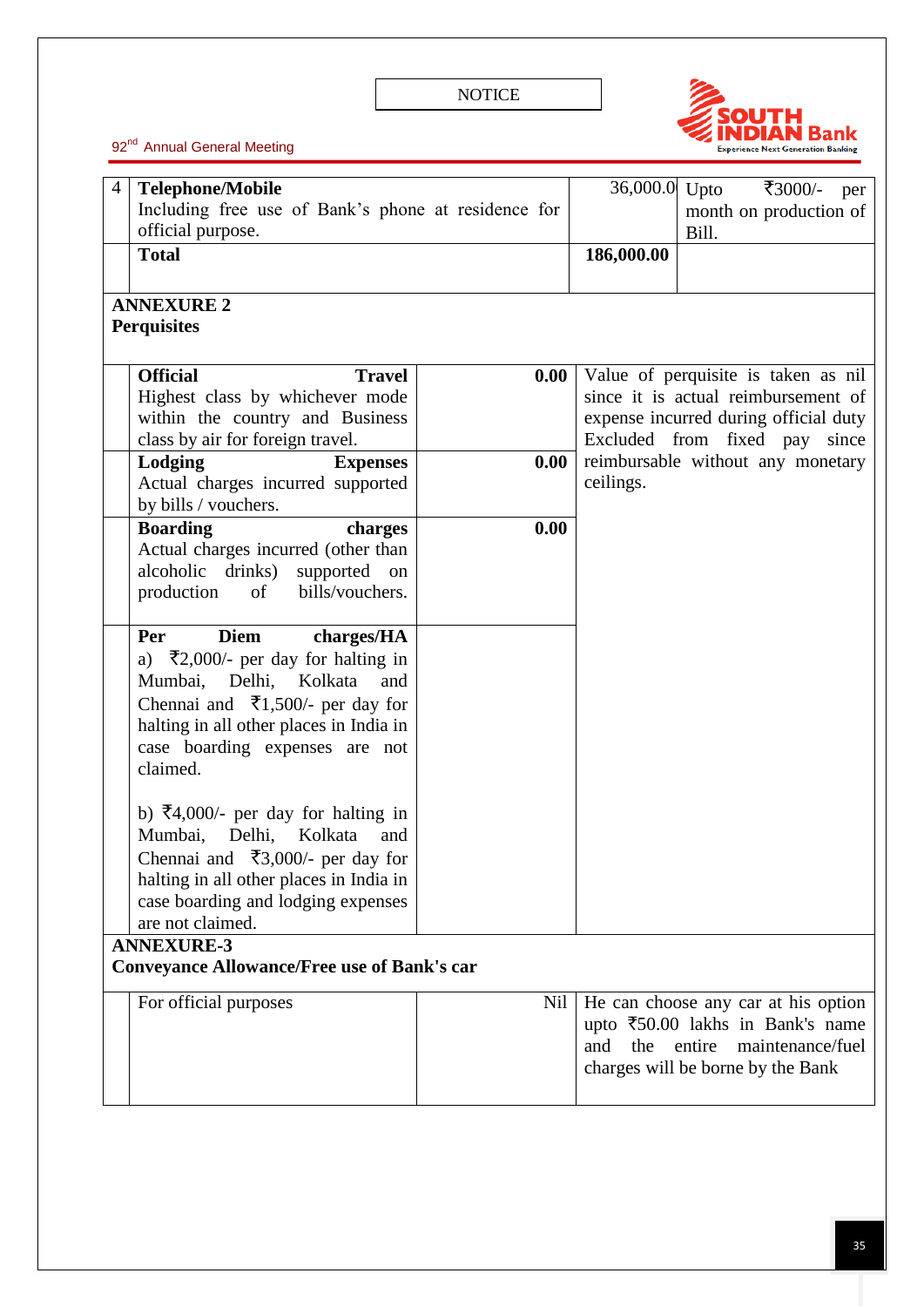

|   | for<br>private<br>compensating<br>the<br>suitable amt.<br>On demitting office                                                                                                                                                                                                                                                                                                                                                                                                                                                                                                                                                                                                                                                                                                                                                                             | purpose<br>on<br>bank<br>with | Nil  | Recovery of ₹250/- p.m. up to 750<br>kms. Charges for private use of the<br>car in excess of 750 kms. p.m. will<br>be 60% of the rate fixed by RTA.<br>The Bank may offer to him and he<br>may purchase at his options the said<br>motor car at the then book value with<br>a minimum value of 10% of the<br>original price. |
|---|-----------------------------------------------------------------------------------------------------------------------------------------------------------------------------------------------------------------------------------------------------------------------------------------------------------------------------------------------------------------------------------------------------------------------------------------------------------------------------------------------------------------------------------------------------------------------------------------------------------------------------------------------------------------------------------------------------------------------------------------------------------------------------------------------------------------------------------------------------------|-------------------------------|------|------------------------------------------------------------------------------------------------------------------------------------------------------------------------------------------------------------------------------------------------------------------------------------------------------------------------------|
|   | <b>ANNEXURE-4</b>                                                                                                                                                                                                                                                                                                                                                                                                                                                                                                                                                                                                                                                                                                                                                                                                                                         |                               |      |                                                                                                                                                                                                                                                                                                                              |
|   |                                                                                                                                                                                                                                                                                                                                                                                                                                                                                                                                                                                                                                                                                                                                                                                                                                                           |                               |      |                                                                                                                                                                                                                                                                                                                              |
|   | <b>Reimbursement of medical expenses</b><br>Full reimbursement of the medical<br>expenses for domiciliary treatment<br>and for hospitalization for self and<br>dependent members of the family.<br>After laying down his office, after<br>servicing the bank at least for 3<br>years as CEO of the bank, the bank<br>will pay or reimburse full premium<br>payable/paid on the policy or<br>policies issued under medical<br>insurance plan covering medical<br>hospitalization<br>and<br>expenses<br>incurred on MD & CEO and his<br>wife for $\overline{20.00}$ lakh each per<br>annum for life. However ,if<br>no<br>insurance is taken, the entire<br>medical expense for self and wife<br>would be reimbursed by the bank<br>on actual basis and if no medical<br>facilities is availed from other<br>institution/organization<br><b>ANNEXURE -5</b> |                               | 0.00 | Excluded from fixed pay<br>since<br>reimbursable without any monetary<br>ceilings.                                                                                                                                                                                                                                           |
|   | <b>Leave and other details</b>                                                                                                                                                                                                                                                                                                                                                                                                                                                                                                                                                                                                                                                                                                                                                                                                                            |                               |      |                                                                                                                                                                                                                                                                                                                              |
| 1 | <b>Casual Leave</b><br>12 working days in a year provided that not more than 4 days casual leave<br>may be availed at any one time. No accumulation or conversion of casual<br>leave is permitted.                                                                                                                                                                                                                                                                                                                                                                                                                                                                                                                                                                                                                                                        |                               |      |                                                                                                                                                                                                                                                                                                                              |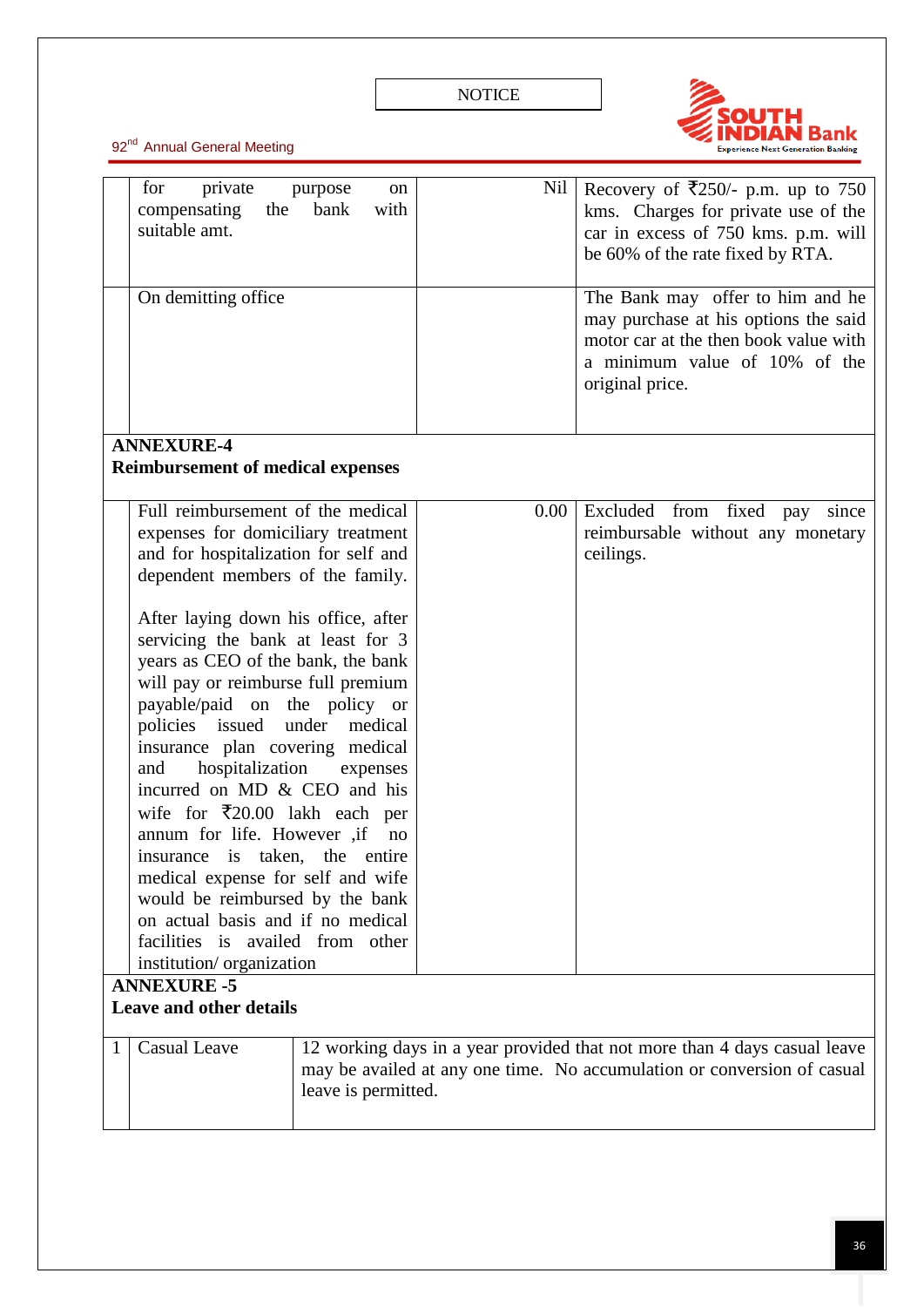

| $\mathcal{D}_{\cdot}$ | Privilege Leave           | On full emoluments computed at 1 day for 11 days of service on duty. PL<br>may be accumulated up to and not exceeding 240 days except wherever<br>leave has been applied and it has been refused.                      |
|-----------------------|---------------------------|------------------------------------------------------------------------------------------------------------------------------------------------------------------------------------------------------------------------|
|                       | <b>Sick Leave</b>         | 30 days Sick Leave for each completed year of service. Such leave could<br>be accumulated up to 360 days. Sick Leave will be on half the emoluments<br>unless twice the amount of such leave is debited to Sick Leave. |
|                       | Encashment<br>of<br>Leave | As applicable to other Executives of the Bank. Balance of PL unavailed is<br>permitted to be en-cashed at the time of final demission of office.                                                                       |

The above remuneration and terms are subject to such changes as may be stipulated by the Reserve Bank of India from time to time and the Board of Directors are authorized to accept such terms, conditions, stipulations, alterations, amendments or modifications, if any, stipulated by the Reserve Bank of India from time to time.

Additional information in respect of Mr. Murali Ramakrishnan, pursuant to Regulation 36 of the SEBI (Listing Obligations and Disclosure Requirements) Regulations, 2015 and the Secretarial Standard on General Meetings (SS-2), is given at Annexure to this Notice.

The Nomination and Remuneration Committee and Board of Directors recommends the resolution in relation to the appointment of Mr. Murali Ramakrishnan as  $MD \&$  CEO of the Bank as set out in item No. 6 for approval of the Members by way of an Ordinary Resolution.

Save and except Mr. Murali Ramakrishnan none of the Directors and Key Managerial Personnel or relatives thereof are, in any way, concerned or interested financially or otherwise in passing the resolution set out at Item No. 6.

## **Item No. 7 Increase in Authorised capital**

The Authorised share capital of the Bank, at present, is  $\overline{2}250.00$  Crore consisting of 250,00,00,000 equity shares of  $\bar{\tau}$ 1/- each. At present, the paid-up equity share capital of the Bank is  $\overline{1,80,97,22,151}$ - divided in to 1,80,97,22,151 Equity shares of  $\overline{1/}$ - each. It is necessary to increase the quantum of authorized share capital to facilitate raising of capital through issuance of securities as proposed in item No. 8 and therefore the authorised share capital of the Bank needs to be increased to accommodate the issuance of securities. In view thereof, it is proposed to increase the authorized share capital of the Bank to  $\overline{5350,00,00,000/4}$  (Rupees Three Hundred and Fifty Crore only) comprising 350,00,00,000 equity shares of face value of  $\overline{5}1/-\overline{e}$  each. The proposed increase in the authorized share capital of the Bank requires the approval of the Members in the General Meeting.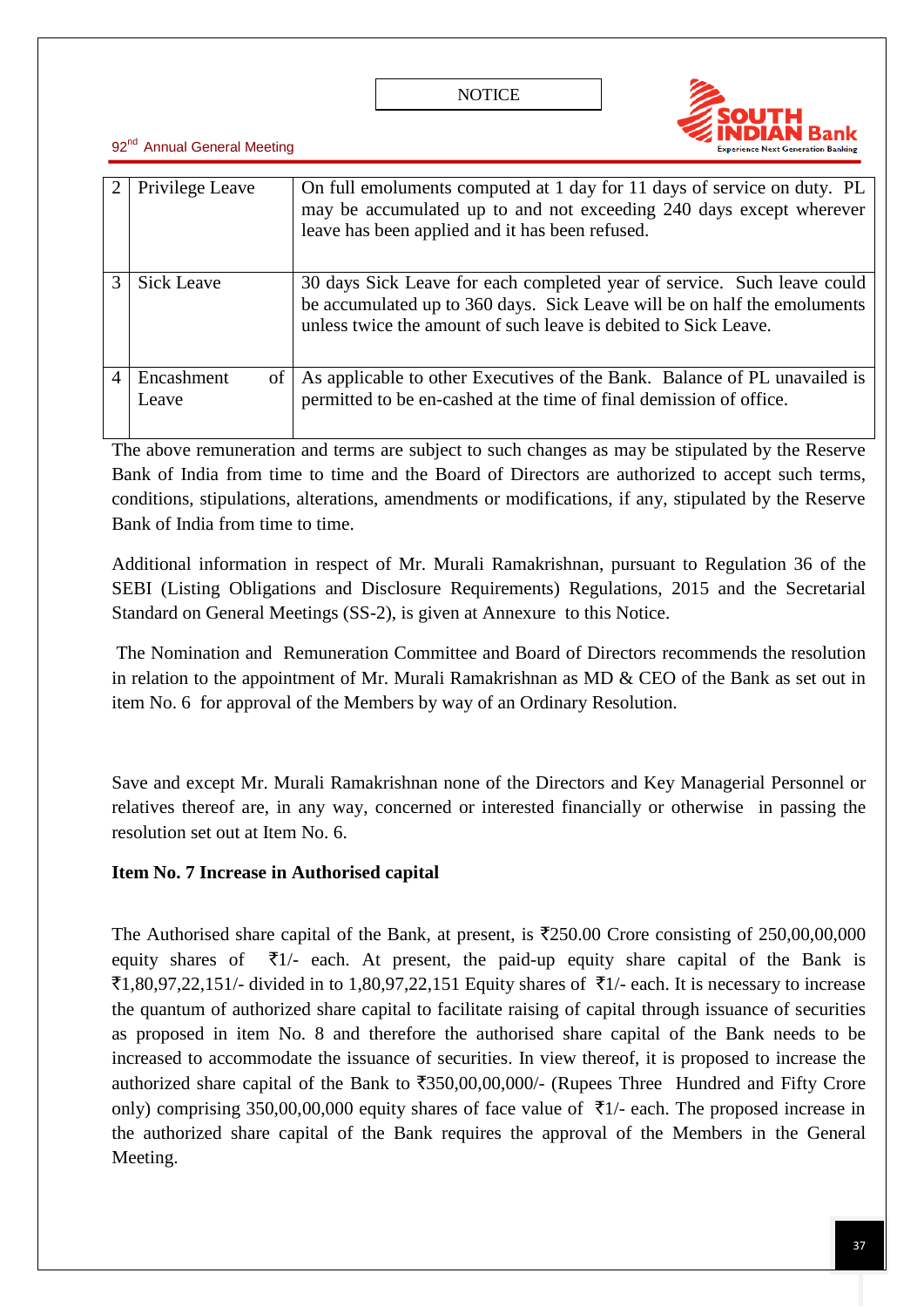



The alteration in the Memorandum of Association of the Bank is only consequential change to reflect the proposed increase in the authorized share capital.

In terms of Section 49C of the Banking Regulation Act, 1949, the approval from RBI is being undertaken for the proposed amendment in the Memorandum of Association of the Bank relating to increase in authorized share capital up to  $\overline{5350.00}$  Crore.

The Directors recommend the Resolutions at Item No. 7 of the accompanying Notice for the approval of the Members of the Company by way of Ordinary Resolution.

A copy of the document ‗as amended' is available for inspection by members during working hours at the registered office of the Bank and electronically until the date of the Annual General Meeting.

None of the Directors and Key Managerial Personnel or relatives thereof are, in any way, concerned or interested financially or otherwise in passing the resolution set out at Item No. 7.

## **Item No. 8 Raising of Tier I capital of the Bank through issuance of Securities**

The present authorized capital of the Bank is  $\overline{2}250.00$  crore and the Issued and Paid-up Capital of the Bank as on March 31, 2020 is  $\bar{\tau}$ 1,80,97,22,151/- divided in to 1,80,97,22,151 Equity shares of  $\bar{z}$ 1/- each. The Bank has placed a separate agenda to this notice to increase the Authorised share capital to  $\overline{5}350.00$  Crore. The Bank has implemented SIB Employees Stock Option Scheme ("SIB ESOS 2008 for issue of Equity shares of  $\overline{5}1/$ -, up to 5% of the paid-up capital of the Bank as on March 31, 2013, which (the granted options) when fully exercised would increase the issued, subscribed and paid-up capital to  $\bar{\tau}$ 1,81,23,19,181/- divided into 1,81,23,19,181 Equity shares of  $\overline{\tau}$ 1/- each. The Bank's capital to Risk Weighted Assets Ratio (CRAR) as on March 31, 2020 stood at 13.41% under Basel III as against the regulatory requirement of 10.875%

A banking company requires adequate capital not only to meet the needs of growing business, but also to meet the applicable regulatory requirements. As business grows, capital requires to be augmented. The objective of every commercial enterprise is to grow. Added to the economic and regulatory factors, innovative technological banking methods are to be introduced and such methods to be not only updated, but also have to be upgraded from time to time.

The Bank expects to continue its robust growth trajectory in medium to long-term. Availability of adequate capital is one of the key requirements for achieving this feat. Apart from augmenting lending capabilities for the Bank, higher capital requirement is also necessitated to comply with BASEL III capital requirements, funding investments in Infrastructure and Technology to expand reach, enhance customer experience and augmenting processes and controls. As a proactive move to leverage the available business opportunities and for maintaining appropriate regulatory capitalization levels, the Bank proposes to raise additional capital aggregating up to  $\overline{5750}$  Crore (Rupees Seven Hundred and Fifty Crore only) or its equivalent amount in such foreign currencies as may be necessary, inclusive of any premium, by way of placement of Securities or a combination thereof to Qualified Institutional Buyers through Qualified Institutions Placement (QIP) and/ or private placement in international markets through ADRs/ GDRs or foreign currency convertible bonds or issue of fully convertible debentures/partly convertible debentures, and/or any other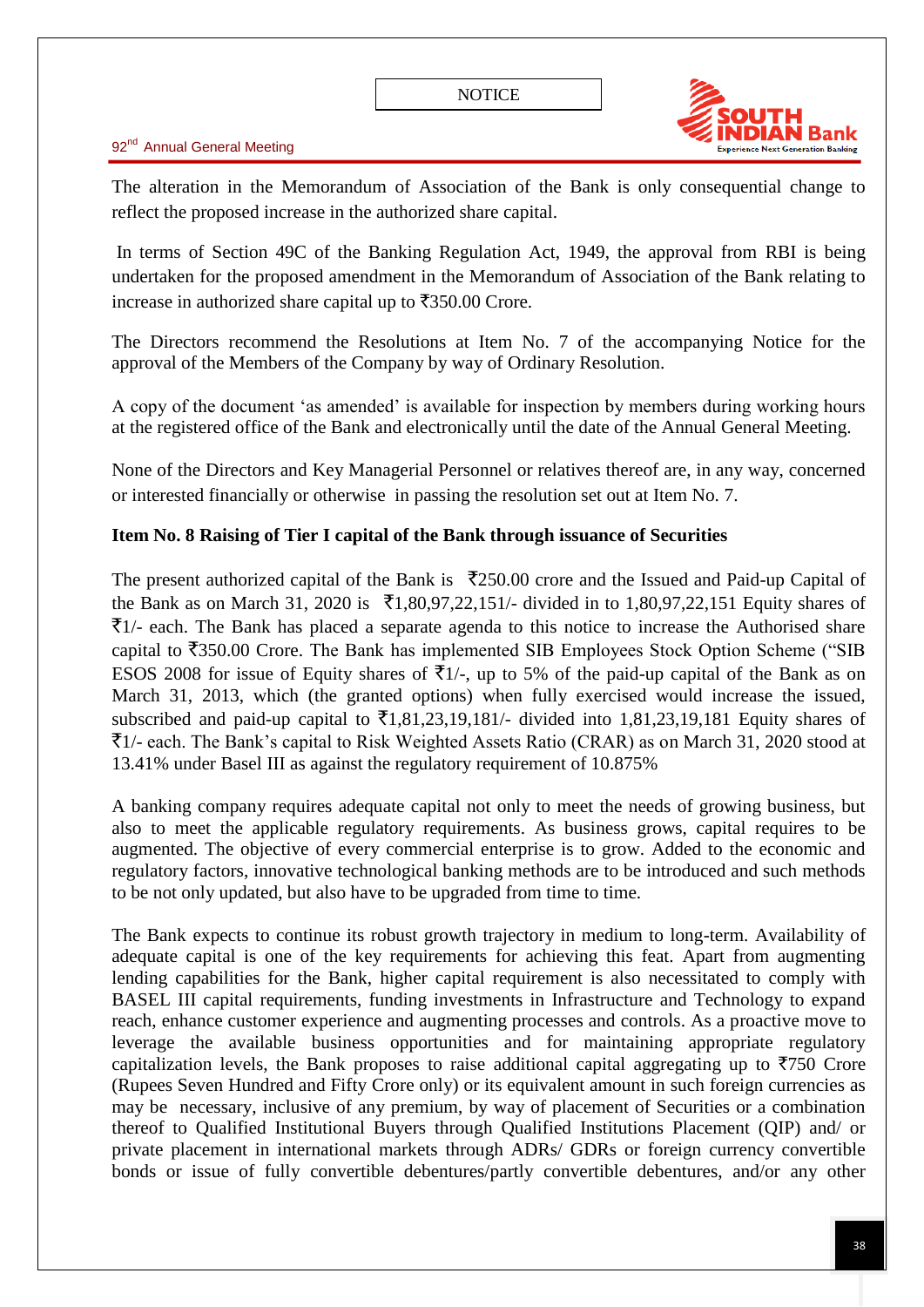

92<sup>nd</sup> Annual General Meeting

financial instruments or securities convertible into Equity Shares with or without detachable warrants with a right exercisable by the warrant holders to convert or subscribe to the Equity Shares or otherwise, in registered or bearer form, whether rupee denominated or denominated in foreign currency or a Further Public Offer ("FPO") or rights issue or any other methods. The issue of securities may be consummated in one or more tranches at such mode, at such time or times, at such price, at a discount or premium to market price or prices in such manner and on such terms and conditions as the Board may in its absolute discretion decide, taking into consideration prevailing market conditions and other relevant factors and wherever necessary in consultation with advisors, lead managers, underwriters and such other authority or authorities as may be necessary and subject, to, as applicable, the ICDR Regulations, the Issue of Foreign Currency Convertible Bonds and Ordinary Shares (Through Depository Receipt Mechanism) Scheme, 1993, the Depository Receipts Scheme, 2014, and other applicable guidelines, notifications, rules and regulations, each as amended.

The Board may in their discretion adopt any one or more of the mechanisms prescribed above to meet its objectives as stated in the aforesaid paragraphs without the need for fresh approval from the members of the Bank.

**Basis or Justification of Price:** The pricing of the Securities that may be issued to qualified institutional buyers pursuant to a qualified institutions placement shall be freely determined subject to such price not being less than the price calculated in accordance with Chapter VI of the SEBI ICDR Regulations. The Bank may, in accordance with applicable law, offer a discount of not more than 5% or such percentage as permitted under applicable law on the floor price determined pursuant to the SEBI ICDR Regulations or such other discount as may be permitted under applicable law. The ‗Relevant Date' for this purpose will be the date when the Board or the Committee of the Board decides to open the qualified institutions placement for subscription or, in case of convertible securities, the date of the meeting in which the Board or Committee of Directors duly authorized by the Board decides to open the proposed issue.

The Equity Shares allotted would be listed on one or more stock exchanges in India and in case of ADR/GDR, internationally. The offer/issue/allotment would be subject to the availability of the regulatory approvals, if any. The conversion of Securities held by foreign investors into Equity Shares would be subject to the applicable foreign investment cap and relevant foreign exchange regulations.

As and when the Board does take a decision on matters on which it has the discretion, necessary disclosures/intimation will be made to the stock exchanges as may be required under the provisions of the SEBI (Listing Obligations and Disclosure Requirements) Regulations, 2015, as amended (the ―Listing Regulations‖) and other applicable laws.

The resolution is proposed to be passed as a special resolution pursuant to Section  $62(1)(c)$  and other applicable provisions of the Companies Act, 2013. Section 62(1) (a) of the Companies Act, 2013, provides, inter-alia, that where it is proposed to increase the subscribed share capital of the Bank by issue and allotment of further shares, such further shares shall be offered to the persons who at the date of the offer are holders of the equity shares of the Bank, in proportion to the capital paid-up on those shares as of that date. Such issue is generally known as the rights issue. The Listing Regulations also stipulate that unless the shareholders in a general meeting decide by way of a special resolution, shares cannot be issued except by way of a rights issue. Since, the special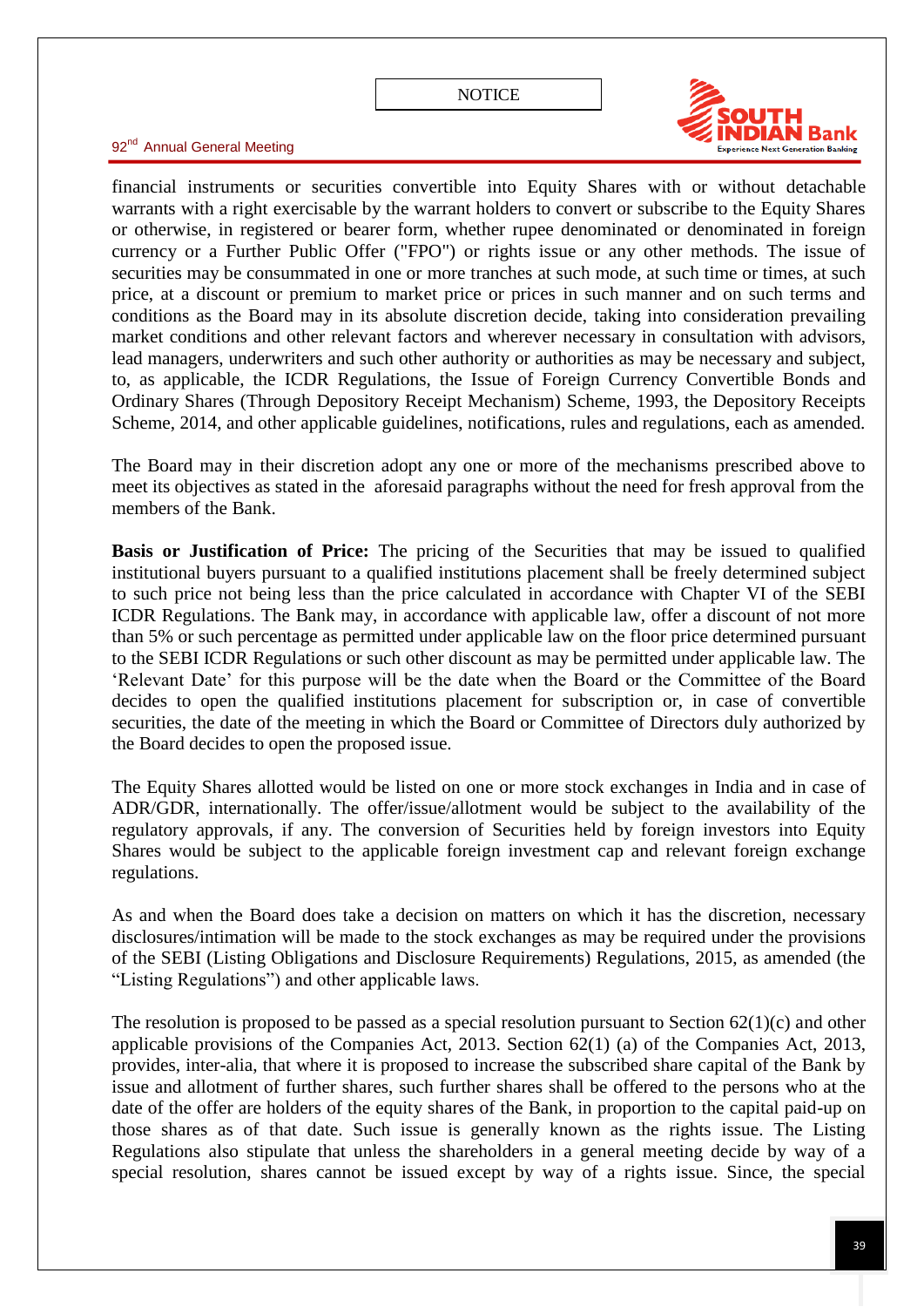

92<sup>nd</sup> Annual General Meeting

resolution proposed in the business of the Notice may result in the issue of Equity Shares of the Bank to persons other than shareholders of the Bank, consent of the shareholders is being sought pursuant to the provisions of Section 62(1)(c) and other applicable provisions of the Companies Act, 2013 as well as applicable rules notified by the Ministry of Corporate Affairs and in terms of the provisions of the Listing Agreements executed by the Bank with the stock exchanges where the equity shares of the Bank are listed.

The special resolution under this item seeks the consent of the shareholders to make an issue of securities. The proposal also seeks to confer upon the Board absolute discretion to offer, issue and allot Securities or combination thereof in one or more tranche or tranches, at such time or times, at such price or prices and to such person(s) including institutions, incorporated bodies and/or individuals or to the investors who may or may not be the existing members of the Bank or otherwise as the Board in its absolute discretion deem fit. The Board will fix the detailed terms of the final size of the offering, mode, exact timing, pricing of the issue and other related aspects after careful analysis and in consultation with the merchant/investment bankers, book runners and/or lead manager(s) and/or underwriter(s) and/or advisor(s) and/or such other person(s), keeping in view of the prevailing market conditions and in line with the extant guidelines issued by SEBI, RBI or any other statutory and/or other regulatory authorities.

The proposed offer is in the interests of the Company and the Directors recommend the passing of the Special Resolution, as set forth in Item No.8 of this Notice for approval by the Members of the Bank.

The Directors, Key Managerial Personnel of the Bank and their respective relatives may be deemed to be concerned or interested in the passing of resolution to the extent of securities issued/allotted to them or to the companies in which they are director or member.

Save as aforesaid, none of the Directors and Key Managerial Personnel of the Bank and their relatives in any way are concerned or interested, financially or otherwise, in passing the resolution set out at Item No. 8.

### **Item No 9: Raising of funds by issue of bonds/ debentures/ securities on private placement basis**

The Bank has been borrowing funds to meet the business requirements within the limits approved by the shareholders by way of issuance of various debt securities (bonds/debentures) as permitted by Reserve Bank of India ("RBI") and in accordance with the provisions of Securities and Exchange Board of India (Issue and Listing of Debt Securities) Regulations, 2008, as amended, and other applicable laws, from time to time.

In terms of Section 42 of the Companies Act, 2013 read with Companies (Prospectus and Allotment of Securities) Rules, 2014, a Company can make private placement of securities subject to the condition that the proposed offer of securities or invitation to subscribe securities has been previously approved by the Members of the Company, by a special resolution, for each of the offers or invitations/subscriptions. In case of offer or invitation for subscription of non-convertible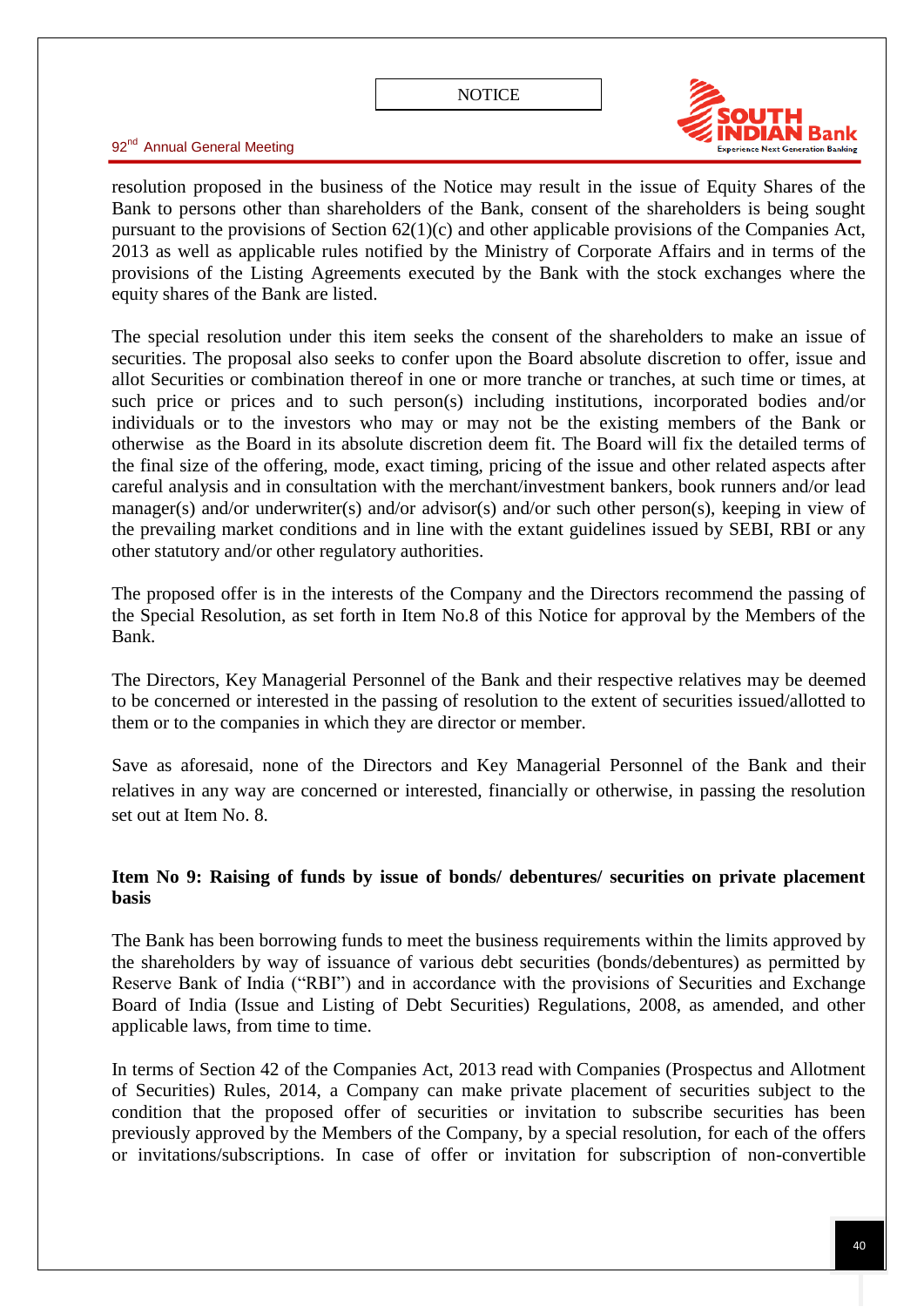

debentures, it shall be sufficient if the Company passes a special resolution only once in a year for all the offers or invitation for subscription of such debentures during the year.

Accordingly, the Bank had obtained the approval of Members at the AGM held on July 17, 2019 for borrowing/raising funds by issue of debt securities pursuant to the relevant provisions of the applicable circulars or guidelines issued by RBI, up to  $\overline{500.00}$  Crore (Rupees Five hundred Crore only), in one or more tranches. Pursuant to the said approval, the Bank has raised  $\overline{500.00}$  Crore by way of issue of Additional Tier I Bonds during Financial Year 2019-20.

In order to facilitate the raising of funds by way of issue of debt securities, it would be necessary to have the fresh approval of members in place. Accordingly, the Board of Directors, after assessing its fund requirements, has proposed to obtain the consent of the Members of the Bank for borrowing/raising funds in Indian/foreign currency by issue of debt securities including but not limited to non-convertible debentures, bonds, etc., pursuant to the relevant provisions of the applicable circulars or guidelines issued by RBI, up to  $\overline{500.00}$  Crore (Rupees Five hundred Crore only), in one or more tranches in domestic and/or overseas market, as per the structure and within the limits permitted by RBI and other regulatory authorities, to eligible investors on private placement basis, on such terms and conditions as the Board of Directors or any Committee(s) thereof or such other persons as may be authorized by the Board, from time to time, determine and consider proper and appropriate for the Bank. This would form part of the overall borrowing limits under Section 180(1)(c) of the Companies Act, 2013. The Resolution under Section 42 of Companies Act, 2013 shall be valid for a period of one year from the date of passing of this resolution.

The pricing of the debt securities referred above depends on various factors which may include prevailing risk free rates, competitor rates of similar rating and tenor in the domestic or overseas markets, investor appetite for such instruments and prevailing investor regulations. Further, debt securities may be issued either at par/premium to the face value depending upon the prevailing market conditions, as permitted by the relevant applicable regulations.

Accordingly, the approval of Members is being sought by way of special resolution as set out at in Item No. 9 of this Notice for borrowing/raising funds in Indian/foreign currency by issue of debt securities on private placement basis.

Your Board recommends the Special Resolution, as set forth in Item No. 9 of this Notice for approval by the Members of the Bank.

None of the Directors and Key Managerial Personnel of the Bank and their relatives in any way are concerned or interested, financially or otherwise, in passing the resolution set out at Item No. 9.

### **Item No 10: For increasing foreign investment limit under NRI/PIO category**

Presently the aggregate paid-up value of shares / convertible debentures purchased by all NRIs cannot exceed 10 per cent of the paid-up capital of the Bank. As per RBI Guideline (RBI/2012-13/15 Master Circular No.15 /2012-13 dated July 02, 2012*),* the aggregate paid-up value of shares / convertible debentures purchased by all NRIs cannot exceed 10 per cent of the paid-up capital of the company / paid-up value of each series of debentures of the company. The aggregate ceiling of 10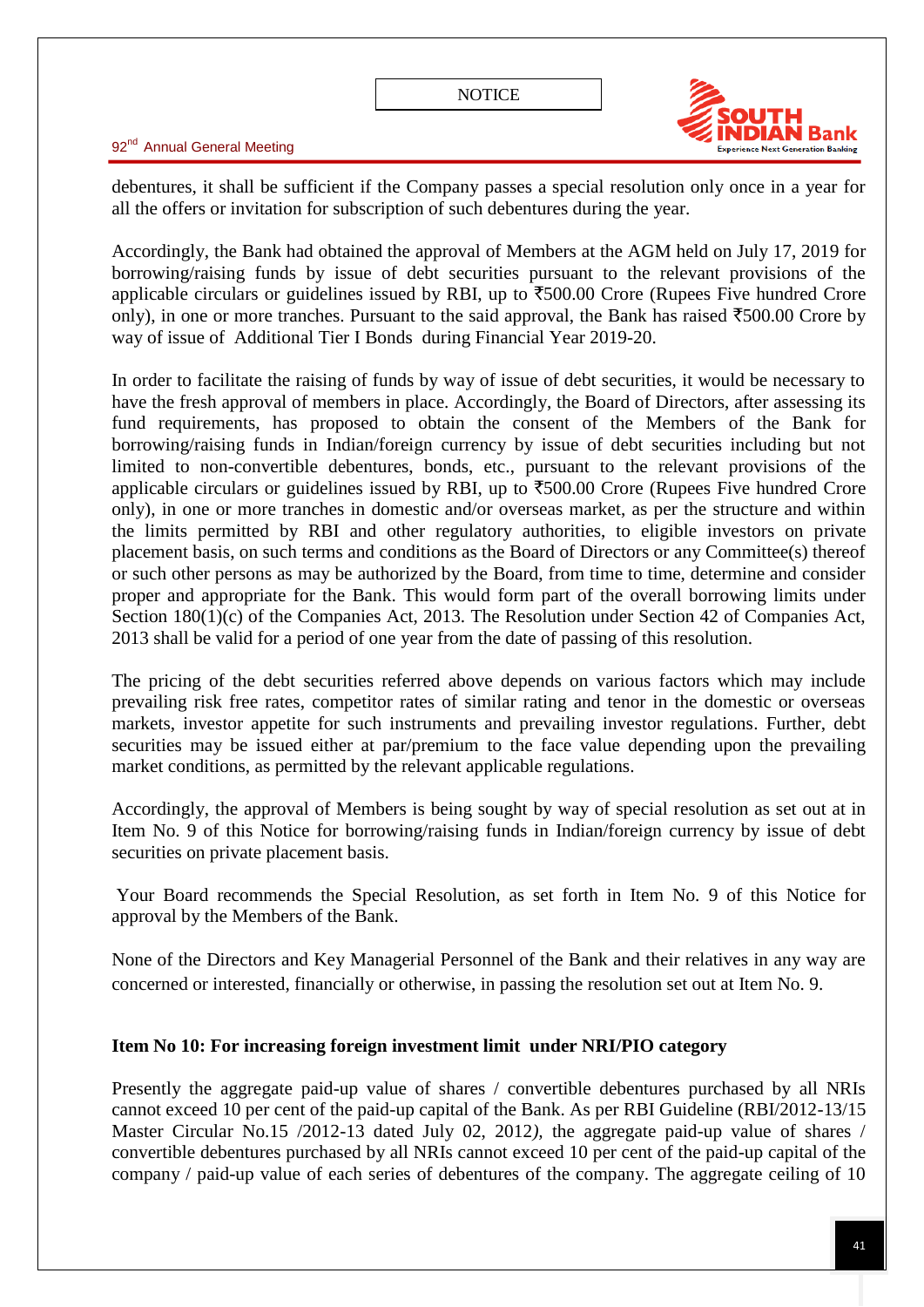

92<sup>nd</sup> Annual General Meeting

per cent can be raised to 24 per cent by passing a resolution of its Board of Directors followed by a special resolution to that effect by its General Body and subject to intimation to the Reserve Bank. The present FDI limit permitted to the Bank is  $49\%$ . In the  $88<sup>th</sup>$  AGM held on July 8, 2016, Bank has obtained members consent by way of passing a special resolution for making appropriate applications to the regulatory authorities of the Government of India for increase in the foreign direct investment limits upto an aggregate limit of 59% of the paid-up share capital of the Bank.

The increased limit of foreign investment under NRI/PIO category is proposed within the permissible FDI limit permitted to the Bank from time to time. The proposal is put-up to AGM considering the present economic scenario and also to utilise the available investment cap under NRI/PIO category.

The proposed offer is in the interests of the Company and the Directors recommend the passing of the Special Resolution, as set forth in Item No.10 of this Notice for approval by the Members of the Bank.

The Relatives of Directors or Key Managerial Personnel of the Bank may be deemed to be concerned or interested in the passing of resolution to the extent of shares held by them under NRI/PIO category.

Save as aforesaid, none of the Directors and Key Managerial Personnel of the Bank and their relatives in any way are concerned or interested, financially or otherwise, in passing the resolution set out at Item No. 10.

### **Item No. 11 Employees Stock Option Scheme**

The Employees Stock Option Scheme (SIB ESOS 2008) was created in the year 2008 as an effective tool to attract, reward, retain and motivate the employees, after obtaining the approval of shareholders at the 80th Annual General Meeting held on August 18, 2008 and further amended by shareholders vide their resolution at the  $85<sup>th</sup>$  and  $87<sup>th</sup>$  Annual General Meeting of the Bank held on June 28, 2013 and July 15, 2015 respectively.

Stock options have been recognised as an effective tool to attract, reward, retain and motivate the employees. They create a proprietary interest among the employees, provide them an opportunity to share in the growth of the Bank and create long term wealth in their hands. Accordingly, an Employees Stock Option Scheme (SIB ESOS 2008) was created in the year 2008 after obtaining the approval of shareholders at the  $80<sup>th</sup>$  Annual General Meeting held on August 18, 2008 which would result in issue of maximum of 5% of the Issued Share Capital of the Bank as on March 31, 2008 and updated on March 31, 2013.

The Bank has up to March 31, 2020 granted an aggregate 6,12,98,310 options under 9 tranches in terms of SIB ESOS 2008 to Eligible Employees aggregating 3.39% of the issued and paid-up Capital of the Bank as at March 31, 2020. The Securities and Exchange Board of India (SEBI) promulgated SEBI (Share Based Employee Benefits) Regulations, 2014 (new Regulations) vide its Notification dated 28th October, 2014 which replaced the SEBI (Employee Stock Option Scheme and Employee Share Purchase Scheme) Guidelines, 1999 (Guidelines) under which the SIB ESOS 2008 was formulated.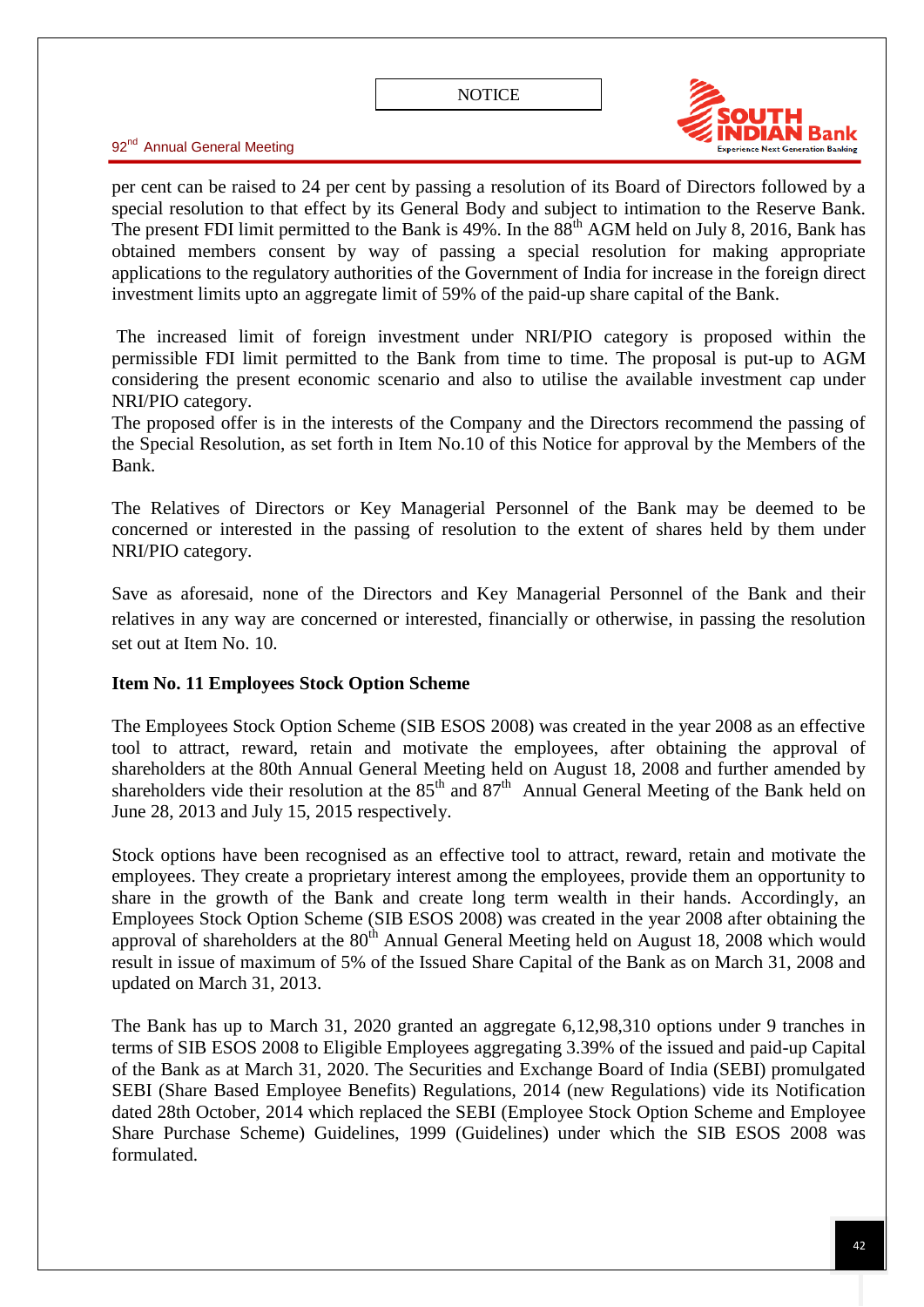

As on 31.03.2020 the Bank is having a paid- up share capital of  $\bar{\tau}1,80,97,22,151/$ -. The Board of directors at their meeting dated September 4, 2020 deliberated on the need to continue with this rewarding system by creating additional options to the existing scheme and approved creation of additional options such that the aggregate options to be granted under the scheme shall not exceed 5% of the total number of fully paid-up Equity Shares of the Bank at any point of time. This would enable the grant of more options as and when paid-up share capital of the Bank is increased without any further amendment to the SIB ESOS 2008. Accordingly, the Board also proposed certain amendments to SIB ESOS 2008 in line with the new Regulations which has the effect of varying the terms of the existing SIB ESOS 2008, details of the variation of the terms in the existing SIB ESOS 2008 can be summarized as under:

| Revised                                                                                                             |
|---------------------------------------------------------------------------------------------------------------------|
| A Committee of the Directors styled as Nomination and                                                               |
| Remuneration Committee of the Board (NRC) has been                                                                  |
| constituted in accordance with the SEBI Guidelines. The CC,                                                         |
| after due deliberations, has framed the SIB ESOS 2008                                                               |
| which has been duly approved by the Board of Directors of                                                           |
| the Bank. The shareholders of the Bank have approved the                                                            |
| SIB ESOS 2008 by means of a special resolution at the                                                               |
| 80thAnnual general meeting held on 18 <sup>th</sup> August, 2008 and                                                |
| further amended by shareholders vide their resolution at the                                                        |
| 85 <sup>th</sup> Annual General Meeting of the Bank held on 28 <sup>th</sup> June,                                  |
| 2013, at the $87th$ Annual General Meeting of the Bank held                                                         |
| on 15 <sup>th</sup> July, 2015 and at 92 <sup>nd</sup> Annual General Meeting of the                                |
| Bank held on 29 <sup>th</sup> September 2020                                                                        |
| The Scheme is intended to reward the Employees and<br><b>OBJECTIVE OF THE</b>                                       |
| Directors of the Bank, as an incentive to attract and retain the                                                    |
| best available talent, to ensure long term commitment to the                                                        |
| Bank, to encourage individual ownership of the Bank by                                                              |
| Employees and Directors, to motivate them to contribute to                                                          |
| the growth and development of the Bank and thereby to                                                               |
| achieve the ultimate objective of enhancing the enterprise                                                          |
| value of the Bank. Further the scheme also aims enabling                                                            |
| Bank to issue share based incentive as part of variable pay                                                         |
| in line with RBI guidelines and compensation policy of the                                                          |
| Bank to cover the provisions of non-cash payment of                                                                 |
| variable pay to Material Risk Takers and other employees. In                                                        |
| the opinion of the Board of Directors of the Bank, the                                                              |
| Scheme is a manifestation of the confidence reposed by the                                                          |
| Bank on its Employees and it is intended to serve as a                                                              |
| testimony of the faith the Bank has on its Employees.<br>"Committee"<br>"Nomination<br>Remuneration                 |
| and<br><sub>or</sub><br>Committee" or "NRC" shall mean the Nomination and                                           |
|                                                                                                                     |
| Remuneration Committee constituted by the board of<br>directors of the Bank as constituted under Section 178 of the |
| Companies Act, 2013, as amended or modified from time to                                                            |
| time and which shall for the purposes of this Scheme                                                                |
| <b>BACKGROUND OF</b><br><b>INTERPRETATION</b>                                                                       |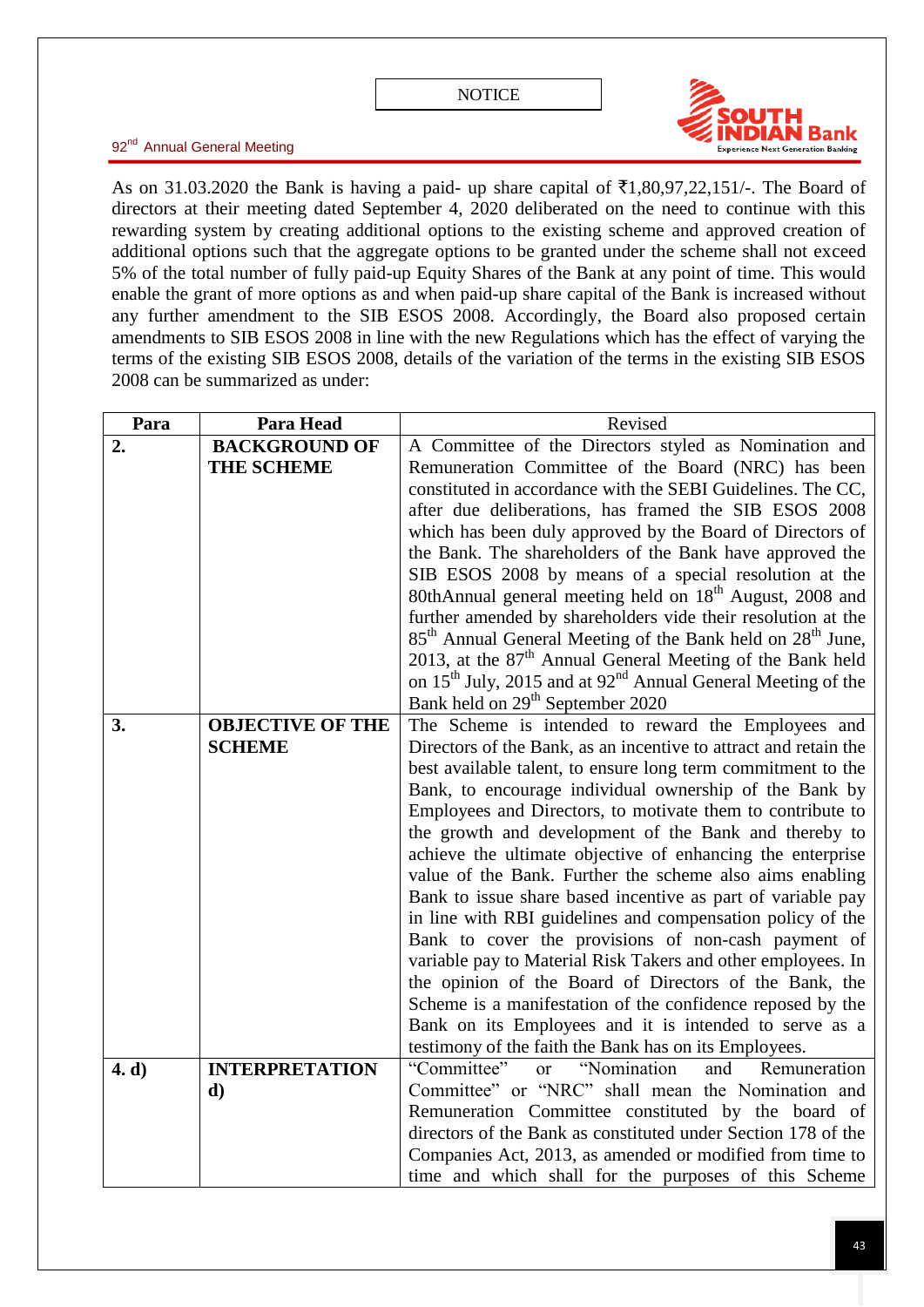

|                       |                                                                       | perform the role of Compensation Committee in terms of the<br>Regulations.                                                                                                                                                                                                                                                                                                                                                                                                                                                                                                                                                                                                                                                                                                                                                                          |
|-----------------------|-----------------------------------------------------------------------|-----------------------------------------------------------------------------------------------------------------------------------------------------------------------------------------------------------------------------------------------------------------------------------------------------------------------------------------------------------------------------------------------------------------------------------------------------------------------------------------------------------------------------------------------------------------------------------------------------------------------------------------------------------------------------------------------------------------------------------------------------------------------------------------------------------------------------------------------------|
| 4p1)                  | 4.<br><b>INTERPRETATION</b><br>P1)                                    | P1) "Material Risk Taker(s)" shall mean such employees of<br>the Bank whose actions have a material impact on the risk<br>exposure of the Bank and who satisfy the standard<br>qualitative and quantitative criteria as prescribed by Reserve<br>Bank of India from time to time, who are identified and<br>classified as such by the Nomination and Remuneration<br>Committee or the Board of Directors.                                                                                                                                                                                                                                                                                                                                                                                                                                           |
| 4                     | <b>INTERPRETATION</b><br>(last para)                                  | All other expressions not defined herein shall have the same<br>meaning as have been assigned to them under the<br>Guidelines, Securities and Exchange Board of India Act,<br>1992, the Securities Contracts (Regulation) Act, 1956, SEBI<br>(Disclosure and Investors Protection) Guidelines, 2000, the<br>Companies Act, 2013, SECURITIES AND EXCHANGE<br>BOARD OF INDIA (SHARE BASED EMPLOYEE<br>BENEFITS) REGULATIONS, 2014<br>RBI Guidelines, Compensation policy of the Bank and all<br>statutory modifications or re-enactments thereof, as the case<br>may be.                                                                                                                                                                                                                                                                              |
| 6<br>c. i             | <b>NOMINATIONAND</b><br><b>REMUNERATION</b><br><b>COMMITTEE (NRC)</b> | i. The current Scheme not fulfilling the objectives set out for<br>the Scheme.                                                                                                                                                                                                                                                                                                                                                                                                                                                                                                                                                                                                                                                                                                                                                                      |
| 6g                    | <b>NOMINATIONAND</b><br><b>REMUNERATION</b><br><b>COMMITTEE (NRC)</b> | g) To determine the number of options to be allotted to<br>Material Risk Takers and other employees such that such<br>offer, vesting and exercise of the same are in accordance<br>with the RBI guideline and compensation policy of the Bank<br>as per the applicable directions or guidelines of the Reserve<br>Bank of India, from time to time.                                                                                                                                                                                                                                                                                                                                                                                                                                                                                                 |
| 7.<br>a)              | ADMINISTRATION<br>OF THE SCHEME                                       | Notwithstanding anything stated herein, but subject to the<br>terms of the resolution passed by the shareholders at the 80th<br>Annual General Meeting of the Bank held on 18th August,<br>2008, and further amended by the resolutions passed by the<br>shareholders at the 85 <sup>th</sup> Annual General Meeting of the Bank<br>held on 28 <sup>th</sup> June, 2013, 87 <sup>th</sup> Annual General Meeting of the<br>Bank held on 15 <sup>th</sup> July, 2015 and 92 <sup>nd</sup> Annual General<br>Meeting of the Bank held on 29 <sup>th</sup> September 2020 and<br>subject to the Regulations prescribed by SEBI, RBI the<br>NRC, in its absolute discretion, has been authorized, inter<br>alia, to determine all the terms governing the Scheme<br>including any variation thereof and including, but not limited<br>to the following: |
| 7. (bullet<br>points) | <b>ADMINISTRATION</b><br>OF THE SCHEME                                | The number of Options to be granted to Material Risk<br>Takers and other employees.                                                                                                                                                                                                                                                                                                                                                                                                                                                                                                                                                                                                                                                                                                                                                                 |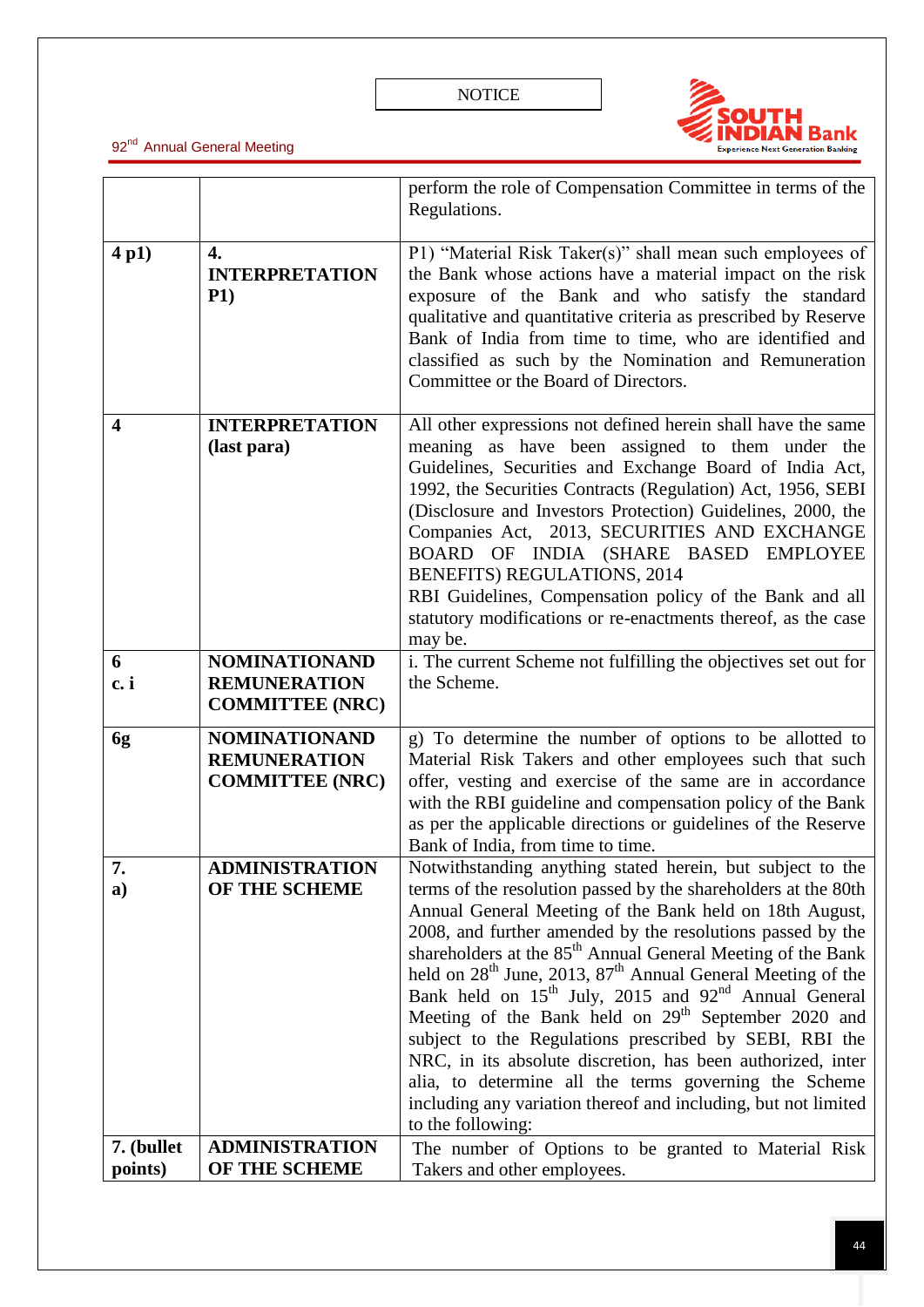

| 7.     | <b>ADMINISTRATION</b><br>OF THE SCHEME                     | b1) The number of Options to be allocated to Material Risk<br>Takers and other employees will be determined by the NRC<br>and such grant and thereafter their vesting and exercise will<br>depend on clawback or mallus arrangement in terms of the<br>compensation policy for whole-time directors, whole-time or<br>part-time chairman, managing director and other Material<br>Risk Takers and other employees, as amended from time to<br>time.                                                                                                                                                                                  |
|--------|------------------------------------------------------------|--------------------------------------------------------------------------------------------------------------------------------------------------------------------------------------------------------------------------------------------------------------------------------------------------------------------------------------------------------------------------------------------------------------------------------------------------------------------------------------------------------------------------------------------------------------------------------------------------------------------------------------|
| 8.     | <b>APPRAISAL OF</b><br><b>ELIGIBLE</b><br><b>EMPLOYEES</b> | The appraisal process and the criteria to be followed in<br>respect of Grant of Options shall be such as may be decided<br>by the NRC.<br>The Scheme is proposed to be related to the variable pay/<br>Performance Linked Incentive Scheme of the Bank for all<br>the eligible employees, except the Directors, of the Bank.<br>Further the Scheme is subject to compensation policy for<br>whole-time directors, whole-time or part-time chairman,<br>managing director, Material Risk Takers<br>and<br>other<br>employees as amended from time to time.                                                                            |
| 9.1    | <b>Grant of Options</b><br>a.                              | Options shall be Granted to such Eligible Employees in the<br>employment of the Bank, as may be recommended by the<br>NRC during the grant of options, on the date of Grant of<br>Options, as per the appraisal process and criteria under Para<br>8.                                                                                                                                                                                                                                                                                                                                                                                |
| 9.1 c. | <b>Grant of Options</b>                                    | The date of Grant of Option, shall for all purposes, be the<br>date on which the NRC makes the determination for granting<br>such Options or such other date as is determined by the NRC<br>in line with compensation policy of the Bank.                                                                                                                                                                                                                                                                                                                                                                                            |
| 9.2    | <b>Individual limit for</b><br><b>Grant of Options</b>     | No single employee/ director shall be Granted Options under<br>the scheme to purchase more than 1% (one percent) of the<br>issued and subscribed capital of the Bank (excluding<br>outstanding warrants and conversions) at the time of Grant<br>of such Options.<br>Further Prior approval of shareholders of the Bank shall be<br>obtained by way of special resolution in case the Grant of<br>Options to any Employee/ director during any one year shall<br>be equal to or exceeding 1% (one percent) of the issued<br>capital (excluding outstanding warrants and conversions) of<br>the Bank at the time of Grant of Options. |
| 9.3    | <b>Vesting of Options</b>                                  | The Options Granted under the Scheme shall vest with the<br>Grantee as per the schedule decided by NRC which shall not<br>be less than one year from the date of Grant.                                                                                                                                                                                                                                                                                                                                                                                                                                                              |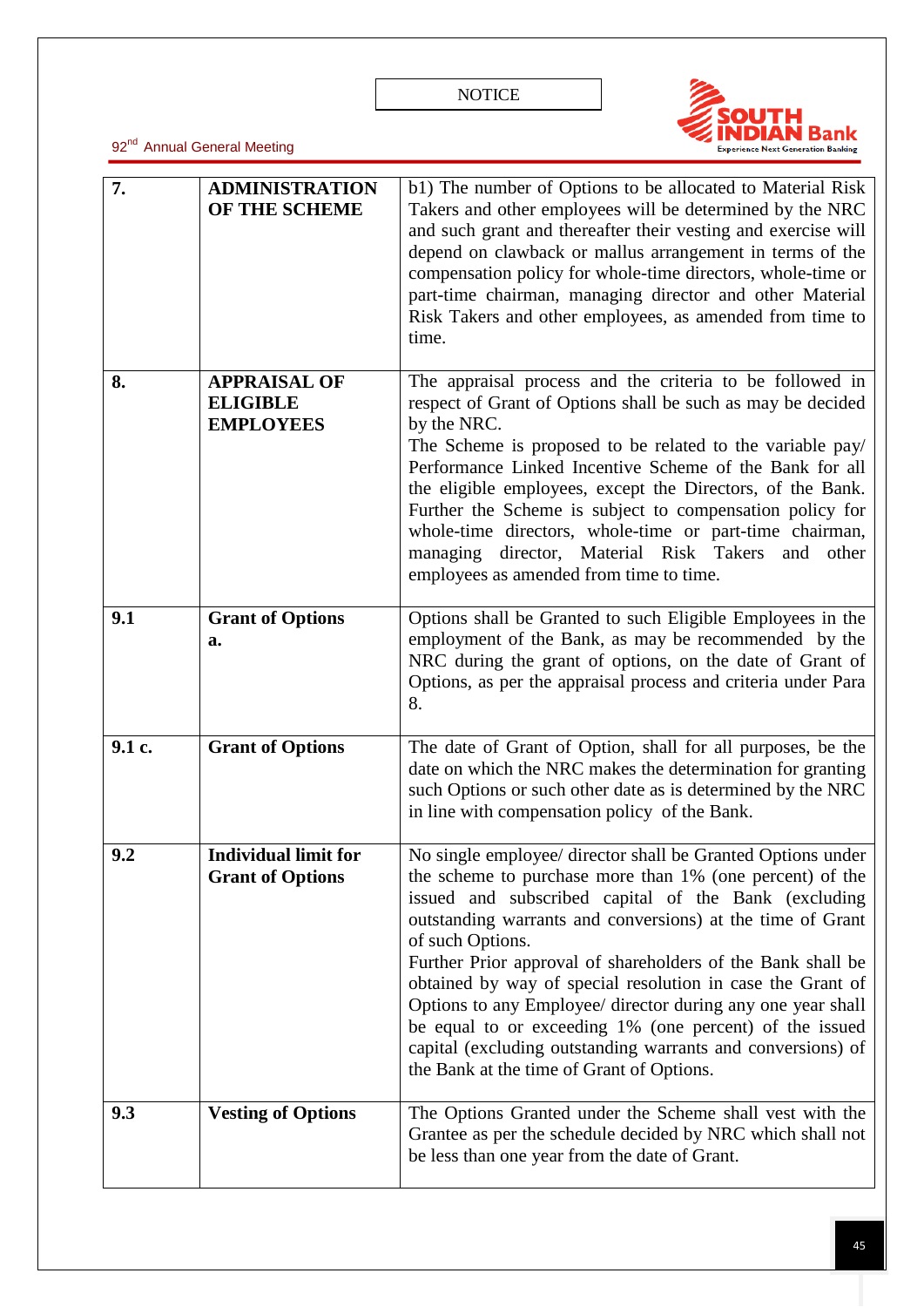

| 9.4      | <b>Entitlement of Shares</b>                                                                                                   | Each Option shall entitle the Grantee to apply for and seek<br>allotment of one equity share of ₹1/- each.                                                                                                                                                                                                                                                                                                 |
|----------|--------------------------------------------------------------------------------------------------------------------------------|------------------------------------------------------------------------------------------------------------------------------------------------------------------------------------------------------------------------------------------------------------------------------------------------------------------------------------------------------------------------------------------------------------|
|          |                                                                                                                                | In the case of Material Risk Takers and other employees as<br>may be determined by NRC the entitlement to the shares<br>upon exercise of Options shall be subject to the<br>compensation policy for whole-time directors, whole-time or<br>part-time chairman, managing director and other Material<br>Risk Takers and other employees, as amended from time to<br>time                                    |
|          |                                                                                                                                | The shares arising out of exercise of options will be allotted<br>only in dematerialized mode.                                                                                                                                                                                                                                                                                                             |
|          |                                                                                                                                | There shall be no lock in period for the Shares allotted under<br>the Scheme.                                                                                                                                                                                                                                                                                                                              |
| 9.5c     | <b>Exercise of Options</b>                                                                                                     | c. The Grantee will be permitted to exercise their Options<br>within one year from the date of vesting. As may be<br>determined by NRC.                                                                                                                                                                                                                                                                    |
| 9.5d     | <b>Exercise of Options</b>                                                                                                     | d. The payment of the Exercise price or any amount under<br>the scheme shall be made by a demand draft, online<br>payment/ wire transfer of fund, drawn in favour of the Bank<br>or in such other manner as the Committee may approve from<br>time to time along with the applications duly filled and<br>signed by the Grantees should be sent to the Company for<br>allotment of Shares against Options. |
| 9.5i     | <b>Exercise of Options</b>                                                                                                     | i. NRC may determine the exercise price for granting of<br>options which shall not be lesser than the face value of<br>shares as on date of Grant.                                                                                                                                                                                                                                                         |
| $9.8b$ . | <b>Right of Legal Heirs</b>                                                                                                    | Such vested Options shall be exercisable in terms of Para<br>9.5, within 12 months from the date of death of the Grantee.                                                                                                                                                                                                                                                                                  |
| 9.9 d.   | <b>Permanent Disability</b><br>and Severance /<br><b>Termination of</b><br><b>Employment /</b><br><b>Transfer / Retirement</b> | The Grantee shall exercise the Options in terms of Para 9.5<br>within a period of 12 months from the date of severance.                                                                                                                                                                                                                                                                                    |
| 12. a.   | <b>RANKING AND</b><br><b>LISTING SHARES</b>                                                                                    | After Options are converted into Shares upon Exercise, the<br>Shares so converted shall rank pari passu with all the<br>existing Equity Shares of the Bank, including entitlement to<br>dividend. Any right attached to such Shares<br>shall be<br>effective and commencing only from the date of allotment of<br>the Shares.                                                                              |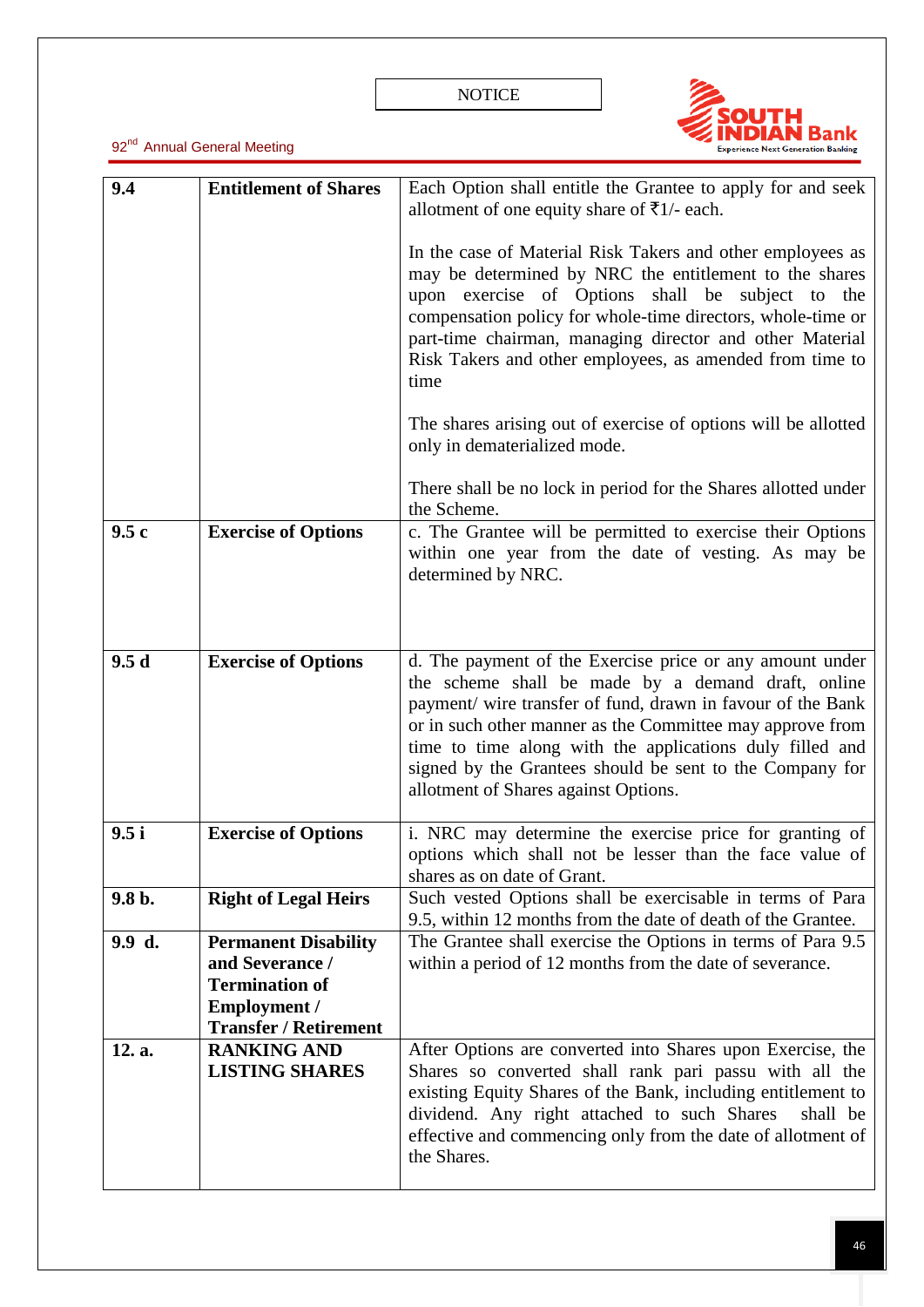

92<sup>nd</sup> Annual General Meeting

| 13. | <b>ACCOUNTING</b>  |           |                                                                                                                                                                                                                                                                                                                                                                                                                                                           |
|-----|--------------------|-----------|-----------------------------------------------------------------------------------------------------------------------------------------------------------------------------------------------------------------------------------------------------------------------------------------------------------------------------------------------------------------------------------------------------------------------------------------------------------|
|     |                    |           | The "Guidance Note on Accounting for Share Based<br>Payments" (Guidance Note) or the relevant Accounting<br>Standards as may be prescribed by the Institute of Chartered<br>Accountants of India (ICAI) from time to time, including the<br>disclosure requirements prescribed therein or other methods<br>as approved by Board in line with statutory guidelines, if<br>any, or as per standard accounting procedure/industrial<br>practice shall apply. |
| 18. | <b>CONTRACT</b>    | <b>OF</b> | Deleted**                                                                                                                                                                                                                                                                                                                                                                                                                                                 |
|     | <b>EMPLOYMENT</b>  |           |                                                                                                                                                                                                                                                                                                                                                                                                                                                           |
| a)  |                    |           |                                                                                                                                                                                                                                                                                                                                                                                                                                                           |
|     | Clauses modified   |           | Substitution of definition and words:                                                                                                                                                                                                                                                                                                                                                                                                                     |
|     | 4f<br>2,<br>40     |           | Compensation Committee (CC) with Nomination and                                                                                                                                                                                                                                                                                                                                                                                                           |
|     | 6b<br>6c<br>6.a    |           | Remuneration Committee (NRC) and wherever the term CC                                                                                                                                                                                                                                                                                                                                                                                                     |
|     | 6.f<br>6d<br>6.e   |           | appears the same is to be substituted by NRC in all places.                                                                                                                                                                                                                                                                                                                                                                                               |
|     | 8<br>7<br>6.f      |           |                                                                                                                                                                                                                                                                                                                                                                                                                                                           |
|     | 9.1<br>9.5<br>9.7d |           |                                                                                                                                                                                                                                                                                                                                                                                                                                                           |
|     | 11<br>10.e<br>10.b |           |                                                                                                                                                                                                                                                                                                                                                                                                                                                           |
|     | 19                 |           |                                                                                                                                                                                                                                                                                                                                                                                                                                                           |

In terms of Para 9.10 of the SIB ESOS 2008 read with the Regulations stipulates the following conditions:

- That the proposed variation to the scheme should not be detrimental to the interests of the employees
- That the company may by special resolution in a general meeting vary terms of SIB ESOS 2008 to govern the options yet to be granted and Options granted but yet to be exercised under the said Scheme.

The proposed variation is of general nature and it applies to the options to be granted to the eligible employees (present and future). It is not detrimental to the interests of employees. A copy of the scheme 'as amended' is available for inspection by members during working hours at the registered office of the Bank and electronically until the date of the Annual General Meeting.

Accordingly, directors recommend the Resolutions at Item No. 11 of the accompanying Notice for the approval of the Members of the Company by way of Special Resolution.

The Directors and Key Managerial Personnel of the Bank or relatives thereof may be deemed to be concerned or interested in the resolution, to the extent of the options/shares that may be offered to them under the scheme.

### **Memorandum of Interest**

The Directors who seek the appointment may be deemed to be interested in the respective resolutions.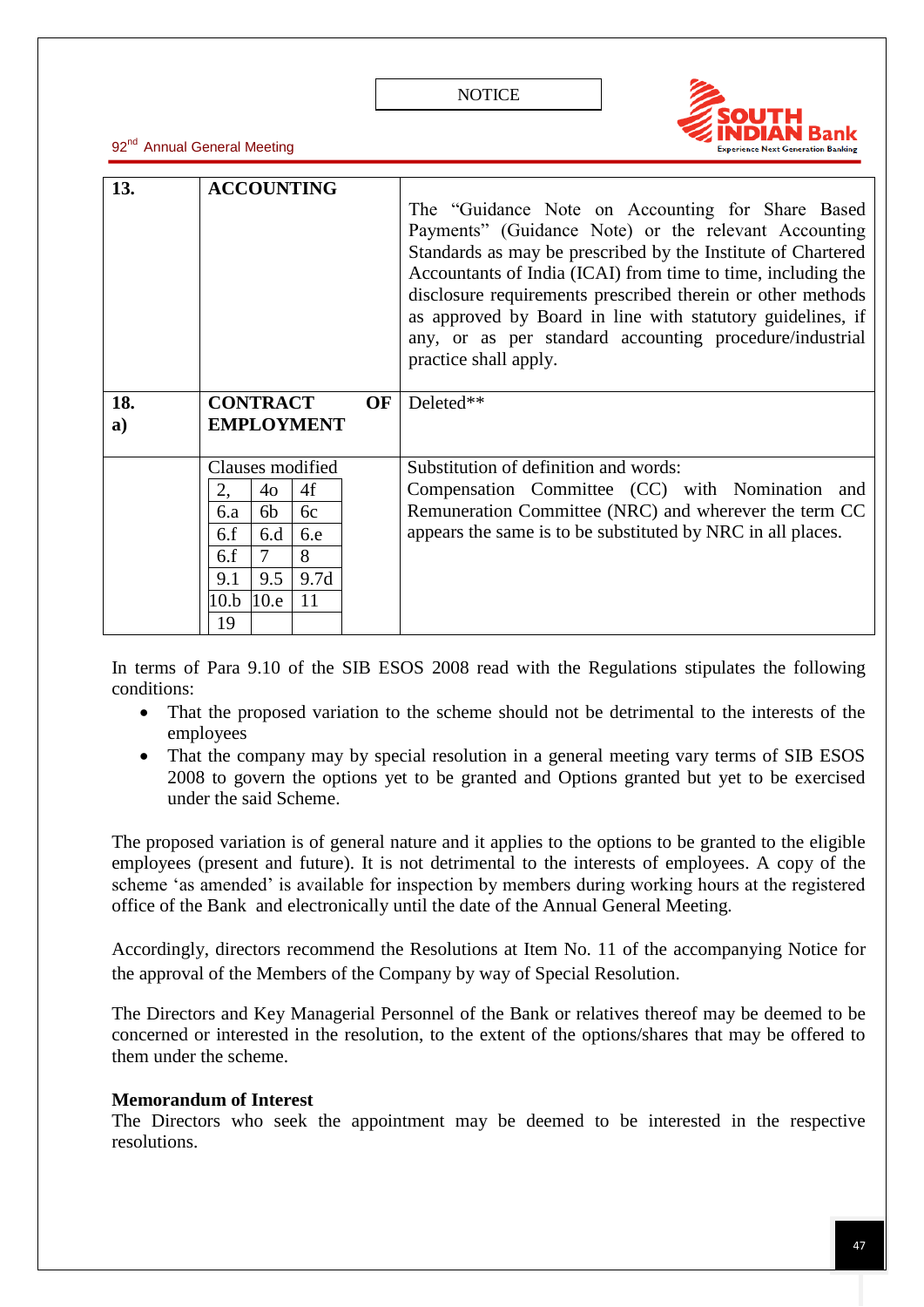

### **Item No. 12 Ratification for amendment of Object clause of Memorandum of Association**

In line with the growth in business, the Bank has been offering various products to its customers. The Bank intends to widen the scope of its product and services offering and diversify into other business activities as permitted by the Reserve Bank of India or the Government of India by bring into existence one or more subsidiary or associate companies, firms or trusts for the purpose of undertaking the business of retail financing, insurance and re-insurance, stock broking, portfolio management, executor and trusteeship, managing issues, acting as Registrars to Issue and Share Transfer Agents, back end operations, credit card business, wealth management services, marketing and promotion of products of the Bank, other supportive services or undertaking of any business which, under Section (6) of the Banking Regulation Act, 1949, is permissible for a Banking Company to undertake and such other business as can be carried on in unison with one or more of objects of the Bank; as may be permitted by the Reserve Bank of India. Considering the same members have approved to insert new object clauses under the Object Clause of the Memorandum of Association of the Company vide resolution passed during the 91<sup>st</sup> AGM of the Bank and submitted to RBI for approval. The RBI vide. Letter No DBR/PSBD/No.2988/16.02.074/2019-20 dated October 14, 2019 directed Bank to modify clause 3 (ad) of Object clause of Memorandum of Association of Bank. Hence an agenda is proposed for Ratification for amendment of Object clause of Memorandum of Association to comply with RBI direction.

A copy of the Memorandum of Association 'as amended' is available for inspection by members during working hours at the registered office of the Bank and electronically until the date of the Annual General Meeting.

The Directors recommends the Resolutions at Item No. 12 of the accompanying Notice for the approval of the Members of the Company by way of Special Resolution in line with RBI approval in this regard.

None of the Directors and Key Managerial Personnel of the Company or their respective relatives is concerned or interested, financially or otherwise in the passing of the Resolutions at Item No. 12.

## **Item no. 13 Amendment of Articles of Association**

The Board of Directors of the Bank at the meeting dated April 29, 2020, approved the amendment to be made to the Articles of Association of the Bank in line with the new Companies Act, 2013, SEBI (Listing Obligations and Disclosure Requirement) Regulations,2015, Banking Regulation Act, 1949 and other regulatory requirements and recommends the same for shareholders approval. In order to make the Articles of Association of the Bank in the line with the new regulatory requirements, the material changes that have been proposed in the revised draft of the Articles of Association of the Bank, are reproduced below: An Indicative list of amendments proposed in the Articles of Association of the Bank is as shown below:

## **Article 1 (para 2) to be added as follows:**

The provisions of the Memorandum and Articles of Association of the Bank are subject to the provisions of the Companies Act, 2013, (hereinafter referred to as the "Act"/ "Companies Act", which includes rules framed under the Companies Act (herein after referred to as "the Rules"),regulations,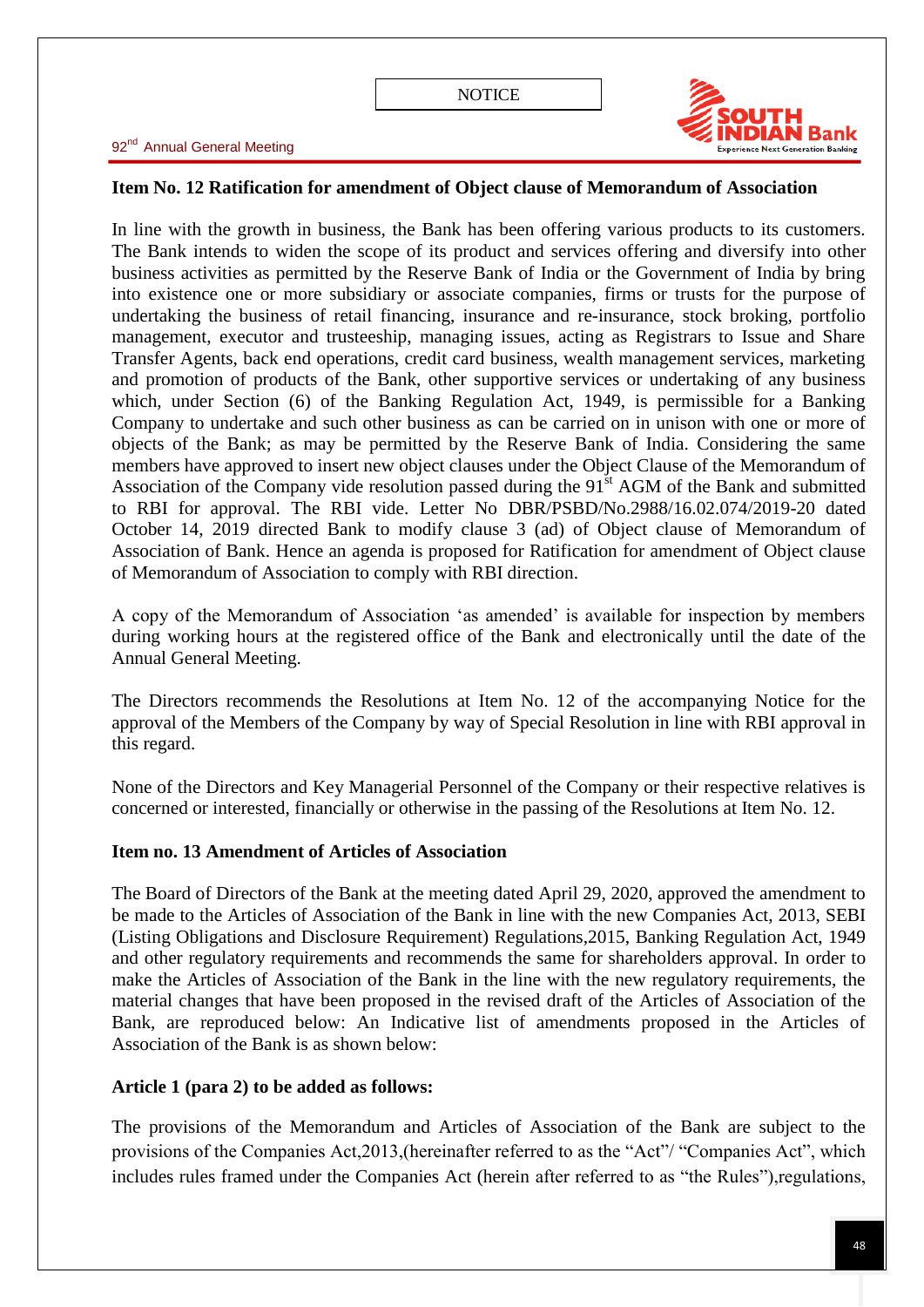

notifications, orders, circulars made there under along with any statutory modification or reenactment thereof for the time being in force) and the Banking Regulation Act, 1949,(herein after referred to as "the B R Act", which includes any statutory modification or re-enactment thereof for the time being in force),which shall have effect notwithstanding anything to the contrary contained in the Memorandum or Articles of Association of the Bank.

### **Article 2 to be substituted as follows:**

The marginal notes hereto shall not affect the construction thereof. In these regulations, unless the context otherwise requires, words and expressions contained shall bear the same meaning as in the Companies Act,2013, the Banking Regulation Act,1949 and General Clauses Act,1897.

### **Article 2(d)(1) to be added as follows:**

―B R Act‖ means The Banking Regulation Act, 1949 or any statutory modification or re-enactment thereof brought in this Act.

### **Article 2 (l) to be substituted as follows:**

―Legal Representative‖ means and includes the executor or administrator who has obtained probate or letters of administration as the case may be or the holder or holders of a succession certificate granted under the Law for the time being in force in this behalf from a competent court in Kerala State or elsewhere or any person or persons accepted as legal representatives by the Board of Directors.

## **Article 2(l)(1) to be added as follows:**

―Listing Regulations‖ means securities and Exchange Board of India (Listing Obligations and Disclosure Requirements) Regulations,2015.

### **Article 2(s) to be substituted as follows:**

"Register of Members" means the register of members/ debenture holders or security holders kept pursuant to Section 88 of the Companies Act, 2013.

## **Article 2(s)(1) to be added as follows:**

―Regulations ―shall include all statutory requirements that may be prescribed from time to time under the various enactments and RBI notifications, provided that wherever any of the above definitions become inconsistent with the definitions in the statute applicable to the Bank in any particular context, such definitions in the statute shall always prevail.

## **Article 2(t) to be substituted as follows:**

―Seal‖ means the Common Seal, if any, for the time being, of the Company.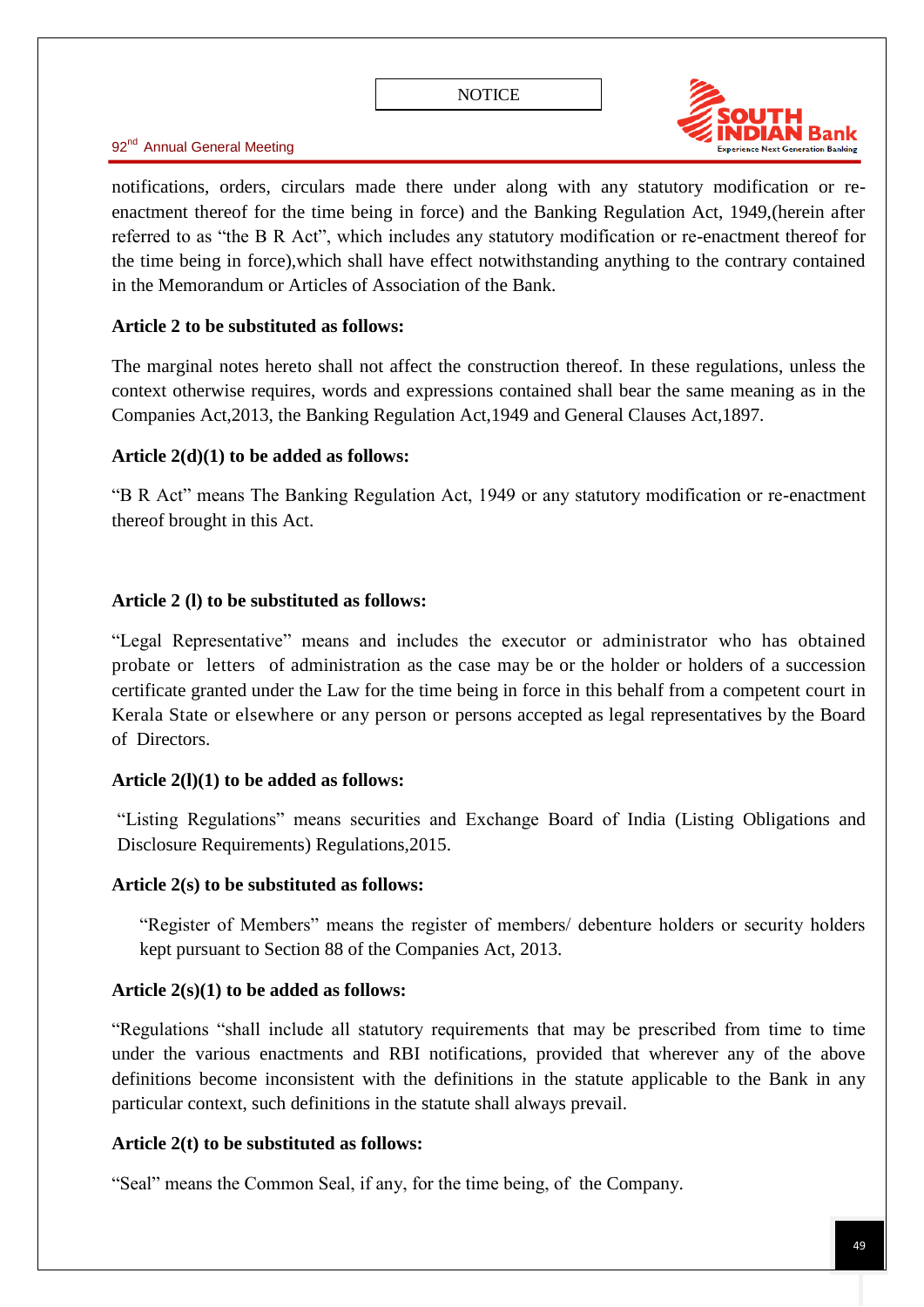

### **Article 2(u) to substituted as follows:**

―Securities‖ means the securities as defined in clause (h) of Section 2 of the Securities Contracts (Regulation) Act, 1956.

### **Article** 2(w) **to substituted as follows:**

―Shares with a differential rights‖ means shares that are issued with differential rights as to dividend and/ or voting or otherwise in accordance with the provisions of Section 43 of the Act and the Rules made there under.

### **Article** 2(x)**to substituted as follows:**

"Shelf Prospectus" means a prospectus issued in accordance with Section 31 of the Act by any financial institution or bank for one or more issues of the securities or class of securities specified in that prospectus.

### **Article 2(y) to substituted as follows:**

―Special Resolution‖ and ―Ordinary Resolution‖ have the meanings assigned thereto respectively by Section 114 of the Act.

### **Article** 2(a)(c) **to added as follows:**

Regulations of the Bank as are applicable to paid up shares apply to shares stock and words "shares" and "shareholders" shall include stock and stock holders.

## **Article** 2A **to added as follows:**

Any Branch or kind of business which the Bank is either expressly or by implication authorized by its Memorandum of Association to undertake may be undertaken by the Board at such time or times as the Board shall think fit and further may be deferred by the Board and be kept in abeyance whether such Branch or kind of business may have been actually commenced or not so long as the Board may deem fit, expedient not to commence or proceed with the same. This Article shall not prejudicially affect the power of the Bank to enforce repayment of any loans advanced by the Bank or any other dues due to the Bank.

### **Article** 3 **to substituted as follows:**

The Bank shall not give, whether directly or indirectly and whether by means of a loan, guarantee, the provision of security or otherwise, any financial assistance for the purpose of, or in connection with, a purchase or subscription made or to be made, by any person of or for any shares in the company or in its holding company except as authorised by Section 67 of the Act. This article shall not prejudicially affect the power of the Company to enforce payment of any loans to the members of the Company or to exercise the lien conferred by Article 36.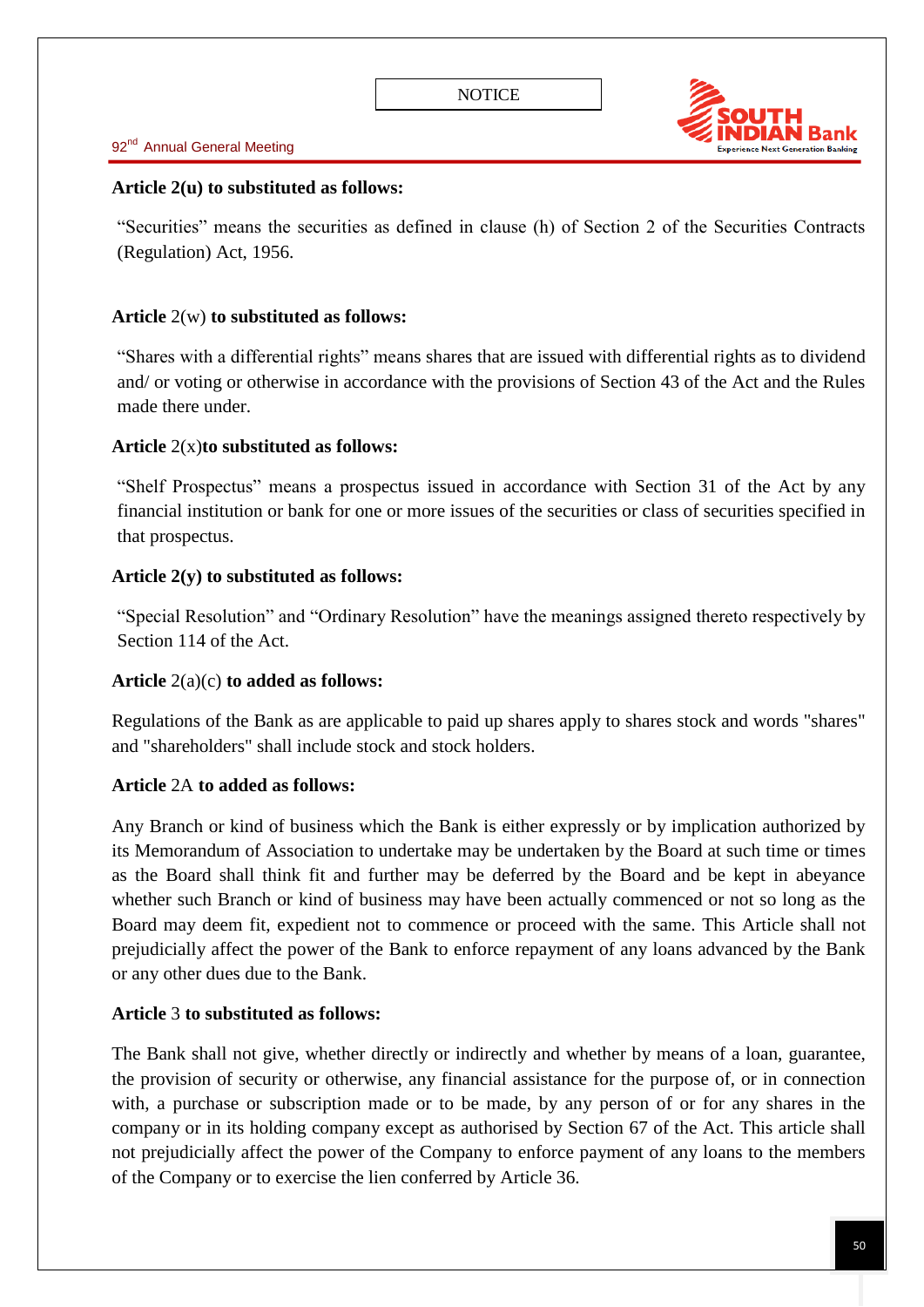

#### **Article** 4 **to substituted as follows:**

Subject to the provisions of the Act and the guidelines of SEBI, the Bank may, from time to time, issue shares, securities and hybrids of various kinds including employee stock options, shares with differential rights, preference shares, in accordance with various provisions of the Act including Sections 42, 43, 55, 62, 63, 71 and other applicable provisions of the Companies Act, 2013, and Rules made there under, either by issue of an information memorandum or shelf prospectus or otherwise as may be thought fit by the Board of Directors of the Bank from time to time.

### **Article** 4A **to added as follows:**

The authorized share capital of the Bank shall be as stated in Clause 5 of the Memorandum of Association.

### **Article** 4B **to added as follows:**

The subscribed capital of the Bank shall not, at any time, be less than one-half of the authorized share capital of the Bank, and the paid-up share capital of the Bank shall not be less than one-half of the subscribed share capital provided that when the capital is increased ,the proportion between the subscribed share capital and the authorized share capital and the proportion between the paid-up share capital and the subscribed share capital as aforesaid may, however, be secured within such period as may be determined by the Reserve Bank of Indian not exceeding two years from the date of such increase.

### **Article** 6 **to substituted as follows:**

Subject to the provision, if any, in that behalf in the Memorandum of Association of the Company and without prejudice to any special rights previously conferred, on the holders of existing shares in the Company, any shares in the Company may be issued with such preferred, deferred or other special rights, or such restrictions, whether in regard to dividend, voting, return of share capital, or otherwise, as the Company may from time to time by a resolution determine, in accordance with Section 43 of the Act, and any preference shares may with the sanction of a special resolution be issued on the terms that they are, or at the option of the Company, are liable to be redeemed in accordance with Section 55 of the Act.

### **Article** 7 **to substituted as follows:**

If at any time the share capital is divided into different classes of shares, the rights attached to any class (unless otherwise provided by the terms of issue of the shares of that class) may, subject to the provisions of Section 48 of the Act, be varied with the consent in writing of the holders of not less than three fourths of the issued shares of that class or with the sanction of a special resolution passed at a separate general meeting of the holders of the shares of the class. To every such separate general meeting the provisions of these regulations relating to general meetings shall mutatis mutandis apply; but so that the necessary quorum shall be atleast two persons at least holding, or representing by proxy, onethird of the issued shares of that class.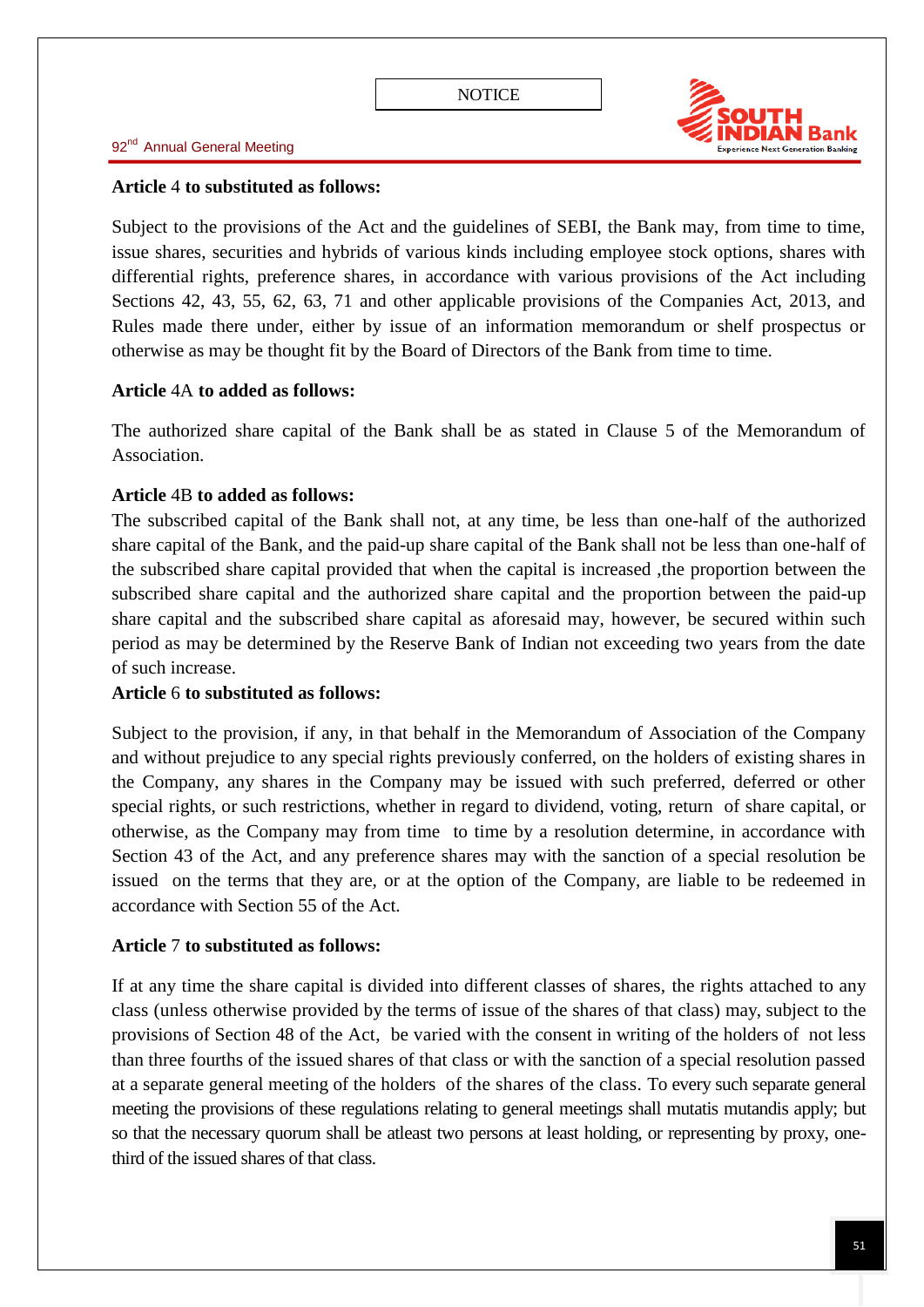

#### **Article** 8 **to substituted as follows:**

Subject to the provisions of the last preceding clauses the shares shall be under the control of Directors, who may allot or otherwise dispose of the same to such persons, on such terms and conditions, and, either at a premium, or at par, or subject to the provisions of the Act and at such times, as the Directors think fit and with full power to give to any person the call of any shares either at par or at a premium during such times and for such consideration as the Directors think fit.

### **Article** 14 **to substituted as follows:**

If two or more persons be registered as joint holders, the Directors may pay, if they think proper, any dividend, bonus or other money payable in respect of such share to one of the joint holders who is first named on the register of members, or to such person and to such address as the holder or joint holders may in writing direct, and the receipt of the payee shall be an effectual discharge for any money so paid, but all the joint holders of the share shall be severally as well as jointly liable for calls or other money payable in respect thereof and for all incidents thereof.

### **Article** 15 **to substituted as follows:**

The Company may at any time pay a commission to any person for subscribing or agreeing to subscribe (whether absolutely or conditionally) for any shares, debentures or debenture stock of the Company, or procuring or agreeing to procure subscriptions (whether absolute or conditional) for any shares, debentures or debenture stock of the Company, but so that if the commission in respect of shares shall be paid or payable out of the capital the statutory conditions and requirements shall be observed and complied with and the amount or rate of commission shall not exceed five percent of the price at which shares are issued or two and a half percent of the price at which debentures are issued. The commission may be paid or satisfied in cash or in shares, debentures or debenture stock of the Company.

### **Article** 20 **to substituted as follows:**

The Directors may from time to time make such calls upon the members in respect of all moneys unpaid on their shares, as they may from time to time determine No call shall be payable at less than one month from the date for payment of the previous call; and each member shall (subject to receiving atleast thirty days notice specifying the time or times of payment) pay to the Company at the time or times so specified the amounts called on his shares.

## **Article** 21 **to substituted as follows:**

A call shall be deemed to have been made at the time when the resolution of the Board authorising the call was passed and may be required to be paid by installments.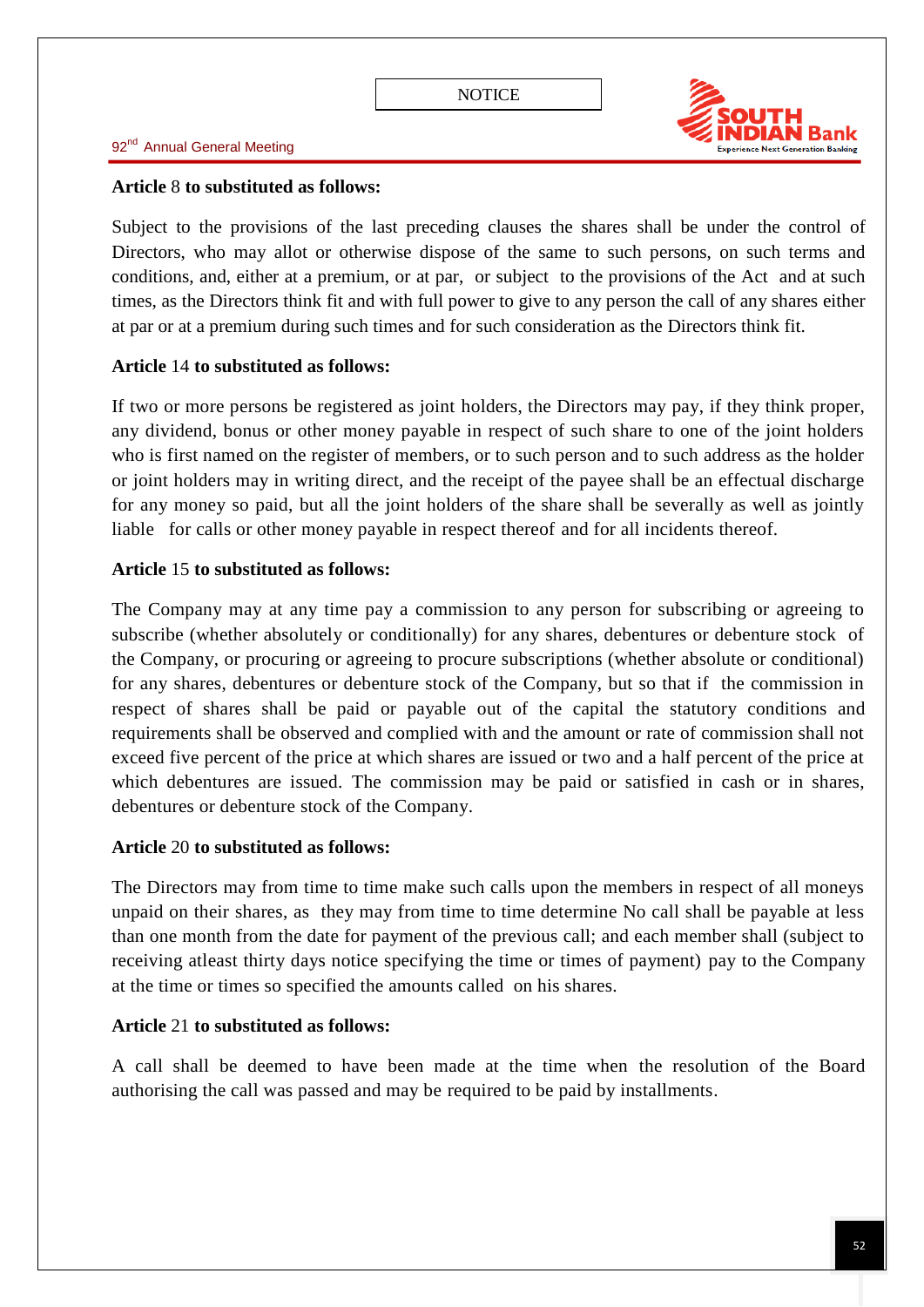

### **Article** 23 **to substituted as follows:**

If the sum payable in respect of any call or installment be not paid on or before the day appointed for payment thereof, the holder for the time being of the share in respect of which the call shall have been made, or the installment shall due, shall pay interest for the same at the rate of ten percent per annum from the day appointed for the payment thereof to the time of the actual payment, but the Directors shall be at liberty to waive payment of that interest wholly or in part

## **Article** 25 **to substituted as follows:**

The Directors may, if they think fit, receive from any member willing to advance the same all or any part of the moneys uncalled and unpaid upon any shares held by him; and upon all or any of the moneys so advanced may (until the same would, but for such advance, become presently payable) pay interest at such rate not exceeding, unless the company in general meeting shall otherwise direct, twelve per cent per annum, as may be agreed upon between the Board and the member paying the sum in advance and the Directors may at any time repay the amount so advanced upon giving to such member one month's notice in writing.

## **Article** 48 **to substituted as follows:**

The Bank shall keep a book called the Register of Transfers and Transmission and therein shall be entered the particulars of every transfer or transmission of any share in the Bank. In accordance with the regulations applicable from time to time. Provided however the Bank may be entitled to keep and maintain such registers through electronic mode in accordance with the law. Subject to the provisions of the Act, the register of members may be closed for any period not exceeding in the aggregate 45 days in a year but not exceeding 30 days at any one time.

On giving not less than seven working days pervious notice in accordance with section 91 of the Act, the rules made there under and as per the Listing Regulations, the registration of transfers may be suspended at such times and for such periods the Board may from time to time determine:

Provided that such registration shall not be suspended for more than thirty days at any one time or for more than forty five days in the aggregate in any year.

## **Article** 55 (a) **to substituted as follows:**

As per Section 62 (1) (a) of the Act, all new shares shall be offered to persons who are holders of equity shares in proportion, to the paid-up share capital by sending offer letter. The offer shall be made by notice limiting a time not being less than 15 days and not exceeding 30 days from the date of the offer for acceptance. The offer shall be deemed to include a right to renounce shares offered in favour of any other person. After the expiry of the time specified in notice or on receipt of earlier intimation from the person to whom such notice is given that he declines to accept the shares offered, the Board of Directors may dispose of them in such manner which is not dis-advantageous to the shareholders and the company;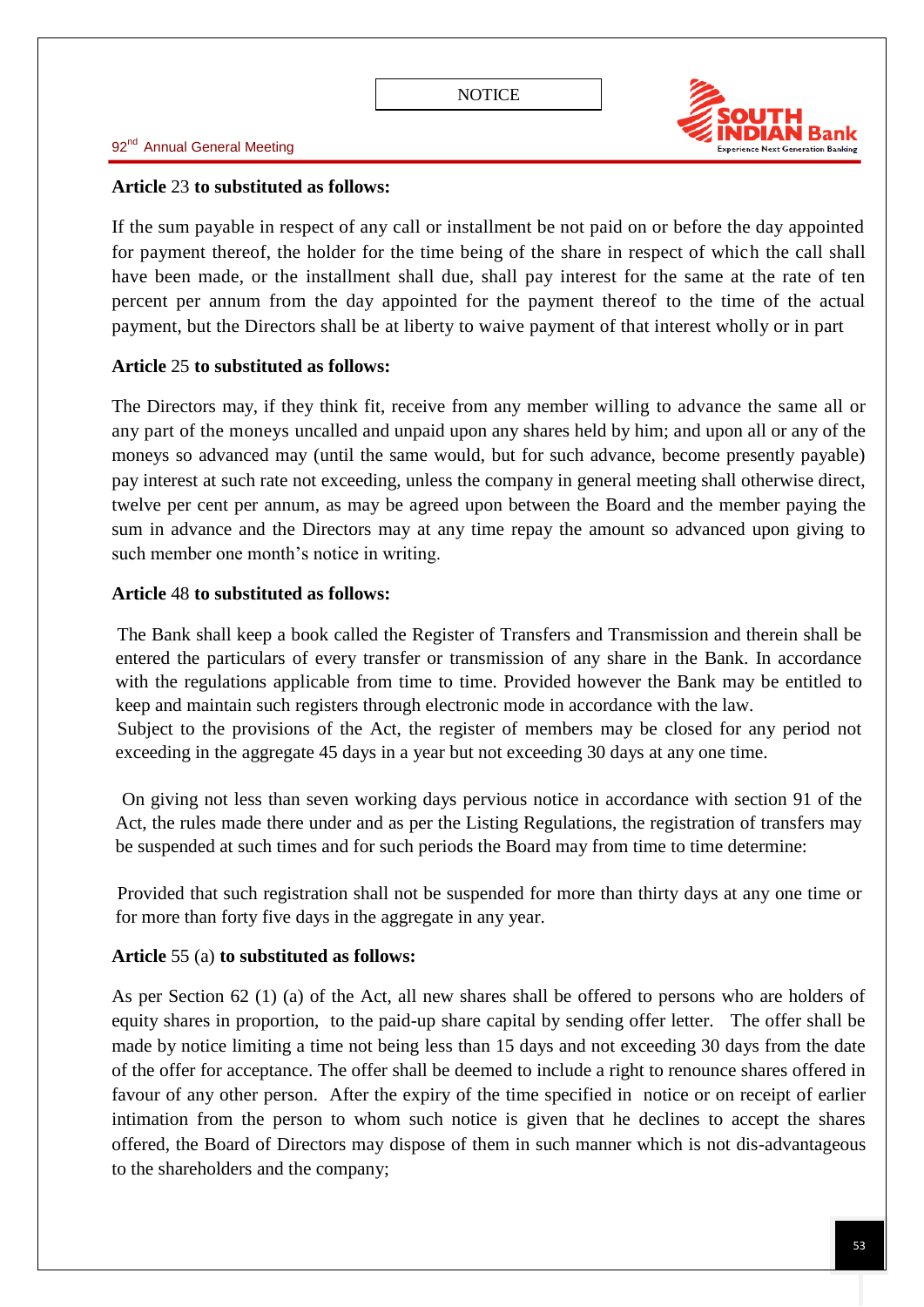

### **Article** 55 (B) **to substituted as follows:**

Any issue of shares by the Bank to persons other than the existing shareholders of the Bank either on preferential basis or otherwise, or by way of Qualified Institutions Placement, Stock Option Schemes, Stock Purchase Schemes, Sweat Equity or in any other manner shall be so issued subject to prior approval of the shareholders of the Bank under Section 62(1) (b) and (c) of the Act.

### **Article** 57 **to substituted as follows:**

The Company may, by ordinary resolution -

a. consolidate and divide its share capital into shares of larger amount than its existing shares;

b. by sub-division of its existing shares or any of them divide the whole or any part of its share capital into shares of smaller amount than is fixed by the Memorandum of Association subject, nevertheless, to the provision of paragraph (d) of sub section (i) of Section 50 of the Indian Companies Act; so, however, that in the sub-division the proportion between the amount paid and the amount, if any, unpaid on each reduced share shall be the same as it was in the case of the share from which the reduced share is derived;

c. cancel any shares which, at the date of passing of the resolution have not been taken or agreed to be taken by any person and diminish the amount of its share capital by the amount of the shares so cancelled.

d. convert all or any of its fully paid-up shares into stock, and reconvert that stock into fully paid-up shares of any denomination;

## **Article** 59A **to substituted as follows:**

(i) The company in general meeting may, upon the recommendation of the Board, resolve—

(a) that it is desirable to capitalise any part of the amount for the time being standing to the credit of any of the company's reserve accounts, or to the credit of the profit and loss account, or otherwise available for distribution; and;

(b) that such sum be accordingly set free for distribution in the manner specified in clause (ii) amongst the members who would have been entitled thereto, if distributed by way of dividend and in the same proportions.

(ii) The sum aforesaid shall not be paid in cash but shall be applied, subject to the provision contained in clause (iii), either in or towards—

A) paying up any amounts for the time being unpaid on any shares held by such members respectively;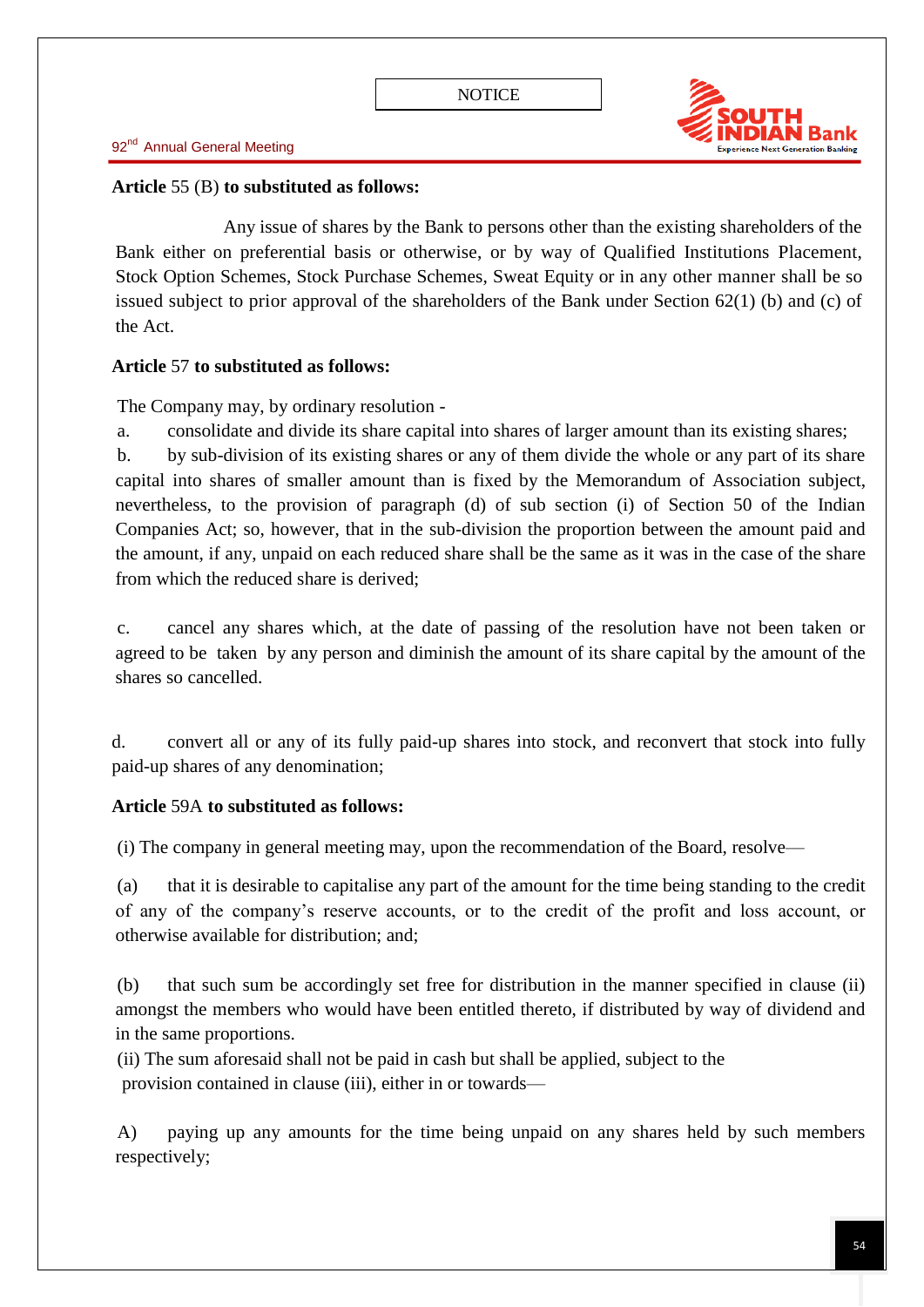

(B) paying up in full, unissued shares of the company to be allotted and distributed, credited as fully paid-up, to and amongst such members in the proportions aforesaid;

(C) partly in the way specified in sub-clause (A) and partly in that specified in sub-clause (B);

(D) A securities premium account and a capital redemption reserve account may, for the purposes of this regulation, be applied in the paying up of unissued shares to be issued to members of the company as fully paid bonus shares;

(E) The Board shall give effect to the resolution passed by the company in pursuance of this regulation.

## **Article** 60 **to substituted as follows:**

The Directors may from time to time raise or borrow any sum of money or make any arrangement for finance for the purpose of the Company. The Directors may raise or secure the payment of such sum or sums or make the financial arrangement in such manner and upon such terms and conditions in all respects as they think fit and in particular by making, drawing, accepting or endorsing on behalf of the Company any promissory notes or bills of exchange or by issuing bonds, perpetual or redeemable debentures or debenture stock or any mortgage, charge or other security on the undertaking of the whole or any part of the property of the Company (both present and future) but so that no charge shall be created upon any unpaid capital of the Company. The Directors of the Company are hereby authorised to borrow monies, as and when required, in excess, if necessary, of the limitations placed or intended to be placed by Section 180 of the Companies Act, 2013.

## **Article** 62 **to substituted as follows:**

Any debentures, debenture stock, bonds or other securities may be issued at premium or otherwise and with any special privileges as to redemption, surrender, drawings, allotment of shares, attending and voting at general meeting of the Company, appointment of Directors and otherwise in accordance with Section 71 of the Act and as permitted by the Reserve Bank of India.

## **Article** 63 **to substituted as follows:**

The Directors shall cause a proper register to be kept in accordance with Section 85 of the Act of all mortgages and charges specifically affecting the property of the Company.

## **Article** 66 **to substituted as follows:**

An annual general meeting of the Company shall be held once atleast in every calendar year at such time (not being more than fifteen months after the holding of the last preceding general meeting).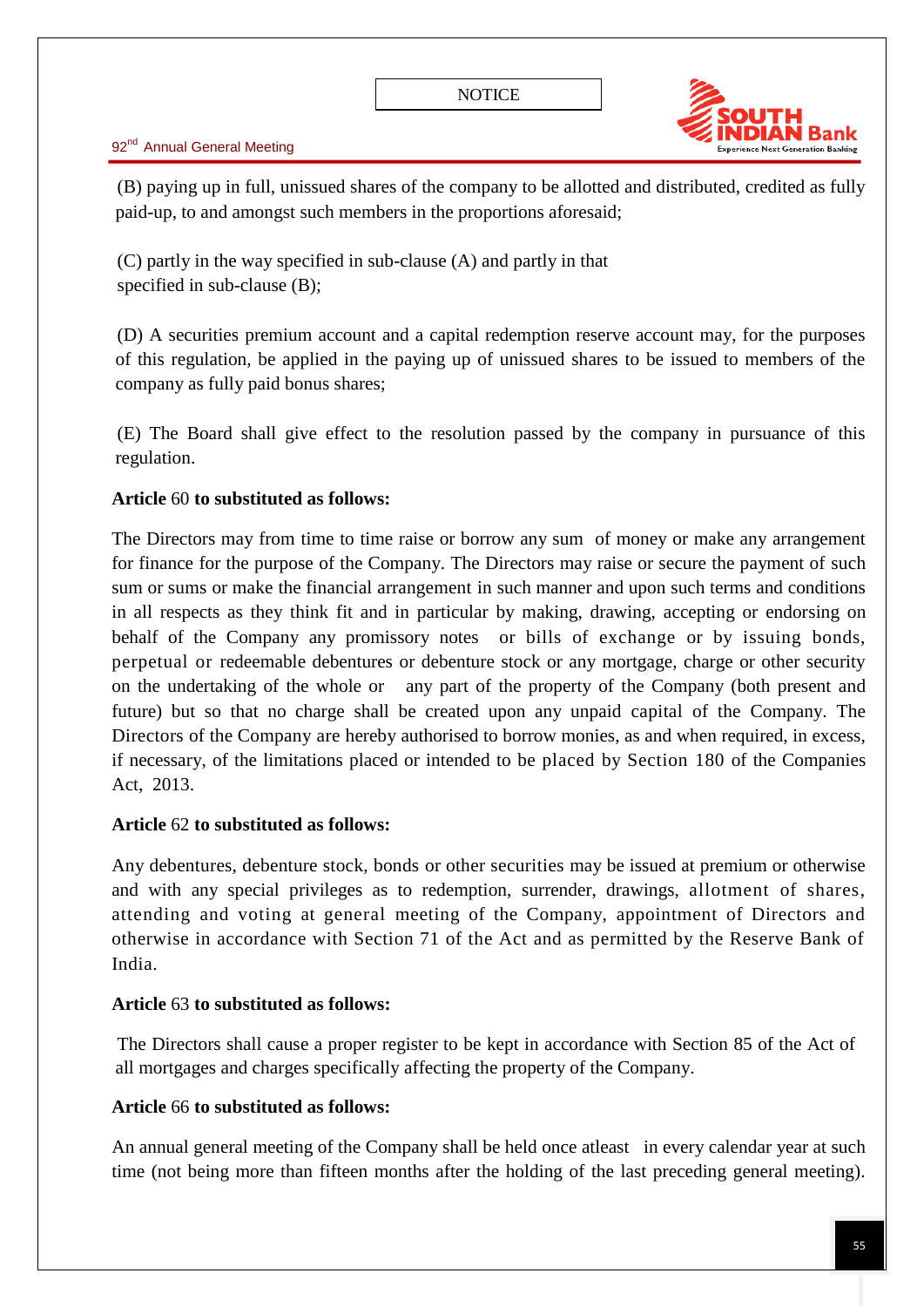

Every annual general meeting shall be called during business hours, that is, between 9 a.m. and 6 p.m. on any day that is not a National Holiday and shall be held either at the registered office of the company or at some other place within the city, town or village in which the registered office of the company is situate.

### **Article** 67 **to substituted as follows:**

The general meetings referred to in the last preceding clause shall be called Annual General meetings. All other meetings of the Company shall be called extra ordinary general meetings.

### **Article** 68 **to substituted as follows:**

The Directors may, whenever they think fit, convene an extra- ordinary general meeting and they shall, on the requisition of such number of members who hold, on the date of the receipt of the requisition, not less than one-tenth of such of the paid-up share capital of the company as on that date carries the right of voting. In the case of such requisition, the following provisions shall have effect:

- (a) The notice shall specify the place, date, day and hour of the meeting and shall contain the business to be transacted at the meeting
- (b) If the Directors do not, within twenty one days from the date of the requisition being so deposited, proceed to convene a meeting, on a day not later than forty-five days from the date of receipt of such requisition, the meeting may be called and held by the requisitionists themselves within a period of three months from the date of the requisition.

(c) In the case of a meeting at which a resolution is to be proposed as a special resolution, the Directors shall be deemed not to have duly convened the meeting if they do not give such notice and comply other requirements as is required by Section 101 of the Act.

(d) Any meeting convened under this clause by the requisitionists shall be convened in the same manner as nearly as possible as that in which meetings are to be convened by Directors.

(e) A requisition by joint holders of shares must be signed by all such holders

(f) Any reasonable expenses incurred by the requisitionists in calling a meeting under subsection (4) shall be reimbursed to the requisitionists by the company and the sums so paid shall be deducted from any fee or other remuneration under section 197 payable to such of the directors who were in default in calling the meeting.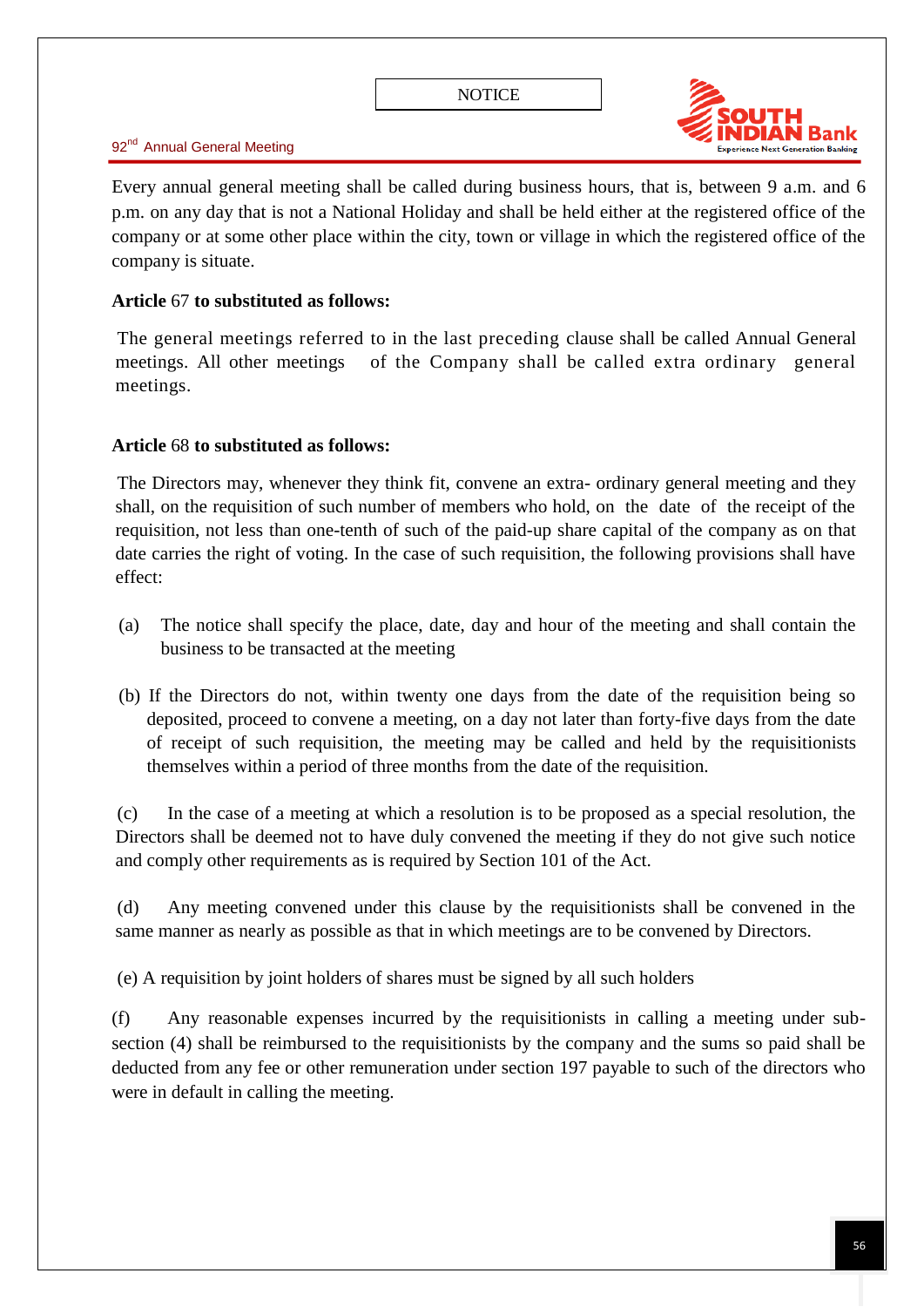

### **Article** 71 **to substituted as follows:**

The business of any annual general meeting shall be consideration of financial statements and the reports of the Board of Directors and auditors, declaration of any dividend, appointment of directors in place of those retiring, appointment of, and the fixing of the remuneration of, the auditors.

### **Article** 72 **to substituted as follows:**

All business transacted at an annual general meeting, other than business which under these presents, ought to be transacted at an annual general meeting, and all business transacted at an extra ordinary meeting, shall be deemed special.

### **Article** 73 **to substituted as follows:**

Thirty members personally present shall be a quorum to be for a general meeting and no business shall be transacted at any general meeting unless the quorum requisite be present at the commencement of the business.

#### **Article** 74 **to substituted as follows:**

If the quorum is not present within half-an-hour from the time appointed for holding a meeting of the company—

(a) the meeting shall stand adjourned to the same day in the next week at the same time and place, or to such other date and such other time and place as the Board may determine; or

(b) the meeting, if called by requisitionists under section 100, shall stand cancelled:

Provided that in case of an adjourned meeting or of a change of day, time or place of meeting under clause (a), the company shall give not less than three days notice to the members either individually or by publishing an advertisement in the newspapers (one in English and one in vernacular language) which is in circulation at the place where the registered office of the company is situated.

If at the adjourned meeting also, a quorum is not present within half-an-hour from the time appointed for holding meeting, the members present shall be the quorum.

### **Article** 76 **to substituted as follows:**

(1) Every question submitted to a meeting shall be decided by way of voting by electronic means in accordance with the provisions of section 108 of the companies Act, the rules made thereto and the Listing Regulations entered into with stock exchanges or on a poll.

(2) in case of electronic voting and on a poll, the voting rights of members shall be in proportion to his share in the paid -up equity share capital of the Bank.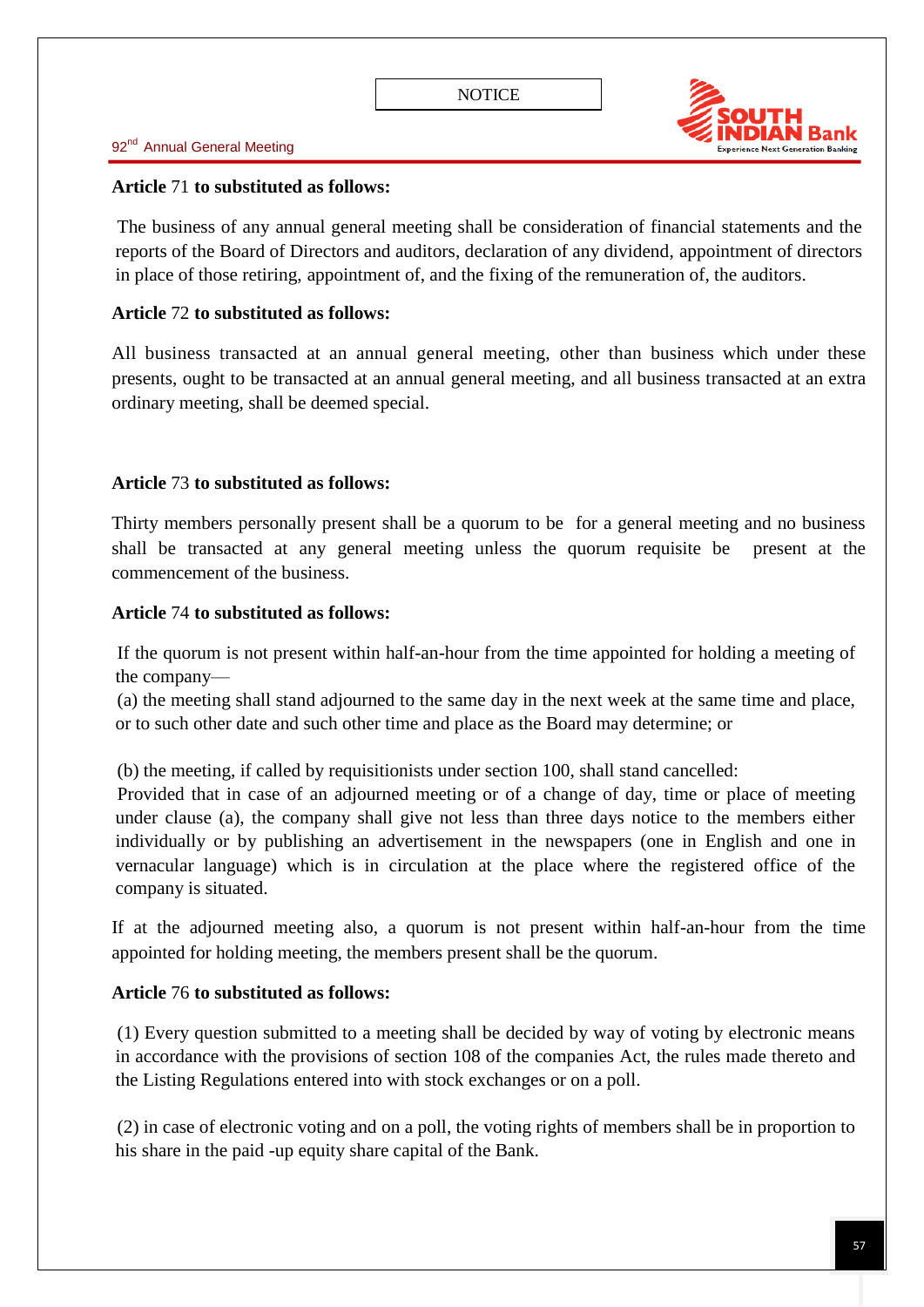

(3) in the case of an equality of votes the Chairman shall have a casting vote in addition to the vote or votes to which he may be entitled as a member.

(4) Any business other than that upon which a poll has been demanded may be proceeded with, pending the talking of the poll.

## **Article** 77 **to substituted as follows:**

At any general meeting unless a poll is demanded by the Chairman or by the members present in person or by proxy, where allowed, and having not less than one-tenth of the total voting power or holding shares on which an aggregate sum of not less than five lakh rupees or such higher amount as may be prescribed by the Companies Act, 2013 has been paid-up, a declaration by the Chairman that a resolution has been carried or carried by a particular majority, or lost or not carried by a particular majority, and an entry of that effect in the book of proceedings of the Company, shall be conclusive evidence of the fact without proof of the number or proportion of the votes recorded in favour of or against such resolution.

## **Article** 78 **to substituted as follows:**

If a poll is demanded as aforesaid it shall be taken in such manner and at such time and place as the Chairman of the meeting directs and either at once or after an interval or adjournment or otherwise and the result of the poll shall be deemed to be the resolution of the meeting at which the poll was demanded. The demand for a poll may be withdrawn. In case of any dispute as to the admission or rejection of votes, the Chairman shall determine the same and such determination made in good faith shall be final and conclusive. The procedure for poll will be carried in accordance with Section 109 of the Act.

## **Article** 81 **to substituted as follows:**

Upon a poll (whether by electronic voting or postal ballot or otherwise exercise of voting rights would be proportionate to the number of fully-paid shares held by the share holder in proportion to the paid up capital of the Company, provided however, that no share holder shall exercise voting rights in excess of ten percent of the total voting rights of all the share holders of the Company or such other percentage of the total voting rights of all members of the Company as may be directed by the Reserve Bank of India from time to time.

## **Article** 85 **to substituted as follows:**

No member not personally present shall be entitled to vote unless such member is a corporation present by a proxy or a Company present by a representative duly authorised under Section 113 of the Companies Act, 2013 in which case such proxy or representative may vote as if he is a member of the Company.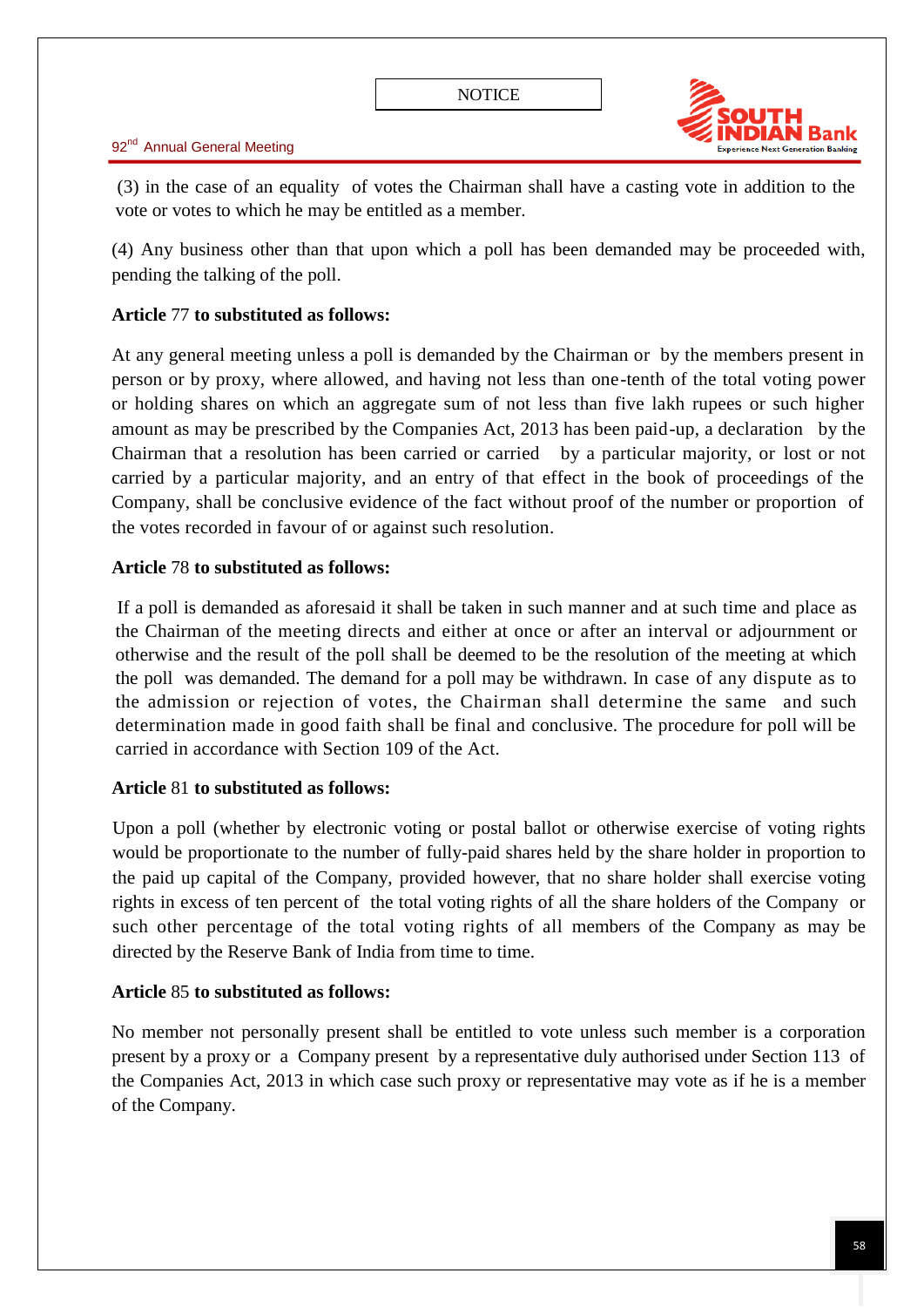

### **Article** 87 **to substituted as follows:**

The instrument appointing a proxy shall be in writing under the hand of the appointer or of his attorney duly authorised in writing or if such appointer is a corporation under its common seal or the hand of its attorney.

### **Article** 88 **to substituted as follows:**

The instrument appointing a proxy and the power of attorney or other authority (if any) under which it is signed or a notarially certified copy of that power or authority, shall be deposited at the registered office of the Company not less than Forty eight hours before the time for holding the meeting at which the person named in the instrument proposes to vote, and in default, the instrument of proxy shall not be treated as valid.

### **Article** 90 **to substituted as follows:**

Every instrument of proxy whether for a specified meeting or otherwise shall as nearly *as*  circumstances will admit, be in the form no. MGT 11 prescribed under Section 105 of the Act.

### **Article** 93A **to substituted as follows:**

Board shall constitute a committee of Directors styled Nomination and Remuneration Committee which shall apply a due diligence process to determine the suitability of every person who is being considered for being appointed or re-appointed as a Director of the Bank based on his educational qualification, experience and track record, and every such person shall meet the 'fit and proper' criteria, as Reserve Bank of India may stipulate from time to time and accordingly any appointment or re-appointment of a Director shall be subject to prior approval by Nomination and Remuneration Committee of the Bank. The Nomination and Remuneration Committee shall identify persons qualified to become directors and who may be appointed in senior management, recommend to the Board their appointment and removal and shall specify the manner for effective evaluation of performance of Board, its committees and individual directors and review its implementation and compliance.

### **Article** 97 **to substituted as follows:**

The office of a Director shall be vacated if,

(a) he incurs any of the disqualifications specified in [section 164 of the Act;](http://ebook.mca.gov.in/Actpagedisplay.aspx?PAGENAME=17548)

(b) he absents himself from all the meetings of the Board of Directors held during a period of twelve months with or without seeking leave of absence of the Board;

(c) he acts in contravention of the provisions of [section 184](http://ebook.mca.gov.in/Actpagedisplay.aspx?PAGENAME=17578) of the Act relating to entering into contracts or arrangements in which he is directly or indirectly interested;

(d) he fails to disclose his interest in any contract or arrangement in which he is directly or indirectly interested, in contravention of the provisions of [section 184 of the Act;](http://ebook.mca.gov.in/Actpagedisplay.aspx?PAGENAME=17578)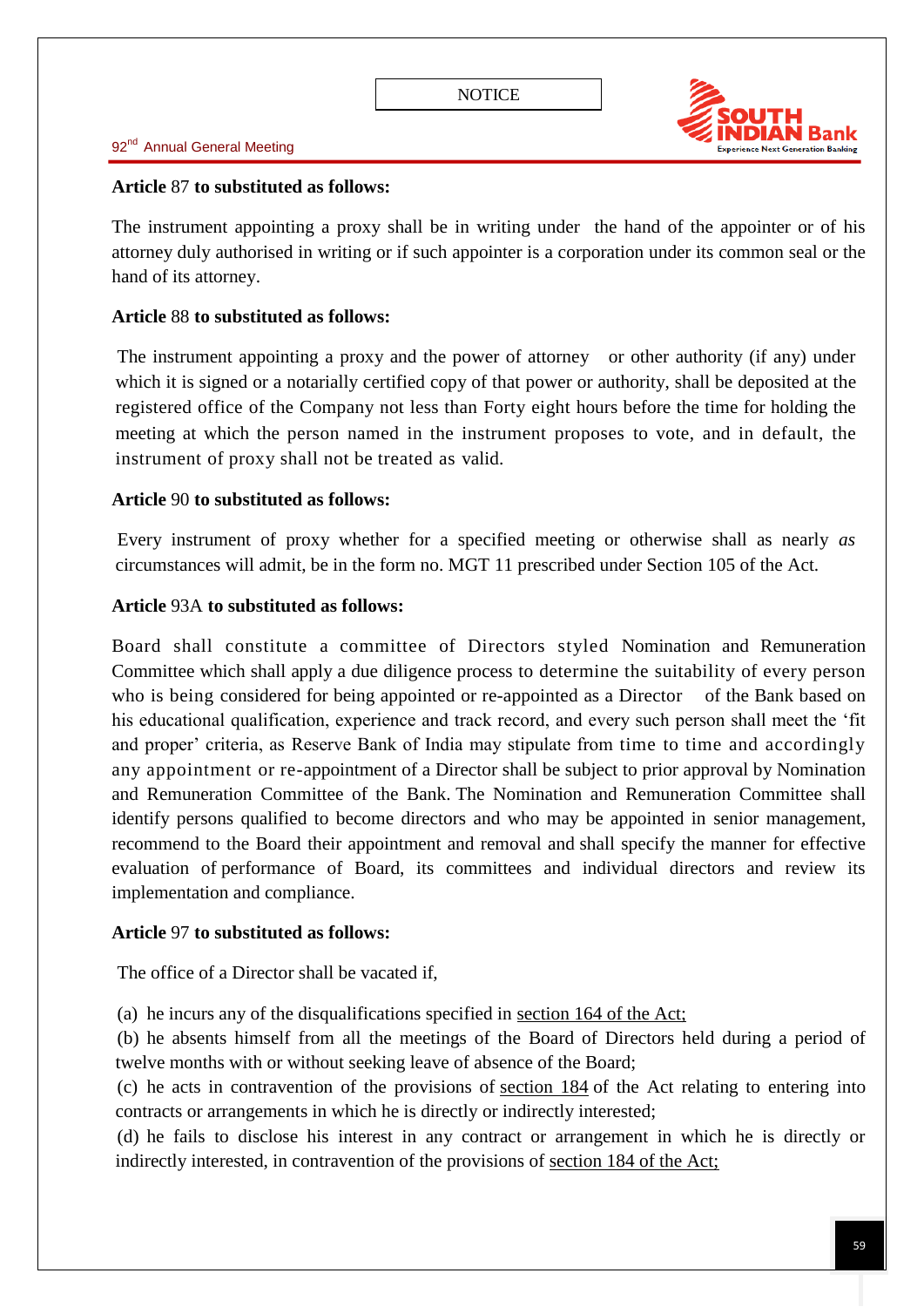

(e) he becomes disqualified by an order of a court or the Tribunal;

(f) he is convicted by a court of any offence, whether involving moral turpitude or [otherwise](http://ebook.mca.gov.in/Actpagedisplay.aspx?PAGENAME=18077) and sentenced in respect thereof to imprisonment for not less than six months

(g) he is removed in pursuance of the provisions of the Act

he, having been appointed a director by virtue of his holding any office or other employment in the holding, subsidiary or associate company, ceases to hold such office or other employment in that company

## **Article** 103 **to substituted as follows:**

If at any meeting, at which an election of Directors ought to take place, the places of the vacating Directors are not filled up, the meeting shall stand adjourned till the same day in the next week at the same time and place, or if that day is a national holiday, till the next succeeding day which is not a holiday, at the same time and place. If at the adjourned meeting also, the vacancy of the retiring director is not filled up and that meeting also has not expressly resolved not to fill the vacancy, the retiring director shall be deemed to have been re-appointed at the adjourned meeting. However, the aforesaid requirement will not apply to Independent Directors.

## **Article** 104 **to substituted as follows:**

Subject to the provisions of Sections 149 and 152 Act the Company may from time to time in general meeting increase or reduce the number of Directors, and may also determine in what rotation the increased or reduced number is to go out of office.

## **Article** 105 **to substituted as follows:**

In accordance with Section 169 of the Act, a company may, by ordinary resolution, remove a director, not being a director appointed by the Tribunal under section 242 of the Act, before the expiry of the period of his office after giving him a reasonable opportunity of being heard. An independent director re-appointed for second term under sub-section (10) of section 149 of the Act shall be removed by the company only by passing a special resolution and after giving him a reasonable opportunity of being heard. A Director so removed shall not be reappointed a Director by the Board of Directors.

## **Article** 106 **to substituted as follows:**

The Directors shall comply with the provisions of Section 170 of the Act in regard to keeping a register of Directors and Key Managerial Personnel.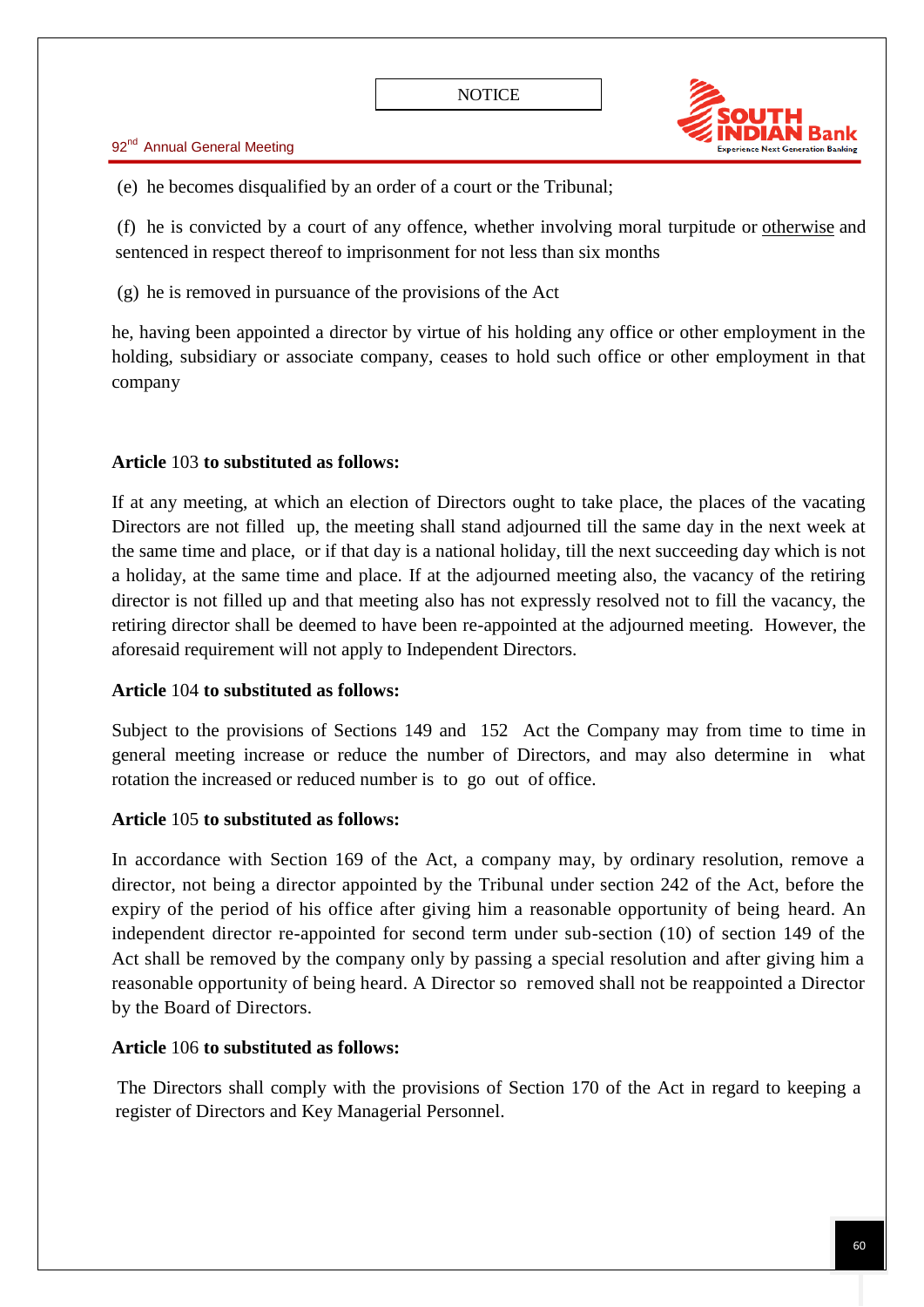

### **Article** 108 **to substituted as follows:**

Subject to the provisions of Section 174 of the Act- One third of the total strength of the Board of Directors or Four Directors whichever is higher shall form a quorum.

For Committee meetings of Board subject to the provisions of the Act minimum two committee members shall form a quorum.

## **Article** 114 **to substituted as follows:**

A resolution in writing signed by a majority of not less than three fourths of the Directors shall be as valid and effectual as if it had been passed at a meeting of the Directors duly called and constituted. Such, resolution shall be placed for being noted and recorded at the next succeeding meeting of the Board and made part of the minutes of such meeting.

### **Article** 115 **to substituted as follows:**

The Directors shall cause minutes to be duly entered in the books provided for the purpose:-

- a. of all appointments of officers;
- b. of all the names of the Directors present at each meeting of the Directors and of any Committee of Directors;
- c. of all orders made by the Directors and Committees of Directors;

of all resolutions and proceedings of general meetings and of meetings of the Directors and Committees. And any such minutes of any meeting of the Directors or of Committees or of the Company if purporting to be signed by the Chairman of such meeting, or by the Chairman of the next succeeding meeting shall be receivable as prima facie evidence of the matters stated in such minutes, The books containing the minutes of general meetings shall be kept at the registered office, and shall be open to inspection of members between the hours of 2 and 4 p.m. on business days.

### **Article** 116 **to substituted as follows:**

The Board may provide a Common Seal for the purpose of the Company and shall have power from time to time to destroy the same and substitute a new seal in lieu thereof, and the Board shall provide for the safe custody of the Seal for the time being and the seal shall never be used except by the authority of the Board or a Committee of the Board previously given.

### **Article** 117 **to substituted as follows:**

Every Deed or other instrument to which the Seal of the Company is required to be affixed shall, unless the same is executed by a duly constituted attorney for the Company or unless the Board shall otherwise determine, be signed by any two Directors and the secretary or such other person as the Board may appoint for the purpose.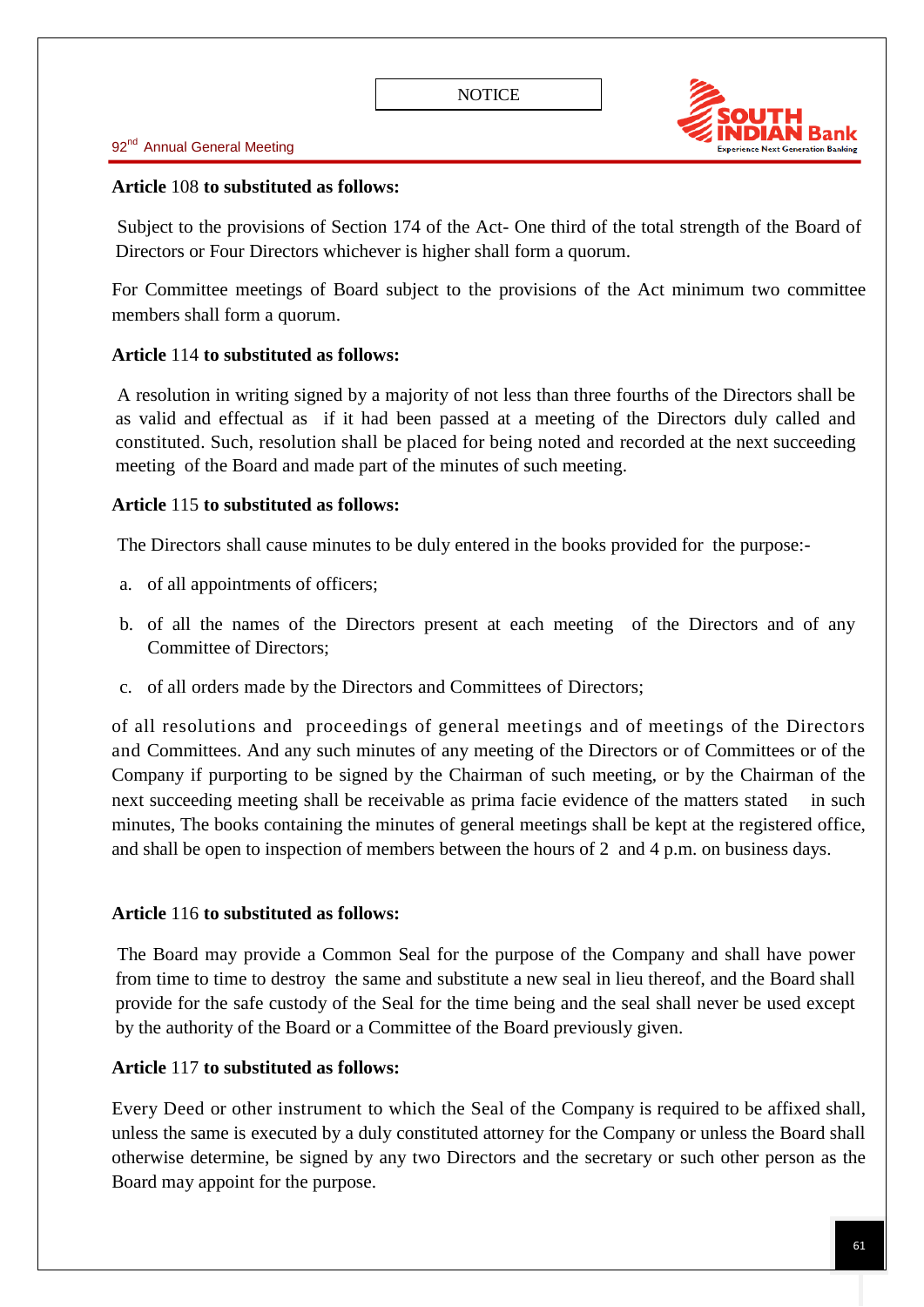

#### **Article** 118 **to substituted as follows:**

The business of the Company shall be managed by the Directors, who may pay all expenses incurred in setting up and registering the Company, and may exercise all such powers of the Company as are not, by the Companies Act, 2013 or by these Articles required to be exercised by the Company in general meeting, subject nevertheless to any regulation of these articles or to the provisions of the said Act, and to such regulations being not inconsistent with the aforesaid regulations or provisions, as may be prescribed by the Company in general meeting, but no regulations made by the Company in general meeting shall invalidate any prior act of the Directors which would have been valid if that regulation had not been made.

### **Article** 119 (xxiv) **to substituted as follows:**

And generally to do, sanction and authorise all such matters and things as may be necessary to be done, authorised or sanctioned in or about the general business and affairs of the Company or in or about the execution of all or any of the powers hereinbefore conferred on the Directors. The board shall also exercise such powers as conferred under Section 179 of the Act and the Rules prescribed thereto.

### **Article** 120 **to substituted as follows:**

The Directors shall comply with the provisions of the Act, or other statutes relating to Companies and particularly the provisions of the Companies Act relating to Banking Companies as also the provisions as to the registration and keeping of copies of mortgages and charges, keeping of the register of members, filing with the Registrar of Companies necessary returns as may be required to filed pursuant to the provisions of the Act.

### **Article** 121 **to substituted as follows:**

Subject to the provisions of the Act, Banking Regulation Act, 1949 and directions, if any, of the Reserve Bank of India, the Board has the powers to appoint Chairman, whether Executive or Non-executive, Part-time or full time. When a person is appointed full time Chairman, he shall bestyled as Chairman and Chief Executive Officer or Executive Chairman and Chief Executive Officer. The Board shall also have powers to appoint a Managing Director and Chief Executive Officer. The Chairman and Chief Executive Officer or Executive Chairman and Chief Executive Officer or as the case may be, the Managing Director and Chief Executive Officer may be entrusted with the management of the whole of the affairs of the Bank and shall be in the whole -time employment of the Bank. The Chairman, whether Executive or Non-executive, Parttime or full time, Managing Director, Chief Executive Officer shall be jointly or severally referred to as Principal Officer(s).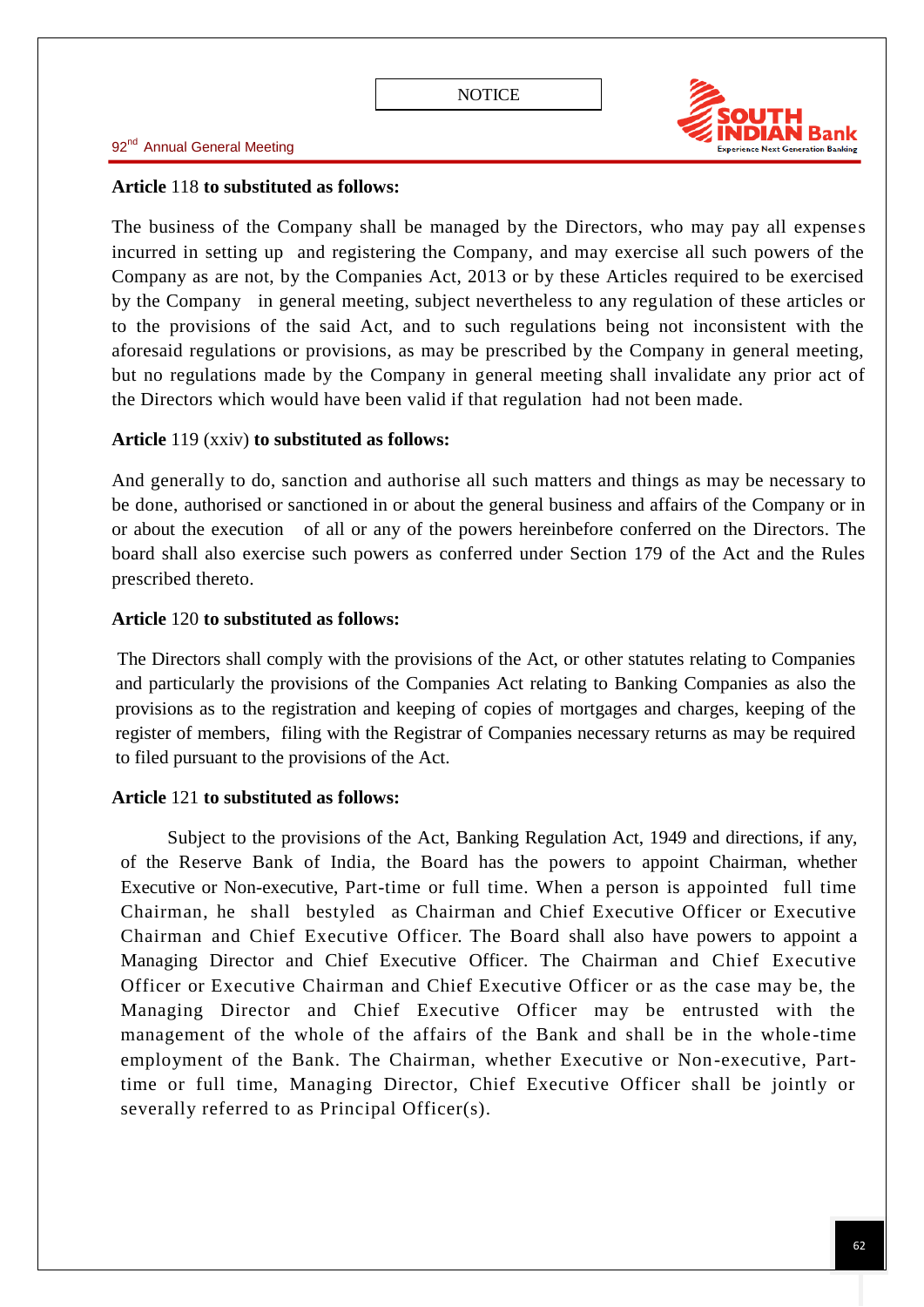

### **Article** 122 **to substituted as follows:**

Subject to necessary approvals and applicable provisions of the Act and the Banking Regulation Act, 1949, the Principal Officers of the Bank may be entitled to such remuneration, honorarium, pay and perquisites as the Board may determine from time to time

## **Article** 125 **to substituted as follows:**

In accordance with the provisions of Section 184 of the Act, every director who is in any way, concerned or interested in a contract or arrangement or proposed contract or arrangement entered into or to be entered into with a body corporate in which such director or such director in association with any other director, holds more than two per cent. shareholding of that body corporate, or is a promoter, manager, Chief Executive Officer of that body corporate; or with a firm or other entity in which, such director is a partner, owner or member, as the case may be, shall disclose the nature of his concern or interest at the meeting of the Board in which the contract or arrangement is discussed and shall not participate in such meeting. Where any director is not so concerned or interested at the time of entering into such contract, he shall, if he becomes concerned or interested after the contract or arrangement is entered into, disclose his concern or interest forthwith when he becomes concerned or interested or at the first meeting of the Board held after he becomes so concerned or interested. Every director shall at the first meeting of the Board in which he participates as a director and thereafter at the first meeting of the Board in every financial year or whenever there is any change in the disclosures already made, then at the first Board meeting held after such change, disclose his concern or interest in any company or companies or bodies corporate, firms, or other association of individuals. Compliance of the provisions of Section 188 of the Act would be in addition to the aforesaid stipulations.

## **Article** 130 **to substituted as follows:**

The profits of the Company, subject to any special rights relating thereto created or authorised to be created by these presents, and subject to the provisions as to the reserve fund, if required, may be divisible among the members in proportion to the amount of capital paid-up on the shares held by them respectively at the date of the declaration of the dividend. Provided that where capital is paid on any shares in advance of calls upon the footing that the same shall carry interest, such capital not whilst carrying interest, confer a right to participate in the profits.

## **Article** 132 **to substituted as follows:**

No dividend shall be payable except out of the profits of the year or any other undistributed profits arrived at after providing for depreciation and no dividend shall carry interest as against the Company.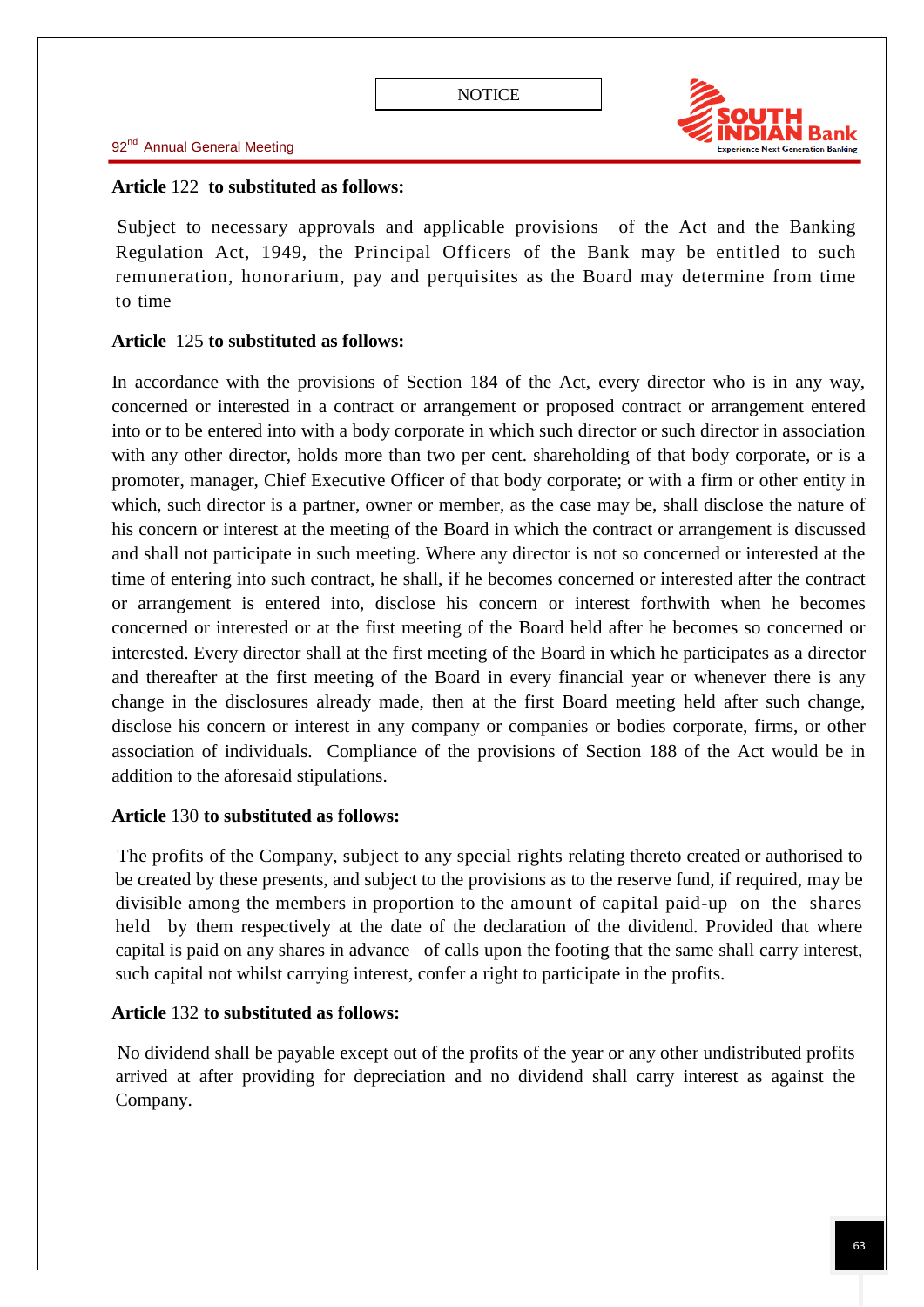

### **Article** 134 **to substituted as follows:**

Board of Directors may declare interim dividend during any financial year or at any time during the period from closure of financial year till holding of the annual general meeting out of the surplus or out of profits of the financial year for which such interim dividend is sought to be declared or out of profits generated in the financial year till the quarter preceding the date of declaration of the interim dividend.

### **Article** 139 **to substituted as follows:**

Unless otherwise directed, any dividend may be paid in any electronic mode or by cheque or warrant sent through the post to the registered address of the member or person entitled or in case of joint holders, to the registered address of that one whose name stands first on the register in respect of the joint holding, and every cheque or warrant so sent shall be made payable to the order of the person to whom it is sent.

### **Article** 140 **to substituted as follows:**

Notice of any dividend that may have been declared shall be given to the persons entitled to share therein in the manner mentioned in the Act.

#### **Article** 142 **to substituted as follows:**

The Directors shall cause true accounts to be kept of the sums of money received and expended by the Company, and the matters in respect of which such receipt and expenditure take place, of all sales and purchases of goods, and of the assets, credits and liabilities of the Company. The books of account shall be kept at the registered office of the Company or at such other place or places as the directors think fit in compliance with Section 128 of the Act, and shall at all times be open to inspection by the Directors.

### **Article** 145 **to substituted as follows:**

Subject to the provisions of Section 29 of the Banking Regulation Act, 1949, a balance sheet shall be made out at least once in every year and laid before the Company in general meeting made up to a date not more than six months before such meeting. The balance sheet, shall be accompanied by a report of the Directors as to the state of the Company's affairs and the amount which they recommend to be paid by way of dividend and the amount (if any) which they propose to carry to the reserve funds. The profit and loss account and balance sheet shall be signed in the manner required under the Companies Act and the Banking Regulation Act.

### **Article** 146 **to substituted as follows:**

Copy of the financial statements shall be sent to every member of the company, to every trustee for the debenture-holder of any debentures issued by the company, and to all persons other than such member or trustee, being the person so entitled, not less than twenty-one days before the date of the meeting.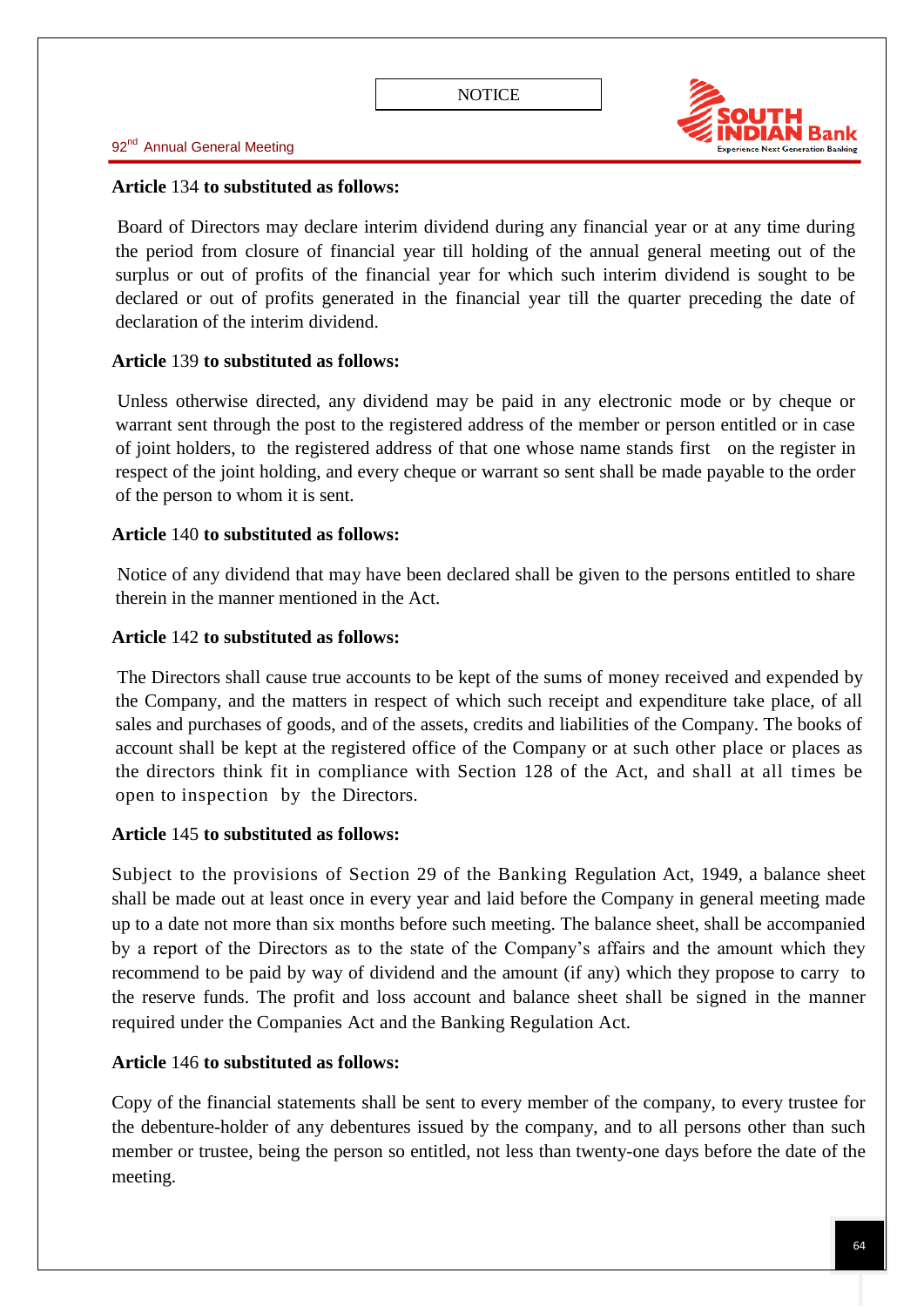

### **Article** 147 **to substituted as follows:**

Auditors shall be appointed and their duties regulated in accordance with Section 143 of the Act. Before appointing, re-appointing or removing any auditor or auditors, previous approval of the Reserve Bank of India has to be obtained

### **Article** 152 **to substituted as follows:**

Notice of every general meeting shall be given in either in writing or through electronic mode to every member of the company, legal representative of any deceased member or the assignee of an insolvent member; the auditor or auditors of the company; and every director of the company.

### **Article** 154 **to substituted as follows:**

Subject to the provisions of Chapter XX of the Act and rules made there under, if the company shall be wound up, the liquidator may, with the sanction of a special resolution and any other sanction required by the Act, divide amongst the members, in specie or kind, the whole or any part of the assets of the company, whether they shall consist of property of the same kind or not. liquidator may set such value as he deems fair upon any property to be divided as aforesaid and may determine how such division shall be carried out as between the members or different classes of members. The liquidator may, with the like sanction, vest the whole or any part of such assets in trustees upon such trusts for the benefit of the contributories if he considers necessary, but so that no member shall be compelled to accept any shares or other securities whereon there is any liability.

### **Article** 155 **to substituted as follows:**

Every officer or manager for the time being of the Bank shall be indemnified out of the assets of the Bank against any liability incurred by him in defending any proceedings, whether civil or criminal, in which judgment is given in his favour or in which he is acquitted or in connection with any applications under section 463 of the Act, in which relief is granted to him by the court or the Tribunal.

### **Article** 156 **to substituted as follows:**

Subject to the provisions of Section 197 of the Act, no Director, Auditor or other officer of the Company shall be liable for the acts, receipts, neglects for act of others or defaults of any other Director or Officer or for joining in any receipt or other act for the sake of conformity merely, or for any loss or expense happening to the Company through the in- sufficiency or deficiency in point of title to or value of any property acquired by order of the Directors for or on behalf of the Company, or mortgaged to the Company, or for insufficiency or deficiency of any security in or upon which any of the moneys of the Company shall be invested or for any loss or damage arising from the bankruptcy, insolvency, or tortuous act of any person to or with whom any moneys, securities or effects of the Company shall be entrusted or deposited, or for any loss occasioned by any error of judgment, omission, default or oversight on his part, or for any other loss, damage or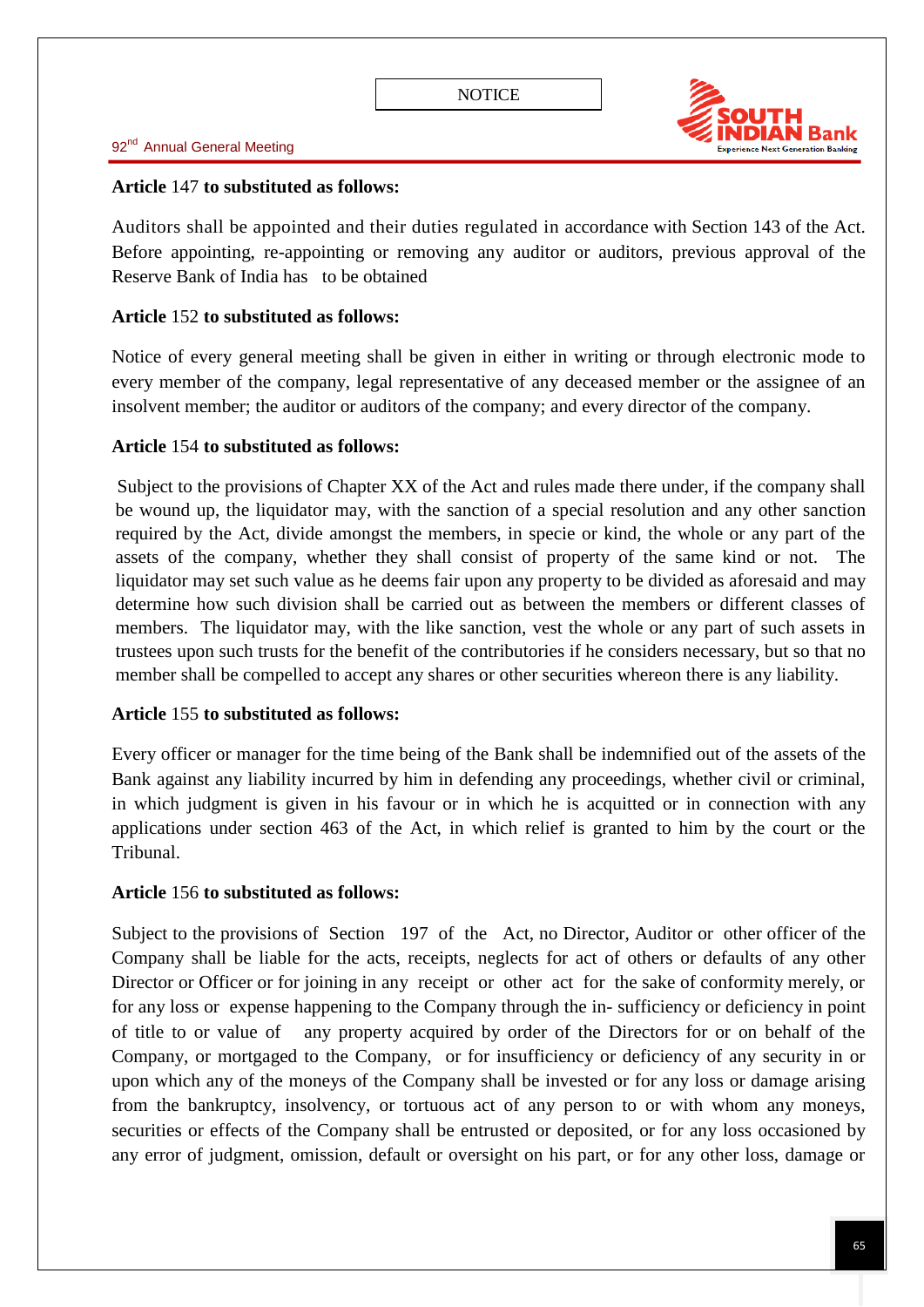

misfortune whatever which shall happen in the execution or performance of the duties of his office or in relation thereto unless the same happen through his own dishonesty or gross negligence.

### **Article** 157 **to substituted as follows:**

In all legal proceedings in any court of law by or on behalf of the Company the Managing Director, General Manager and other officers of the Company, who hold power of attorney to act on behalf of the Company, shall have the power to represent the Company and sign all pleadings and accept all processes unless otherwise determined by the Board of Directors."

The above amendments are subject to such changes as may be stipulated by the Reserve Bank of India from time to time and the Board of Directors are authorized to accept such terms, conditions, stipulations, alterations, amendments or modifications, if any, stipulated by the Reserve Bank of India from time to time.

Accordingly, directors recommend the Resolutions at Item No. 13 of the accompanying Notice for the approval of the Members of the Company by way of Special Resolution.

A copy of the Articles of Association 'as amended' is available for inspection by members during working hours at the registered office of the Bank electronically until the date of the Annual General Meeting.

None of the Directors and Key Managerial Personnel of the Company or their respective relatives is concerned or interested financially or otherwise in the passing of the Resolutions at Item No. 13.

By order of the Board

Place : Thrissur (JIMMY MATHEW) Date : September 4, 2020 COMPANY SECRETARY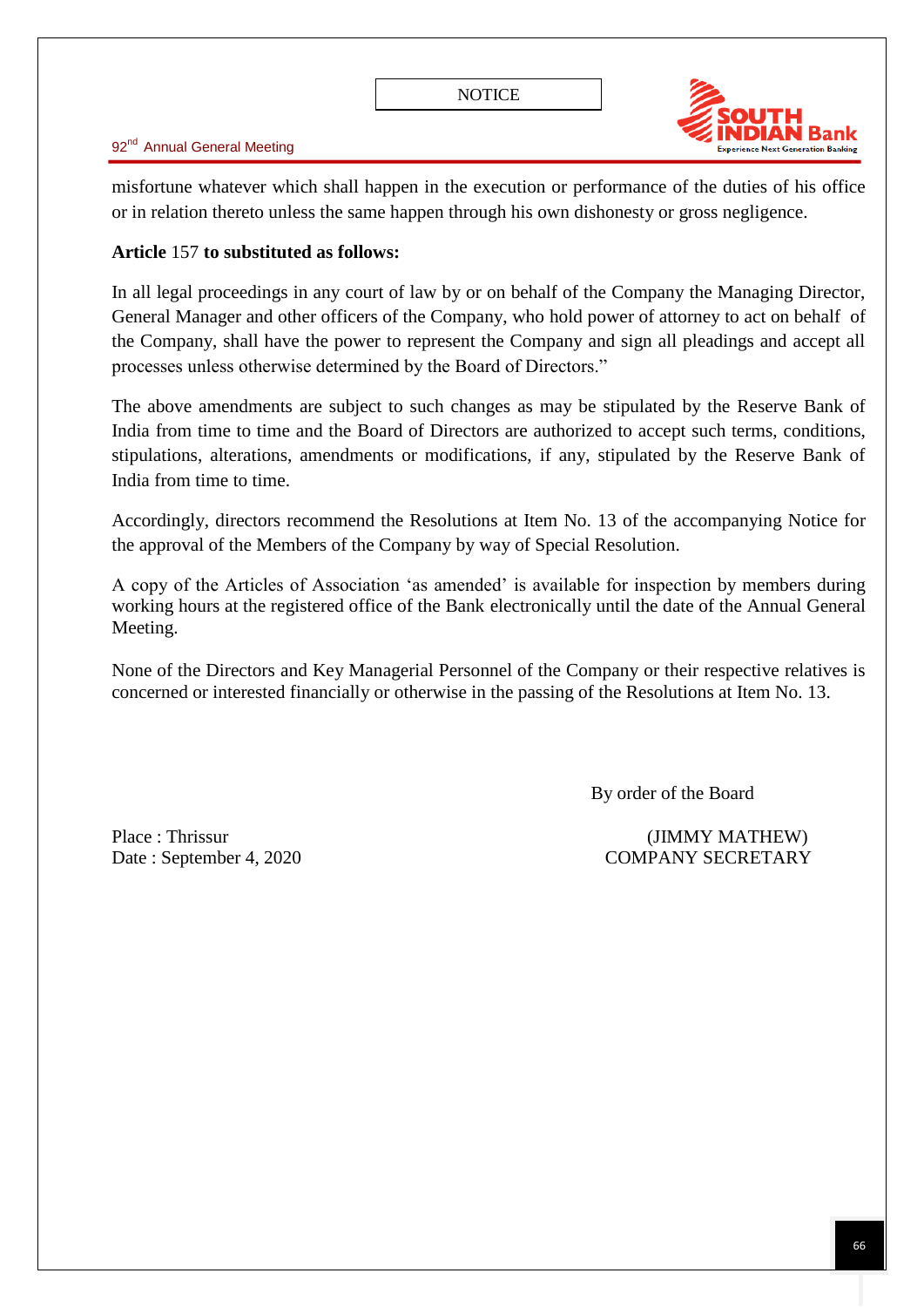

### **Annexure**

Additional information on Director seeking appointment/ re-appointment in the Annual General Meeting scheduled on September 29, 2020, as required under SEBI (Listing Obligations and Disclosure Requirements) and Secretarial Standard - 2 issued by the Institute of Company Secretaries of India.

## **1. Mr. Paul Antony**

| Name of the Director | Mr. Paul Antony (DIN: 02239492)                                                                                                  |
|----------------------|----------------------------------------------------------------------------------------------------------------------------------|
| Date of Birth and    | 27.06.1958; (62 years)                                                                                                           |
| age                  |                                                                                                                                  |
| of<br>first<br>Date  | <b>NA</b>                                                                                                                        |
| appointment<br>on    |                                                                                                                                  |
| Board                |                                                                                                                                  |
| Qualifications       | MA (Economics), Masters in Public Eco Management, IAS                                                                            |
| Resume<br>Brief      | Retired as Chief Secretary, Kerala on 30th June 2018. He was a                                                                   |
| including experience | member of the Indian Administrative Service, 1983 Batch, Kerala                                                                  |
|                      | cadre. Empanelled as Secretary to Government of India by DoPT vide                                                               |
|                      | OM No.35/1/2016-EO(SM-I) dated 18/07/2016. In addition to the                                                                    |
|                      | above he has worked as Additional Chief Secretary, Industries Dept,                                                              |
|                      | Government of Kerala Additional charge of Power Dept., Chairman                                                                  |
|                      | & MD, KSEB Ltd, Chairman, Cochin Port Trust, Principal Secretary,                                                                |
|                      | SC/ST Development Department,<br>Government<br>of Kerala,                                                                        |
|                      | Commissioner, Commercial Taxes, Government of Kerala, Secretary                                                                  |
|                      | (Expenditure), Government of Kerala Finance Dept, Development                                                                    |
|                      | Commissioner, Cochin, SEZ, Ministry of Commerce, MD, Kerala<br>State Civil Supplies Corpn Ltd (SUPPLYCO), Director of Industries |
|                      | & Commerce, Kerala.                                                                                                              |
|                      |                                                                                                                                  |
|                      | He also worked as Managing Director in Pookode Dairy Project                                                                     |
|                      | (Cooperative Sector), Kerala State Civil Supplies Corporation and                                                                |
|                      | Kerala State Power and Infrastructure Finance Corporation Limited                                                                |
|                      | and also as director in Kerala Financial Corporation Limited, Kerala                                                             |
|                      | State Industrial Corporation Limited, Kerala State Beverages                                                                     |
|                      | (Manufacturing and Marketing) Corporation Limited, Kerala State                                                                  |
|                      | Industrial Corporation Limited, Kerala State Electricity Board                                                                   |
|                      | Limited, Vizhinjam International Seaport Limited, IREL (India)                                                                   |
|                      | Limited, Nitta Gelatin Limited.                                                                                                  |
|                      |                                                                                                                                  |
|                      | He has pushed to make services and delivery systems online in the                                                                |
|                      | Departments where he has worked. The eGrantz system for disbursing                                                               |
|                      | education aid to students of the weaker sections won a National award                                                            |
|                      | while the KVATIS system for efiling VAT returns of 100% dealers in                                                               |
|                      | the State won a State level award. Led Kerala's attempt to simplify                                                              |
|                      | the ecosystem for enterprises under the EoDB initiative of                                                                       |
|                      | Government of India by undertaking extensive BPR and making                                                                      |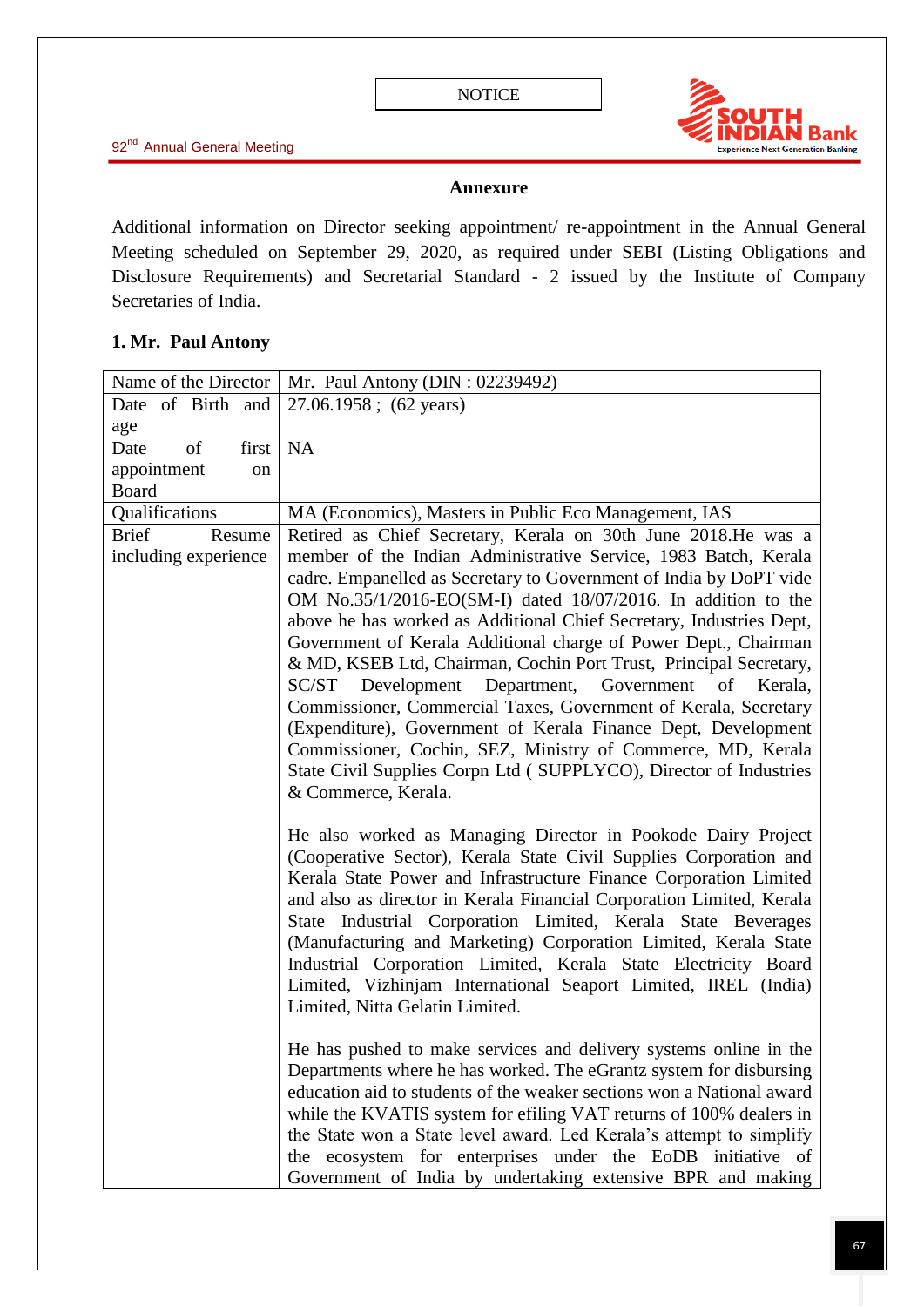

|                                      | processes go online for 35 clearances of 14 Departments in the K-<br>SWIFT platform. Has developed 2.5 lakh sft built up space for the IT<br>sector using PPP in the Cochin SEZ, the first such venture in SEZs.<br>Accomplished the turnaround of the Cochin Port Trust by stabilizing<br>the Vallarpadam Terminal and optimizing other operations.                                                                                                                                                                                                   |
|--------------------------------------|--------------------------------------------------------------------------------------------------------------------------------------------------------------------------------------------------------------------------------------------------------------------------------------------------------------------------------------------------------------------------------------------------------------------------------------------------------------------------------------------------------------------------------------------------------|
|                                      |                                                                                                                                                                                                                                                                                                                                                                                                                                                                                                                                                        |
| of<br>his<br>Nature                  | He had exposure to diverse sectors in the State and Central                                                                                                                                                                                                                                                                                                                                                                                                                                                                                            |
| expertise in specific                | Governments, such as industries promotion, export promotion,                                                                                                                                                                                                                                                                                                                                                                                                                                                                                           |
| functional area                      | infrastructure development including in the ports and power sector,<br>taxation, public distribution system, and development of the weaker<br>sections. Has worked in large organisations like SUPPLYCO, Cochin<br>Port Trust and KSEB Ltd apart from heading major Government                                                                                                                                                                                                                                                                         |
|                                      | Departments like the Industries Department and the Commercial<br>Taxes Department.                                                                                                                                                                                                                                                                                                                                                                                                                                                                     |
|                                      | Co-ordinating all the activities of various DICs in the State of Kerala.<br>Acted as a facilitator for industrial promotion and sustainability of<br>MSMEs and traditional industrial sector in the State. Encouraged<br>private investment in all sectors particularly in Agro Processing,<br>Services and new emerging Sectors. Introduced globally accepted<br>standards in Technology, Quality and Management to rejuvenate the<br>Public Sector Enterprises in the State. Encouraged environment<br>friendly practices in enterprise development. |
|                                      | As General Manager at District Industries Centre provided all the<br>services and support facilities to the entrepreneur for setting up<br>Micro, Small and Medium Enterprises in the District. The job<br>included identification of suitable schemes, preparation of feasibility<br>reports, arrangements for credit facilities, machinery and equipment,<br>provision of raw materials and development of industrial clusters<br>etc. Led a team for Promotion of MSMEs as also Registration and<br>Development of Industrial Co-operatives.        |
|                                      |                                                                                                                                                                                                                                                                                                                                                                                                                                                                                                                                                        |
| Directorship in other                | Nil                                                                                                                                                                                                                                                                                                                                                                                                                                                                                                                                                    |
| Companies                            |                                                                                                                                                                                                                                                                                                                                                                                                                                                                                                                                                        |
| of<br>Membership                     | Nil                                                                                                                                                                                                                                                                                                                                                                                                                                                                                                                                                    |
| Committees<br>in                     |                                                                                                                                                                                                                                                                                                                                                                                                                                                                                                                                                        |
| Public<br>Limited                    |                                                                                                                                                                                                                                                                                                                                                                                                                                                                                                                                                        |
| Companies                            |                                                                                                                                                                                                                                                                                                                                                                                                                                                                                                                                                        |
| Shareholding in the                  | 10,470 shares                                                                                                                                                                                                                                                                                                                                                                                                                                                                                                                                          |
| $04^{\text{th}}$<br>as<br>on<br>bank |                                                                                                                                                                                                                                                                                                                                                                                                                                                                                                                                                        |
| September, 2020                      |                                                                                                                                                                                                                                                                                                                                                                                                                                                                                                                                                        |
| Relationship<br>with                 | Nil                                                                                                                                                                                                                                                                                                                                                                                                                                                                                                                                                    |
| other<br>Directors,                  |                                                                                                                                                                                                                                                                                                                                                                                                                                                                                                                                                        |
| Manager and other                    |                                                                                                                                                                                                                                                                                                                                                                                                                                                                                                                                                        |
| Key<br>Managerial                    |                                                                                                                                                                                                                                                                                                                                                                                                                                                                                                                                                        |
| Personnel<br>of<br>the               |                                                                                                                                                                                                                                                                                                                                                                                                                                                                                                                                                        |
| company                              |                                                                                                                                                                                                                                                                                                                                                                                                                                                                                                                                                        |
| of<br>Details<br>the                 | $\overline{NA}$                                                                                                                                                                                                                                                                                                                                                                                                                                                                                                                                        |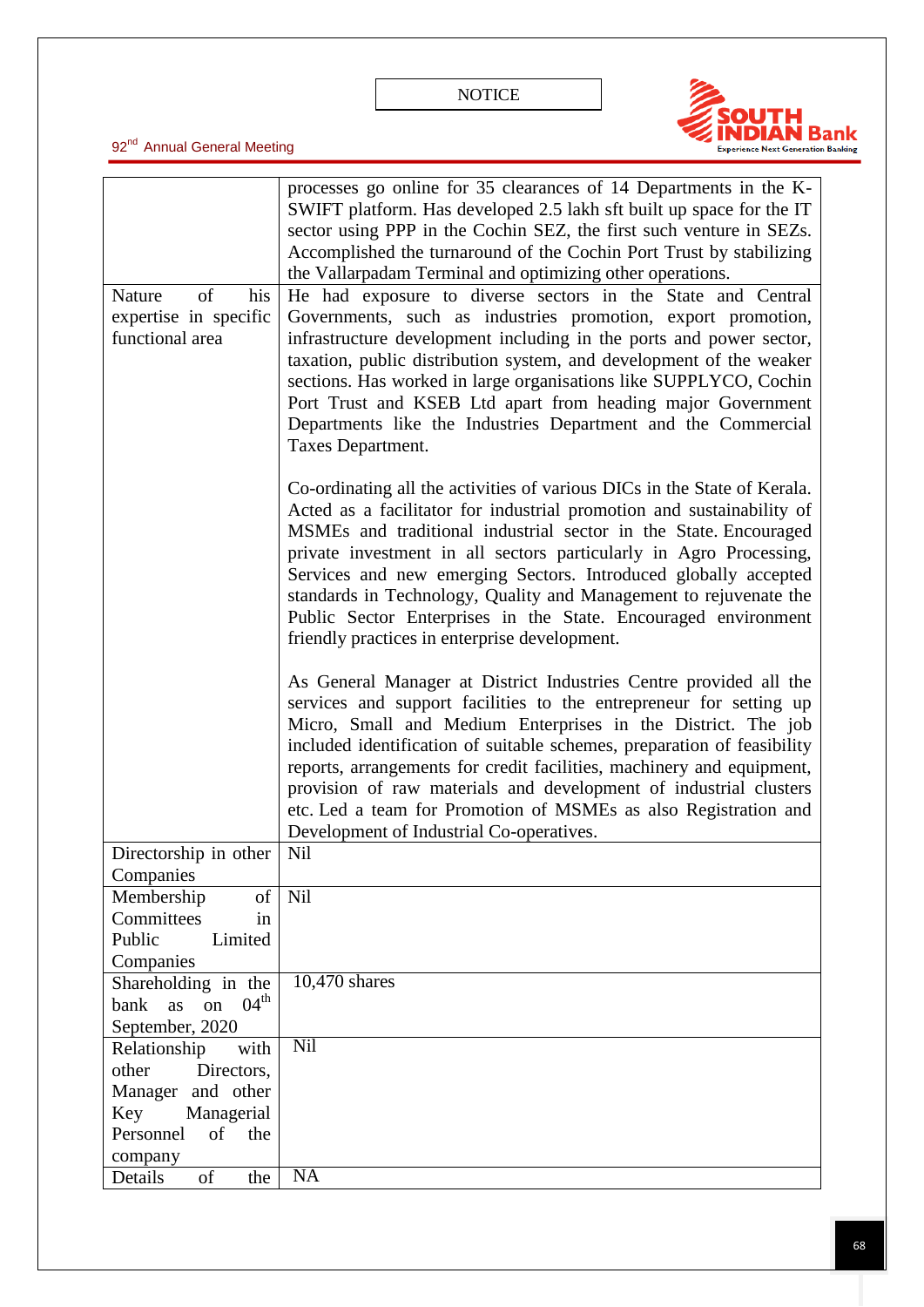

| remuneration<br>last      |                                                                   |
|---------------------------|-------------------------------------------------------------------|
| drawn                     |                                                                   |
| Number of Meetings        | $\overline{NA}$                                                   |
| Board<br>the<br>οf        |                                                                   |
| attended during the       |                                                                   |
| year                      |                                                                   |
| Chairman/member           | <b>Nil</b>                                                        |
| of the Committee of       |                                                                   |
| of<br>the<br>Board        |                                                                   |
| this<br>Directors<br>- of |                                                                   |
| Company                   |                                                                   |
| Terms<br>and              | As detailed under explanatory statement of Item No. 2 Appointment |
| conditions<br>of          | of Mr. Paul Antony (DIN: 02239492), as Non-Executive Director     |
| appointment/              | liable to retire by rotation.                                     |
| reappointment             | Entitled to receive sitting fees.                                 |
| including                 |                                                                   |
| remuneration              |                                                                   |

# 2. **Mr. Salim Gangadharan:**

| Name of the Director   | Mr. Salim Gangadharan (DIN: 06796232)                                   |
|------------------------|-------------------------------------------------------------------------|
| Date of Birth and      | 13.10.1953 (66 years)                                                   |
| age                    |                                                                         |
| of<br>first<br>Date    | $\overline{16}$ <sup>th</sup> January, 2014                             |
| appointment<br>on      |                                                                         |
| <b>Board</b>           |                                                                         |
| Qualifications         | M.A. Economics, CAIIB                                                   |
| <b>Brief</b><br>Resume | Mr. Salim Gangadharan is an exemplary scholar having substantial        |
| including experience   | exposure in Banking Sector. He has over 36 years varied experience      |
|                        | in Reserve Bank of India. He retired as Principal Chief General         |
|                        | Manager and Regional Director, Reserve Bank of India, Trivandrum        |
|                        | in October, 2013. During his career in the Reserve Bank of India, he    |
|                        | worked in various operational departments, particularly in the areas of |
|                        | Bank Supervision, Currency Management, HR and Financial markets.        |
|                        | He was the Regional Director for West Bengal, Sikkim and A&N            |
|                        | Islands and had also headed the Foreign Exchange Department,            |
|                        | Mumbai. He was a member of faculty in the Banker's Training             |
|                        | College of the Reserve Bank of India, for Five years. He was on         |
|                        | secondment to the Central Bank of Oman for five years. He is also a     |
|                        | consultant of the IMF and UNDP. He was part of several internal         |
|                        | working group in Reserve Bank of India/ Government of India. In the     |
|                        | past, he was representing the Reserve Bank of India and Government      |
|                        | of India on the Boards of Catholic Syrian Bank, Syndicate Bank and      |
|                        | Central Bank of India. He has been on the Board of the Bank since       |
|                        | January 16, 2014.                                                       |
|                        |                                                                         |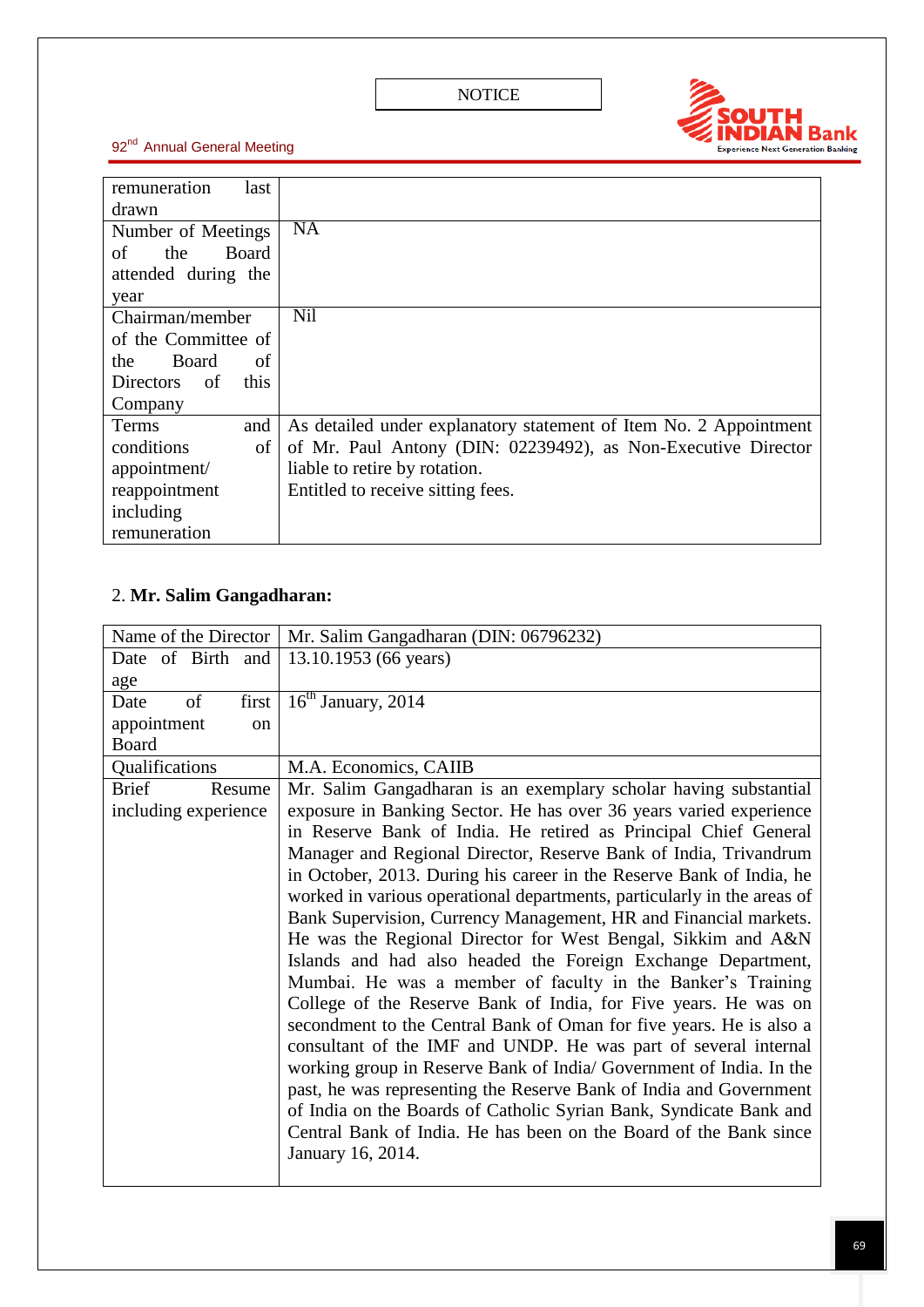

| of<br>his<br>Nature       | Mr. Gangadharan, has substantial exposure in the fields of Banking,    |
|---------------------------|------------------------------------------------------------------------|
| expertise in specific     | Currency Management, HR, Payment System, treasury Management           |
| functional area           | and Financial markets.                                                 |
| Directorship in other     | Director<br><b>NSE Clearing Limited-</b>                               |
| Companies                 | Kerala Infrastructure Investment Fund Board-Independent Director       |
|                           |                                                                        |
| Membership<br>of          | <b>NSE Clearing Limited.</b>                                           |
| Committees<br>in          | a) Standing Committee on Technology - Chairman                         |
| <b>Limited Companies</b>  | b) Advisory Committee - Member                                         |
|                           | c) Regulatory oversight Committee - Member                             |
|                           | d) Risk Management Committee - Chairman                                |
|                           | e) Public Interest Director Committee - Member                         |
|                           | f) Audit Committee - Member                                            |
| Shareholding in the       | 20,000 shares                                                          |
| bank<br>31st<br>on<br>as  |                                                                        |
| March, 2020               |                                                                        |
| with<br>Relationship      | Nil                                                                    |
| other<br>Directors,       |                                                                        |
| Manager and other         |                                                                        |
| Key<br>Managerial         |                                                                        |
| Personnel<br>of<br>the    |                                                                        |
| company                   |                                                                        |
| of<br>the<br>Details      | Honorarium – ₹6,00,000.00                                              |
| last<br>remuneration      | And sitting fees for attending Board and committee meetings            |
| drawn                     |                                                                        |
| Number of Meetings        | 9                                                                      |
| the<br>Board<br>of        |                                                                        |
| attended during the       |                                                                        |
| year                      |                                                                        |
| Chairman/member           | Management Committee - Chairman                                        |
| of the Committee of       | Capital Planning & Infusion Committee - Chairman                       |
| of<br><b>Board</b><br>the | Nomination & Remuneration Committee - Member                           |
| of<br>this<br>Directors   | Risk Management Committee - Member                                     |
| Company                   | Special Committee of Board for monitoring                              |
|                           | and follow up of Frauds - Member                                       |
|                           | <b>IT Strategy Committee - Member</b>                                  |
| Terms<br>and              | Appointed as Non-Executive Director liable to retire by rotation and   |
| conditions<br>of          | is eligible for sitting fees for attending the Board and its Committee |
| appointment/              | Meetings as approved by the Board subject to the provisions of the     |
| reappointment             | applicable laws                                                        |
| including                 |                                                                        |
| remuneration              |                                                                        |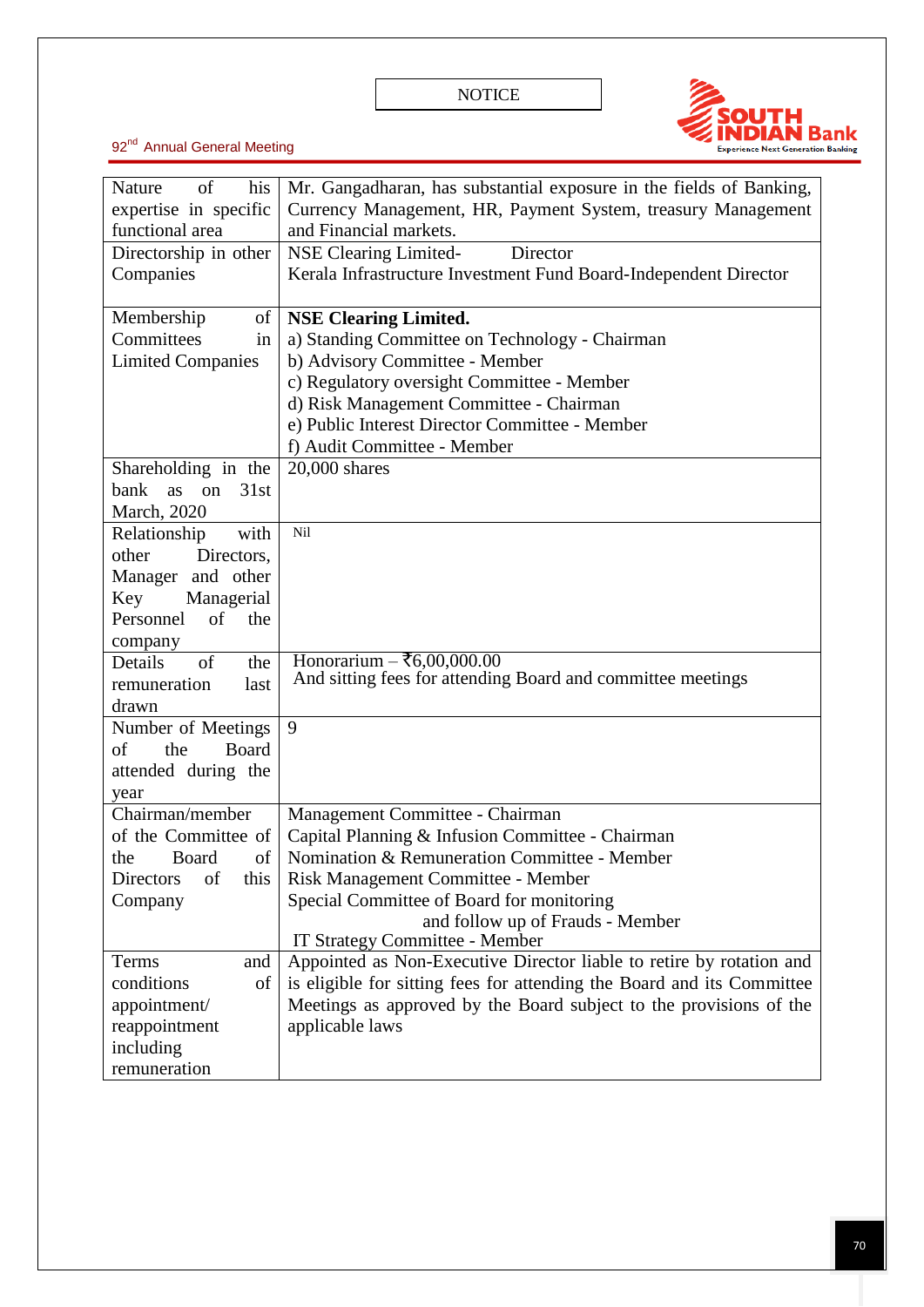

## **3. Mr. Murali Ramakrishnan:**

| Name of the Director   | Mr. Murali Ramakrishnan (DIN: 01028298)                                                                                                                                                                                                                                                                                                                                                                                                                                                                                                                                                                                                                                                                                                                                                                                                                                                                                                                                                                                                                                                                                    |
|------------------------|----------------------------------------------------------------------------------------------------------------------------------------------------------------------------------------------------------------------------------------------------------------------------------------------------------------------------------------------------------------------------------------------------------------------------------------------------------------------------------------------------------------------------------------------------------------------------------------------------------------------------------------------------------------------------------------------------------------------------------------------------------------------------------------------------------------------------------------------------------------------------------------------------------------------------------------------------------------------------------------------------------------------------------------------------------------------------------------------------------------------------|
| Date of Birth and      | 19-05-1962                                                                                                                                                                                                                                                                                                                                                                                                                                                                                                                                                                                                                                                                                                                                                                                                                                                                                                                                                                                                                                                                                                                 |
| age                    | 58 Years                                                                                                                                                                                                                                                                                                                                                                                                                                                                                                                                                                                                                                                                                                                                                                                                                                                                                                                                                                                                                                                                                                                   |
| of<br>first<br>Date    | NA                                                                                                                                                                                                                                                                                                                                                                                                                                                                                                                                                                                                                                                                                                                                                                                                                                                                                                                                                                                                                                                                                                                         |
| appointment<br>on      |                                                                                                                                                                                                                                                                                                                                                                                                                                                                                                                                                                                                                                                                                                                                                                                                                                                                                                                                                                                                                                                                                                                            |
| <b>Board</b>           |                                                                                                                                                                                                                                                                                                                                                                                                                                                                                                                                                                                                                                                                                                                                                                                                                                                                                                                                                                                                                                                                                                                            |
| Qualifications         | (CH EMICAL ENGINEERING):<br><b>TECH</b><br><b>PGDM</b><br>(IIM)<br><b>B.</b>                                                                                                                                                                                                                                                                                                                                                                                                                                                                                                                                                                                                                                                                                                                                                                                                                                                                                                                                                                                                                                               |
|                        | <b>BANGALORE) - FINANCE &amp; MARKETING</b>                                                                                                                                                                                                                                                                                                                                                                                                                                                                                                                                                                                                                                                                                                                                                                                                                                                                                                                                                                                                                                                                                |
| <b>Brief</b><br>Resume | Mr. Murali Ramakrishnan (DIN: 01028298), aged 58 years, is an                                                                                                                                                                                                                                                                                                                                                                                                                                                                                                                                                                                                                                                                                                                                                                                                                                                                                                                                                                                                                                                              |
| including experience   | <b>Engineering Graduate</b><br>(B.Tech- Chemical Engineering) and holds<br>Post Graduate Diploma in Finance and Marketing from IIM -<br>Bangalore. He has a work Experience of over 34 years. He retired                                                                                                                                                                                                                                                                                                                                                                                                                                                                                                                                                                                                                                                                                                                                                                                                                                                                                                                   |
|                        | from ICICI Bank as Senior General Manager at Strategic Project<br>Group on May 30, 2020 and joined the Bank as an Advisor on July 1,<br>2020.                                                                                                                                                                                                                                                                                                                                                                                                                                                                                                                                                                                                                                                                                                                                                                                                                                                                                                                                                                              |
|                        | During his tenure at ICICI Bank, in the last assignment he was<br>heading a business transformation project of SME business. Mr.<br>Murali Ramakrishnan was the Chief Executive Hong Kong and<br>Regional Head - North Asia, Srilanka, Middle East and Africa.<br>(March2012 to August2016) (Senior General Manager grade). As<br>Head of the region, he was responsible for the entire operations of the<br>Bank in the locations, managing a large balance sheet of around US<br>20 Billion, contributing to more than 60% of profits of International<br>Business group of ICICI Bank. Apart from being the Chief Executive<br>of Hong Kong branch, he was also responsible for strategizing<br>businesses and ensuring that the deliverables are met for the region,<br>which included branches in China, Sri Lanka, Dubai, Bahrain, Qatar<br>and South Africa. During May 2009 to March 2012, he was heading<br>Credit Risk, managing Credit Risk for the domestic operations of the<br>Bank (General Manager). During May 2006 to May 2009, he was<br>Head Risk, Policy and BIU for Retail and SME businesses of the |
|                        | Bank. During April 2004 - Apr 2006, he was Group Business Head,<br>heading three businesses viz. Construction Equipment Finance<br>Business (CE), Professional Equipment Finance Business (PE) and<br>Cluster Banking Group-SME. During April 2002 to April 2004, he<br>was heading CE and Professional Equipment Finance Businesses.<br>During Aug 1999 to April 2002, he had conceived, started<br>Commercial Vehicle finance business and Construction Equipment<br>(CE) Finance business for ICICI Bank Ltd.                                                                                                                                                                                                                                                                                                                                                                                                                                                                                                                                                                                                           |
|                        | Mr. Murali Ramakrishnan had handled the entire banking operations,<br>managing over USD 20 Billion in a complex International geography                                                                                                                                                                                                                                                                                                                                                                                                                                                                                                                                                                                                                                                                                                                                                                                                                                                                                                                                                                                    |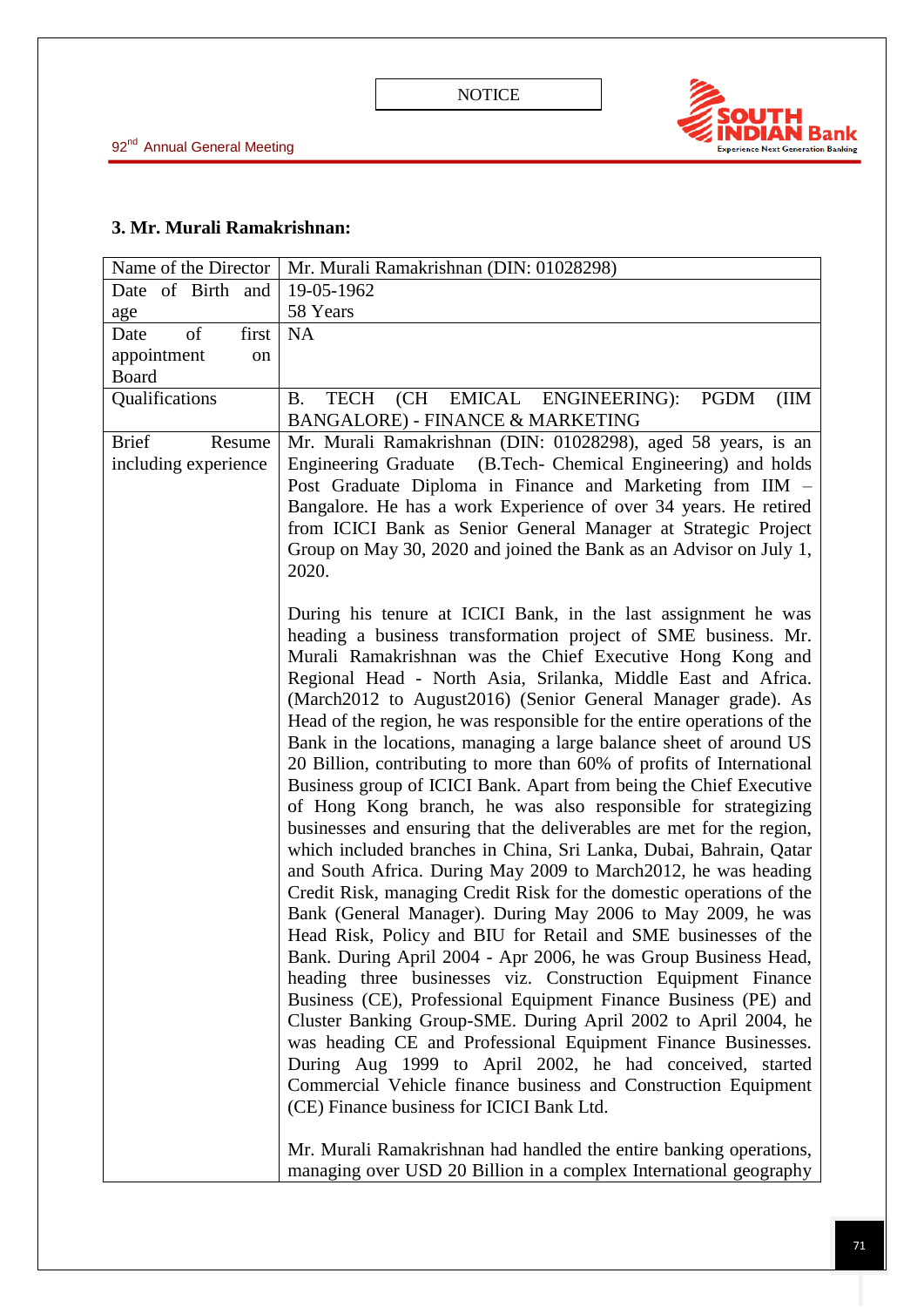

|                                                                                                                 | spreading across continents - akin to heading a medium sized bank in<br>India. He has varied experience in the entire banking industry in many<br>facets of banking businesses both in domestic and international<br>markets viz. Retail, SME, Corporate, Project Finance, International<br>Business, Risk, Policy, BIU etc. apart from handling 8 regulators<br>across various markets in Asia, MENA and South Africa. He had<br>represented the bank in the board of CIBIL and also in the Risk<br>advisory board of VISA for Asia Pacific. Before joining the ICICI<br>Bank Ltd., he had worked for GE Capital TFS Ltd, SRF Finance Ltd,<br>Spartek Emerging Fund, Canbank Venture Capitalfund and Spic Ltd.<br>He had taken part as Moderator, Speaker and Panel member in several<br>International forums and domestic seminars and had taken special<br>sessions in Credit Risk in reputed Management Institutes. He had<br>attended various national and international level Leadership,<br>Management and Risk Management programs. |
|-----------------------------------------------------------------------------------------------------------------|---------------------------------------------------------------------------------------------------------------------------------------------------------------------------------------------------------------------------------------------------------------------------------------------------------------------------------------------------------------------------------------------------------------------------------------------------------------------------------------------------------------------------------------------------------------------------------------------------------------------------------------------------------------------------------------------------------------------------------------------------------------------------------------------------------------------------------------------------------------------------------------------------------------------------------------------------------------------------------------------------------------------------------------------|
| of<br>his<br>Nature<br>expertise in specific<br>functional area                                                 | Mr. Murali Ramakrishnan has a work Experience of over 34 years<br>and of which over 20 years varied experience in Banking Industry.<br>He retired from ICICI Bank as Senior General Manager at Strategic<br>Project Group on May 30, 2020                                                                                                                                                                                                                                                                                                                                                                                                                                                                                                                                                                                                                                                                                                                                                                                                   |
|                                                                                                                 | Mr. Murali Ramakrishnan has handled the entire banking operations,<br>managing over USD 20 Billion in a complex International geography<br>spreading across continents - akin to heading a large sized bank in<br>India. He has varied experience in the entire banking industry -<br>almost all facets of banking businesses both in domestic and<br>international markets viz. Retail, SME, Corporate, Project Finance,<br>International Business, Risk, Policy, BIU etc. apart from handling 8<br>regulators across various markets in Asia, MENA. He had represented<br>the bank in the board of CIBIL, in the Risk advisory board of VISA<br>for Asia Pacific. Before joining the ICICI Bank Ltd., he has also<br>worked for GE Capital TFS Ltd., SRF Finance Ltd, Spartek Emerging<br>Fund and Canbank Venture Capital fund and Spic Ltd.                                                                                                                                                                                             |
| Directorship in other<br>Companies                                                                              | Nil                                                                                                                                                                                                                                                                                                                                                                                                                                                                                                                                                                                                                                                                                                                                                                                                                                                                                                                                                                                                                                         |
| Membership<br>of<br>Committees<br>in<br><b>Limited Companies</b>                                                | NA                                                                                                                                                                                                                                                                                                                                                                                                                                                                                                                                                                                                                                                                                                                                                                                                                                                                                                                                                                                                                                          |
| Shareholding in the<br>bank<br>as on<br>31st<br>March, 2020                                                     | Nil                                                                                                                                                                                                                                                                                                                                                                                                                                                                                                                                                                                                                                                                                                                                                                                                                                                                                                                                                                                                                                         |
| Relationship<br>with<br>other<br>Directors,<br>Manager and other<br>Managerial<br>Key<br>Personnel<br>of<br>the | Nil                                                                                                                                                                                                                                                                                                                                                                                                                                                                                                                                                                                                                                                                                                                                                                                                                                                                                                                                                                                                                                         |